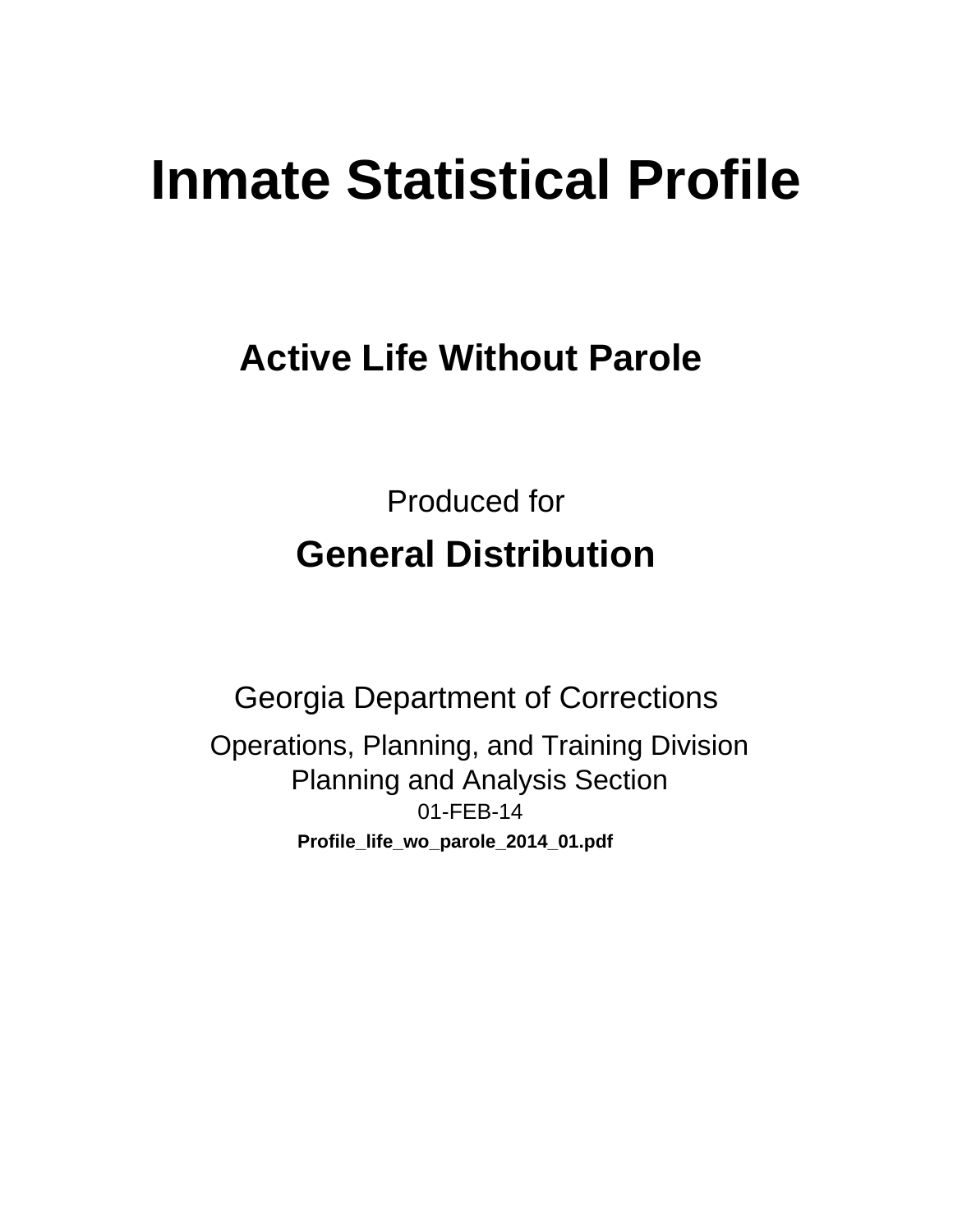## **Inmate Statistical Profile 01-FEB-14**

Contents

**Active Life Without Parole** 

Produced for General Distribution

## **Table of Contents**

| <b>Demographic information</b>                                       |
|----------------------------------------------------------------------|
| 90 Current age, broken out in ten year age groups                    |
| 6 Race group                                                         |
| 7 Marital status, self-reported at entry to prison                   |
| 8 Number of children, self-reported at entry to prison               |
| 9 Religious affiliation, self-reported at entry to prison            |
| 10 Home county - self-reported at entry to prison                    |
| 14 Socioeconomic class, self-reported at entry to prison             |
| 15 Environment to age 16, self-reported at entry to prison           |
| 16 Guardian status to age 16, self-reported at entry to prison       |
| 17 Employment status before prison, self-reported at entry to prison |
| 18 Age at admission                                                  |
| 20 Height, measured at entry to prison                               |
| 21 Weight, measured at entry to prison                               |
| 22 Military service                                                  |
| <b>Correctional information</b>                                      |
| 23 Type of admission to prison                                       |
| 24 Current / last security status                                    |
| 25 Current / last institution type                                   |
| 26 Institution type - transitional centers                           |
| 27 Institution type - county prisons                                 |
| 28 Institution type - state prisons                                  |
| 29 Institution type - private prisons                                |
| 30 Institution type - pre-release centers                            |
| 31 Institution type - inmate boot camp                               |
| 32 Number of disciplinary reports                                    |
| 33 Number of transfers                                               |
| 34 Number of escapes                                                 |
| 35 Time served in current (or last) institution                      |
| Educational, psychological and physical information                  |
| 36 Highest grade level attained                                      |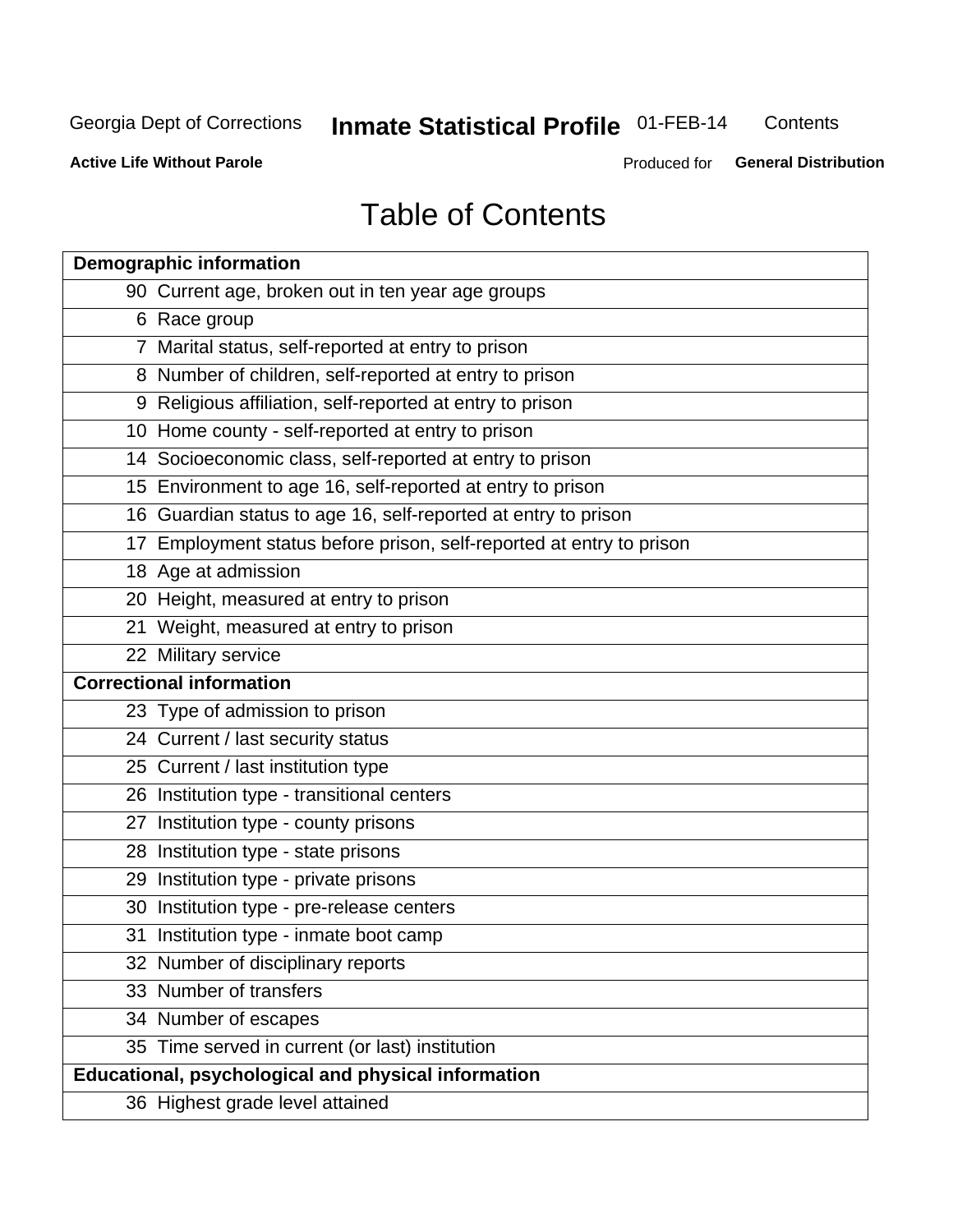## **Inmate Statistical Profile 01-FEB-14**

Contents

**Active Life Without Parole** 

Produced for General Distribution

## **Table of Contents**

| <b>Educational, psychological and physical information</b>       |
|------------------------------------------------------------------|
| 37 Culture fair IQ scores                                        |
| 38 Wide Range Achievement Test (WRAT) reading score              |
| 39 Wide Range Achievement Test (WRAT) math score                 |
| 40 Wide Range Achievement Test (WRAT) spelling score             |
| 41 Scope of substance abuse - summary                            |
| 42 Scope of substance abuse - detail                             |
| 43 Current / last mental health treatment level                  |
| 44 PULHESDWIT medical scale - 'P' overall condition ('P'hysical) |
| 45 PULHESDWIT medical scale - 'U' upper body                     |
| 46 PULHESDWIT medical scale - 'L' lower body                     |
| 47 PULHESDWIT medical scale - 'H' hearing                        |
| 48 PULHESDWIT medical scale - 'E' vision                         |
| 49 PULHESDWIT medical scale -'S' psychiatric                     |
| 50 PULHESDWIT medical scale - 'D' dental                         |
| 51 PULHESDWIT medical scale - 'W' work ability                   |
| 52 PULHESDWIT medical scale - 'I' impairment                     |
| 53 PULHESDWIT medical scale - 'T' transportability               |
| 54 Criminality in family, self-reported                          |
| 55 Alcoholism in family, self-reported                           |
| 56 Drug abuse in family, self-reported                           |
| 57 Subjected to frequent beatings, self-reported                 |
| 58 Father absent during inmate's childhood                       |
| 59 Mother absent during inmate's childhood                       |
| 60 Inmate diagnosed as manipulative                              |
| 61 Inmate diagnosed as assaultive                                |
| <b>Crimes and criminal history information</b>                   |
| 62 Number of prior Georgia incarcerations                        |
| 63 Prison sentence in years                                      |
| 64 Primary offense, broken out into felonies vs misdemeanors     |
| 65 Primary offense, broken out into six broad crime categories   |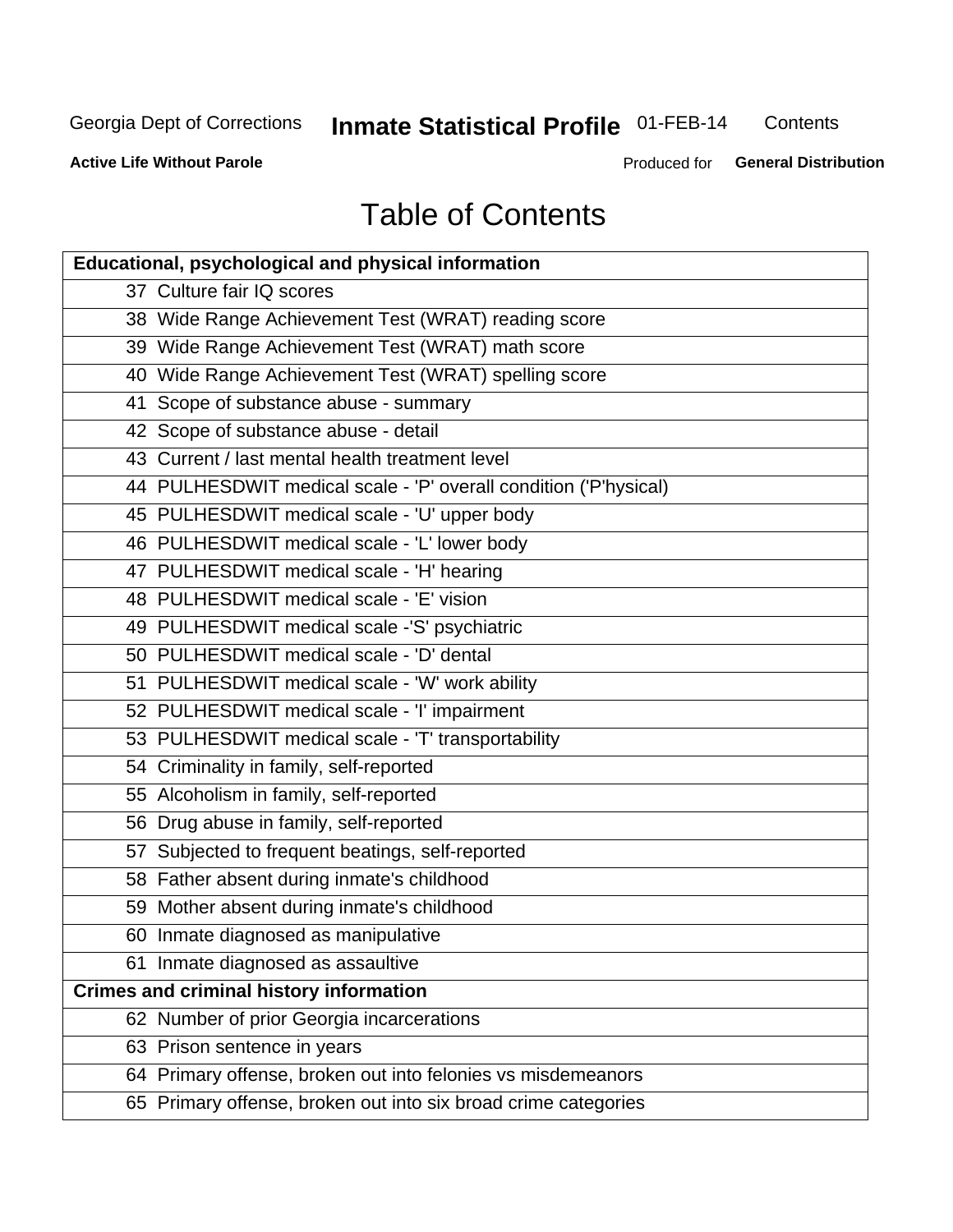## **Inmate Statistical Profile 01-FEB-14**

Contents

**Active Life Without Parole** 

Produced for General Distribution

## **Table of Contents**

| <b>Crimes and criminal history information</b>        |
|-------------------------------------------------------|
| 66 Primary offense, detailed offense code             |
| 67 County of conviction of primary offense            |
| 71 Circuit of conviction of primary offense           |
| 73 Years served (jail + prison) in this incarceration |
| <b>Medical information</b>                            |
| 74 Results of most recent HIV test                    |
| 75 Results of most recent tuberculosis test           |
| 76 Results of most recent syphilis test               |
| 77 Results of most recent Hepatitis-C test            |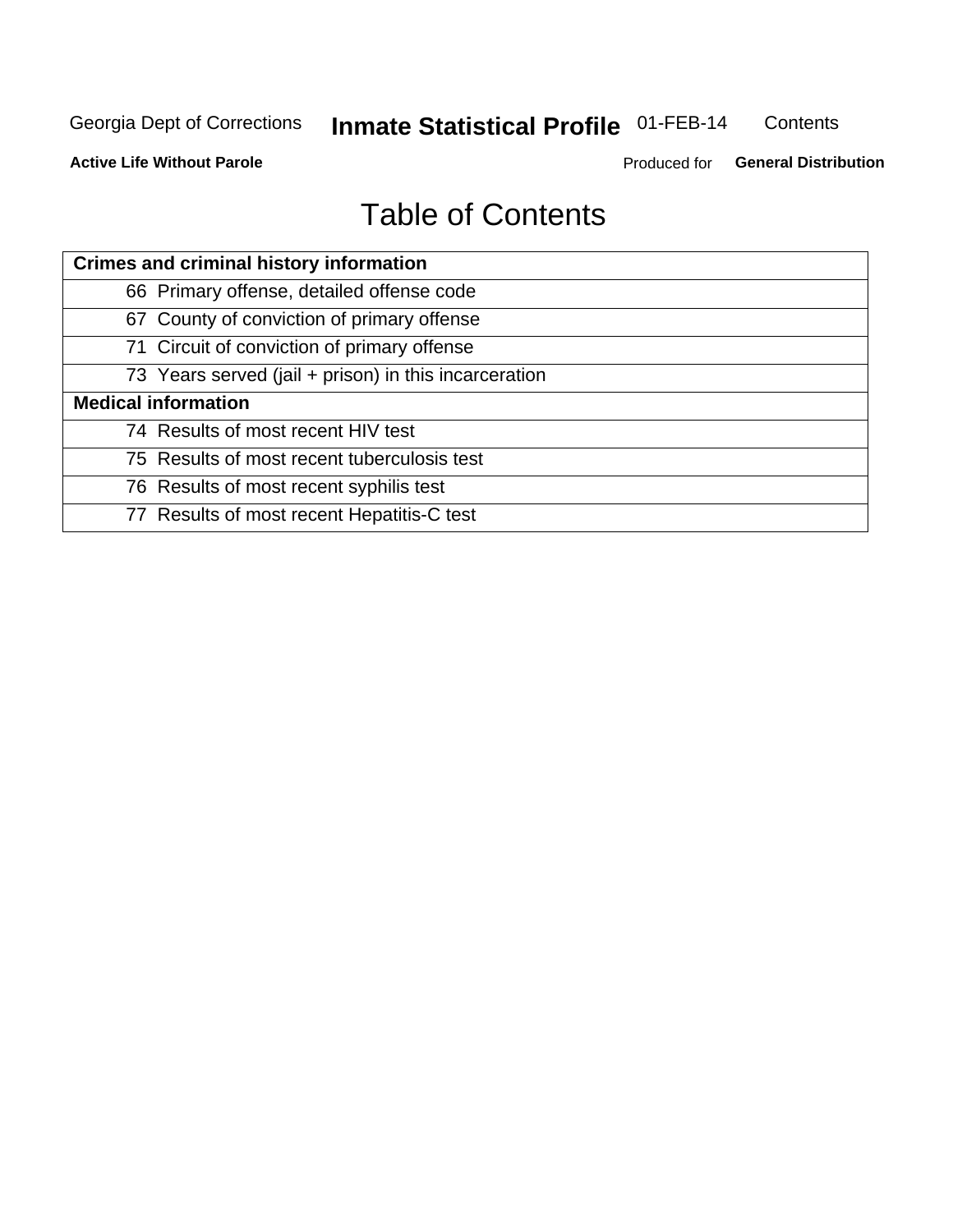#### Inmate Statistical Profile 01-FEB-14 Page 90

## **Inmates Released During Fy 2013**

## Produced for General Distribution

## Current age, broken out in ten-year age groups

COL % - percent each COUNT is of its particular column

|                          |              | <b>Male</b> |         |              | <b>Female</b> |       |              | <b>Total</b> |
|--------------------------|--------------|-------------|---------|--------------|---------------|-------|--------------|--------------|
| <b>Current Age</b>       | <b>Count</b> | Col %       | Row %   | <b>Count</b> | Col %         | Row % | <b>Total</b> | Col %        |
| <b>Teens (1-19)</b>      |              | 0.75%       | 100.00% |              |               |       |              | 0.73%        |
| <b>Twenties (20-29)</b>  | 132          | 14.13%      | 95.65%  | 6            | 23.08%        | 4.35% | 138          | 14.38%       |
| Thirties (30-39)         | 249          | 26.66%      | 97.27%  |              | 26.92%        | 2.73% | 256          | 26.67%       |
| <b>Forties (40-49)</b>   | 278          | 29.76%      | 97.54%  |              | 26.92%        | 2.46% | 285          | 29.69%       |
| <b>Fifties (50-59)</b>   | 191          | 20.45%      | 96.95%  | 6            | 23.08%        | 3.05% | 197          | 20.52%       |
| <b>Sixties (60-69)</b>   | 58           | 6.21%       | 100.00% |              |               |       | 58           | 6.04%        |
| Seventy + (70 and above) | 19           | 2.03%       | 100.00% |              |               |       | 19           | 1.98%        |
| <b>Total Reported</b>    | 934          | 100%        | 97.29%  | 26           | 100%          | 2.71% | 960          | 100.0%       |

| _____ | ^^<br>ອວ∙<br>$ -$ | oc.<br>ΔU | 960 |
|-------|-------------------|-----------|-----|

| Mean<br>(average)    | 42.49    | 40.35 | 42.44    |
|----------------------|----------|-------|----------|
| Median (middle)      |          |       |          |
| Mode (most frequent) | ^^<br>◡▴ |       | …<br>-94 |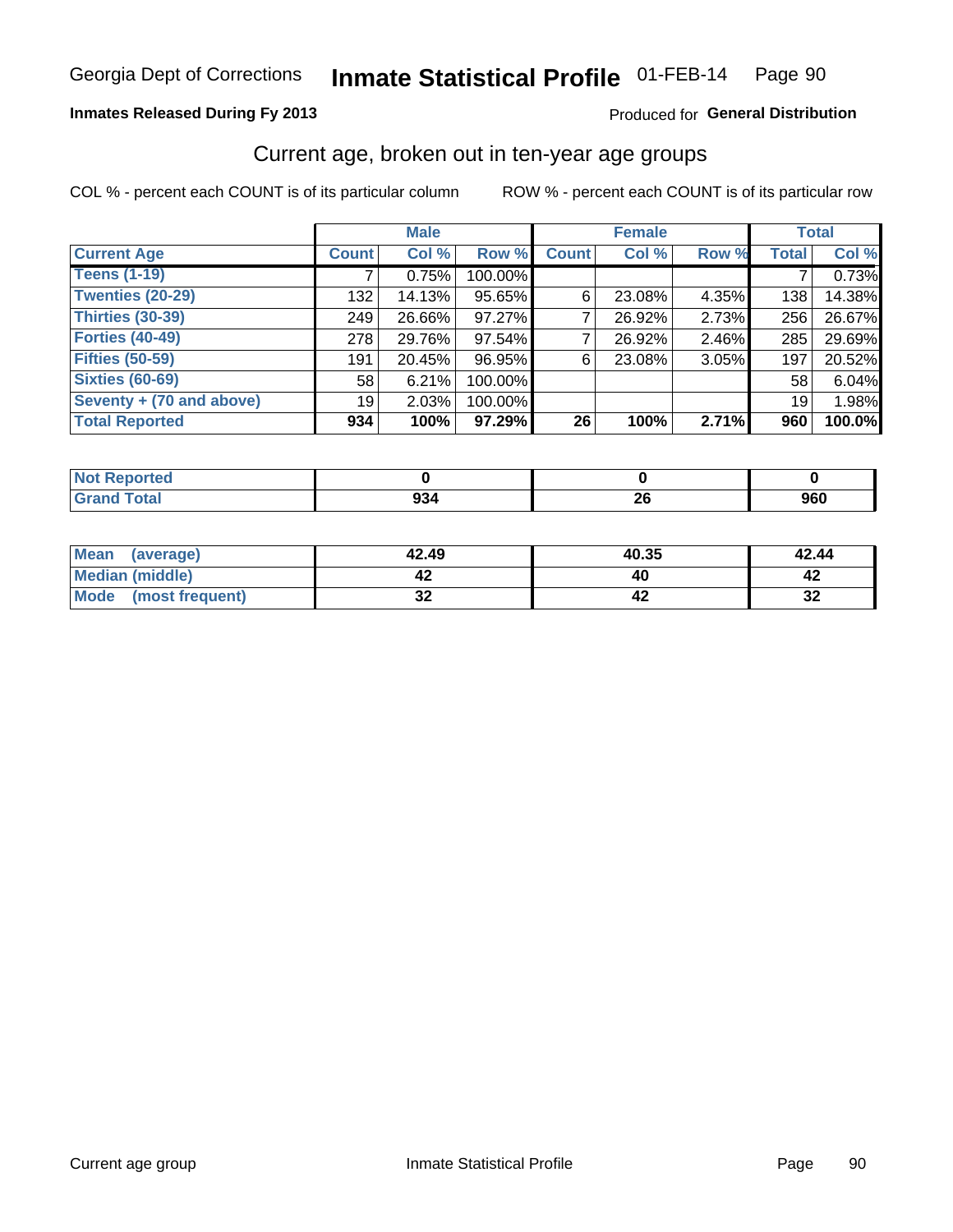### Inmate Statistical Profile 01-FEB-14 Page 91

## **Active Life Without Parole**

**Produced for General Distribution** 

## Race group

COL % - percent each COUNT is of its particular column

|                              |              | <b>Male</b> |                    |    | <b>Female</b> |       |              | <b>Total</b> |
|------------------------------|--------------|-------------|--------------------|----|---------------|-------|--------------|--------------|
| <b>Race Group</b>            | <b>Count</b> | Col %       | <b>Row % Count</b> |    | Col %         | Row % | <b>Total</b> | Col %        |
| <b>White</b>                 | 216          | 23.13%      | 95.15%             | 11 | 42.31%        | 4.85% | 227          | 23.65%       |
| <b>Black</b><br>$\mathbf{2}$ | 692          | 74.09%      | 98.02%             | 14 | 53.85%        | 1.98% | 706          | 73.54%       |
| <b>Other</b><br>5.           |              | $.11\%$     | 100.00%            |    |               |       |              | .10%         |
| <b>Asian</b><br>6            | 4            | ا %43.      | 100.00%            |    |               |       | 4            | .42%         |
| <b>Hispanic</b><br>10        | 21           | 2.25%       | 95.45%             |    | 3.85%         | 4.55% | 22           | 2.29%        |
| <b>Total Reported</b>        | 934          | 100%        | 97.29%             | 26 | 100%          | 2.71% | 960          | 100%         |

| <b>rted</b> |                   |          |     |
|-------------|-------------------|----------|-----|
| $T0+2'$     | ~~<br>934<br>$ -$ | ኅሮ<br>ZU | 960 |

| M | - - - | Piavn |
|---|-------|-------|
|   |       |       |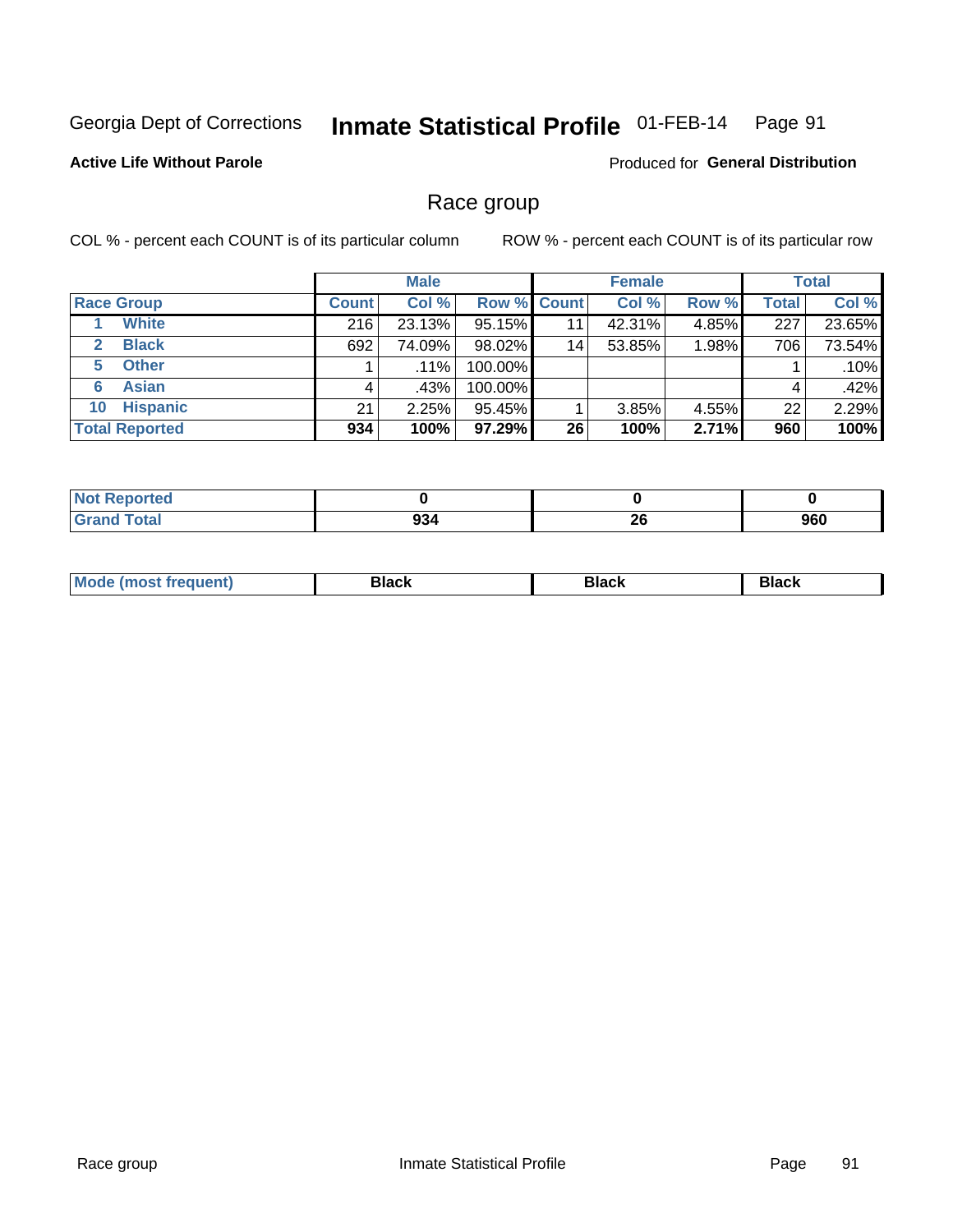### Inmate Statistical Profile 01-FEB-14 Page 7

## **Active Life Without Parole**

### Produced for General Distribution

## Marital status, self-reported at entry to prison

COL % - percent each COUNT is of its particular column

|                            | <b>Male</b>  |        |         | <b>Female</b> |        |        | <b>Total</b> |        |
|----------------------------|--------------|--------|---------|---------------|--------|--------|--------------|--------|
| <b>Marital Status</b>      | <b>Count</b> | Col %  | Row %   | <b>Count</b>  | Col %  | Row %  | <b>Total</b> | Col %  |
| <b>Unknown</b><br>$\bf{0}$ |              | .21%   | 100.00% |               |        |        | 2            | .21%   |
| <b>Divorced</b><br>D       | 73           | 7.82%  | 97.33%  | 2             | 7.69%  | 2.67%  | 75           | 7.81%  |
| <b>Married</b><br>М        | 135          | 14.45% | 95.74%  | 6             | 23.08% | 4.26%  | 141          | 14.69% |
| <b>Separated</b><br>S      | 231          | 2.46%  | 92.00%  | 2             | 7.69%  | 8.00%  | 25           | 2.60%  |
| <b>Unmarried</b><br>U      | 682          | 73.02% | 98.27%  | 12            | 46.15% | 1.73%  | 694          | 72.29% |
| <b>Widow</b><br>W          | 19           | 2.03%  | 82.61%  | 4             | 15.38% | 17.39% | 23           | 2.40%  |
| <b>Total Reported</b>      | 934          | 100%   | 97.29%  | 26            | 100%   | 2.71%  | 960          | 100%   |

| orted<br><b>NOT REDO</b> |                |                                               |            |
|--------------------------|----------------|-----------------------------------------------|------------|
|                          | $\sim$<br>JJ-. | n,<br>ZV<br>and the control of the control of | ner<br>ฮบบ |

|  | M | . | Unmarried | າmarried<br>_____ |
|--|---|---|-----------|-------------------|
|--|---|---|-----------|-------------------|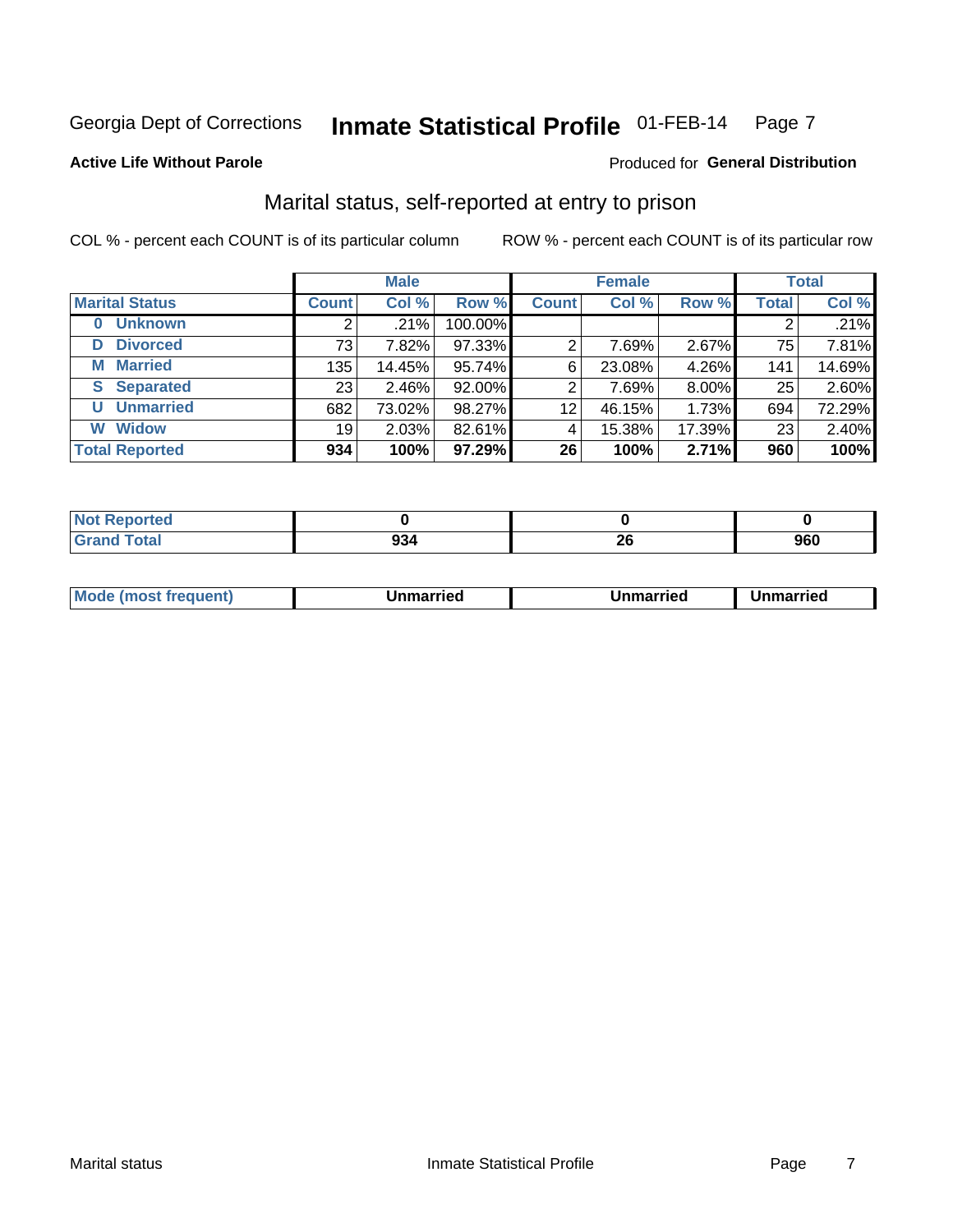### Inmate Statistical Profile 01-FEB-14 Page 8

### **Active Life Without Parole**

## **Produced for General Distribution**

## Number of children, self reported at entry to prison

COL % - percent each COUNT is of its particular column

|                           |                | <b>Male</b> |         |              | <b>Female</b> |       | <b>Total</b> |        |
|---------------------------|----------------|-------------|---------|--------------|---------------|-------|--------------|--------|
| <b>Number of Children</b> | <b>Count</b>   | Col %       | Row %   | <b>Count</b> | Col %         | Row % | <b>Total</b> | Col %  |
| $\bf{0}$                  | 350            | 37.88%      | 97.49%  | 9            | 34.62%        | 2.51% | 359          | 37.79% |
|                           | 221            | 23.92%      | 96.93%  | 7            | 26.92%        | 3.07% | 228          | 24.00% |
| $\overline{2}$            | 153            | 16.56%      | 98.08%  | 3            | 11.54%        | 1.92% | 156          | 16.42% |
| 3                         | 88             | 9.52%       | 96.70%  | 3            | 11.54%        | 3.30% | 91           | 9.58%  |
| 4                         | 65             | 7.03%       | 98.48%  |              | 3.85%         | 1.52% | 66           | 6.95%  |
| 5                         | 29             | 3.14%       | 90.63%  | 3            | 11.54%        | 9.38% | 32           | 3.37%  |
| 6                         | 7              | 0.76%       | 100.00% |              |               |       | 7            | 0.74%  |
| 7                         | 3              | 0.32%       | 100.00% |              |               |       | 3            | 0.32%  |
| 8                         |                | 0.11%       | 100.00% |              |               |       |              | 0.11%  |
| $\boldsymbol{9}$          | 2              | 0.22%       | 100.00% |              |               |       | 2            | 0.21%  |
| 10                        | $\overline{2}$ | 0.22%       | 100.00% |              |               |       | 2            | 0.21%  |
| Over 10                   | 3              | 0.32%       | 100.00% |              |               |       | 3            | 0.32%  |
| <b>Total Reported</b>     | 924            | 100%        | 97.26%  | 26           | 100%          | 2.74% | 950          | 100.0% |

| neo    | ΙU  |     |     |
|--------|-----|-----|-----|
| $\sim$ |     | oc. | nen |
|        | JJ' | Δv  | ฮบบ |

| <b>Mean</b><br>(average) | 1.45 | 1.58 | 1.46 |
|--------------------------|------|------|------|
| <b>Median (middle)</b>   |      |      |      |
| Mode (most frequent)     |      |      |      |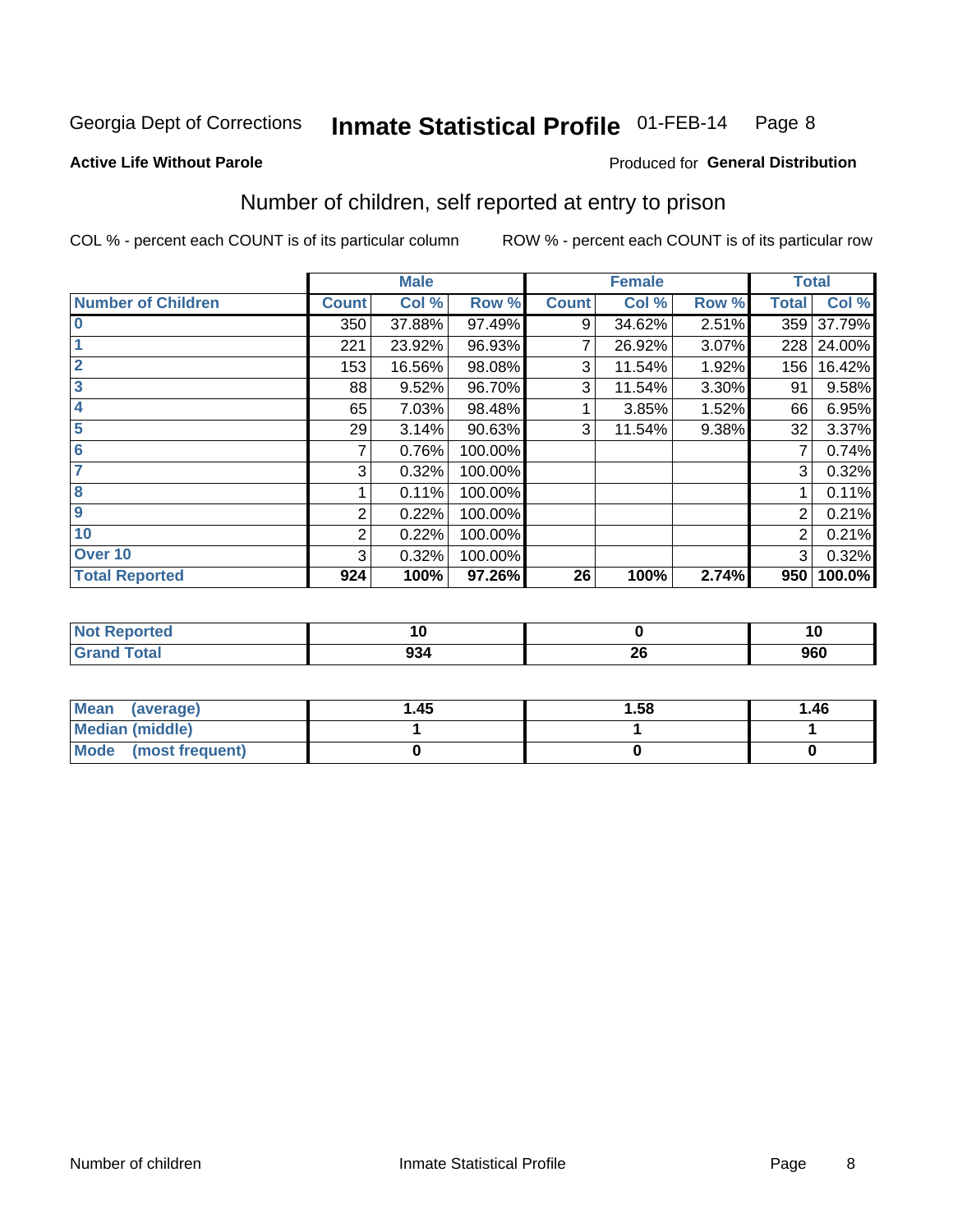### Inmate Statistical Profile 01-FEB-14 Page 9

Produced for General Distribution

## **Active Life Without Parole**

## Religious affiliation, self-reported at entry to prison

COL % - percent each COUNT is of its particular column

|              |                              |              | <b>Male</b> |         |              | <b>Female</b> |       |                | <b>Total</b> |
|--------------|------------------------------|--------------|-------------|---------|--------------|---------------|-------|----------------|--------------|
|              | <b>Religious Affiliation</b> | <b>Count</b> | Col %       | Row %   | <b>Count</b> | Col %         | Row % | <b>Total</b>   | Col %        |
|              | <b>Islam</b>                 | 45           | 7.95%       | 95.74%  | 2            | 11.76%        | 4.26% | 47             | 8.06%        |
| $\mathbf{2}$ | <b>Catholic</b>              | 22           | 3.89%       | 95.65%  |              | 5.88%         | 4.35% | 23             | 3.95%        |
| 3            | <b>Baptist</b>               | 264          | 46.64%      | 96.00%  | 11           | 64.71%        | 4.00% | 275            | 47.17%       |
| 4            | <b>Methodist</b>             | 10           | 1.77%       | 100.00% |              |               |       | 10             | 1.72%        |
| 7            | <b>Chc Of God</b>            |              | .18%        | 100.00% |              |               |       |                | .17%         |
| 8            | <b>Holiness</b>              | 21           | 3.71%       | 95.45%  |              | 5.88%         | 4.55% | 22             | 3.77%        |
| 9            | <b>Jewish</b>                |              | .18%        | 100.00% |              |               |       |                | .17%         |
| 10           | <b>Anglican</b>              |              | .18%        | 100.00% |              |               |       |                | .17%         |
| 12           | <b>Hindu</b>                 | 2            | .35%        | 100.00% |              |               |       | $\overline{2}$ | .34%         |
| 16           | <b>Seven D Ad</b>            | 4            | .71%        | 100.00% |              |               |       | 4              | .69%         |
| 17           | <b>Jehovah Wt</b>            | 9            | 1.59%       | 100.00% |              |               |       | 9              | 1.54%        |
| 18           | <b>Latr Day S</b>            |              | .18%        | 100.00% |              |               |       |                | .17%         |
| 20           | <b>Other Prot</b>            | 77           | 13.60%      | 97.47%  | 2            | 11.76%        | 2.53% | 79             | 13.55%       |
| 96           | <b>None</b>                  | 108          | 19.08%      | 100.00% |              |               |       | 108            | 18.52%       |
|              | <b>Total Reported</b>        | 566          | 100%        | 97.08%  | 17           | 100%          | 2.92% | 583            | 100%         |

| ı leu<br>. | 368 |    | $\sim$ $\sim$ $\sim$<br>. |
|------------|-----|----|---------------------------|
| _____      | 34  | ZU | 960                       |

| <b>Mode (most frequent)</b> | եaptist | 3aptisเ | aptist |
|-----------------------------|---------|---------|--------|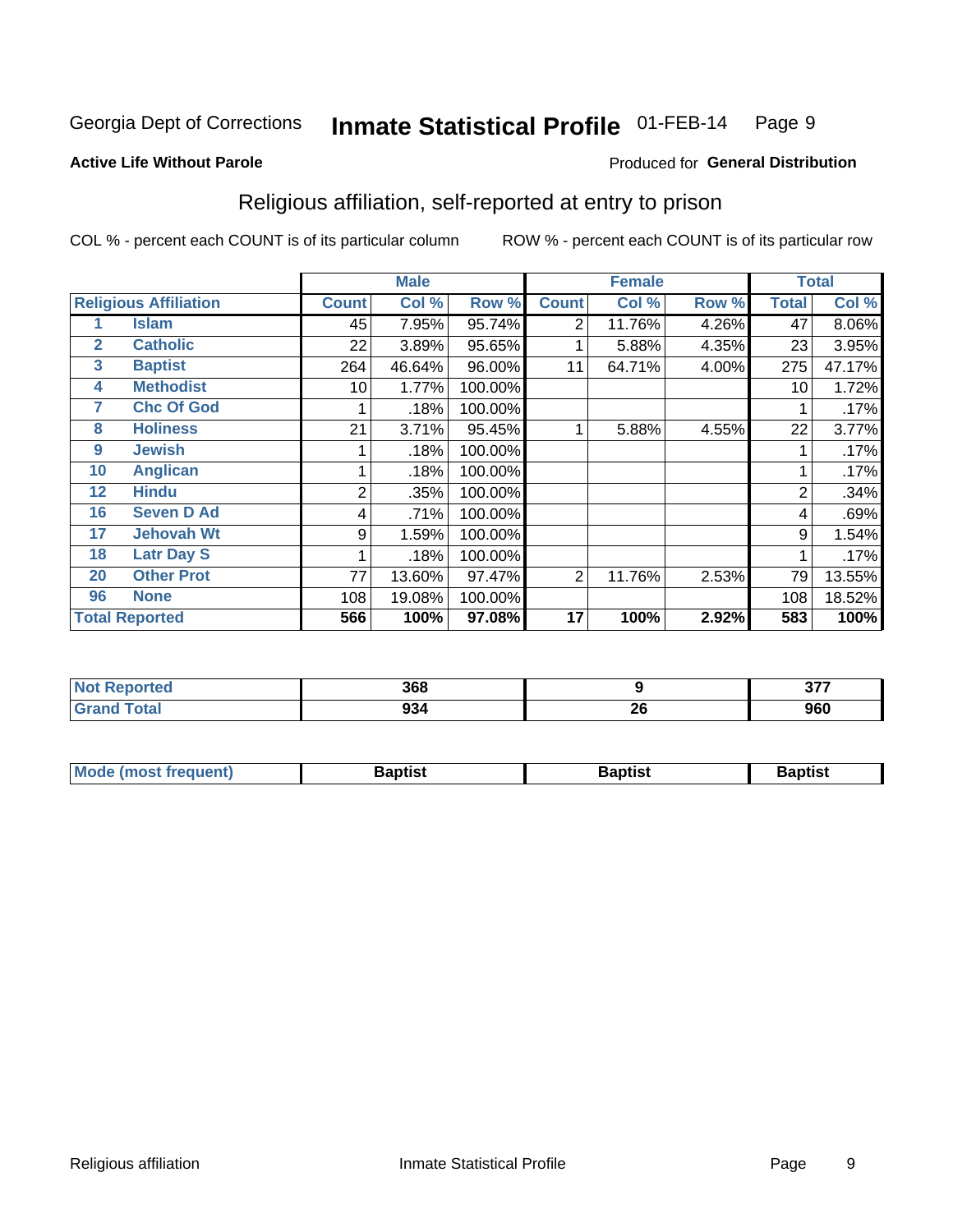### Inmate Statistical Profile 01-FEB-14 Page 10

## **Active Life Without Parole**

### Produced for General Distribution

## Home county, self-reported at entry to prison

COL % - percent each COUNT is of its particular column

|     |                             |                         | <b>Male</b> |         |              | <b>Female</b> |        | <b>Total</b>   |        |
|-----|-----------------------------|-------------------------|-------------|---------|--------------|---------------|--------|----------------|--------|
|     | <b>Home County</b>          | <b>Count</b>            | Col %       | Row %   | <b>Count</b> | Col %         | Row %  | <b>Total</b>   | Col %  |
| 000 | <b>Unknown</b>              | 161                     | 17.24%      | 95.83%  | 7            | 26.92%        | 4.17%  | 168            | 17.50% |
| 001 | <b>Appling County</b>       | 5                       | .54%        | 100.00% |              |               |        | 5              | .52%   |
| 002 | <b>Atkinson County</b>      | $\mathbf 1$             | .11%        | 100.00% |              |               |        | 1              | .10%   |
| 003 | <b>Bacon County</b>         | $\mathbf 1$             | .11%        | 100.00% |              |               |        | 1              | .10%   |
| 005 | <b>Baldwin County</b>       | 3                       | .32%        | 100.00% |              |               |        | 3              | .31%   |
| 007 | <b>Barrow County</b>        | $\overline{7}$          | .75%        | 100.00% |              |               |        | 7              | .73%   |
| 008 | <b>Bartow County</b>        | $\overline{7}$          | .75%        | 100.00% |              |               |        | 7              | .73%   |
| 009 | <b>Ben Hill County</b>      | 4                       | .43%        | 100.00% |              |               |        | 4              | .42%   |
| 010 | <b>Berrien County</b>       | $\overline{2}$          | .21%        | 100.00% |              |               |        | $\overline{2}$ | .21%   |
| 011 | <b>Bibb County</b>          | 18                      | 1.93%       | 94.74%  | 1            | 3.85%         | 5.26%  | 19             | 1.98%  |
| 012 | <b>Bleckley County</b>      | $\overline{c}$          | .21%        | 100.00% |              |               |        | $\overline{2}$ | .21%   |
| 014 | <b>Brooks County</b>        | 1                       | .11%        | 100.00% |              |               |        | 1              | .10%   |
| 016 | <b>Bulloch County</b>       | 4                       | .43%        | 100.00% |              |               |        | 4              | .42%   |
| 017 | <b>Burke County</b>         | 10                      | 1.07%       | 100.00% |              |               |        | 10             | 1.04%  |
| 018 | <b>Butts County</b>         | $\mathbf 1$             | .11%        | 100.00% |              |               |        | $\mathbf 1$    | .10%   |
| 020 | <b>Camden County</b>        | 4                       | .43%        | 80.00%  | 1            | 3.85%         | 20.00% | 5              | .52%   |
| 021 | <b>Candler County</b>       | $\mathbf 1$             | .11%        | 100.00% |              |               |        | 1              | .10%   |
| 022 | <b>Carroll County</b>       | $\overline{\mathbf{c}}$ | .21%        | 100.00% |              |               |        | $\overline{2}$ | .21%   |
| 023 | <b>Catoosa County</b>       | 3                       | .32%        | 100.00% |              |               |        | 3              | .31%   |
| 025 | <b>Chatham County</b>       | 37                      | 3.96%       | 100.00% |              |               |        | 37             | 3.85%  |
| 026 | <b>Chattahoochee County</b> | $\mathbf 1$             | .11%        | 100.00% |              |               |        | 1              | .10%   |
| 027 | <b>Chattooga County</b>     | $\mathbf 1$             | .11%        | 100.00% |              |               |        | 1              | .10%   |
| 028 | <b>Cherokee County</b>      | $\overline{2}$          | .21%        | 100.00% |              |               |        | $\overline{2}$ | .21%   |
| 029 | <b>Clarke County</b>        | 17                      | 1.82%       | 100.00% |              |               |        | 17             | 1.77%  |
| 031 | <b>Clayton County</b>       | 25                      | 2.68%       | 100.00% |              |               |        | 25             | 2.60%  |
| 033 | <b>Cobb County</b>          | 30                      | 3.21%       | 100.00% |              |               |        | 30             | 3.13%  |
| 034 | <b>Coffee County</b>        | 3                       | .32%        | 100.00% |              |               |        | 3              | .31%   |
| 035 | <b>Colquitt County</b>      | 4                       | .43%        | 100.00% |              |               |        | 4              | .42%   |
| 036 | <b>Columbia County</b>      | 5                       | .54%        | 83.33%  | 1            | 3.85%         | 16.67% | 6              | .63%   |
| 037 | <b>Cook County</b>          | 3                       | .32%        | 100.00% |              |               |        | 3              | .31%   |
| 038 | <b>Coweta County</b>        | $\overline{\mathbf{4}}$ | .43%        | 100.00% |              |               |        | 4              | .42%   |
| 040 | <b>Crisp County</b>         | 4                       | .43%        | 100.00% |              |               |        | 4              | .42%   |
| 043 | <b>Decatur County</b>       | $\overline{2}$          | .21%        | 100.00% |              |               |        | $\overline{2}$ | .21%   |
| 044 | <b>Dekalb County</b>        | 66                      | 7.07%       | 100.00% |              |               |        | 66             | 6.88%  |
| 045 | <b>Dodge County</b>         | 1                       | .11%        | 100.00% |              |               |        | 1              | .10%   |
| 046 | <b>Dooly County</b>         | 1                       | .11%        | 50.00%  | 1            | 3.85%         | 50.00% | $\overline{2}$ | .21%   |
| 047 | <b>Dougherty County</b>     | 25                      | 2.68%       | 96.15%  | 1            | 3.85%         | 3.85%  | 26             | 2.71%  |
| 048 | <b>Douglas County</b>       | 12                      | 1.28%       | 92.31%  | 1            | 3.85%         | 7.69%  | 13             | 1.35%  |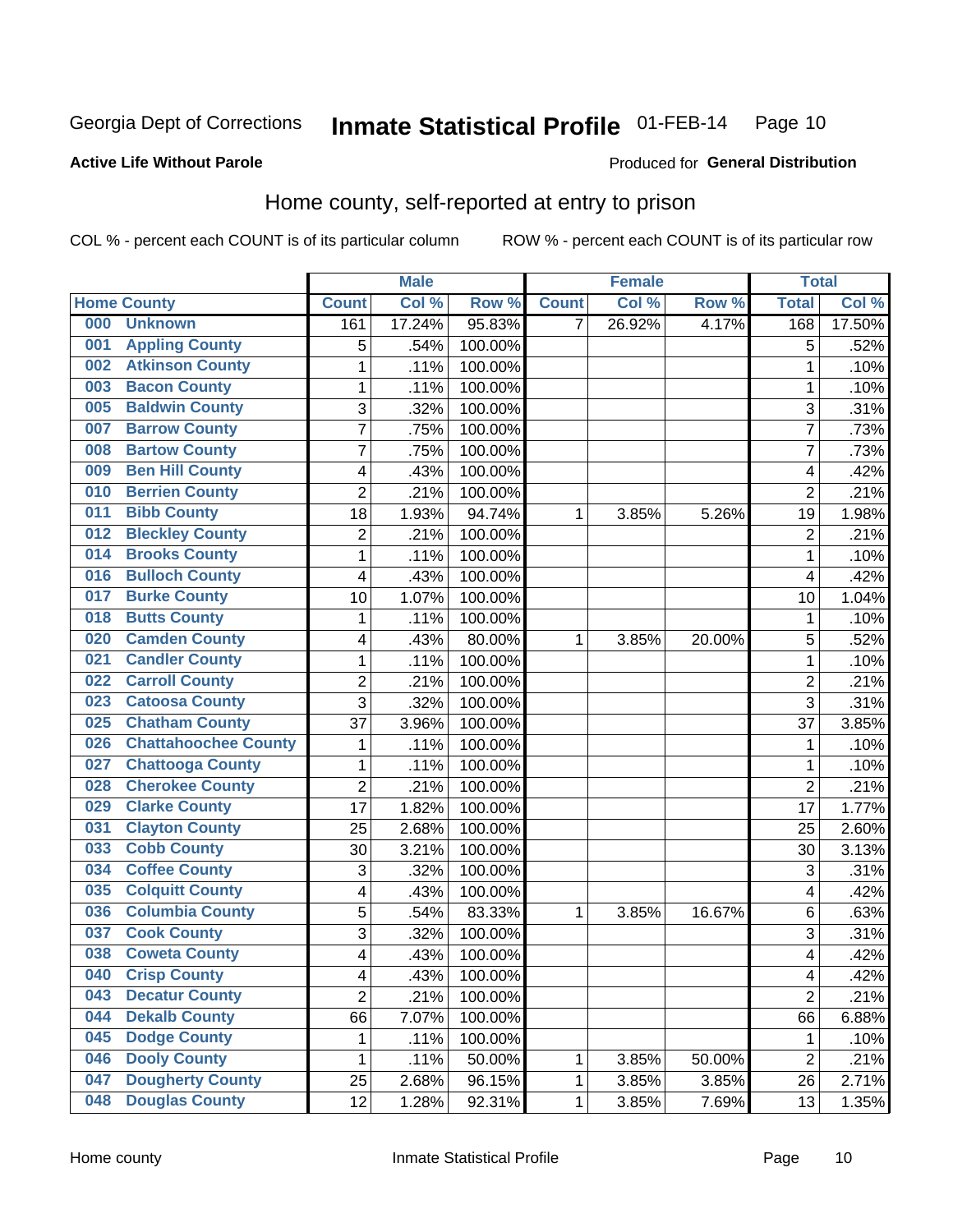### Inmate Statistical Profile 01-FEB-14 Page 11

## **Active Life Without Parole**

## Produced for General Distribution

## Home county, self-reported at entry to prison

COL % - percent each COUNT is of its particular column

|     |                          |                         | <b>Male</b> |                  |              | <b>Female</b> |        | <b>Total</b>   |        |
|-----|--------------------------|-------------------------|-------------|------------------|--------------|---------------|--------|----------------|--------|
|     | <b>Home County</b>       | <b>Count</b>            | Col %       | Row <sup>%</sup> | <b>Count</b> | Col %         | Row %  | <b>Total</b>   | Col %  |
| 049 | <b>Early County</b>      | 1                       | .11%        | 100.00%          |              |               |        | 1              | .10%   |
| 051 | <b>Effingham County</b>  | $\overline{2}$          | .21%        | 100.00%          |              |               |        | $\overline{2}$ | .21%   |
| 052 | <b>Elbert County</b>     | $\overline{\mathbf{4}}$ | .43%        | 100.00%          |              |               |        | 4              | .42%   |
| 053 | <b>Emanuel County</b>    | 4                       | .43%        | 100.00%          |              |               |        | 4              | .42%   |
| 056 | <b>Fayette County</b>    | 3                       | .32%        | 100.00%          |              |               |        | 3              | .31%   |
| 057 | <b>Floyd County</b>      | 11                      | 1.18%       | 100.00%          |              |               |        | 11             | 1.15%  |
| 058 | <b>Forsyth County</b>    | 3                       | .32%        | 100.00%          |              |               |        | 3              | .31%   |
| 059 | <b>Franklin County</b>   | $\overline{2}$          | .21%        | 66.67%           | 1            | 3.85%         | 33.33% | 3              | .31%   |
| 060 | <b>Fulton County</b>     | 138                     | 14.78%      | 99.28%           | 1            | 3.85%         | .72%   | 139            | 14.48% |
| 061 | <b>Gilmer County</b>     | 1                       | .11%        | 100.00%          |              |               |        | 1              | .10%   |
| 063 | <b>Glynn County</b>      | 8                       | .86%        | 100.00%          |              |               |        | 8              | .83%   |
| 064 | <b>Gordon County</b>     | $\overline{2}$          | .21%        | 100.00%          |              |               |        | $\overline{2}$ | .21%   |
| 066 | <b>Greene County</b>     | $\mathbf{1}$            | .11%        | 100.00%          |              |               |        | 1              | .10%   |
| 067 | <b>Gwinnett County</b>   | 22                      | 2.36%       | 95.65%           | 1            | 3.85%         | 4.35%  | 23             | 2.40%  |
| 068 | <b>Habersham County</b>  | 1                       | .11%        | 100.00%          |              |               |        | 1              | .10%   |
| 069 | <b>Hall County</b>       | 11                      | 1.18%       | 100.00%          |              |               |        | 11             | 1.15%  |
| 070 | <b>Hancock County</b>    | $\boldsymbol{2}$        | .21%        | 100.00%          |              |               |        | $\overline{2}$ | .21%   |
| 071 | <b>Haralson County</b>   | $\overline{2}$          | .21%        | 100.00%          |              |               |        | $\overline{2}$ | .21%   |
| 072 | <b>Harris County</b>     | $\overline{2}$          | .21%        | 100.00%          |              |               |        | $\overline{c}$ | .21%   |
| 073 | <b>Hart County</b>       | $\overline{2}$          | .21%        | 100.00%          |              |               |        | $\overline{2}$ | .21%   |
| 074 | <b>Heard County</b>      | 1                       | .11%        | 100.00%          |              |               |        | 1              | .10%   |
| 075 | <b>Henry County</b>      | 6                       | .64%        | 100.00%          |              |               |        | 6              | .63%   |
| 076 | <b>Houston County</b>    | 14                      | 1.50%       | 100.00%          |              |               |        | 14             | 1.46%  |
| 078 | <b>Jackson County</b>    | 3                       | .32%        | 100.00%          |              |               |        | 3              | .31%   |
| 080 | <b>Jeff Davis County</b> | 1                       | .11%        | 100.00%          |              |               |        | 1              | .10%   |
| 081 | <b>Jefferson County</b>  | 3                       | .32%        | 100.00%          |              |               |        | 3              | .31%   |
| 082 | <b>Jenkins County</b>    | $\overline{2}$          | .21%        | 100.00%          |              |               |        | $\overline{c}$ | .21%   |
| 087 | <b>Laurens County</b>    | 6                       | .64%        | 100.00%          |              |               |        | 6              | .63%   |
| 088 | <b>Lee County</b>        | 1                       | .11%        | 100.00%          |              |               |        | 1              | .10%   |
| 089 | <b>Liberty County</b>    | $\overline{7}$          | .75%        | 87.50%           | 1            | 3.85%         | 12.50% | 8              | .83%   |
| 090 | <b>Lincoln County</b>    | $\mathbf{1}$            | .11%        | 100.00%          |              |               |        | 1              | .10%   |
| 091 | <b>Long County</b>       | 1                       | .11%        | 100.00%          |              |               |        | 1              | .10%   |
| 092 | <b>Lowndes County</b>    | $\overline{7}$          | .75%        | 100.00%          |              |               |        | $\overline{7}$ | .73%   |
| 093 | <b>Lumpkin County</b>    | $\mathbf 1$             | .11%        | 100.00%          |              |               |        | 1              | .10%   |
| 095 | <b>Madison County</b>    | $\overline{2}$          | .21%        | 100.00%          |              |               |        | 2              | .21%   |
| 096 | <b>Marion County</b>     | 1                       | .11%        | 100.00%          |              |               |        | 1              | .10%   |
| 097 | <b>Mcduffie County</b>   | $\overline{2}$          | .21%        | 100.00%          |              |               |        | 2              | .21%   |
| 098 | <b>Mcintosh County</b>   | $\overline{2}$          | .21%        | 100.00%          |              |               |        | $\overline{2}$ | .21%   |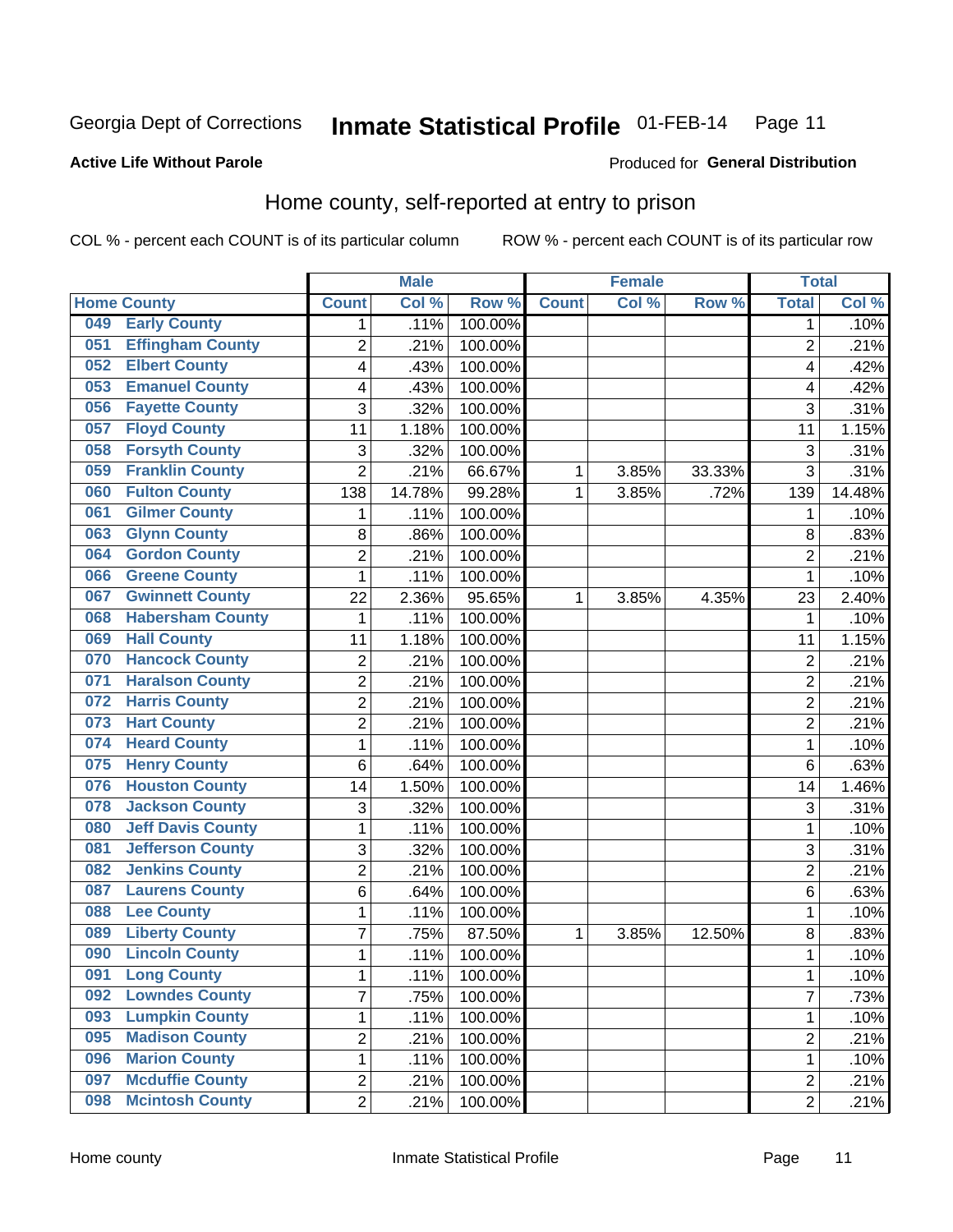### Inmate Statistical Profile 01-FEB-14 Page 12

## **Active Life Without Parole**

### Produced for General Distribution

## Home county, self-reported at entry to prison

COL % - percent each COUNT is of its particular column

|                  |                          |                          | <b>Male</b> |         |                | <b>Female</b> |        | <b>Total</b>   |       |
|------------------|--------------------------|--------------------------|-------------|---------|----------------|---------------|--------|----------------|-------|
|                  | <b>Home County</b>       | <b>Count</b>             | Col %       | Row %   | <b>Count</b>   | Col %         | Row %  | <b>Total</b>   | Col % |
| 100              | <b>Miller County</b>     | 1                        | .11%        | 100.00% |                |               |        | 1              | .10%  |
| 102              | <b>Monroe County</b>     | $\overline{\mathcal{A}}$ | .43%        | 100.00% |                |               |        | 4              | .42%  |
| 103              | <b>Montgomery County</b> | 1                        | .11%        | 100.00% |                |               |        | 1              | .10%  |
| 104              | <b>Morgan County</b>     | 1                        | .11%        | 100.00% |                |               |        | 1              | .10%  |
| 106              | <b>Muscogee County</b>   | 28                       | 3.00%       | 100.00% |                |               |        | 28             | 2.92% |
| 107              | <b>Newton County</b>     | 3                        | .32%        | 60.00%  | $\overline{2}$ | 7.69%         | 40.00% | 5              | .52%  |
| 109              | <b>Oglethorpe County</b> | 4                        | .43%        | 100.00% |                |               |        | 4              | .42%  |
| 110              | <b>Paulding County</b>   | 3                        | .32%        | 100.00% |                |               |        | 3              | .31%  |
| 111              | <b>Peach County</b>      | $\mathbf{1}$             | .11%        | 100.00% |                |               |        | 1              | .10%  |
| $\overline{113}$ | <b>Pierce County</b>     | $\overline{2}$           | .21%        | 100.00% |                |               |        | $\overline{2}$ | .21%  |
| 114              | <b>Pike County</b>       | $\overline{3}$           | .32%        | 75.00%  | 1              | 3.85%         | 25.00% | 4              | .42%  |
| $\overline{115}$ | <b>Polk County</b>       | $\overline{2}$           | .21%        | 100.00% |                |               |        | $\overline{2}$ | .21%  |
| 117              | <b>Putnam County</b>     | 5                        | .54%        | 100.00% |                |               |        | 5              | .52%  |
| 119              | <b>Rabun County</b>      | $\mathbf{1}$             | .11%        | 100.00% |                |               |        | 1              | .10%  |
| 120              | <b>Randolph County</b>   | $\overline{2}$           | .21%        | 100.00% |                |               |        | $\overline{2}$ | .21%  |
| 121              | <b>Richmond County</b>   | 31                       | 3.32%       | 91.18%  | 3              | 11.54%        | 8.82%  | 34             | 3.54% |
| 122              | <b>Rockdale County</b>   | 5                        | .54%        | 100.00% |                |               |        | 5              | .52%  |
| 125              | <b>Seminole County</b>   | $\overline{2}$           | .21%        | 100.00% |                |               |        | $\overline{2}$ | .21%  |
| 126              | <b>Spalding County</b>   | 8                        | .86%        | 100.00% |                |               |        | 8              | .83%  |
| 127              | <b>Stephens County</b>   | 1                        | .11%        | 50.00%  | 1              | 3.85%         | 50.00% | $\overline{2}$ | .21%  |
| 128              | <b>Stewart County</b>    | 1                        | .11%        | 100.00% |                |               |        | 1              | .10%  |
| 129              | <b>Sumter County</b>     | $\mathbf{1}$             | .11%        | 100.00% |                |               |        | 1              | .10%  |
| 132              | <b>Tattnall County</b>   | $\mathbf{1}$             | .11%        | 100.00% |                |               |        | 1              | .10%  |
| 134              | <b>Telfair County</b>    | 1                        | .11%        | 100.00% |                |               |        | 1              | .10%  |
| 136              | <b>Thomas County</b>     | 5                        | .54%        | 100.00% |                |               |        | 5              | .52%  |
| 137              | <b>Tift County</b>       | 5                        | .54%        | 100.00% |                |               |        | 5              | .52%  |
| 138              | <b>Toombs County</b>     | 10                       | 1.07%       | 100.00% |                |               |        | 10             | 1.04% |
| 140              | <b>Treutlen County</b>   | 1                        | .11%        | 100.00% |                |               |        | 1              | .10%  |
| 145              | <b>Upson County</b>      | 3                        | .32%        | 100.00% |                |               |        | 3              | .31%  |
| 146              | <b>Walker County</b>     | 5                        | .54%        | 83.33%  | 1              | 3.85%         | 16.67% | 6              | .63%  |
| 147              | <b>Walton County</b>     | $\overline{\mathbf{4}}$  | .43%        | 100.00% |                |               |        | 4              | .42%  |
| 148              | <b>Ware County</b>       | 6                        | .64%        | 100.00% |                |               |        | 6              | .63%  |
| 149              | <b>Warren County</b>     | $\mathbf{1}$             | .11%        | 100.00% |                |               |        | 1              | .10%  |
| 150              | <b>Washington County</b> | $\overline{\mathcal{A}}$ | .43%        | 100.00% |                |               |        | 4              | .42%  |
| 151              | <b>Wayne County</b>      | 3                        | .32%        | 100.00% |                |               |        | 3              | .31%  |
| 154              | <b>White County</b>      | 1                        | .11%        | 100.00% |                |               |        | 1              | .10%  |
| 155              | <b>Whitfield County</b>  | $\overline{4}$           | .43%        | 100.00% |                |               |        | 4              | .42%  |
| 157              | <b>Wilkes County</b>     | 1                        | .11%        | 100.00% |                |               |        | 1              | .10%  |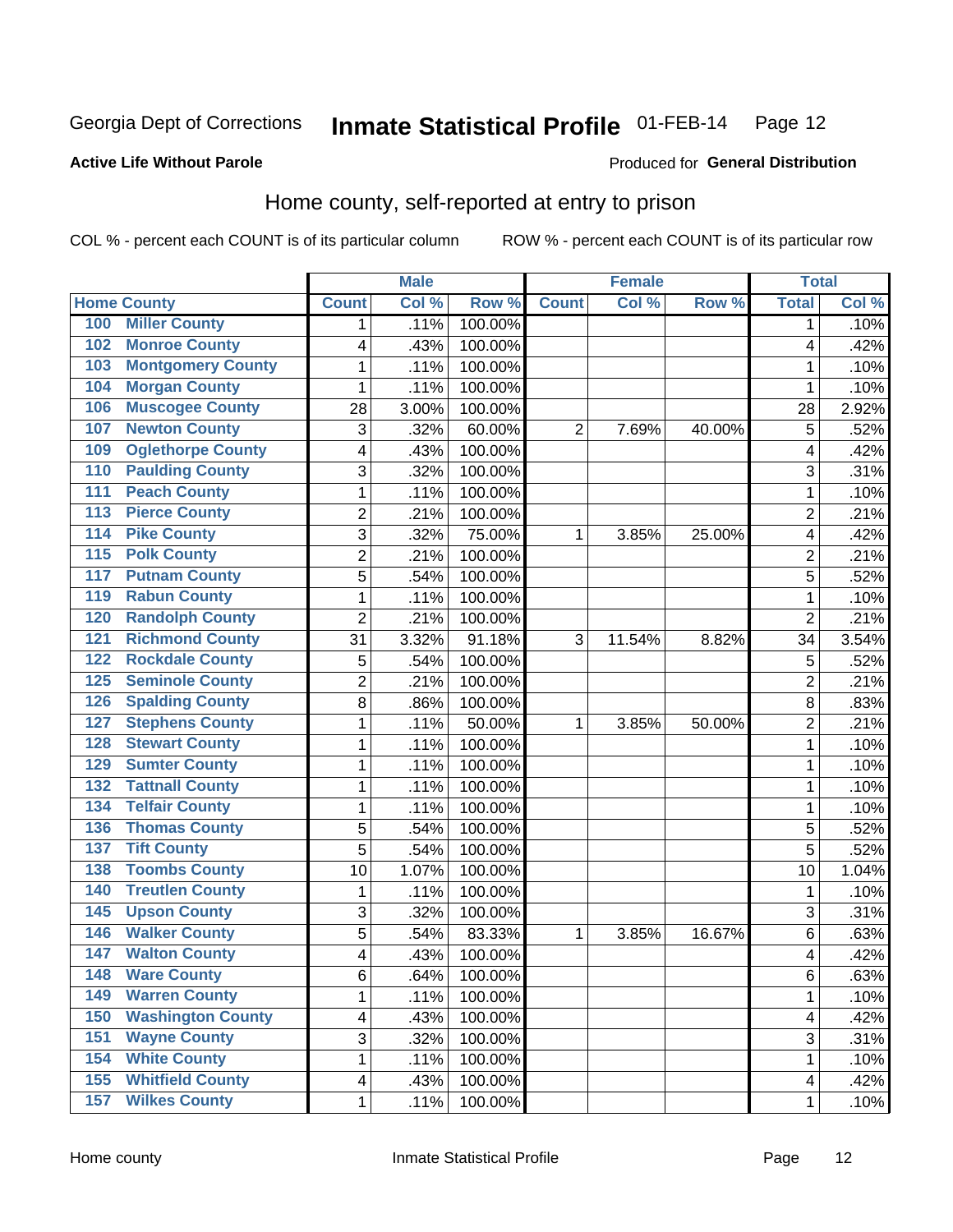#### Inmate Statistical Profile 01-FEB-14 Page 13

## **Active Life Without Parole**

## Produced for General Distribution

## Home county, self-reported at entry to prison

COL % - percent each COUNT is of its particular column

|                                    |              | <b>Male</b> |         |              | <b>Female</b> |        | <b>Total</b> |       |
|------------------------------------|--------------|-------------|---------|--------------|---------------|--------|--------------|-------|
| <b>Home County</b>                 | <b>Count</b> | Col%        | Row %   | <b>Count</b> | Col %         | Row %  | <b>Total</b> | Col % |
| <b>Wilkinson County</b><br>158     | ◠            | $.21\%$     | 100.00% |              |               |        |              | .21%  |
| <b>Worth County</b><br>159         |              | $.11\%$     | 100.00% |              |               |        |              | .10%  |
| <b>Other Custody/Out Of</b><br>999 | 3            | $.32\%$     | 75.00%  |              | 3.85%         | 25.00% |              | .42%  |
| <b>State</b>                       |              |             |         |              |               |        |              |       |
| <b>Total Rported</b>               | 934          | 100%        | 97.29%  | 26           | 100%          | 2.71%  | 960          | 100%  |

| tea                |     |        |     |
|--------------------|-----|--------|-----|
| <u>i</u> Utal<br>- | 934 | $\sim$ | 960 |

| Mode<br>known<br>nown<br>nowr<br>reguent)<br>os<br>. |
|------------------------------------------------------|
|------------------------------------------------------|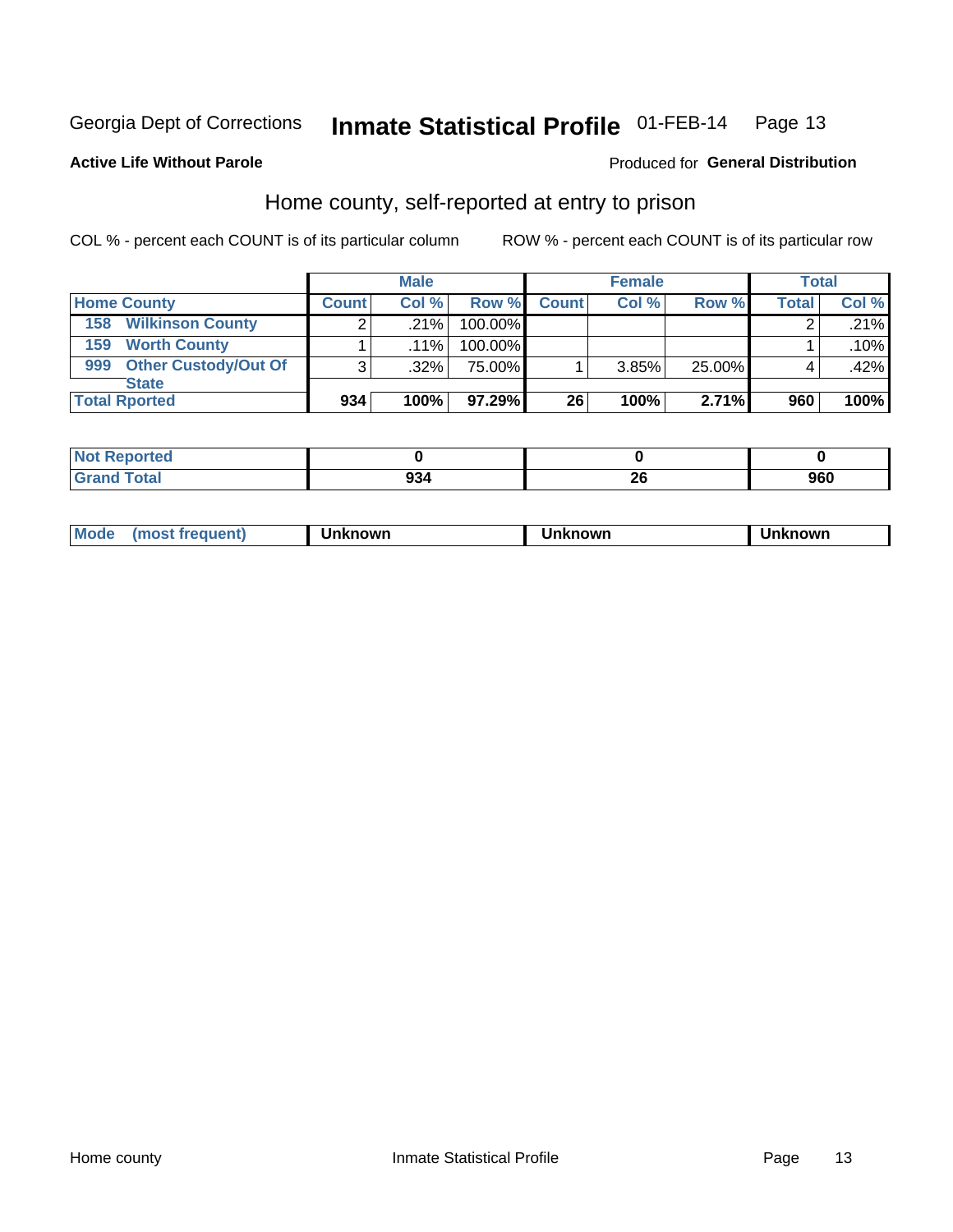#### Inmate Statistical Profile 01-FEB-14 Page 14

### **Active Life Without Parole**

## **Produced for General Distribution**

## Socioeconomic class, self-reported at entry to prison

COL % - percent each COUNT is of its particular column

|                       |              | <b>Male</b> |            |              | <b>Female</b> |       |       | <b>Total</b> |
|-----------------------|--------------|-------------|------------|--------------|---------------|-------|-------|--------------|
| Socioeconomic Class   | <b>Count</b> | Col %       | Row %      | <b>Count</b> | Col %         | Row % | Total | Col %        |
| <b>Welfare</b>        | 38           | 6.70%       | 100.00%    |              |               |       | 38    | $6.60\%$     |
| <b>Occ Employ</b>     | 26           | 4.59%       | $100.00\%$ |              |               |       | 26    | $4.51\%$     |
| <b>Minimum Std</b>    | 284          | 50.09%      | $99.30\%$  |              | $22.22\%$     | .70%  | 286   | 49.65%       |
| <b>Middle</b>         | 219          | 38.62%      | 96.90%     |              | 77.78%        | 3.10% | 226   | 39.24%       |
| <b>Total Reported</b> | 567          | 100%        | 98.44%     |              | 100%          | 1.56% | 576   | 100%         |

|        | 367 | --<br>$ -$     | 201<br>904 |
|--------|-----|----------------|------------|
| ______ | ົ   | nr.            | ncn        |
|        | JJ  | $\overline{ }$ | <b>JUU</b> |

|--|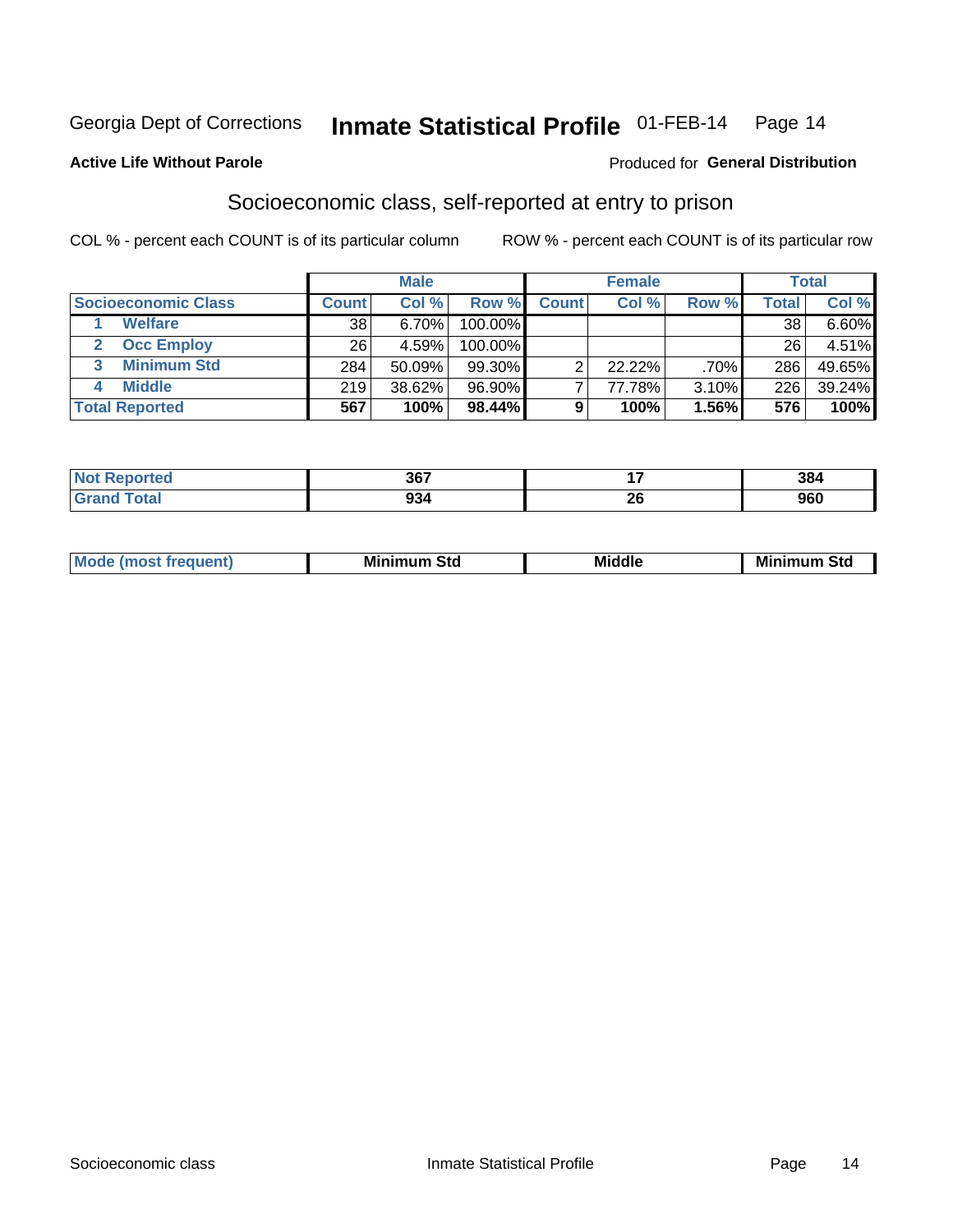## Inmate Statistical Profile 01-FEB-14 Page 15

**Active Life Without Parole** 

## Produced for General Distribution

## Environment to age 16, self-reported at entry to prison

COL % - percent each COUNT is of its particular column

|                                    |                 | <b>Male</b> |         |              | <b>Female</b> |        |       | <b>Total</b> |
|------------------------------------|-----------------|-------------|---------|--------------|---------------|--------|-------|--------------|
| <b>Environment to age 16</b>       | <b>Count</b>    | Col %       | Row %   | <b>Count</b> | Col %         | Row %  | Total | Col %        |
| <b>Rural/Farm</b>                  | 11              | 1.91%       | 100.00% |              |               |        |       | 1.87%        |
| <b>Rural/Nfarm</b><br>$\mathbf{2}$ | 26 <sub>1</sub> | 4.51%       | 89.66%  | 3            | 30.00%        | 10.34% | 29    | 4.94%        |
| 3 S.M.S.A                          | 239             | 41.42%      | 99.58%  |              | 10.00%        | .42%   | 240   | 40.89%       |
| <b>Urban</b><br>4                  | 129             | 22.36%      | 96.99%  |              | 40.00%        | 3.01%  | 133   | 22.66%       |
| <b>Small Town</b><br>5             | 172             | 29.81%      | 98.85%  | 2            | 20.00%        | 1.15%  | 174   | 29.64%       |
| <b>Total Reported</b>              | 577             | 100%        | 98.3%   | 10           | 100%          | 1.7%   | 587   | 100%         |

| N<br>teu<br>$\sim$ | $257$<br>JJ. | 10 | ~-~<br>. |
|--------------------|--------------|----|----------|
|                    | .<br>934     | ZU | 7UU      |

| $Mc$ | M | <b>Jrhan</b> | M.     |
|------|---|--------------|--------|
|      |   | _____        | ______ |
|      |   |              |        |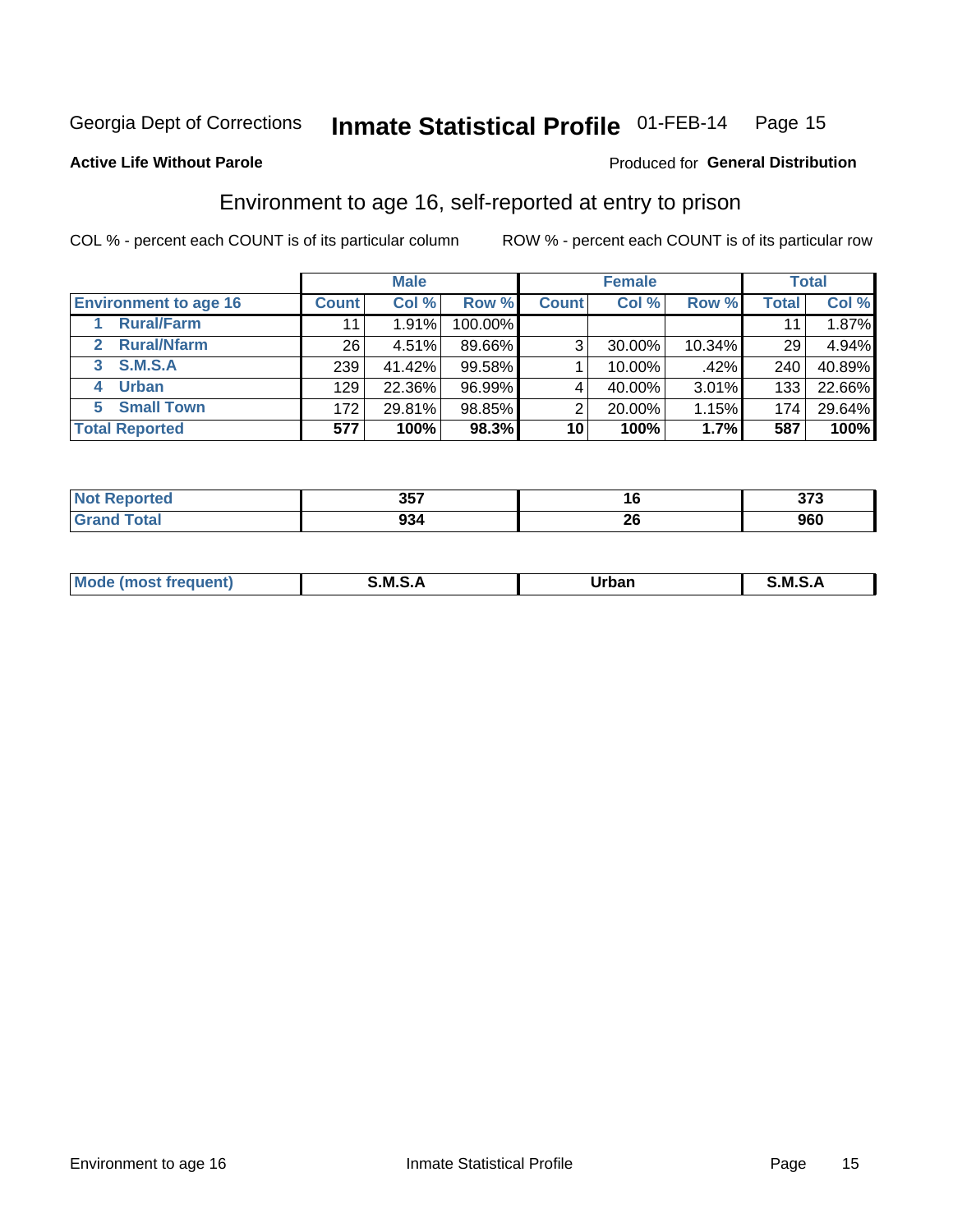### Inmate Statistical Profile 01-FEB-14 Page 16

## **Active Life Without Parole**

## Produced for General Distribution

## Guardian status to age 16, self-reported at entry to prison

COL % - percent each COUNT is of its particular column

|                                  |              | <b>Male</b> |         |              | <b>Female</b> |       |              | <b>Total</b> |
|----------------------------------|--------------|-------------|---------|--------------|---------------|-------|--------------|--------------|
| <b>Guardian Status To Age 16</b> | <b>Count</b> | Col %       | Row %   | <b>Count</b> | Col %         | Row % | <b>Total</b> | Col %        |
| 2 Father Only                    | 12           | 2.33%       | 100.00% |              |               |       | 12           | 2.30%        |
| <b>3 Both Parents</b>            | 213          | 41.36%      | 98.16%  | 4            | 66.67%        | 1.84% | 217          | 41.65%       |
| <b>4 Mother Only</b>             | 206          | 40.00%      | 99.52%  |              | 16.67%        | .48%  | 207          | 39.73%       |
| <b>6 Oth Female</b>              | 15           | 2.91%       | 100.00% |              |               |       | 15           | 2.88%        |
| <b>7 Oth Male</b>                | 5            | .97%        | 100.00% |              |               |       | 5            | $.96\%$      |
| 8 Step-Parents                   | 12           | 2.33%       | 100.00% |              |               |       | 12           | 2.30%        |
| 9 Foster Home                    | 10           | 1.94%       | 100.00% |              |               |       | 10           | 1.92%        |
| <b>10 Grand Parents</b>          | 42           | 8.16%       | 97.67%  |              | 16.67%        | 2.33% | 43           | 8.25%        |
| <b>Total Reported</b>            | 515          | 100%        | 98.85%  | 6            | 100%          | 1.15% | 521          | 100%         |

| Reported   | 10         | nr.              | 10 N |
|------------|------------|------------------|------|
| <b>NOT</b> | 41 J       | ZU               | 499  |
| Total      | nn.<br>934 | oc.<br>ZU<br>___ | 960  |

| <b>Mode (most frequent)</b> | <b>Both Parents</b> | <b>Both Parents</b> | <b>Both Parents</b> |
|-----------------------------|---------------------|---------------------|---------------------|
|                             |                     |                     |                     |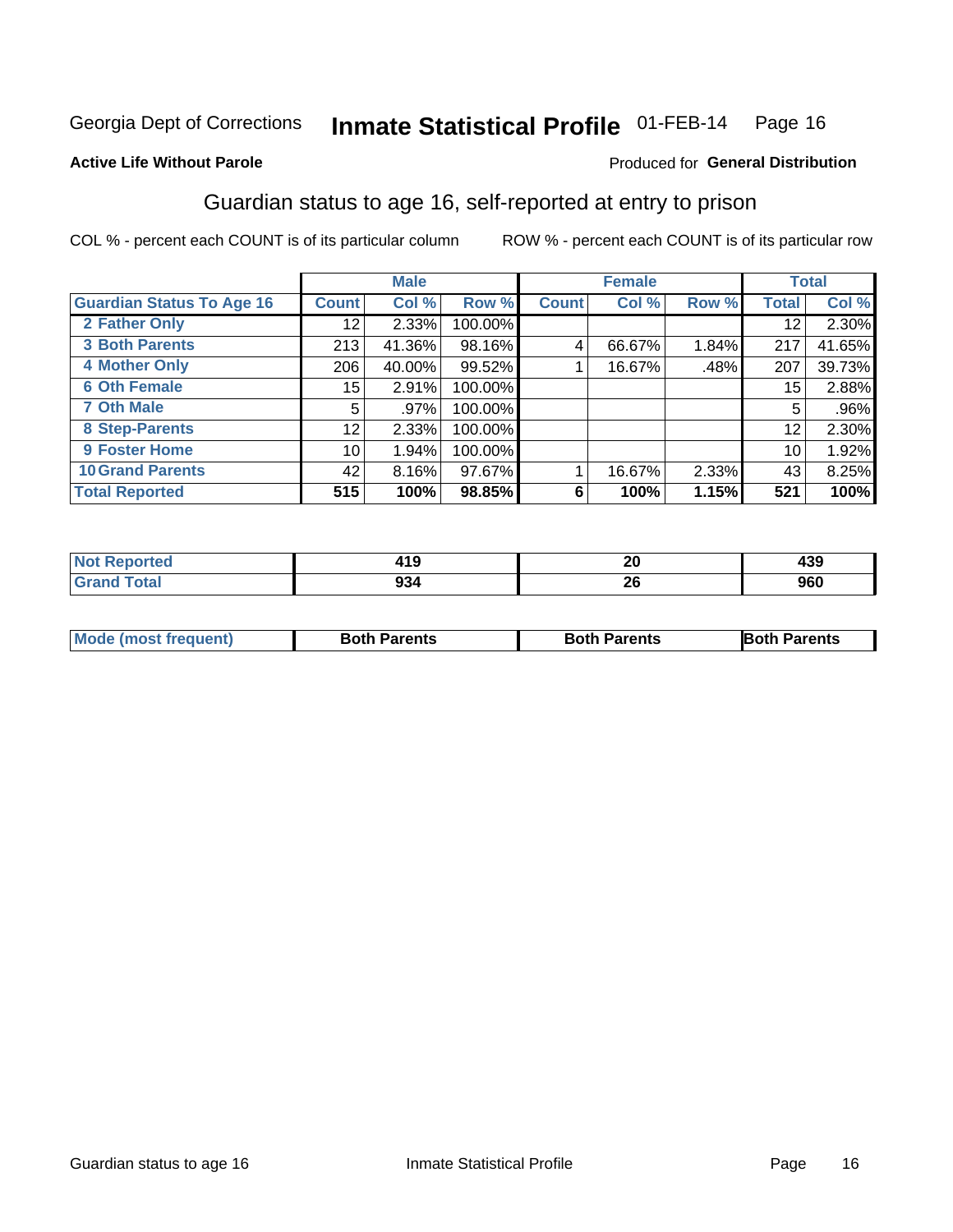#### Inmate Statistical Profile 01-FEB-14 Page 17

## **Active Life Without Parole**

## Produced for General Distribution

## Employment status before prison, self-reported at entry to prison

COL % - percent each COUNT is of its particular column

|                                  |                 | <b>Male</b> |         |                | <b>Female</b> |       |       | <b>Total</b> |
|----------------------------------|-----------------|-------------|---------|----------------|---------------|-------|-------|--------------|
| <b>Employment Status</b>         | Count l         | Col %       | Row %   | <b>Count</b>   | Col %         | Row % | Total | Col %        |
| <b>Full Time</b>                 | 392             | 50.06%      | 97.51%  | 10             | 45.45%        | 2.49% | 402   | 49.94%       |
| <b>Part Time</b><br>$\mathbf{2}$ | 59              | 7.54%       | 100.00% |                |               |       | 59    | 7.33%        |
| Unempl $<$ 6m<br>$\mathbf{3}$    | 70              | 8.94%       | 98.59%  |                | 4.55%         | 1.41% | 71    | 8.82%        |
| Unempl $> 6m$<br>4               | 145             | 18.52%      | 94.16%  | 9              | 40.91%        | 5.84% | 154   | 19.13%       |
| <b>Never Workd</b><br>5          | 67              | 8.56%       | 100.00% |                |               |       | 67    | 8.32%        |
| <b>Student</b><br>6              | 20              | 2.55%       | 100.00% |                |               |       | 20    | 2.48%        |
| <b>Incapable</b>                 | 30 <sup>1</sup> | 3.83%       | 93.75%  | $\overline{2}$ | $9.09\%$      | 6.25% | 32    | 3.98%        |
| <b>Total Reported</b>            | 783             | 100%        | 97.27%  | 22             | 100%          | 2.73% | 805   | 100%         |

| тес. | ו שו<br>$\sim$ $\sim$ $\sim$ |         | 155 |
|------|------------------------------|---------|-----|
|      | no,<br>YJ4                   | ີ<br>ZU | 960 |

| Mc | ∴ull | ----<br>ıme<br>w |
|----|------|------------------|
|    |      |                  |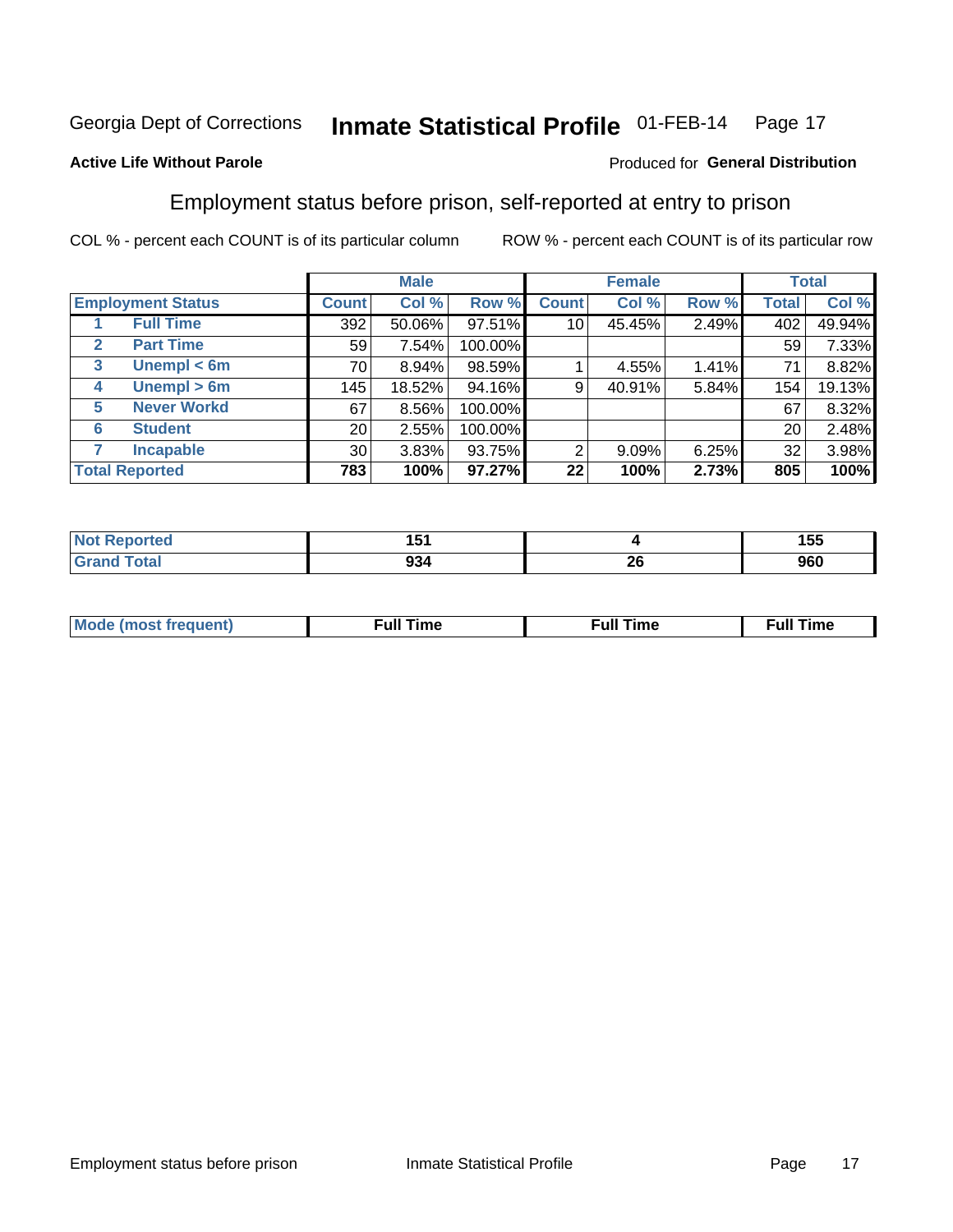### Inmate Statistical Profile 01-FEB-14 Page 18

## **Active Life Without Parole**

Produced for General Distribution

## Age at admission

COL % - percent each COUNT is of its particular column

|                         |                | <b>Male</b> |         |                | <b>Female</b> |        |                | <b>Total</b> |
|-------------------------|----------------|-------------|---------|----------------|---------------|--------|----------------|--------------|
| <b>Age At Admission</b> | <b>Count</b>   | Col %       | Row %   | <b>Count</b>   | Col %         | Row %  | <b>Total</b>   | Col %        |
| 15                      | 2              | 0.21%       | 100.00% |                |               |        | $\overline{2}$ | 0.21%        |
| 16                      | $\overline{2}$ | 0.21%       | 100.00% |                |               |        | $\overline{2}$ | 0.21%        |
| $\overline{17}$         | 4              | 0.43%       | 100.00% |                |               |        | 4              | 0.42%        |
| 18                      | 12             | 1.28%       | 100.00% |                |               |        | 12             | 1.25%        |
| 19                      | 21             | 2.25%       | 100.00% |                |               |        | 21             | 2.19%        |
| $\overline{20}$         | 22             | 2.36%       | 95.65%  | 1              | 3.85%         | 4.35%  | 23             | 2.40%        |
| 21                      | 26             | 2.78%       | 100.00% |                |               |        | 26             | 2.71%        |
| 22                      | 46             | 4.93%       | 100.00% |                |               |        | 46             | 4.79%        |
| 23                      | 37             | 3.96%       | 94.87%  | $\overline{2}$ | 7.69%         | 5.13%  | 39             | 4.06%        |
| 24                      | 36             | 3.85%       | 97.30%  | 1              | 3.85%         | 2.70%  | 37             | 3.85%        |
| $\overline{25}$         | 30             | 3.21%       | 93.75%  | $\overline{2}$ | 7.69%         | 6.25%  | 32             | 3.33%        |
| 26                      | 36             | 3.85%       | 100.00% |                |               |        | 36             | 3.75%        |
| $\overline{27}$         | 32             | 3.43%       | 94.12%  | $\overline{2}$ | 7.69%         | 5.88%  | 34             | 3.54%        |
| 28                      | 42             | 4.50%       | 97.67%  | 1              | 3.85%         | 2.33%  | 43             | 4.48%        |
| 29                      | 42             | 4.50%       | 100.00% |                |               |        | 42             | 4.38%        |
| 30                      | 32             | 3.43%       | 100.00% |                |               |        | 32             | 3.33%        |
| 31                      | 37             | 3.96%       | 100.00% |                |               |        | 37             | 3.85%        |
| 32                      | 38             | 4.07%       | 95.00%  | $\overline{2}$ | 7.69%         | 5.00%  | 40             | 4.17%        |
| 33                      | 24             | 2.57%       | 100.00% |                |               |        | 24             | 2.50%        |
| 34                      | 20             | 2.14%       | 95.24%  | 1              | 3.85%         | 4.76%  | 21             | 2.19%        |
| 35                      | 24             | 2.57%       | 96.00%  | 1              | 3.85%         | 4.00%  | 25             | 2.60%        |
| 36                      | 37             | 3.96%       | 100.00% |                |               |        | 37             | 3.85%        |
| $\overline{37}$         | 24             | 2.57%       | 100.00% |                |               |        | 24             | 2.50%        |
| 38                      | 23             | 2.46%       | 100.00% |                |               |        | 23             | 2.40%        |
| 39                      | 23             | 2.46%       | 92.00%  | $\overline{2}$ | 7.69%         | 8.00%  | 25             | 2.60%        |
| 40                      | 18             | 1.93%       | 94.74%  | 1              | 3.85%         | 5.26%  | 19             | 1.98%        |
| 41                      | 31             | 3.32%       | 96.88%  | 1              | 3.85%         | 3.13%  | 32             | 3.33%        |
| 42                      | 25             | 2.68%       | 100.00% |                |               |        | 25             | 2.60%        |
| 43                      | 21             | 2.25%       | 95.45%  | 1              | 3.85%         | 4.55%  | 22             | 2.29%        |
| 44                      | 16             | 1.71%       | 88.89%  | $\overline{2}$ | 7.69%         | 11.11% | 18             | 1.88%        |
| 45                      | 22             | 2.36%       | 100.00% |                |               |        | 22             | 2.29%        |
| 46                      | 19             | 2.03%       | 90.48%  | $\overline{2}$ | 7.69%         | 9.52%  | 21             | 2.19%        |
| 47                      | 13             | 1.39%       | 100.00% |                |               |        | 13             | 1.35%        |
| 48                      | 13             | 1.39%       | 81.25%  | 3              | 11.54%        | 18.75% | 16             | 1.67%        |
| 49                      | 14             | 1.50%       | 100.00% |                |               |        | 14             | 1.46%        |
| 50                      | 9              | 0.96%       | 100.00% |                |               |        | 9              | 0.94%        |
| $\overline{51}$         | $\overline{7}$ | 0.75%       | 100.00% |                |               |        | 7              | 0.73%        |
| 52                      | 8              | 0.86%       | 100.00% |                |               |        | 8              | 0.83%        |
| 53                      | 7              | 0.75%       | 100.00% |                |               |        | 7              | 0.73%        |
| 54                      | 4              | 0.43%       | 100.00% |                |               |        | 4              | 0.42%        |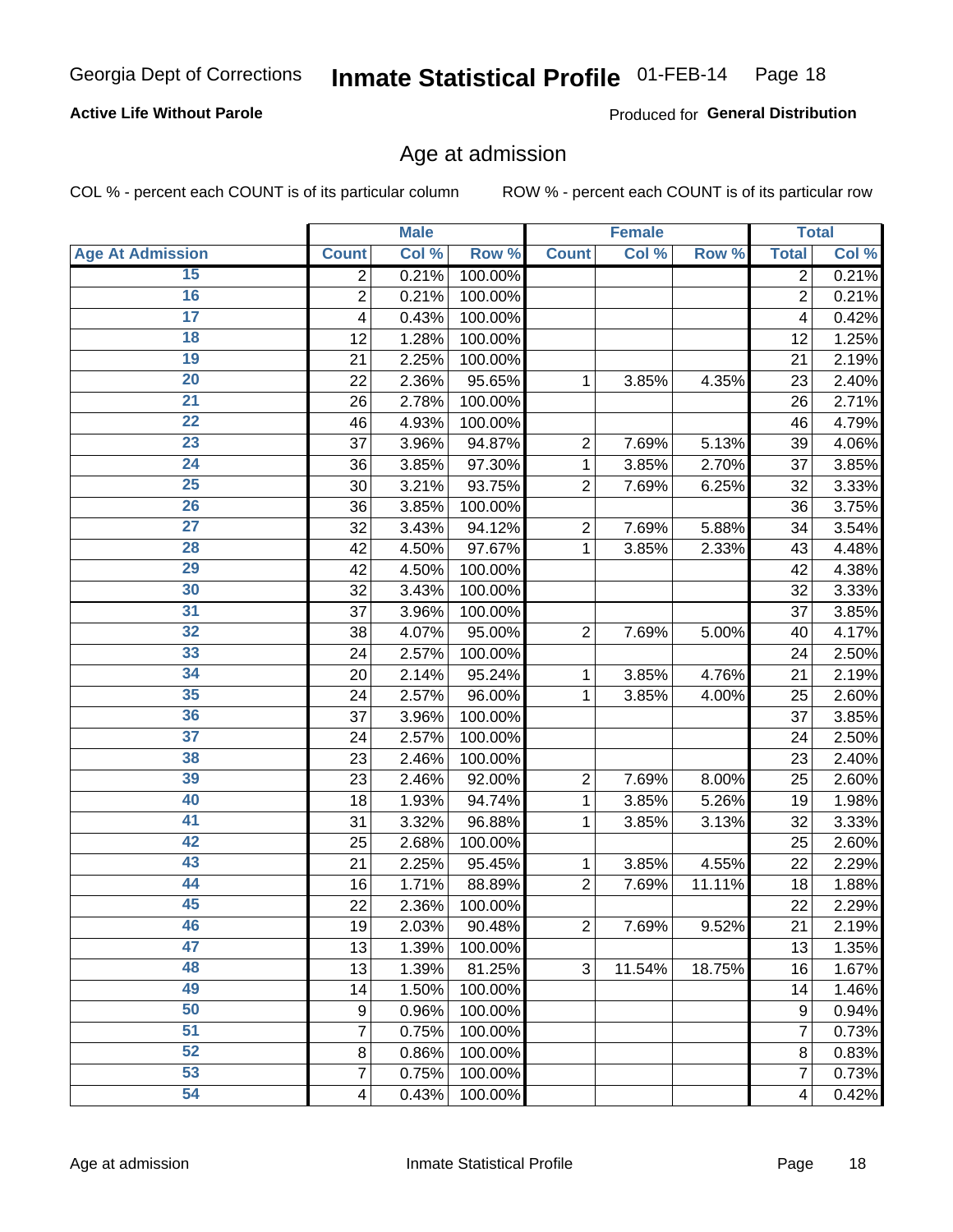## Inmate Statistical Profile 01-FEB-14 Page 19

## **Active Life Without Parole**

Produced for General Distribution

## Age at admission

COL % - percent each COUNT is of its particular column

|                         |              | <b>Male</b> |         |              | <b>Female</b> |        |                | <b>Total</b> |
|-------------------------|--------------|-------------|---------|--------------|---------------|--------|----------------|--------------|
| <b>Age At Admission</b> | <b>Count</b> | Col %       | Row %   | <b>Count</b> | Col %         | Row %  | Total          | Col %        |
| 55                      | 5            | 0.54%       | 83.33%  |              | 3.85%         | 16.67% | 6              | 0.63%        |
| 56                      | 7            | 0.75%       | 100.00% |              |               |        | 7              | 0.73%        |
| 57                      | 5            | 0.54%       | 100.00% |              |               |        | 5              | 0.52%        |
| 58                      | 6            | 0.64%       | 100.00% |              |               |        | 6              | 0.63%        |
| 60                      | 2            | 0.21%       | 100.00% |              |               |        | 2              | 0.21%        |
| 62                      |              | 0.11%       | 100.00% |              |               |        |                | 0.10%        |
| 64                      | 3            | 0.32%       | 100.00% |              |               |        | 3              | 0.31%        |
| 65                      | 2            | 0.21%       | 100.00% |              |               |        | $\overline{2}$ | 0.21%        |
| 66                      |              | 0.11%       | 100.00% |              |               |        |                | 0.10%        |
| 69                      | 2            | 0.21%       | 100.00% |              |               |        | 2              | 0.21%        |
| 71                      |              | 0.11%       | 100.00% |              |               |        |                | 0.10%        |
| <b>Total Reported</b>   | 934          | 100%        | 97.29%  | 26           | 100%          | 2.71%  | 960            | 100%         |

| Reported<br><b>NOT F</b> |      |     |     |
|--------------------------|------|-----|-----|
| <b>Total</b>             | nn i | nc. | 960 |
| Cro                      | 934  | ZU  |     |

| <b>Mean</b><br>(average)       | 33.57   | 36 | 33.63    |
|--------------------------------|---------|----|----------|
| <b>Median (middle)</b>         | ົ<br>JŁ |    | ົາ<br>⊾ت |
| <b>Mode</b><br>(most frequent) | - -     | 48 | n.<br>44 |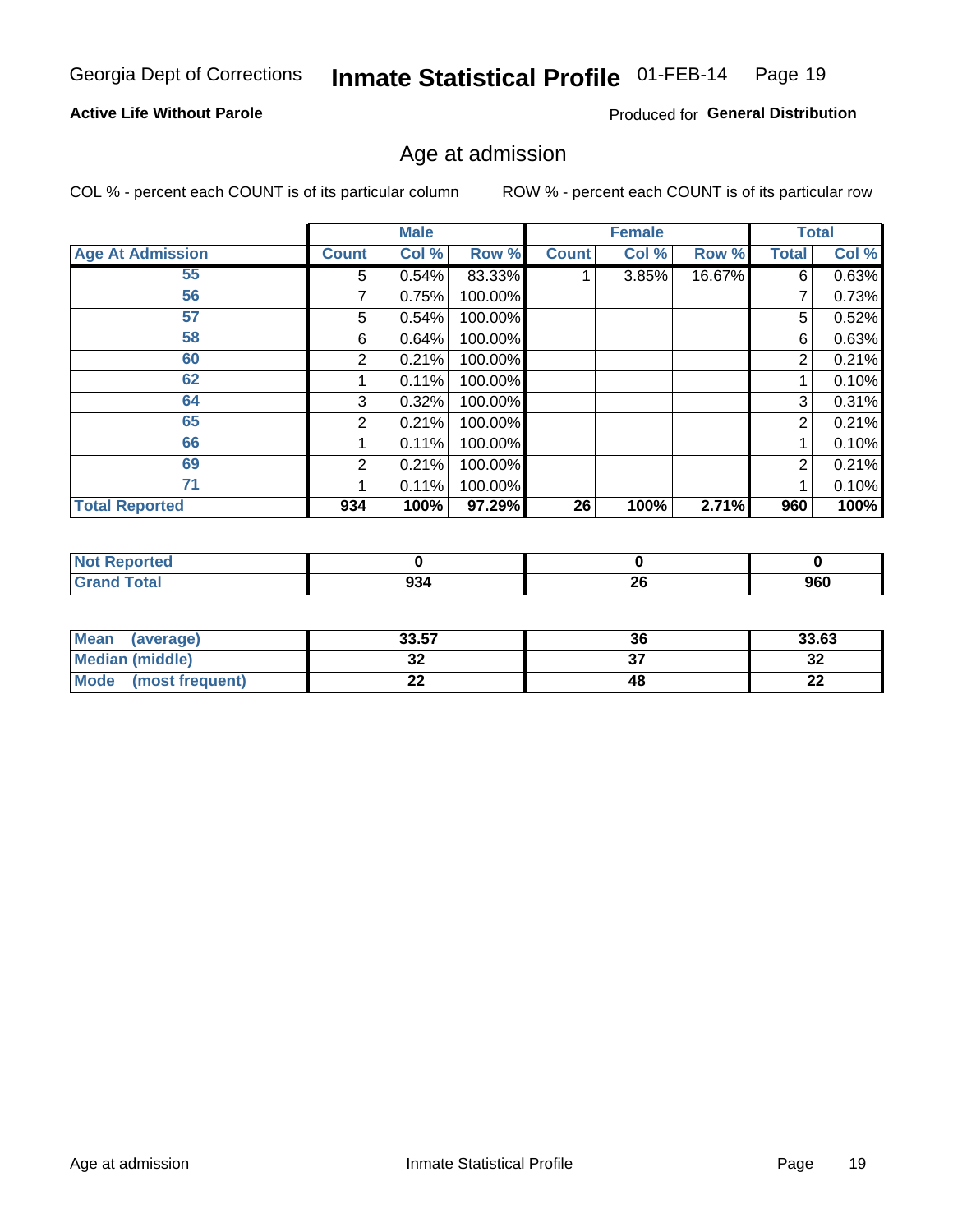## Inmate Statistical Profile 01-FEB-14 Page 20

## **Active Life Without Parole**

## Produced for General Distribution

## Height, measured at entry to prison

COL % - percent each COUNT is of its particular column

|                       |              | <b>Male</b> |         |              | <b>Female</b> |         |              | Total      |
|-----------------------|--------------|-------------|---------|--------------|---------------|---------|--------------|------------|
| <b>Height</b>         | <b>Count</b> | Col %       | Row %   | <b>Count</b> | Col %         | Row %   | <b>Total</b> | Col %      |
| 4'10"                 |              |             |         |              | 100.00%       | 100.00% |              | 0.43%      |
| 5'10"                 | 118          | 50.43%      | 100.00% |              |               |         |              | 118 50.21% |
| 5'11''                | 116          | 49.57%      | 100.00% |              |               |         |              | 116 49.36% |
| <b>Total Reported</b> | 234          | 100%        | 99.57%  |              | 100%          | 0.43%   | 235          | 100%       |

| <b>Not</b>   | 700 | . .    | フヘビ    |
|--------------|-----|--------|--------|
| orted        |     | ~      | ∼      |
| ем           |     | $\sim$ | $\sim$ |
| <b>Total</b> | 934 | oc     | nen    |
| ' Grano      |     | 44     | JOU    |

| <b>Mean</b><br>(average)       | 5'10"  | 4'10" | 5'10"  |
|--------------------------------|--------|-------|--------|
| <b>Median (middle)</b>         | 5'10"  | 4'10" | 5'10"  |
| <b>Mode</b><br>(most frequent) | 5'10'' | 4'10" | 5'10'' |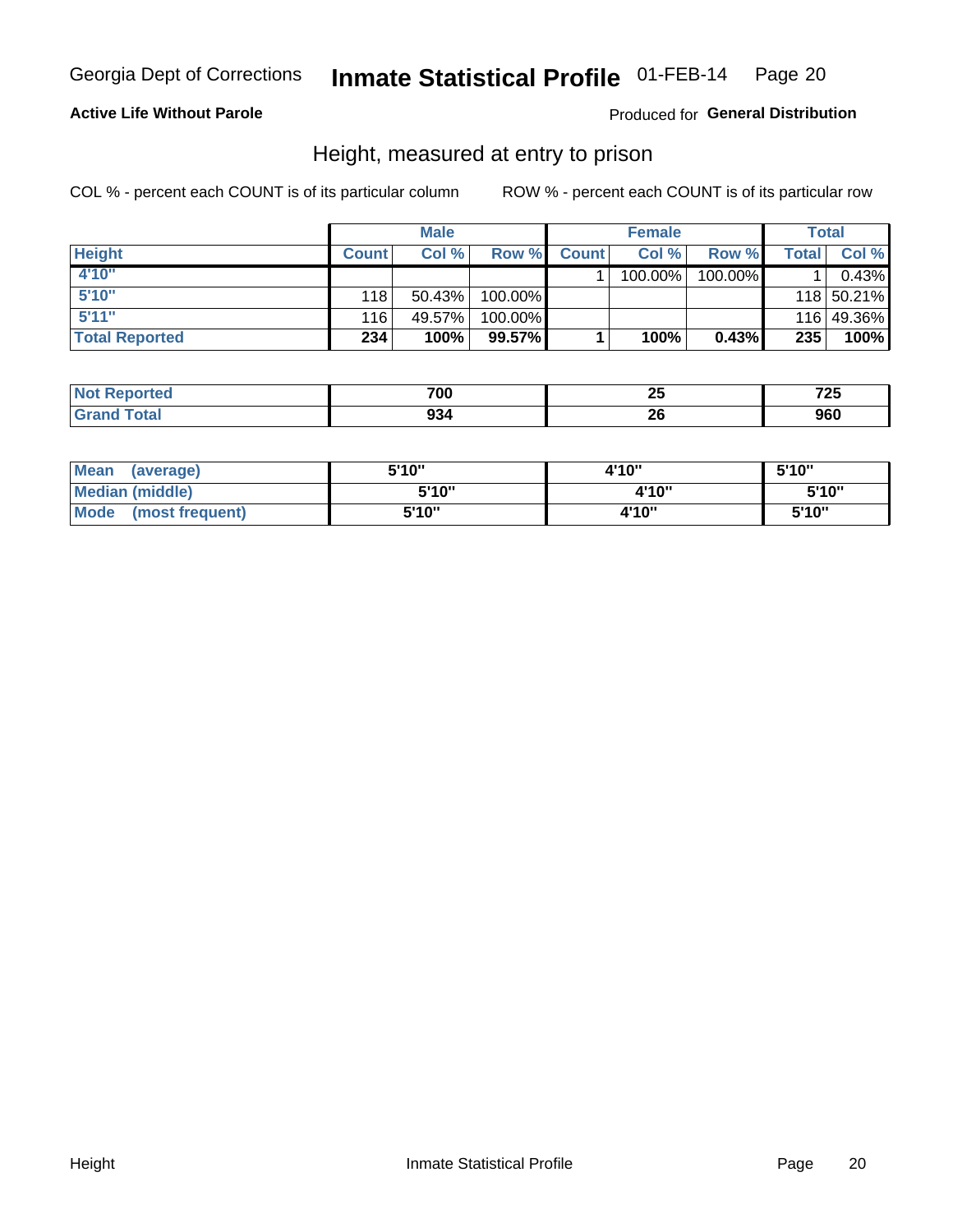#### Inmate Statistical Profile 01-FEB-14 Page 21

## **Active Life Without Parole**

Produced for General Distribution

## Weight, measured at entry to prison

COL % - percent each COUNT is of its particular column

|                       |                | <b>Male</b> |         |                | <b>Female</b> |         | <b>Total</b>   |        |
|-----------------------|----------------|-------------|---------|----------------|---------------|---------|----------------|--------|
| <b>Weight</b>         | <b>Count</b>   | Col %       | Row %   | <b>Count</b>   | Col %         | Row %   | <b>Total</b>   | Col %  |
| 90 - 99 pounds        |                |             |         | 1.             | 3.85%         | 100.00% | 1              | 0.10%  |
| 110 - 119 pounds      |                |             |         | $\overline{2}$ | 7.69%         | 100.00% | $\overline{2}$ | 0.21%  |
| 120 - 129 pounds      | 4              | 0.43%       | 80.00%  | 1              | 3.85%         | 20.00%  | 5              | 0.52%  |
| 130 - 139 pounds      | 22             | 2.36%       | 88.00%  | 3              | 11.54%        | 12.00%  | 25             | 2.61%  |
| 140 - 149 pounds      | 57             | 6.12%       | 98.28%  | 1              | 3.85%         | 1.72%   | 58             | 6.05%  |
| 150 - 159 pounds      | 98             | 10.52%      | 100.00% |                |               |         | 98             | 10.23% |
| 160 - 169 pounds      | 105            | 11.27%      | 96.33%  | 4              | 15.38%        | 3.67%   | 109            | 11.38% |
| 170 - 179 pounds      | 136            | 14.59%      | 98.55%  | $\overline{2}$ | 7.69%         | 1.45%   | 138            | 14.41% |
| 180 - 189 pounds      | 112            | 12.02%      | 97.39%  | 3              | 11.54%        | 2.61%   | 115            | 12.00% |
| 190 - 199 pounds      | 76             | 8.15%       | 100.00% |                |               |         | 76             | 7.93%  |
| 200 - 209 pounds      | 80             | 8.58%       | 97.56%  | $\overline{2}$ | 7.69%         | 2.44%   | 82             | 8.56%  |
| 210 - 219 pounds      | 61             | 6.55%       | 93.85%  | 4              | 15.38%        | 6.15%   | 65             | 6.78%  |
| 220 - 229 pounds      | 54             | 5.79%       | 98.18%  | 1              | 3.85%         | 1.82%   | 55             | 5.74%  |
| 230 - 239 pounds      | 34             | 3.65%       | 100.00% |                |               |         | 34             | 3.55%  |
| 240 - 249 pounds      | 27             | 2.90%       | 100.00% |                |               |         | 27             | 2.82%  |
| 250 - 259 pounds      | 19             | 2.04%       | 100.00% |                |               |         | 19             | 1.98%  |
| 260 - 269 pounds      | 12             | 1.29%       | 100.00% |                |               |         | 12             | 1.25%  |
| 270 - 279 pounds      | 12             | 1.29%       | 100.00% |                |               |         | 12             | 1.25%  |
| 280 - 289 pounds      | $\overline{7}$ | 0.75%       | 77.78%  | $\overline{2}$ | 7.69%         | 22.22%  | 9              | 0.94%  |
| 290 - 299 pounds      | 5              | 0.54%       | 100.00% |                |               |         | 5              | 0.52%  |
| 300 - 309 pounds      | $\overline{c}$ | 0.21%       | 100.00% |                |               |         | $\overline{2}$ | 0.21%  |
| 310 - 319 pounds      | $\mathbf{1}$   | 0.11%       | 100.00% |                |               |         | $\mathbf{1}$   | 0.10%  |
| 320 - 329 pounds      | 4              | 0.43%       | 100.00% |                |               |         | 4              | 0.42%  |
| 330 - 339 pounds      | 3              | 0.32%       | 100.00% |                |               |         | 3              | 0.31%  |
| 400 pounds and over   | $\mathbf{1}$   | 0.11%       | 100.00% |                |               |         | 1              | 0.10%  |
| <b>Total Reported</b> | 932            | 100%        | 97.29%  | 26             | 100%          | 2.71%   | 958            | 100%   |

| : Reported<br>NOT.<br> |     |    |     |
|------------------------|-----|----|-----|
| <b>c</b> otal          | 934 | ZV | 960 |

| Mean (average)                 | 189 | 175 | 189 |
|--------------------------------|-----|-----|-----|
| <b>Median (middle)</b>         | 180 | 170 | 180 |
| <b>Mode</b><br>(most frequent) | 170 | 210 | 170 |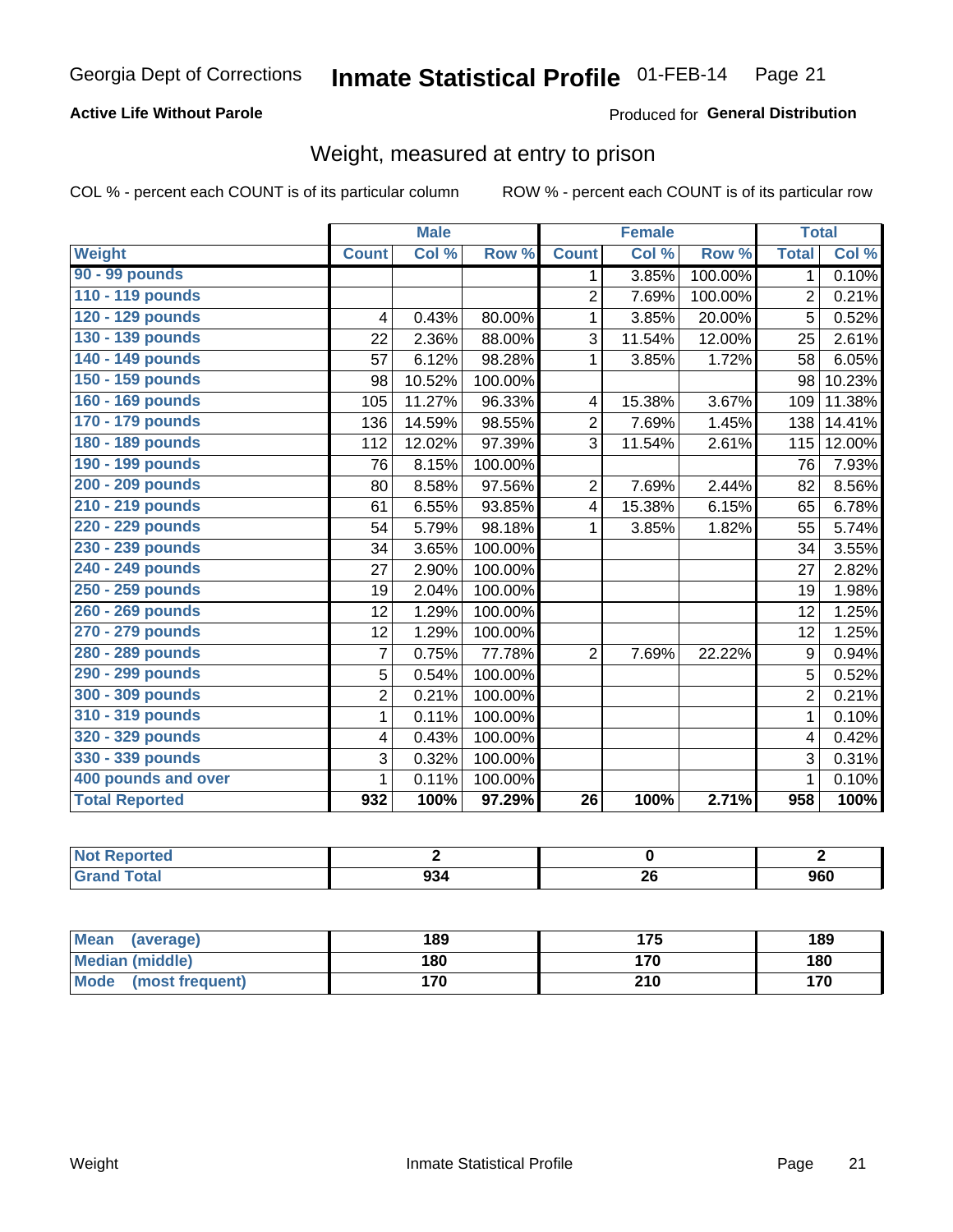#### Inmate Statistical Profile 01-FEB-14 Page 22

### **Active Life Without Parole**

## Produced for General Distribution

## Veterans validated by Veteran's Administration

COL % - percent each COUNT is of its particular column

|                         |              | <b>Male</b> |                    | <b>Female</b> |         |              | <b>Total</b> |
|-------------------------|--------------|-------------|--------------------|---------------|---------|--------------|--------------|
| <b>Military service</b> | <b>Count</b> | Col %       | <b>Row % Count</b> | Col %         | Row %   | <b>Total</b> | Col %        |
| <b>Others</b><br>0      | 42           | 46.15%      | 100.00%            |               |         | 42           | 46.15%       |
| <b>Air Force</b>        | 36           | 39.56%      | 100.00%            |               |         | 36           | 39.56%       |
| <b>Army</b>             | 6            | 6.59%       | 100.00%            |               |         | 6            | 6.59%        |
| <b>Navy</b><br>3        |              | 2.20%       | 100.00%            |               |         | ⌒            | 2.20%        |
| <b>Coast Guard</b><br>5 |              | 5.49%       | 100.00%            |               |         | 5            | 5.49%        |
| <b>Total Reported</b>   | 91           | 100%        | 100.00%            |               | $.00\%$ | 91           | 100%         |

| rreo<br>N.             | 843         | ጎር<br>ZU           | 869 |
|------------------------|-------------|--------------------|-----|
| $f \wedge f \wedge f'$ | 934<br>$ -$ | ኅር<br>ZV<br>$\sim$ | 960 |

| Mo<br><b>Null</b><br>วthers<br>______<br>_____<br>____ |
|--------------------------------------------------------|
|--------------------------------------------------------|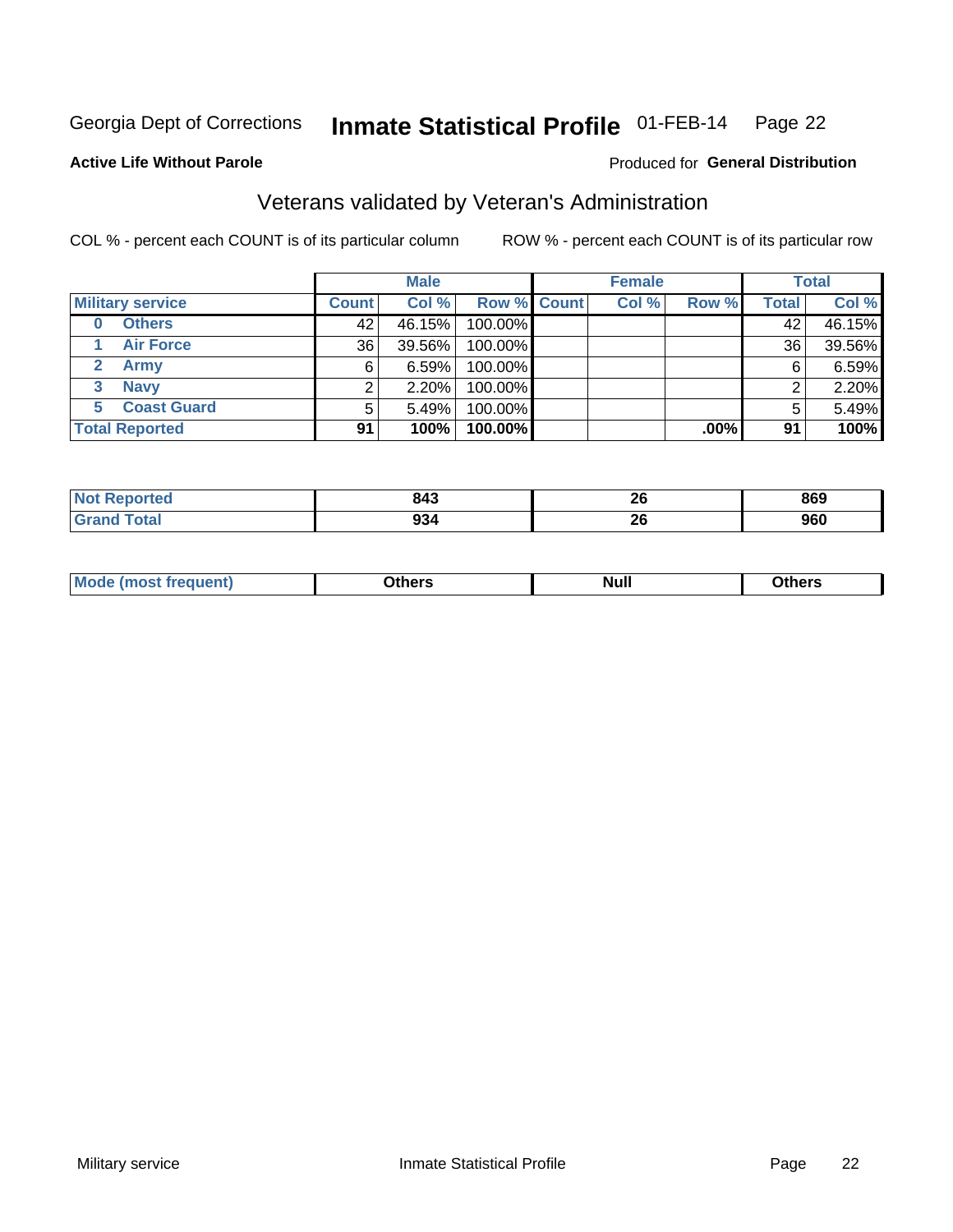### Inmate Statistical Profile 01-FEB-14 Page 23

**Active Life Without Parole** 

**Produced for General Distribution** 

## Type of admission to prison

COL % - percent each COUNT is of its particular column

|                                      |              | <b>Male</b> |                    |    | <b>Female</b> |       |              | <b>Total</b> |
|--------------------------------------|--------------|-------------|--------------------|----|---------------|-------|--------------|--------------|
| <b>Type of Admission</b>             | <b>Count</b> | Col %       | <b>Row % Count</b> |    | Col %         | Row % | <b>Total</b> | Col %        |
| <b>52 New Sentence</b>               | 896          | 95.93%      | 97.18%             | 26 | 100.00%       | 2.82% | 922          | 96.04%       |
| <b>Probation Rev Partial</b><br>53   |              | $.11\%$     | 100.00%            |    |               |       |              | .10%         |
| <b>Probation Rev Remainder</b><br>54 | 6            | .64%        | 100.00%            |    |               |       | 6            | .63%         |
| 55 Parole Rev New Sentence           | 11           | 1.18%       | 100.00%            |    |               |       | 11           | 1.15%        |
| 56 Parole Rev No New                 |              | .75%        | 100.00%            |    |               |       |              | .73%         |
| <b>Sentence</b>                      |              |             |                    |    |               |       |              |              |
| <b>Life W/O Parole</b><br>70         | 13           | 1.39%       | 100.00%            |    |               |       | 13           | 1.35%        |
| <b>Total Reported</b>                | 934          | 100%        | $97.29\%$          | 26 | 100%          | 2.71% | 960          | 100%         |

| Reported<br>Nt |            |    |     |
|----------------|------------|----|-----|
| <b>Total</b>   | nn.<br>YJ4 | 26 | 960 |

| <b>Mode (most frequent)</b> | <b>New Sentence</b> | <b>New Sentence</b> | <b>New Sentence</b> |
|-----------------------------|---------------------|---------------------|---------------------|
|                             |                     |                     |                     |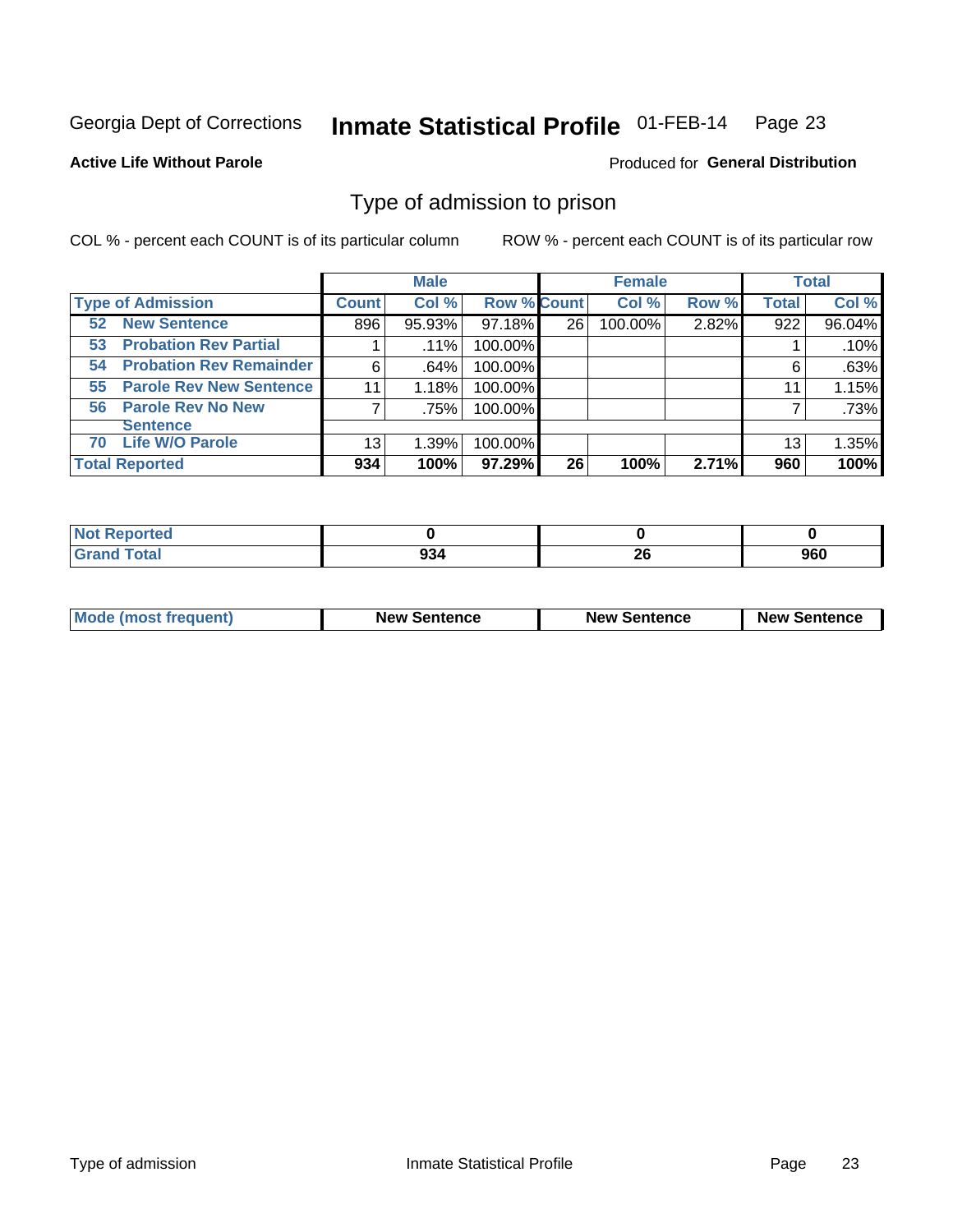## Inmate Statistical Profile 01-FEB-14 Page 24

**Active Life Without Parole** 

Produced for General Distribution

## Current / last security status

COL % - percent each COUNT is of its particular column

|                        |              | <b>Male</b> |                    |    | <b>Female</b> |           |       | <b>Total</b> |
|------------------------|--------------|-------------|--------------------|----|---------------|-----------|-------|--------------|
| <b>Security Status</b> | <b>Count</b> | Col%        | <b>Row % Count</b> |    | Col %         | Row %     | Total | Col %        |
| 3 Minimum              |              | .22%        | 100.00%            |    | .00%          |           |       | .21%         |
| 4 Medium               | 57           | 6.18%       | 87.69%             | 8  | 30.77%        | $12.31\%$ | 65    | 6.85%        |
| 5 Close                | 863          | 93.50%      | 97.96%             | 18 | 69.23%        | 2.04%     | 881   | 92.83%       |
| <b>6 Maximum</b>       |              | .11%        | 100.00%            |    | .00%          |           |       | $.11\%$      |
| <b>Total Reported</b>  | 923          | 100%        | $97.26\%$          | 26 | 100%          | 2.74%     | 949   | 100%         |

| <b>Still being diagnosed</b> |     |    |     |
|------------------------------|-----|----|-----|
| <b>Not Reported</b>          |     |    |     |
| <b>Grand Total</b>           | 934 | 26 | 960 |

| <b>Mode</b><br>'requent)<br>۔lose<br>Close<br>Close<br>n iması .<br>- - - -<br>- - - -<br>- - - - |  |
|---------------------------------------------------------------------------------------------------|--|
|---------------------------------------------------------------------------------------------------|--|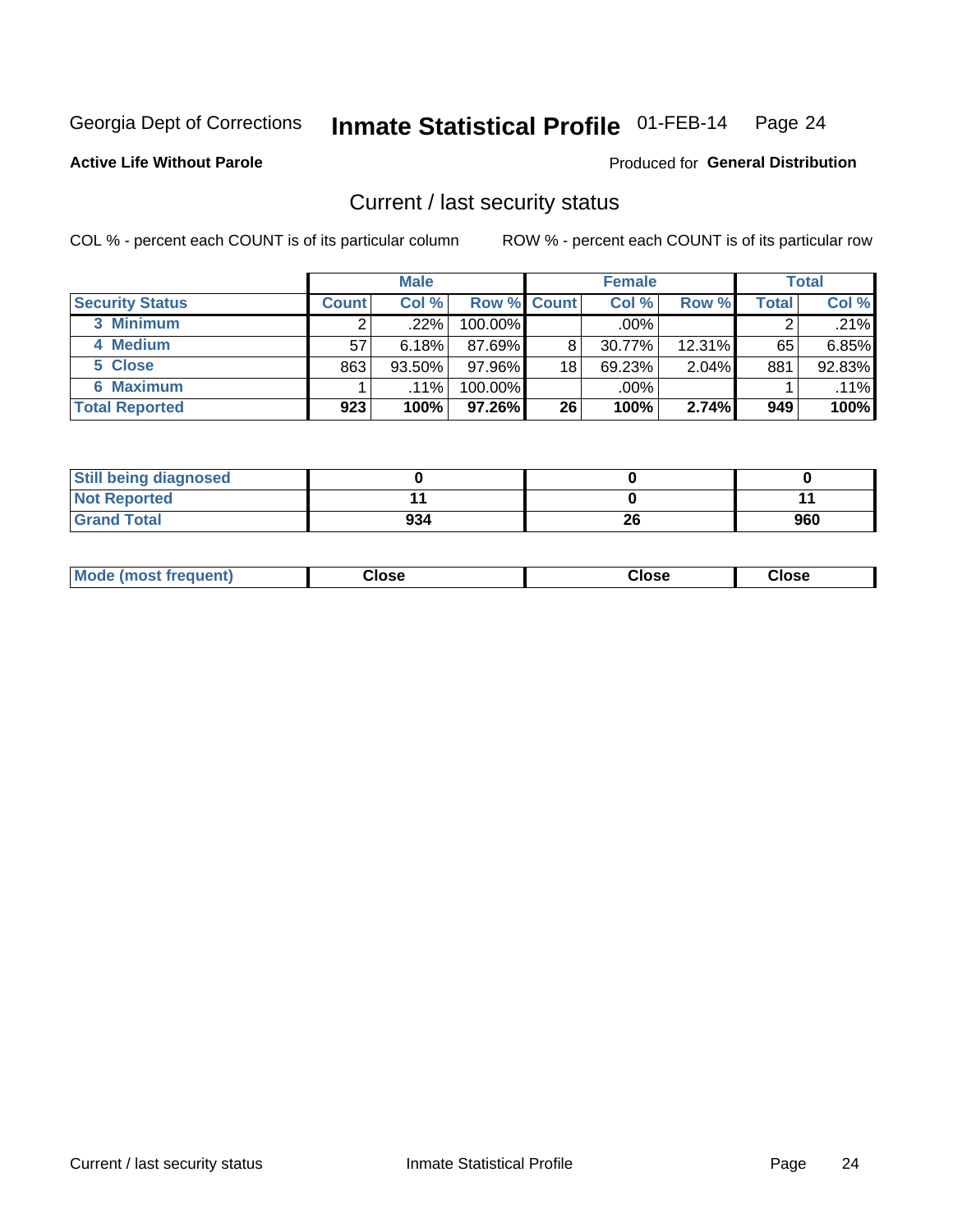### Inmate Statistical Profile 01-FEB-14 Page 25

**Active Life Without Parole** 

**Produced for General Distribution** 

## Current / last type of institution

COL % - percent each COUNT is of its particular column

|                            |              | <b>Male</b> |                    |    | <b>Female</b> |       |       | <b>Total</b> |
|----------------------------|--------------|-------------|--------------------|----|---------------|-------|-------|--------------|
| <b>Type of Institution</b> | <b>Count</b> | Col %       | <b>Row % Count</b> |    | Col %         | Row % | Total | Col %        |
| <b>State Prison</b>        | 930          | $99.57\%$   | 97.28%             | 26 | 100.00%       | 2.72% | 956   | 99.58%       |
| <b>Private Prison</b>      |              | .43%        | 100.00%            |    |               |       |       | .42%         |
| <b>Total Reported</b>      | 934          | 100%        | 97.29%             | 26 | 100%          | 2.71% | 960   | 100%         |

| rtea                        |           |          |     |
|-----------------------------|-----------|----------|-----|
| $\sim$ $\sim$ $\sim$ $\sim$ | ΩΩ<br>YJ4 | റമ<br>ZΟ | 960 |

| <b>Mode (most frequent)</b> | <b>State Prison</b> | <b>State Prison</b> | <b>State Prison</b> |
|-----------------------------|---------------------|---------------------|---------------------|
|                             |                     |                     |                     |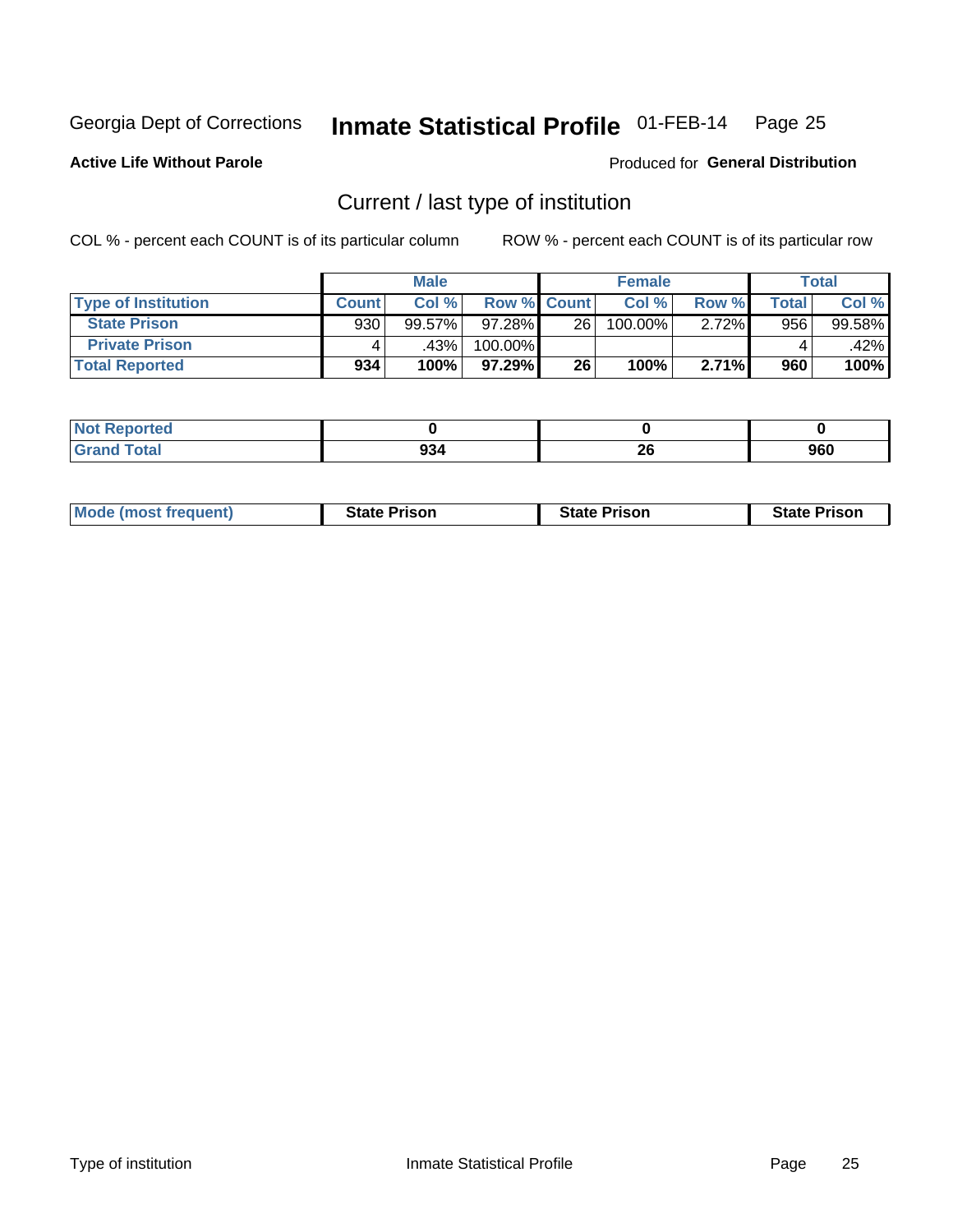### Inmate Statistical Profile 01-FEB-14 Page 26

### **Active Life Without Parole**

## Produced for General Distribution

## Institution type - transitional centers

COL % - percent each COUNT is of its particular column

|                                                | Male  |                    | <b>Female</b> |                   | Total |
|------------------------------------------------|-------|--------------------|---------------|-------------------|-------|
| <b>Institution Type - Trans. Centers Count</b> | Col % | <b>Row % Count</b> |               | Col % Row % Total | Col % |
| <b>Total Reported</b>                          |       |                    |               |                   |       |

| <b>Reported</b><br><b>NOT</b><br>$\sim$            |  |  |
|----------------------------------------------------|--|--|
| $f$ $f \circ f \circ f$<br>$C = 1$<br><b>TULAI</b> |  |  |

| Mode (most frequent) | <b>Null</b> | <b>Null</b> | <b>Null</b> |
|----------------------|-------------|-------------|-------------|
|                      |             |             |             |
|                      |             |             |             |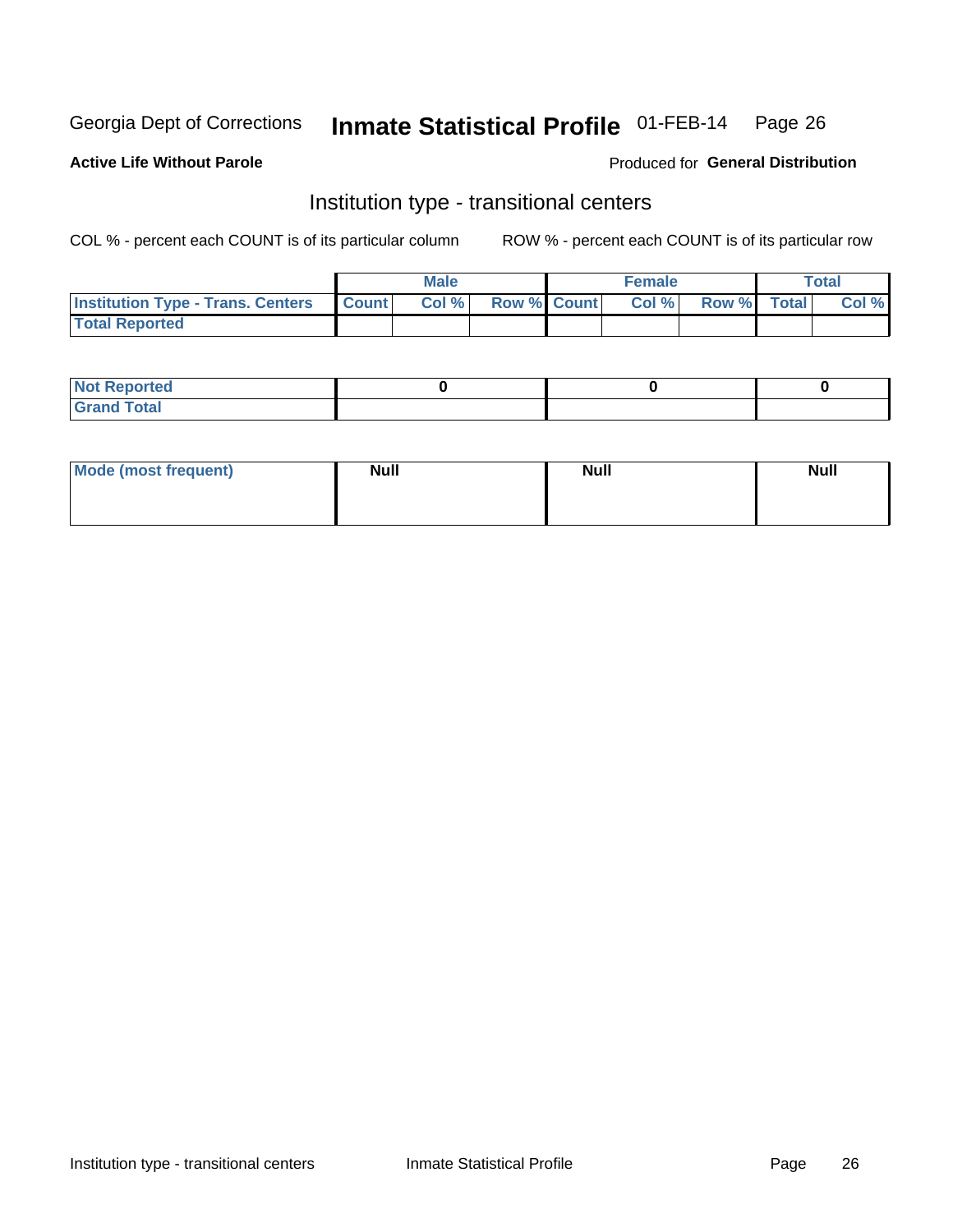### Inmate Statistical Profile 01-FEB-14 Page 27

**Active Life Without Parole** 

**Produced for General Distribution** 

## Institution type - county prisons

COL % - percent each COUNT is of its particular column

|                                                    | <b>Male</b> |                          | <b>Female</b> |             | <b>Total</b> |
|----------------------------------------------------|-------------|--------------------------|---------------|-------------|--------------|
| <b>Institution Type - County Prisons   Count  </b> | Col %       | <b>Row % Count Col %</b> |               | Row % Total | Col %        |
| <b>Total Reported</b>                              |             |                          |               |             |              |

| <b>Not Reported</b>         |  |  |
|-----------------------------|--|--|
| <b>Total</b><br>-<br>______ |  |  |

| <b>Mode</b>      | <b>Null</b> | <b>Null</b> | <b>Null</b> |
|------------------|-------------|-------------|-------------|
| (most freauent). |             |             |             |
|                  |             |             |             |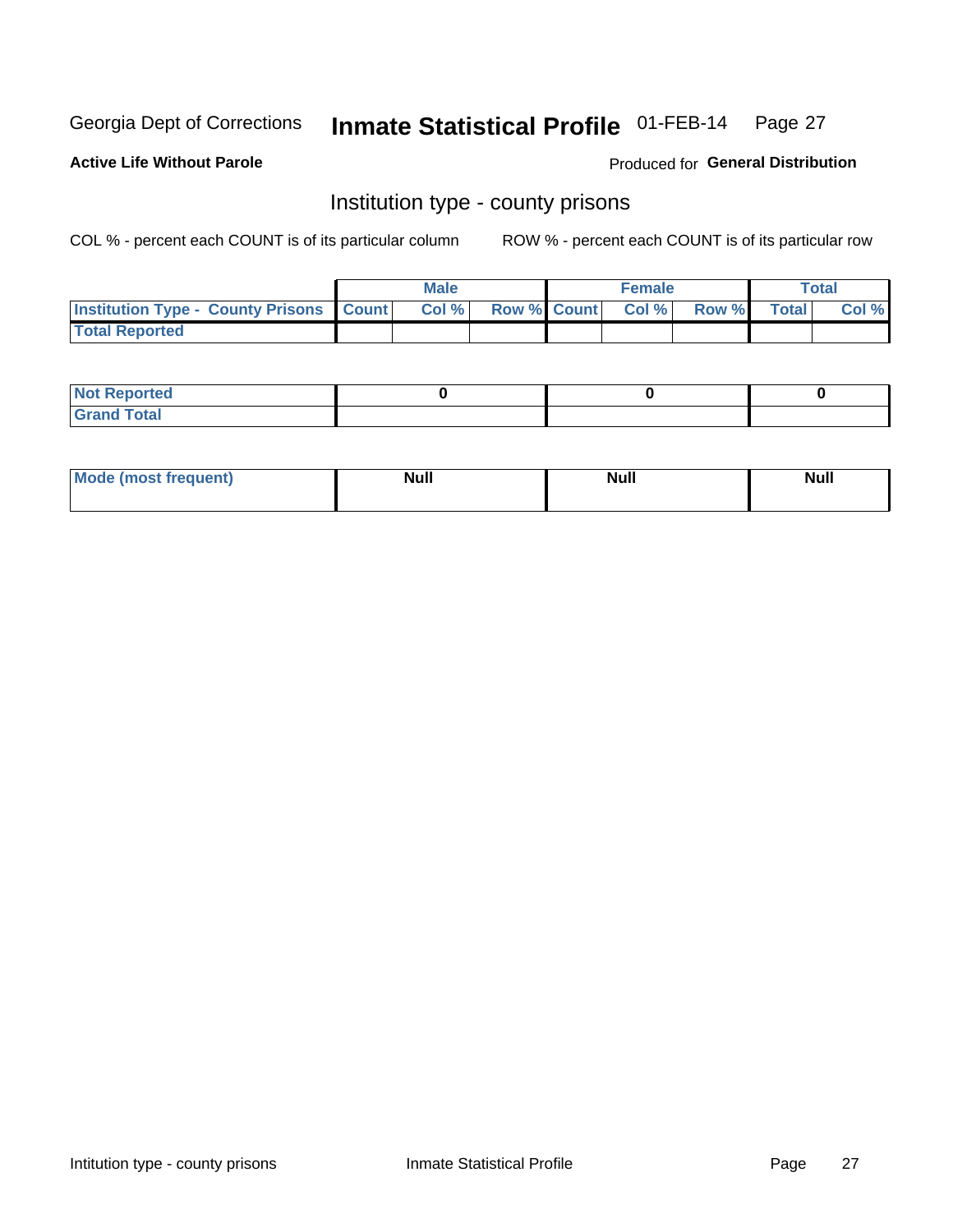### Inmate Statistical Profile 01-FEB-14 Page 28

## **Active Life Without Parole**

## **Produced for General Distribution**

## Institution type - state prisons

COL % - percent each COUNT is of its particular column

|                                         |                | <b>Male</b> |         |                 | <b>Female</b> |         | <b>Total</b>   |        |
|-----------------------------------------|----------------|-------------|---------|-----------------|---------------|---------|----------------|--------|
| <b>Institution Type - State Prisons</b> | <b>Count</b>   | Col %       | Row %   | <b>Count</b>    | Col %         | Row %   | <b>Total</b>   | Col %  |
| <b>Arrendale State Prison</b>           |                |             |         | 13              | 50.00%        | 100.00% | 13             | 1.36%  |
| <b>Augusta State Med. Prison</b>        | 62             | 6.67%       | 100.00% |                 |               |         | 62             | 6.49%  |
| <b>Autry State Prison</b>               | $\overline{2}$ | .22%        | 100.00% |                 |               |         | $\overline{2}$ | .21%   |
| <b>Baldwin State Prison</b>             | 51             | 5.48%       | 100.00% |                 |               |         | 51             | 5.33%  |
| <b>Burrus Corr Trn Cntr</b>             | 1              | .11%        | 100.00% |                 |               |         | 1              | .10%   |
| <b>Calhoun State Prison</b>             | $\overline{2}$ | .22%        | 100.00% |                 |               |         | $\overline{2}$ | .21%   |
| <b>Central State Prison</b>             | $6\phantom{1}$ | .65%        | 100.00% |                 |               |         | 6              | .63%   |
| <b>Coastal State Prison</b>             | 1              | .11%        | 100.00% |                 |               |         | 1              | .10%   |
| <b>Dooly State Prison</b>               | 4              | .43%        | 100.00% |                 |               |         | 4              | .42%   |
| <b>Ga Diag Class Prison</b>             | 63             | 6.77%       | 100.00% |                 |               |         | 63             | 6.59%  |
| <b>Ga State Prison</b>                  | 31             | 3.33%       | 100.00% |                 |               |         | 31             | 3.24%  |
| <b>Hancock State Prison</b>             | 97             | 10.43%      | 100.00% |                 |               |         | 97             | 10.15% |
| <b>Hays State Prison</b>                | 92             | 9.89%       | 100.00% |                 |               |         | 92             | 9.62%  |
| <b>Johnson State Prison</b>             | 1              | .11%        | 100.00% |                 |               |         | 1              | .10%   |
| <b>Macon State Prison</b>               | 140            | 15.05%      | 100.00% |                 |               |         | 140            | 14.64% |
| <b>Phillips State Prison</b>            | 15             | 1.61%       | 100.00% |                 |               |         | 15             | 1.57%  |
| <b>Pulaski State Prison</b>             |                |             |         | 13              | 50.00%        | 100.00% | 13             | 1.36%  |
| <b>Rogers State Prison</b>              | 1              | .11%        | 100.00% |                 |               |         | 1              | .10%   |
| <b>Smith State Prison</b>               | 95             | 10.22%      | 100.00% |                 |               |         | 95             | 9.94%  |
| <b>Telfair State Prison</b>             | 89             | 9.57%       | 100.00% |                 |               |         | 89             | 9.31%  |
| <b>Valdosta Sp</b>                      | 94             | 10.11%      | 100.00% |                 |               |         | 94             | 9.83%  |
| <b>Ware State Prison</b>                | 82             | 8.82%       | 100.00% |                 |               |         | 82             | 8.58%  |
| <b>Wilcox State Prison</b>              | 1              | .11%        | 100.00% |                 |               |         | 1              | .10%   |
| <b>Total Reported</b>                   | 930            | 100%        | 97.28%  | $\overline{26}$ | 100%          | 2.72%   | 956            | 100%   |
| <b>Not Reported</b>                     |                | 0           |         |                 | 0             |         | $\bf{0}$       |        |

| <b>INOT REDOFTED</b> |                           |                               |                                     |
|----------------------|---------------------------|-------------------------------|-------------------------------------|
| <b>Grand Total</b>   | 930                       | 26                            | 956                                 |
| Mode (most frequent) | <b>Macon State Prison</b> | <b>Arrendale State Prison</b> | <b>Macon State</b><br><b>Prison</b> |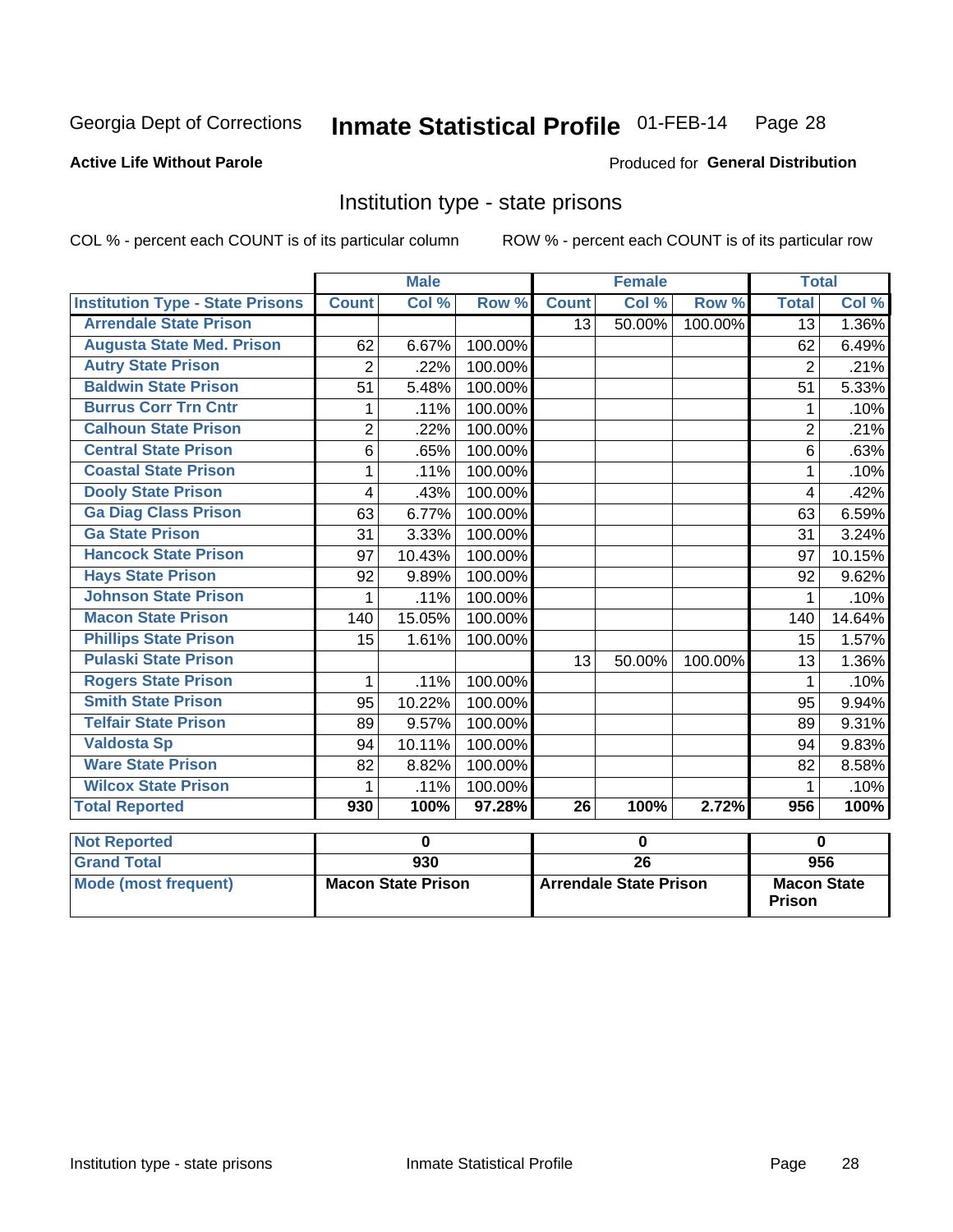### Inmate Statistical Profile 01-FEB-14 Page 29

**Produced for General Distribution** 

## **Active Life Without Parole**

## Institution type - private prisons

COL % - percent each COUNT is of its particular column

|                                           |              | <b>Male</b> |                    | <b>Female</b> |       |              | <b>Total</b> |
|-------------------------------------------|--------------|-------------|--------------------|---------------|-------|--------------|--------------|
| <b>Institution Type - Private Prisons</b> | <b>Count</b> | Col%        | <b>Row % Count</b> | Col %         | Row % | <b>Total</b> | Col %        |
| <b>Coffee Corr Facility</b>               |              | $50.00\%$   | $100.00\%$         |               |       |              | 50.00%       |
| <b>Riverbend Corr Facility</b>            |              | $25.00\%$   | $100.00\%$         |               |       |              | 25.00%       |
| <b>Wheeler Corr Facility</b>              |              | $25.00\%$   | $100.00\%$         |               |       |              | 25.00%       |
| <b>Total Reported</b>                     |              | 100%        | 100%               |               | %     |              | 100%         |

| Not Reported |  |  |
|--------------|--|--|
| <b>otal</b>  |  |  |

| Mode (most frequent) | <b>Coffee Corr Facility</b> | Null | <b>Coffee Corr</b><br>Facility |
|----------------------|-----------------------------|------|--------------------------------|
|----------------------|-----------------------------|------|--------------------------------|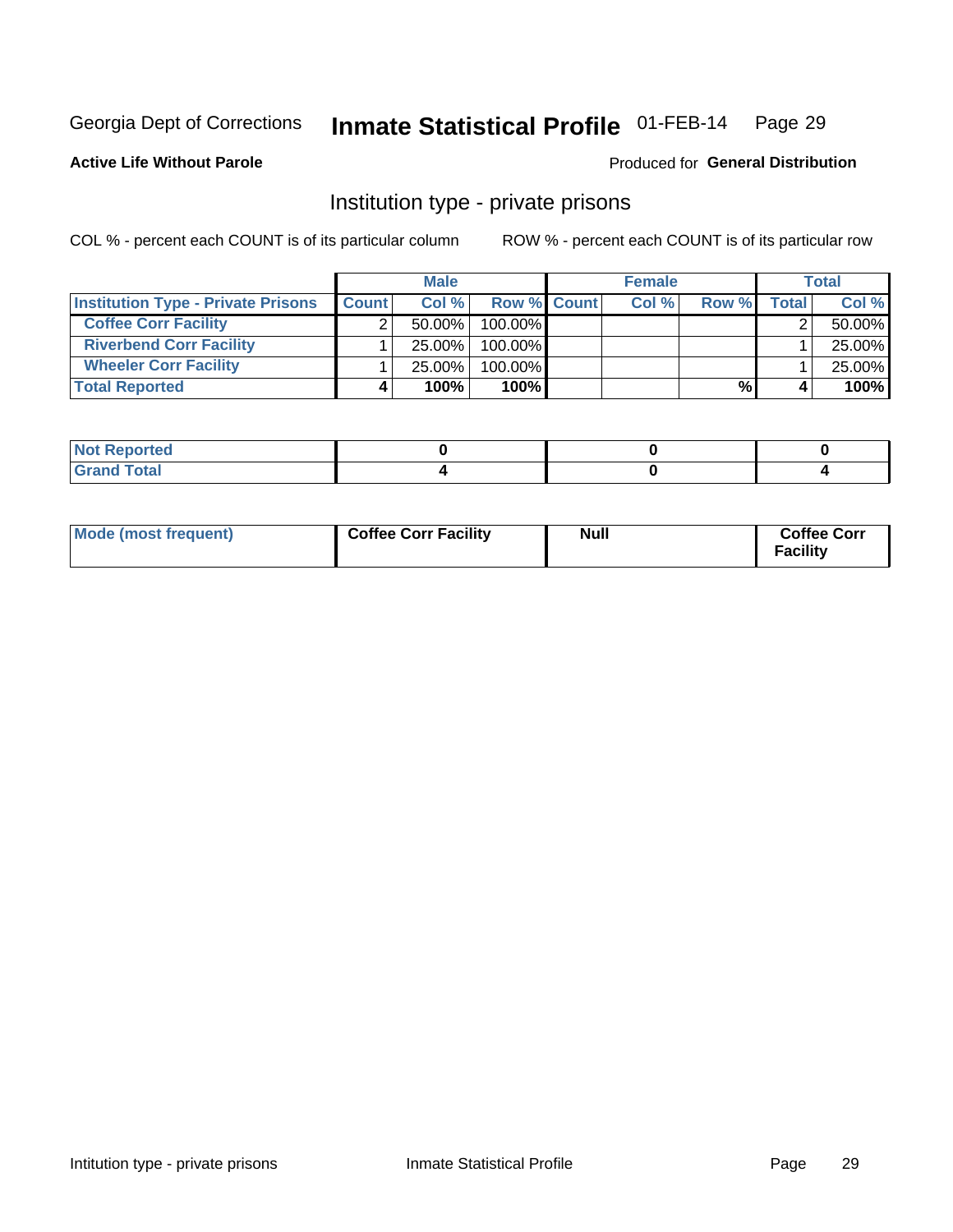## Inmate Statistical Profile 01-FEB-14 Page 30

**Active Life Without Parole** 

Produced for General Distribution

## Institution type - pre-release centers

COL % - percent each COUNT is of its particular column

|                                                   | <b>Male</b> |              |       | <b>Female</b> |                    | <b>Total</b> |
|---------------------------------------------------|-------------|--------------|-------|---------------|--------------------|--------------|
| <b>Institution Type - Prison Annexe   Count  </b> | Col %       | <b>Row %</b> | Count | Col %         | <b>Row %</b> Total | Col %        |
| <b>Total Reported</b>                             |             |              |       |               |                    |              |

| <b>Reported</b><br>I NOT |  |  |
|--------------------------|--|--|
| <b>Total</b><br>$C$ ren  |  |  |

| <b>Mo</b><br>frequent)<br>(most | <b>Null</b> | <b>Null</b> | <b>Null</b> |
|---------------------------------|-------------|-------------|-------------|
|                                 |             |             |             |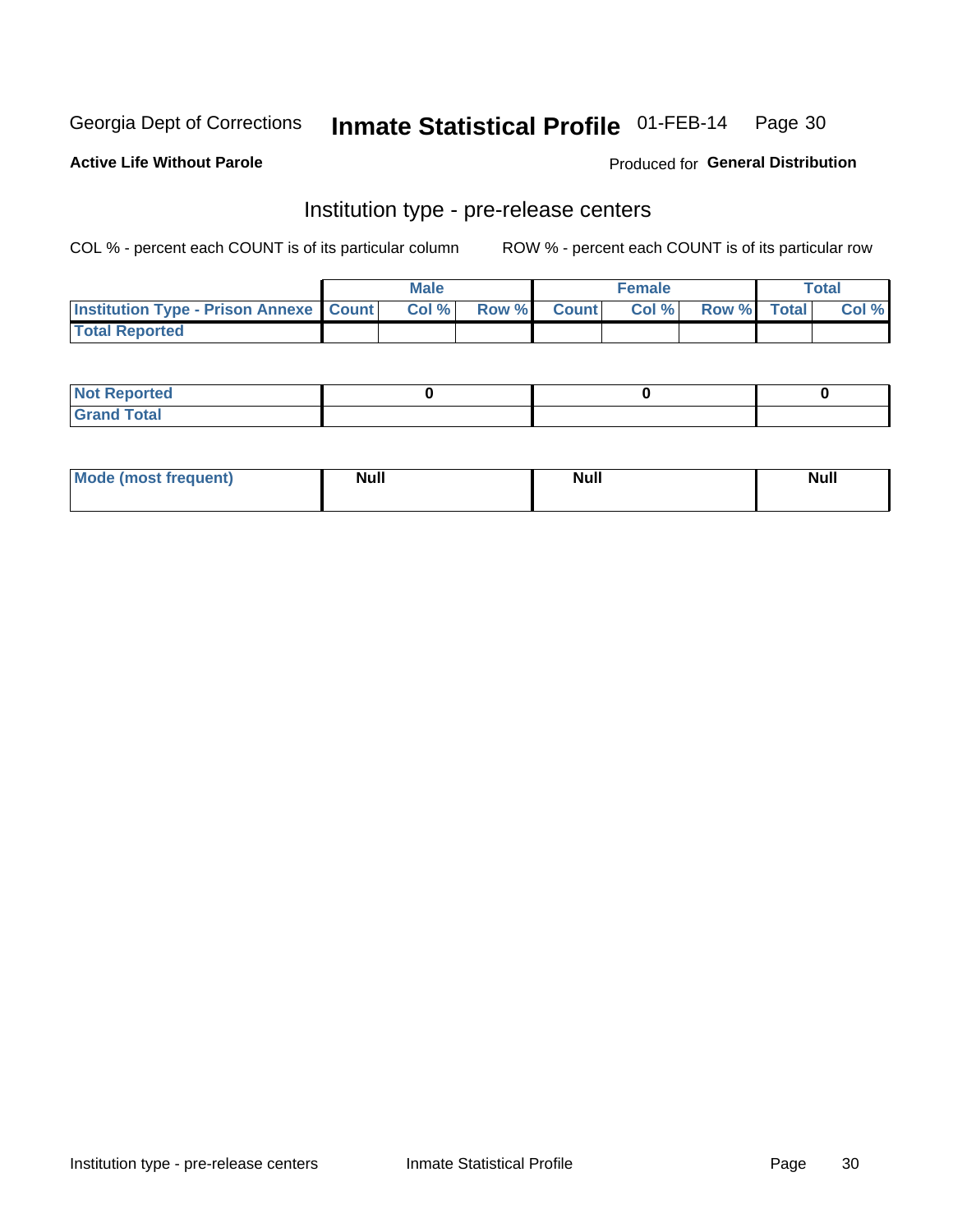### Inmate Statistical Profile 01-FEB-14 Page 31

### **Active Life Without Parole**

## Produced for General Distribution

## Institution type - inmate boot camp

COL % - percent each COUNT is of its particular column

|                                      |                  | <b>Male</b> |              |              | <b>Female</b> |             | <b>Total</b> |
|--------------------------------------|------------------|-------------|--------------|--------------|---------------|-------------|--------------|
| <b>Institution Type - Boot Camps</b> | <b>I</b> Count I | Col %       | <b>Row %</b> | <b>Count</b> | Col %         | Row % Total | Col %        |
| <b>Total Rported</b>                 |                  |             |              |              |               |             |              |

| <b>Not Reported</b> |  |  |
|---------------------|--|--|
| <b>Total</b><br>Cro |  |  |

| <b>I Mode (most frequent)</b> | <b>Null</b> | <b>Null</b> | <b>Null</b> |
|-------------------------------|-------------|-------------|-------------|
|                               |             |             |             |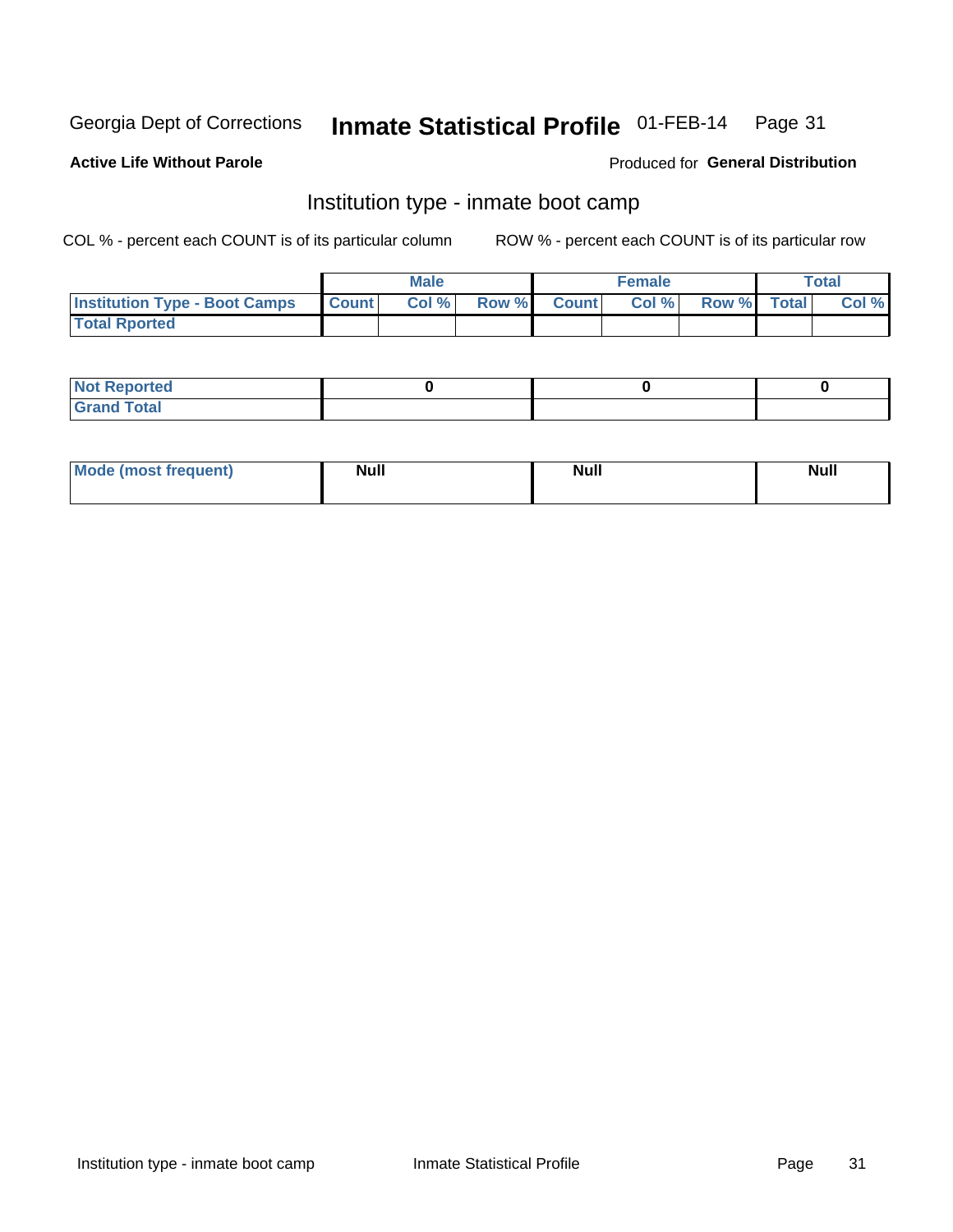### Inmate Statistical Profile 01-FEB-14 Page 32

**Active Life Without Parole** 

**Produced for General Distribution** 

## Number of disciplinary reports

COL % - percent each COUNT is of its particular column

|                                       |                 | <b>Male</b> |             |    | <b>Female</b> |          |              | <b>Total</b> |
|---------------------------------------|-----------------|-------------|-------------|----|---------------|----------|--------------|--------------|
| <b>Number of Disciplinary Reports</b> | <b>Count</b>    | Col %       | Row % Count |    | Col %         | Row %    | <b>Total</b> | Col %        |
|                                       | 257             | 27.52%      | 95.90%      | 11 | 42.31%        | 4.10%    | 268          | 27.92%       |
|                                       | 125             | 13.38%      | 96.90%      | 4  | 15.38%        | 3.10%    | 129          | 13.44%       |
|                                       | 80 <sub>1</sub> | 8.57%       | 96.39%      | 3  | 11.54%        | $3.61\%$ | 83           | 8.65%        |
| 3                                     | 48              | 5.14%       | 96.00%      | 2  | 7.69%         | $4.00\%$ | 50           | 5.21%        |
|                                       | 51              | 5.46%       | 98.08%      |    | 3.85%         | 1.92%    | 52           | 5.42%        |
| 5                                     | 51              | 5.46%       | 100.00%     |    |               |          | 51           | 5.31%        |
| <b>More Than 5</b>                    | 322             | 34.48%      | 98.47%      | 5  | 19.23%        | $1.53\%$ | 327          | 34.06%       |
| <b>Total Reported</b>                 | 934             | 100%        | 97.29%      | 26 | 100%          | 2.71%    | 960          | 100.0%       |

| <b>orted</b><br>NOT |     |           |     |
|---------------------|-----|-----------|-----|
| <b>Total</b>        | 994 | ne.<br>ZU | 960 |

| Mean (average)         | 8.13 | 4.73 | 8.03 |
|------------------------|------|------|------|
| <b>Median (middle)</b> |      |      | د.ء  |
| Mode (most frequent)   |      |      |      |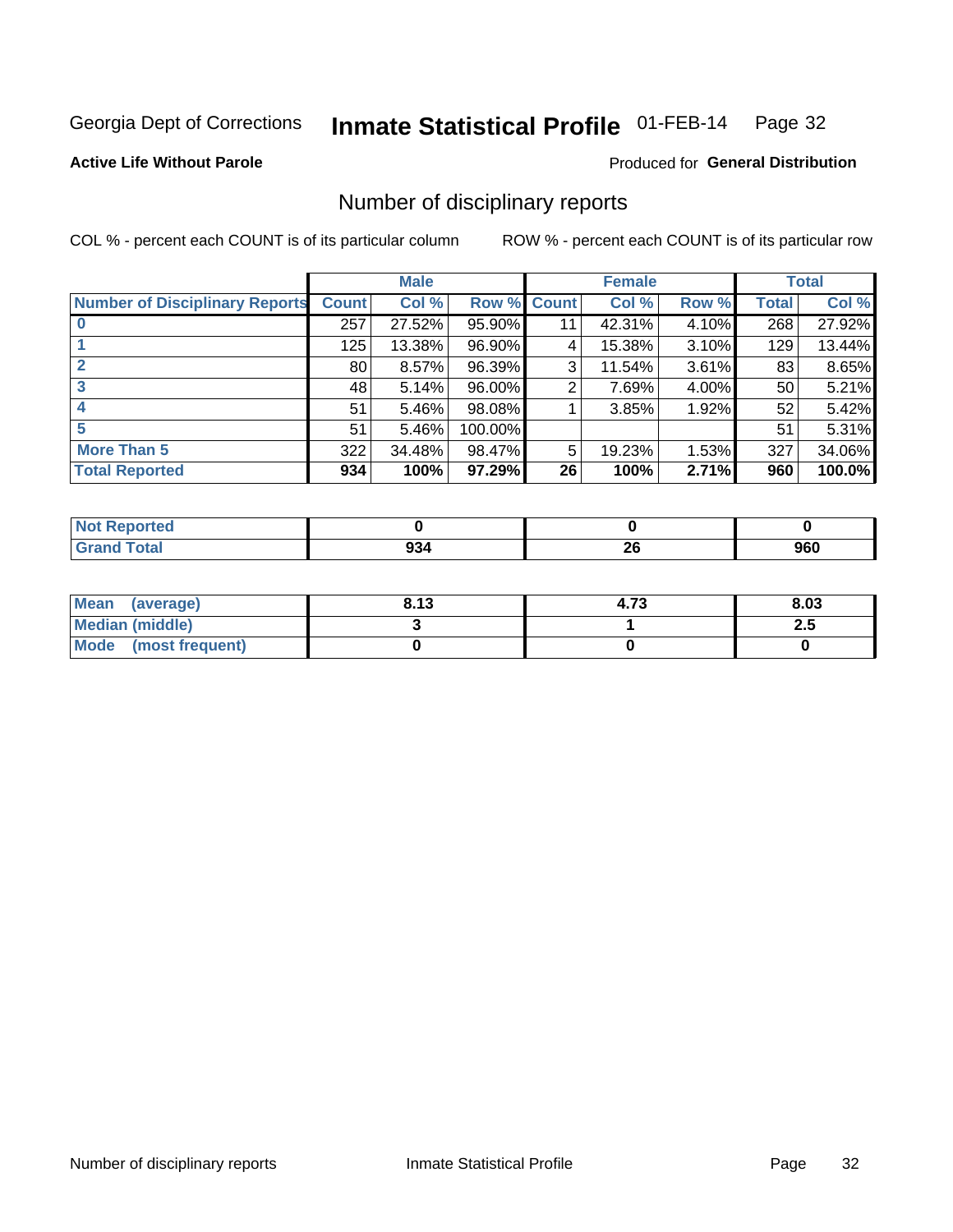### Inmate Statistical Profile 01-FEB-14 Page 33

**Active Life Without Parole** 

**Produced for General Distribution** 

## Number of transfers

COL % - percent each COUNT is of its particular column

|                            |       | <b>Male</b> |                    |    | <b>Female</b> |          |              | <b>Total</b> |
|----------------------------|-------|-------------|--------------------|----|---------------|----------|--------------|--------------|
| <b>Number of Transfers</b> | Count | Col %       | <b>Row % Count</b> |    | Col %         | Row %    | <b>Total</b> | Col %        |
|                            | 46    | 4.93%       | 90.20%             | 5  | 19.23%        | 9.80%    | 51           | 5.31%        |
|                            | 15    | 1.61%       | 100.00%            |    |               |          | 15           | 1.56%        |
| $\mathbf{2}$               | 184   | 19.70%      | 92.93%             | 14 | 53.85%        | 7.07%    | 198          | 20.63%       |
| 3                          | 62    | 6.64%       | 100.00%            |    |               |          | 62           | 6.46%        |
|                            | 103   | 11.03%      | 99.04%             |    | 3.85%         | $0.96\%$ | 104          | 10.83%       |
| 5                          | 60    | 6.42%       | 98.36%             |    | 3.85%         | 1.64%    | 61           | 6.35%        |
| <b>More Than 5</b>         | 464   | 49.68%      | 98.93%             | 5  | 19.23%        | 1.07%    | 469          | 48.85%       |
| <b>Total Reported</b>      | 934   | 100%        | 97.29%             | 26 | 100.0%        | 2.71%    | 960          | 100%         |

| <b>prted</b><br>NO |           |               |     |
|--------------------|-----------|---------------|-----|
| <b>otal</b>        | nn<br>יטכ | ጣ<br>∠∪<br>__ | 960 |

| Mean (average)       | 7.89 | 2.92 | 7.76 |
|----------------------|------|------|------|
| Median (middle)      |      |      |      |
| Mode (most frequent) |      |      |      |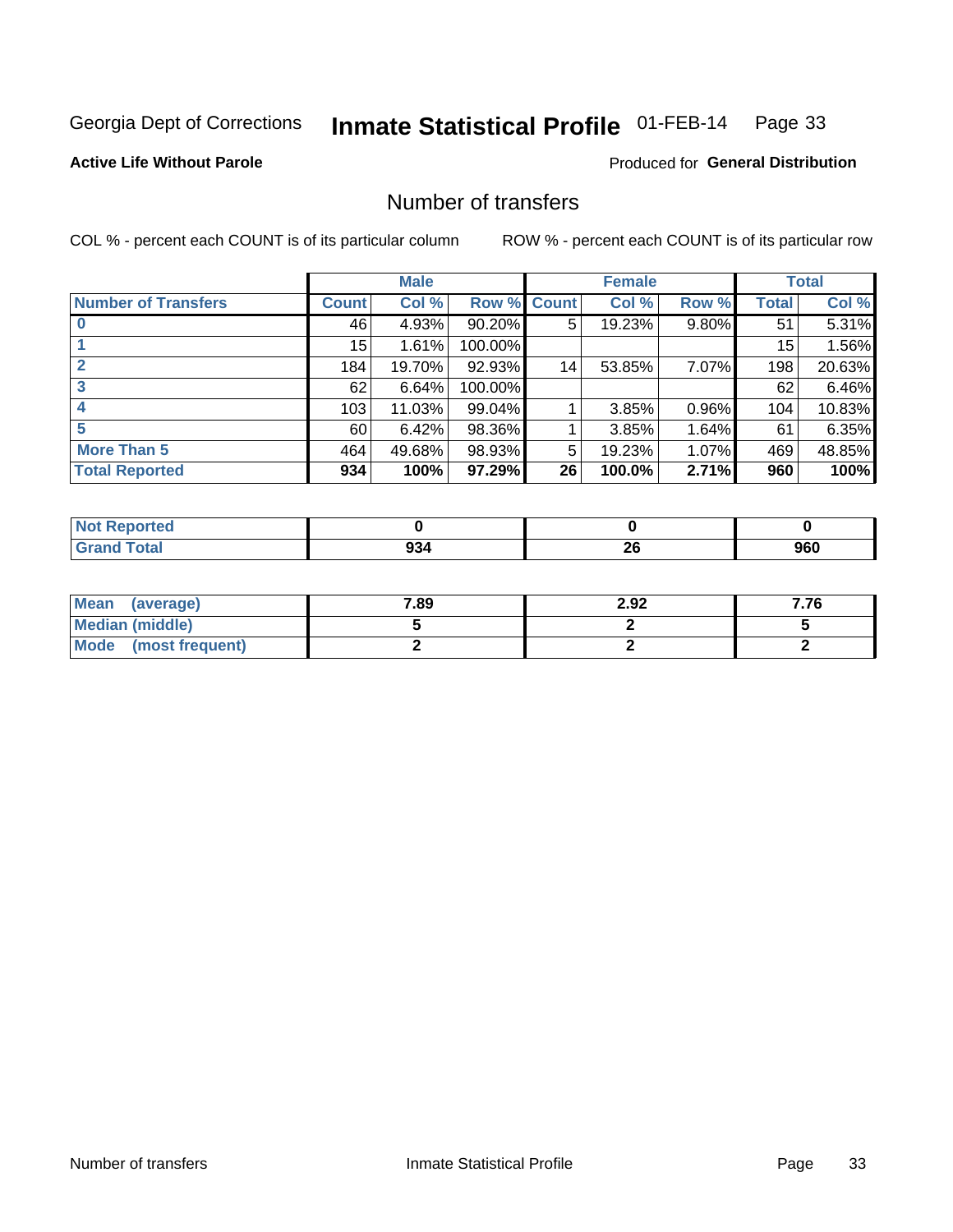### Inmate Statistical Profile 01-FEB-14 Page 34

**Active Life Without Parole** 

**Produced for General Distribution** 

## Number of escapes

COL % - percent each COUNT is of its particular column

|                          |         | <b>Male</b> |                    |    | <b>Female</b> |       |       | <b>Total</b> |
|--------------------------|---------|-------------|--------------------|----|---------------|-------|-------|--------------|
| <b>Number of Escapes</b> | Count l | Col %       | <b>Row % Count</b> |    | Col %         | Row % | Total | Col %        |
|                          | 928     | $99.36\%$   | $97.27\%$          | 26 | $100.00\%$    | 2.73% | 954   | 99.38%       |
|                          |         | 0.32%       | 100.00%            |    |               |       |       | 0.31%        |
|                          |         | 0.32%       | $100.00\%$         |    |               |       |       | 0.31%        |
| <b>Total Reported</b>    | 934     | 100%        | 97.29%             | 26 | 100%          | 2.71% | 960   | 100%         |

| <b>Not Reported</b> |     |           |     |
|---------------------|-----|-----------|-----|
| <b>Grand Total</b>  | 934 | oc.<br>ZU | 960 |

| Mean (average)       |  | .01 |
|----------------------|--|-----|
| Median (middle)      |  |     |
| Mode (most frequent) |  |     |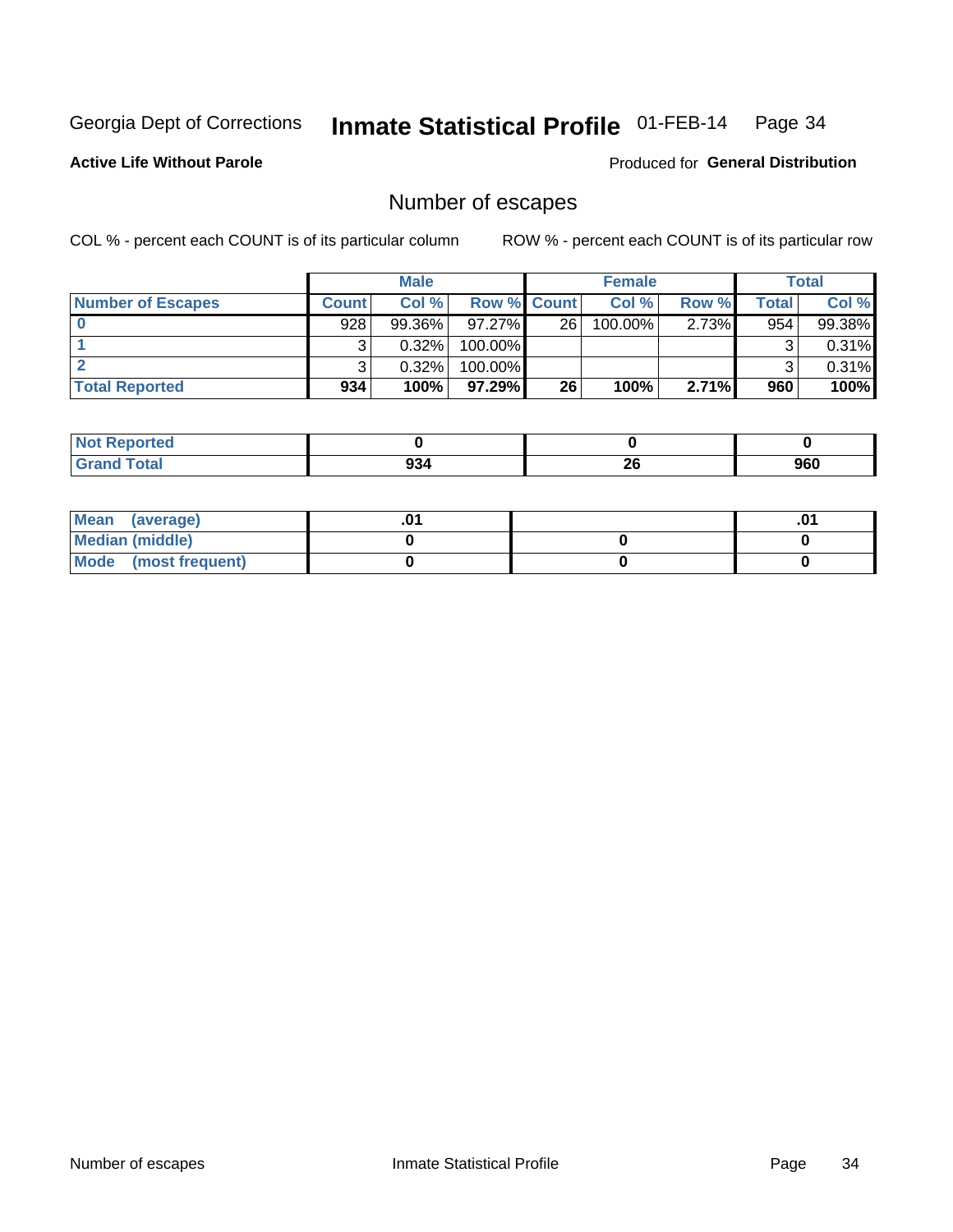#### Inmate Statistical Profile 01-FEB-14 Page 35

## **Active Life Without Parole**

## Produced for General Distribution

## Time served in current (or last) institution

COL % - percent each COUNT is of its particular column

|                            | <b>Male</b>  |        | <b>Female</b> |                 |        | <b>Total</b> |              |           |
|----------------------------|--------------|--------|---------------|-----------------|--------|--------------|--------------|-----------|
| <b>Time In Institution</b> | <b>Count</b> | Col %  | Row %         | <b>Count</b>    | Col %  | Row %        | <b>Total</b> | Col %     |
| 0 to 3 months              | 106          | 11.35% | 99.07%        | 1               | 3.85%  | 0.93%        | 107          | 11.15%    |
| 3.01 to 6 months           | 79           | 8.46%  | 96.34%        | 3               | 11.54% | 3.66%        | 82           | 8.54%     |
| 6.01 to 9 months           | 99           | 10.60% | 97.06%        | 3               | 11.54% | 2.94%        | 102          | 10.63%    |
| 9.01 to 12 months          | 60           | 6.42%  | 92.31%        | 5               | 19.23% | 7.69%        | 65           | 6.77%     |
| 12.01 to 18 months         | 103          | 11.03% | 99.04%        | 1               | 3.85%  | 0.96%        | 104          | 10.83%    |
| 18.01 to 24 months         | 89           | 9.53%  | 98.89%        | 1               | 3.85%  | 1.11%        | 90           | 9.38%     |
| $2.01$ to 3 years          | 113          | 12.10% | 91.87%        | 10 <sup>1</sup> | 38.46% | 8.13%        | 123          | 12.81%    |
| 3.01 to 4 years            | 76           | 8.14%  | 100.00%       |                 |        |              | 76           | 7.92%     |
| 4.01 to 5 years            | 57           | 6.10%  | 100.00%       |                 |        |              | 57           | 5.94%     |
| 5.01 to 6 years            | 42           | 4.50%  | 100.00%       |                 |        |              | 42           | 4.38%     |
| 6.01 to 7 years            | 19           | 2.03%  | 100.00%       |                 |        |              | 19           | 1.98%     |
| 7.01 to 8 years            | 24           | 2.57%  | 100.00%       |                 |        |              | 24           | 2.50%     |
| 8.01 to 9 years            | 16           | 1.71%  | 100.00%       |                 |        |              | 16           | 1.67%     |
| 9.01 to 10 years           | 11           | 1.18%  | 84.62%        | 2               | 7.69%  | 15.38%       | 13           | 1.35%     |
| Over 10 years              | 40           | 4.28%  | 100.00%       |                 |        |              | 40           | 4.17%     |
| <b>Total Reported</b>      | 934          | 100%   | 97.29%        | 26              | 100%   | 2.71%        | 960          | $100.0\%$ |

| Reported<br><b>NOT F</b> |     |              |     |
|--------------------------|-----|--------------|-----|
| $f \wedge f \wedge f'$   | 934 | ∠∪<br>$\sim$ | 960 |

| <b>Mean</b><br>(average) | 32 months | 26 months | 32 months |
|--------------------------|-----------|-----------|-----------|
| Median (middle)          | 20 months | 16 months | 20 months |
| Mode (most frequent)     | 10 months | 2 months  | l months  |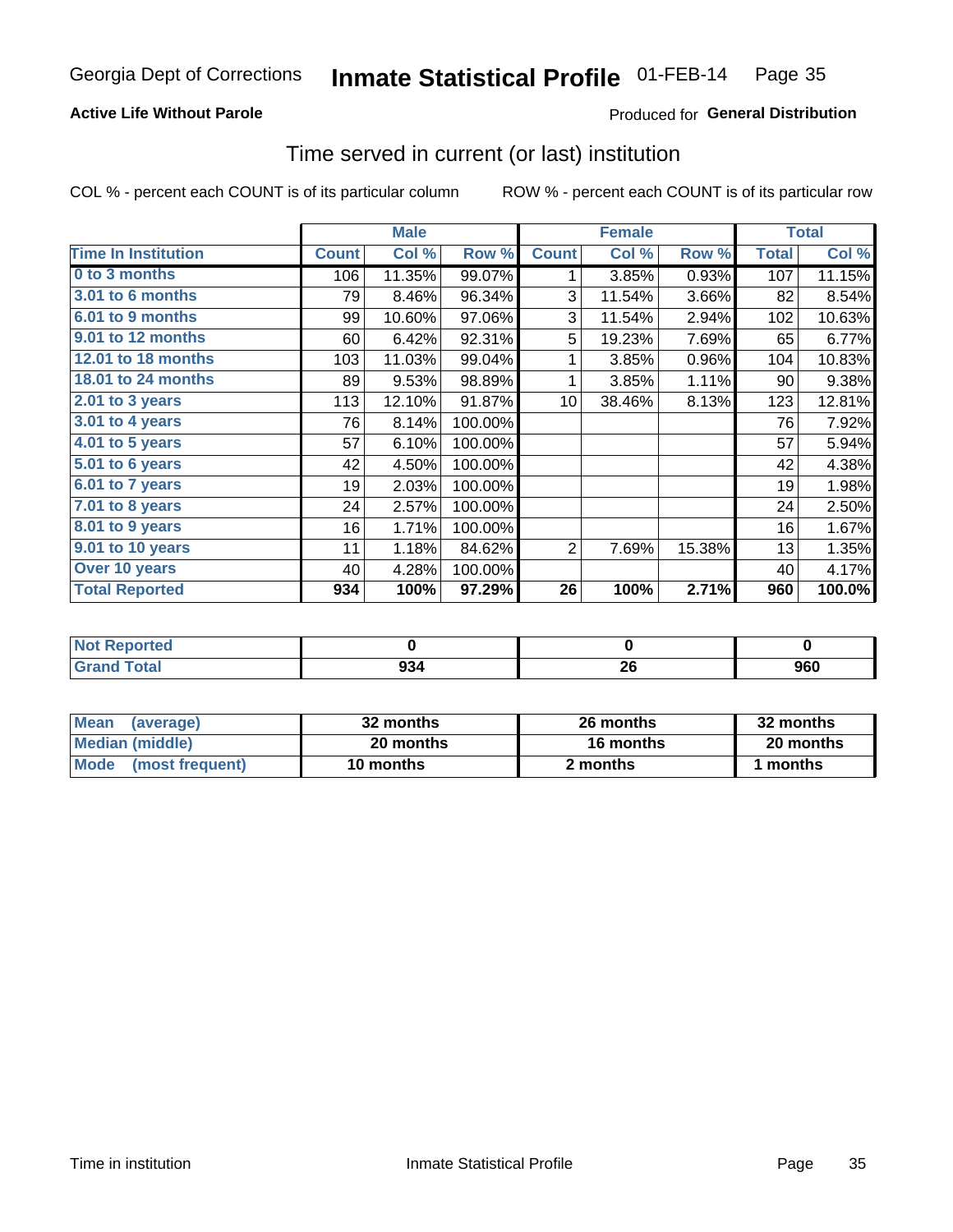### Inmate Statistical Profile 01-FEB-14 Page 36

### **Active Life Without Parole**

## Produced for General Distribution

## Highest grade level attained

COL % - percent each COUNT is of its particular column

|                              |                | <b>Male</b> |         |                 | <b>Female</b> |        |                  | <b>Total</b> |
|------------------------------|----------------|-------------|---------|-----------------|---------------|--------|------------------|--------------|
| <b>Grade Level</b>           | <b>Count</b>   | Col %       | Row %   | <b>Count</b>    | Col %         | Row %  | <b>Total</b>     | Col %        |
| No school at all             | 1              | 0.11%       | 100.00% |                 |               |        | 1                | 0.11%        |
| Grade 1                      | $\overline{2}$ | 0.22%       | 100.00% |                 |               |        | $\overline{2}$   | 0.22%        |
| <b>Grade 2</b>               | 1              | 0.11%       | 100.00% |                 |               |        | $\mathbf{1}$     | 0.11%        |
| Grade 3                      | $\overline{2}$ | 0.22%       | 100.00% |                 |               |        | $\overline{c}$   | 0.22%        |
| Grade 4                      | 5              | 0.56%       | 100.00% |                 |               |        | 5                | 0.54%        |
| Grade 5                      | $\overline{2}$ | 0.22%       | 100.00% |                 |               |        | $\overline{2}$   | 0.22%        |
| Grade 6                      | 7              | 0.78%       | 100.00% |                 |               |        | $\overline{7}$   | 0.76%        |
| Grade 7                      | 26             | 2.90%       | 100.00% |                 |               |        | 26               | 2.82%        |
| Grade 8                      | 55             | 6.13%       | 100.00% |                 |               |        | 55               | 5.97%        |
| Grade 9                      | 102            | 11.37%      | 97.14%  | 3               | 12.00%        | 2.86%  | 105              | 11.39%       |
| Grade 10                     | 152            | 16.95%      | 98.70%  | 2               | 8.00%         | 1.30%  | 154              | 16.70%       |
| Grade 11                     | 132            | 14.72%      | 98.51%  | $\overline{2}$  | 8.00%         | 1.49%  | 134              | 14.53%       |
| <b>Grade 12 or GED</b>       | 281            | 31.33%      | 96.56%  | 10              | 40.00%        | 3.44%  | 291              | 31.56%       |
| Some tech school             | 7              | 0.78%       | 87.50%  | 1               | 4.00%         | 12.50% | 8                | 0.87%        |
| <b>Completed tech school</b> | 10             | 1.11%       | 90.91%  | 1               | 4.00%         | 9.09%  | 11               | 1.19%        |
| College, 1 year              | 28             | 3.12%       | 96.55%  | 1               | 4.00%         | 3.45%  | 29               | 3.15%        |
| College, 2 year              | 44             | 4.91%       | 93.62%  | 3               | 12.00%        | 6.38%  | 47               | 5.10%        |
| College, 3 year              | 13             | 1.45%       | 100.00% |                 |               |        | 13               | 1.41%        |
| <b>Bachelor's degree</b>     | 17             | 1.90%       | 89.47%  | $\overline{2}$  | 8.00%         | 10.53% | 19               | 2.06%        |
| <b>Master's degree</b>       | 6              | 0.67%       | 100.00% |                 |               |        | 6                | 0.65%        |
| Ph.D. degree                 | 1              | 0.11%       | 100.00% |                 |               |        | 1                | 0.11%        |
| Law degree                   | $\overline{2}$ | 0.22%       | 100.00% |                 |               |        | $\overline{2}$   | 0.22%        |
| <b>Medical degree</b>        | 1              | 0.11%       | 100.00% |                 |               |        | 1                | 0.11%        |
| <b>Total Reported</b>        | 897            | 100%        | 97.29%  | $\overline{25}$ | 100%          | 2.71%  | $\overline{922}$ | 100.0%       |

| orted       | --<br>v,    |            | $\sim$<br>-36 |
|-------------|-------------|------------|---------------|
| <b>otal</b> | റാ ⁄<br>ນວະ | - 20<br>ZV | 960           |

| <b>Mean</b><br>(average) | 10.96           | 12.12           | 10.99             |
|--------------------------|-----------------|-----------------|-------------------|
| Median (middle)          | Grade 11        | Grade 12 or GED | Grade 11          |
| Mode<br>(most frequent)  | Grade 12 or GED | Grade 12 or GED | I Grade 12 or GED |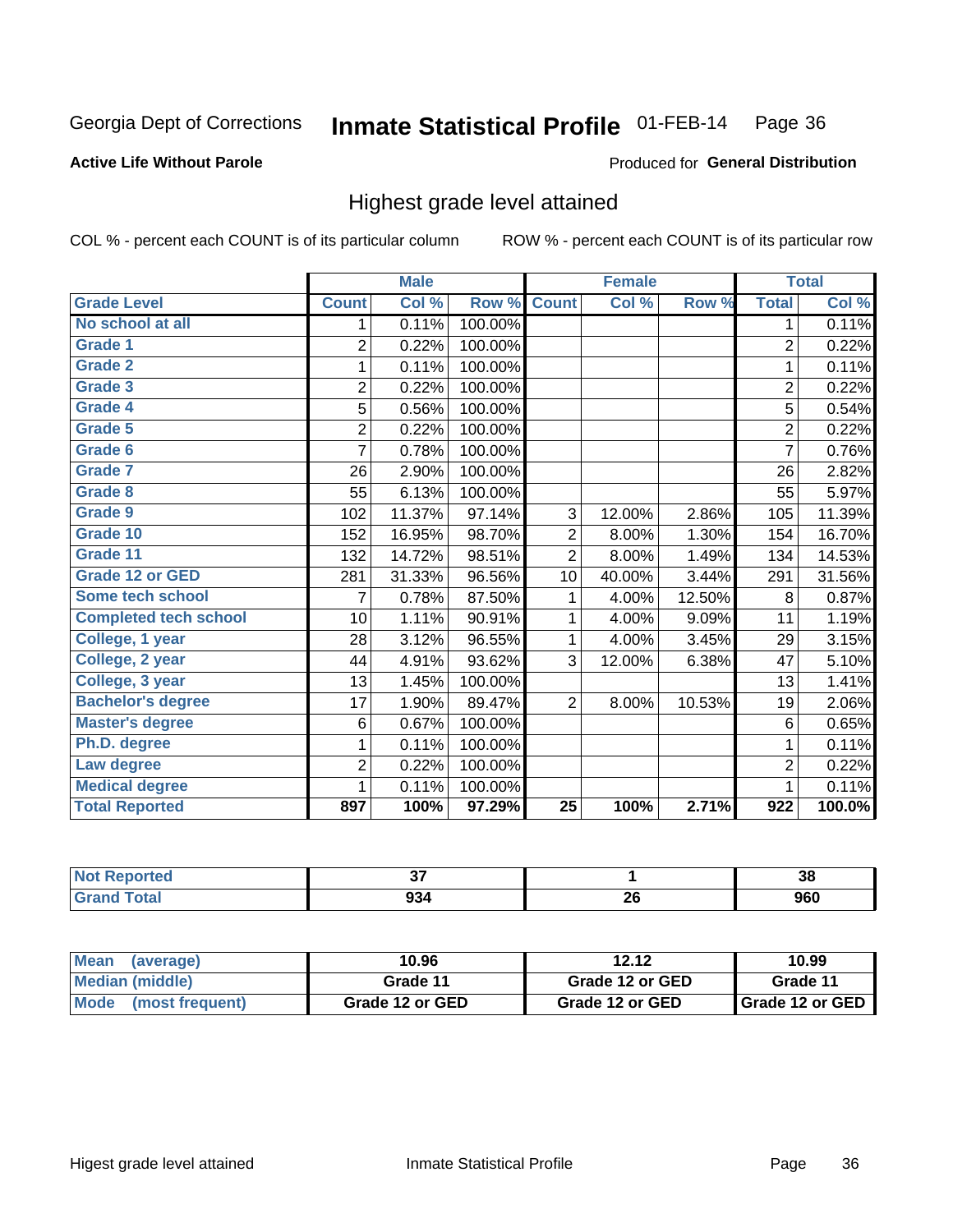### Inmate Statistical Profile 01-FEB-14 Page 37

**Active Life Without Parole** 

**Produced for General Distribution** 

# Culture fair IQ scores

COL % - percent each COUNT is of its particular column

|                       |              | <b>Male</b> |                    |    | <b>Female</b> |       |              | <b>Total</b> |
|-----------------------|--------------|-------------|--------------------|----|---------------|-------|--------------|--------------|
| <b>IQ Scores</b>      | <b>Count</b> | Col %       | <b>Row % Count</b> |    | Col %         | Row % | <b>Total</b> | Col %        |
| $60 - 69$             | 32           | 3.77%       | 100.00%            |    |               |       | 32           | 3.68%        |
| $70 - 79$             | 60           | 7.08%       | 100.00%            |    |               |       | 60           | 6.90%        |
| $80 - 89$             | 114          | 13.44%      | 97.44%             | 3  | 13.64%        | 2.56% | 117          | 13.45%       |
| $90 - 99$             | 197          | 23.23%      | 95.63%             | 9  | 40.91%        | 4.37% | 206          | 23.68%       |
| $100 - 109$           | 236          | 27.83%      | 98.74%             | 3  | 13.64%        | 1.26% | 239          | 27.47%       |
| $110 - 119$           | 171          | 20.17%      | 97.71%             | 4  | 18.18%        | 2.29% | 175          | 20.11%       |
| $120 - 129$           | 38           | 4.48%       | 92.68%             | 3  | 13.64%        | 7.32% | 41           | 4.71%        |
| <b>Total Reported</b> | 848          | 100%        | 97.47%             | 22 | 100.0%        | 2.53% | 870          | 100%         |

| <b>Not Reported</b>         | 70  |    | 79  |
|-----------------------------|-----|----|-----|
| <b>Not Valid (under 60)</b> |     |    |     |
| <b>Grand Total</b>          | 934 | 26 | 960 |

| Mean (average)       | 99  | 103  | 99  |
|----------------------|-----|------|-----|
| Median (middle)      | 101 | 97.5 | 101 |
| Mode (most frequent) | 101 | 96   | 101 |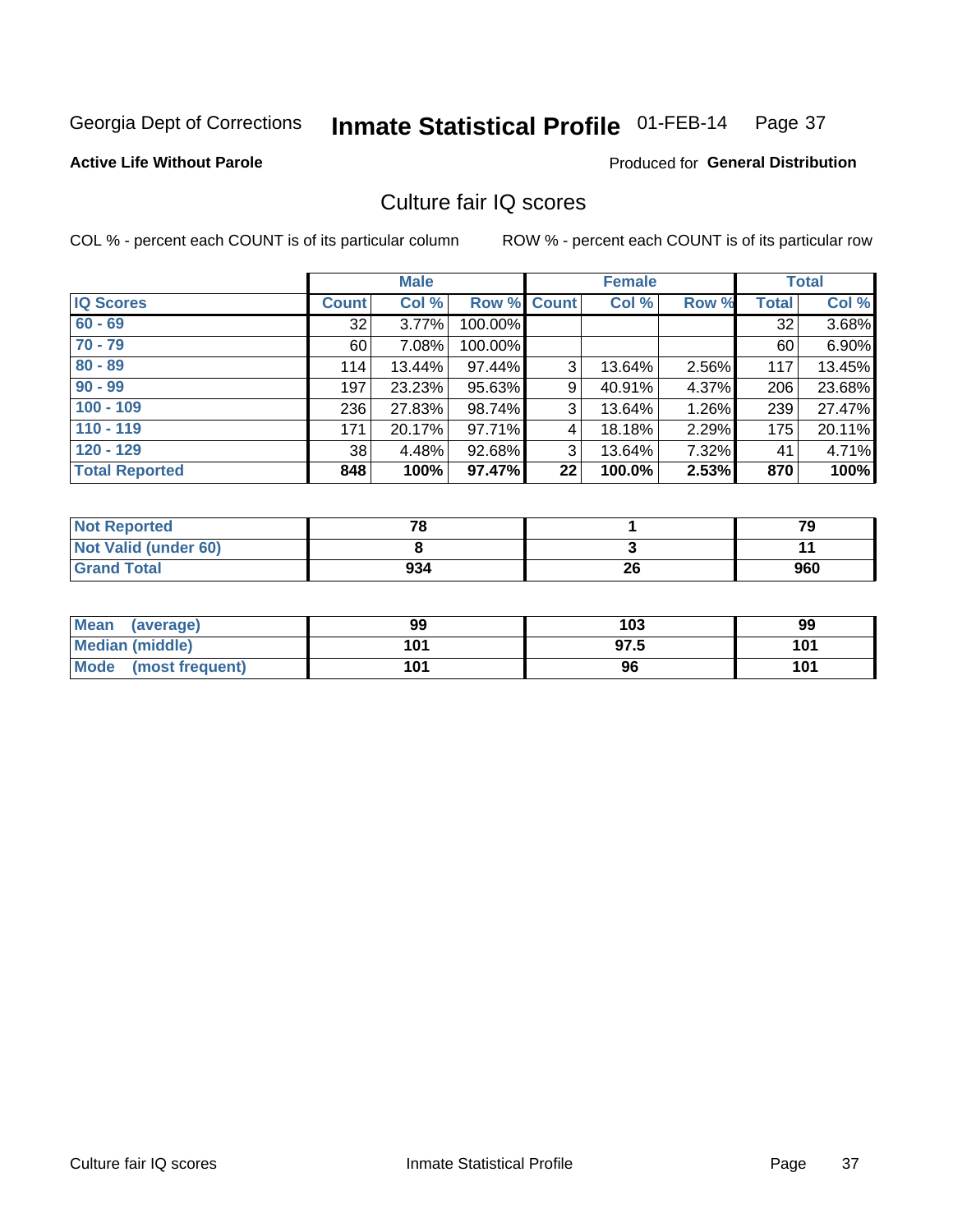### Inmate Statistical Profile 01-FEB-14 Page 38

### **Active Life Without Parole**

## Produced for General Distribution

# Wide Range Achievement Test (WRAT) reading score

COL % - percent each COUNT is of its particular column

|                           |              | <b>Male</b> |         |                | <b>Female</b> |       |              | <b>Total</b> |
|---------------------------|--------------|-------------|---------|----------------|---------------|-------|--------------|--------------|
| <b>WRAT Reading Score</b> | <b>Count</b> | Col %       | Row %   | <b>Count</b>   | Col %         | Row % | <b>Total</b> | Col %        |
| $0.1$ to $0.9$            | 13           | 2.18%       | 100.00% |                |               |       | 13           | 2.14%        |
| 1.0 to 1.9                | 14           | 2.35%       | 100.00% |                |               |       | 14           | 2.31%        |
| 2.0 to 2.9                | 32           | 5.37%       | 96.97%  | 1              | 9.09%         | 3.03% | 33           | 5.44%        |
| 3.0 to 3.9                | 37           | 6.21%       | 100.00% |                |               |       | 37           | 6.10%        |
| 4.0 to 4.9                | 45           | 7.55%       | 97.83%  | 1              | 9.09%         | 2.17% | 46           | 7.58%        |
| 5.0 to 5.9                | 51           | 8.56%       | 98.08%  | 1              | 9.09%         | 1.92% | 52           | 8.57%        |
| 6.0 to 6.9                | 54           | 9.06%       | 100.00% |                |               |       | 54           | 8.90%        |
| 7.0 to 7.9                | 24           | 4.03%       | 100.00% |                |               |       | 24           | 3.95%        |
| 8.0 to 8.9                | 45           | 7.55%       | 100.00% |                |               |       | 45           | 7.41%        |
| 9.0 to 9.9                | 47           | 7.89%       | 97.92%  | 1              | 9.09%         | 2.08% | 48           | 7.91%        |
| 10.0 to 10.9              | 15           | 2.52%       | 93.75%  | 1              | 9.09%         | 6.25% | 16           | 2.64%        |
| 11.0 to 11.9              | 38           | 6.38%       | 95.00%  | $\overline{2}$ | 18.18%        | 5.00% | 40           | 6.59%        |
| 12.0 to 12.9              | 119          | 19.97%      | 99.17%  | 1              | 9.09%         | 0.83% | 120          | 19.77%       |
| 13                        | 62           | 10.40%      | 95.38%  | 3              | 27.27%        | 4.62% | 65           | 10.71%       |
| <b>Total Reported</b>     | 596          | 100%        | 98.19%  | 11             | 100%          | 1.81% | 607          | 100.0%       |
|                           |              |             |         |                |               |       |              |              |
|                           |              |             |         |                |               |       |              |              |

| <b>Not Reported</b> | 338 | יי        | 353 |
|---------------------|-----|-----------|-----|
| ſotal               | 934 | nc.<br>ZQ | 960 |

| <b>Mean</b><br>(average)       | 8.35 | 0. 72<br>9.IL       | 8.38 |
|--------------------------------|------|---------------------|------|
| <b>Median (middle)</b>         | 8.5  | 112<br>. . <u>.</u> | o.ວ  |
| <b>Mode</b><br>(most frequent) |      |                     | יי   |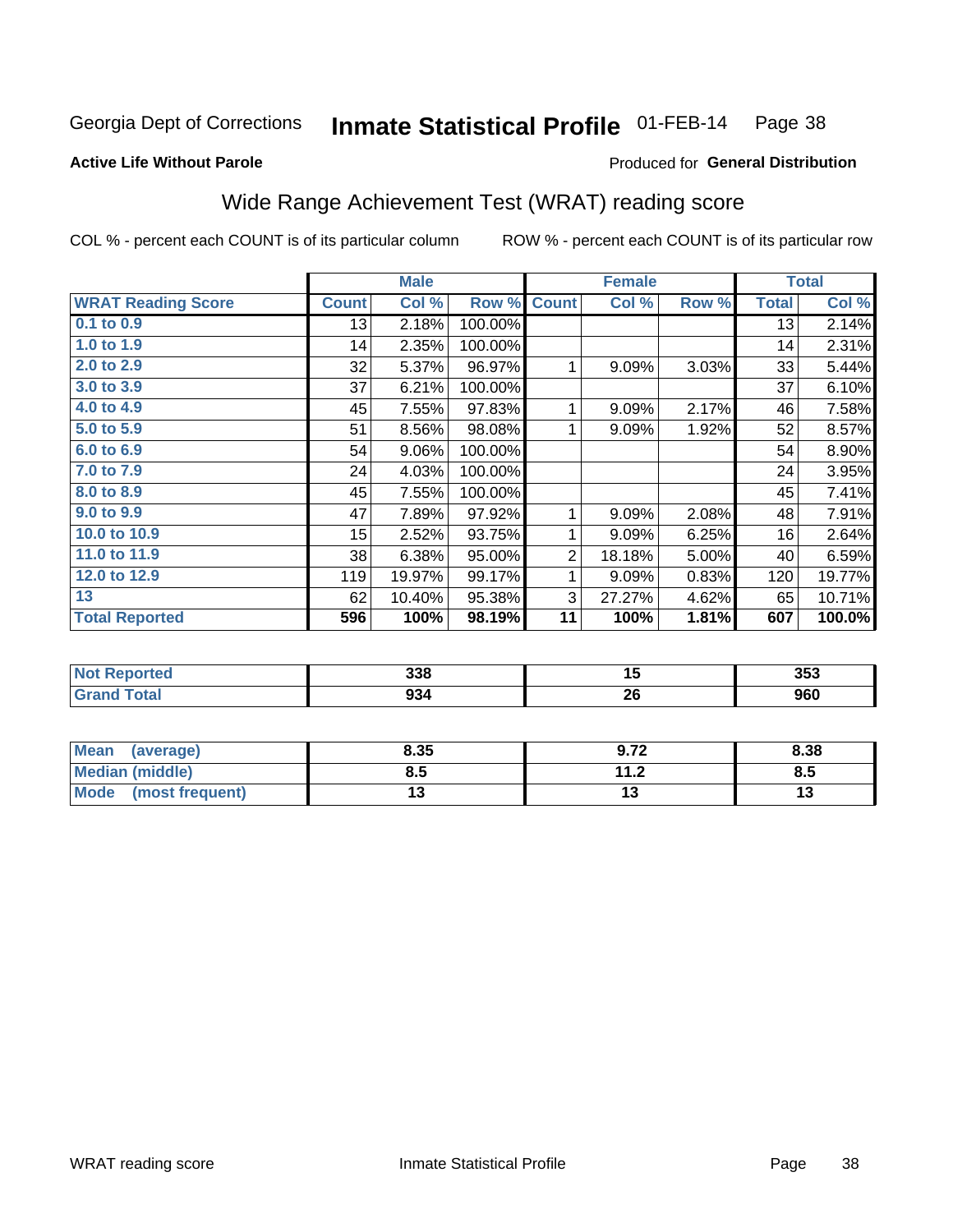#### Inmate Statistical Profile 01-FEB-14 Page 39

## **Active Life Without Parole**

## Produced for General Distribution

# Wide Range Achievement Test (WRAT) math score

COL % - percent each COUNT is of its particular column

|                              |              | <b>Male</b> |         |                | <b>Female</b> |       |              | <b>Total</b> |
|------------------------------|--------------|-------------|---------|----------------|---------------|-------|--------------|--------------|
| <b>WRAT Mathematic Score</b> | <b>Count</b> | Col %       | Row %   | <b>Count</b>   | Col %         | Row % | <b>Total</b> | Col %        |
| 0.1 to 0.9                   |              | 0.17%       | 100.00% |                |               |       | 1            | 0.17%        |
| 1.0 to 1.9                   | 4            | 0.68%       | 100.00% |                |               |       | 4            | 0.66%        |
| 2.0 to 2.9                   | 18           | 3.04%       | 100.00% |                |               |       | 18           | 2.99%        |
| 3.0 to 3.9                   | 38           | 6.42%       | 100.00% |                |               |       | 38           | 6.31%        |
| 4.0 to 4.9                   | 59           | 9.97%       | 98.33%  | 1              | 10.00%        | 1.67% | 60           | 9.97%        |
| 5.0 to 5.9                   | 78           | 13.18%      | 98.73%  | 1              | 10.00%        | 1.27% | 79           | 13.12%       |
| 6.0 to 6.9                   | 120          | 20.27%      | 99.17%  | 1              | 10.00%        | 0.83% | 121          | 20.10%       |
| 7.0 to 7.9                   | 81           | 13.68%      | 98.78%  | 1              | 10.00%        | 1.22% | 82           | 13.62%       |
| 8.0 to 8.9                   | 46           | 7.77%       | 95.83%  | $\overline{2}$ | 20.00%        | 4.17% | 48           | 7.97%        |
| 9.0 to 9.9                   | 57           | 9.63%       | 96.61%  | $\overline{2}$ | 20.00%        | 3.39% | 59           | 9.80%        |
| 10.0 to 10.9                 | 26           | 4.39%       | 100.00% |                |               |       | 26           | 4.32%        |
| 11.0 to $11.9$               | 18           | 3.04%       | 100.00% |                |               |       | 18           | 2.99%        |
| 12.0 to 12.9                 | 36           | 6.08%       | 97.30%  | 1              | 10.00%        | 2.70% | 37           | 6.15%        |
| 13                           | 10           | 1.69%       | 90.91%  | 1              | 10.00%        | 9.09% | 11           | 1.83%        |
| <b>Total Reported</b>        | 592          | 100%        | 98.34%  | 10             | 100%          | 1.66% | 602          | 100%         |
|                              |              |             |         |                |               |       |              |              |
| <b>Not Reported</b>          |              | 342         |         | 16             |               |       |              | 358          |
| <b>Grand Total</b>           |              | 934         |         |                | 26            |       |              | 960          |

| <b>Mean</b><br>(average) | ר ה<br>.44 | o.o  | 7.25 |
|--------------------------|------------|------|------|
| Median (middle)          | 6.9        | 8.45 | 6.9  |
| Mode<br>(most frequent)  | 6.9        | 7. a | 6.9  |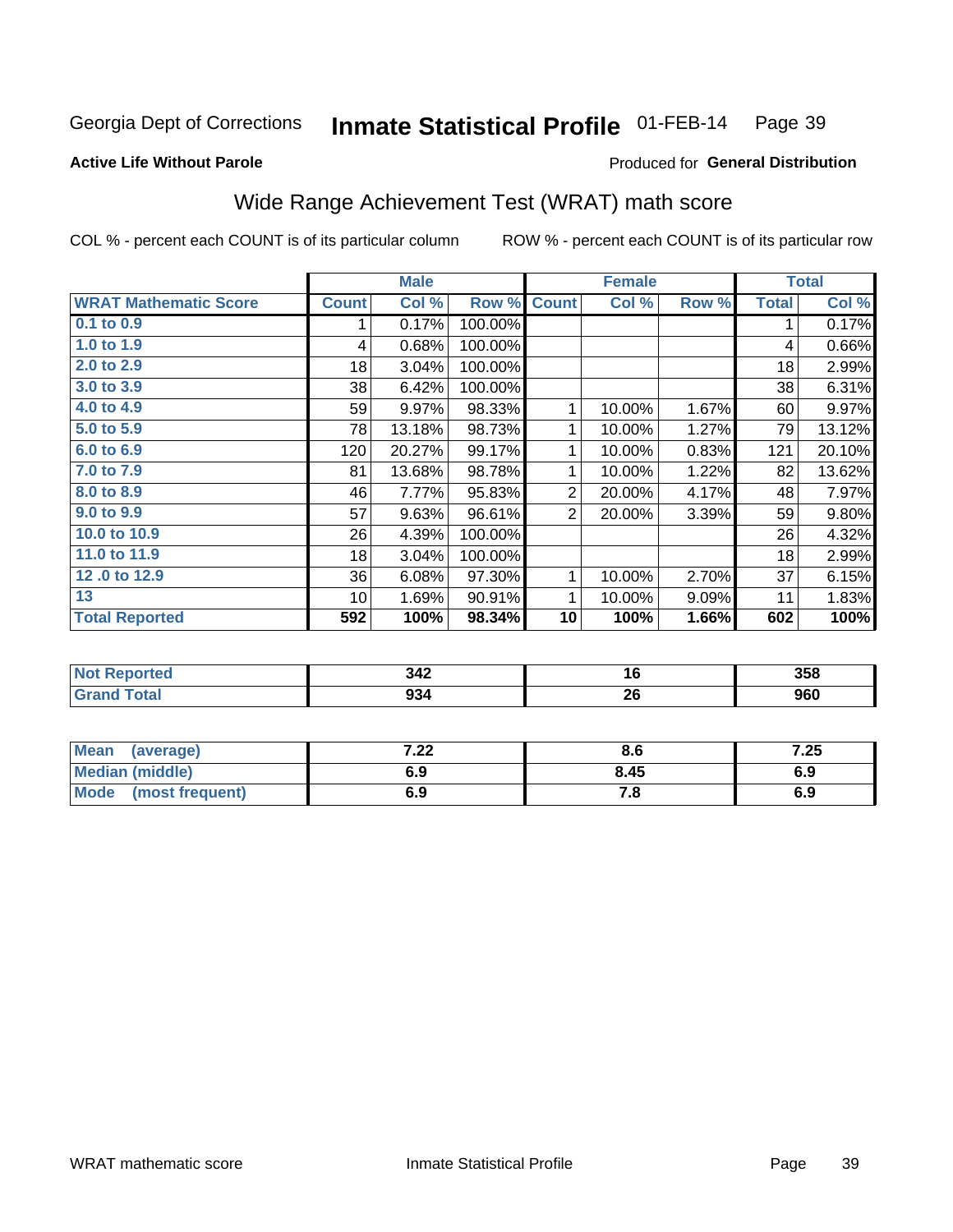### Inmate Statistical Profile 01-FEB-14 Page 40

### **Active Life Without Parole**

## Produced for General Distribution

# Wide Range Achievement Test (WRAT) spelling score

COL % - percent each COUNT is of its particular column

|                            |              | <b>Male</b> |         |              | <b>Female</b> |       |              | <b>Total</b> |
|----------------------------|--------------|-------------|---------|--------------|---------------|-------|--------------|--------------|
| <b>WRAT Spelling Score</b> | <b>Count</b> | Col %       | Row %   | <b>Count</b> | Col %         | Row % | <b>Total</b> | Col %        |
| $0.1$ to $0.9$             | 6            | 1.01%       | 100.00% |              |               |       | 6            | 1.00%        |
| 1.0 to 1.9                 | 25           | 4.22%       | 100.00% |              |               |       | 25           | 4.15%        |
| 2.0 to 2.9                 | 38           | 6.41%       | 100.00% |              |               |       | 38           | 6.30%        |
| 3.0 to 3.9                 | 37           | 6.24%       | 100.00% |              |               |       | 37           | 6.14%        |
| 4.0 to 4.9                 | 51           | 8.60%       | 98.08%  | 1            | 10.00%        | 1.92% | 52           | 8.62%        |
| 5.0 to 5.9                 | 61           | 10.29%      | 100.00% |              |               |       | 61           | 10.12%       |
| 6.0 to 6.9                 | 66           | 11.13%      | 98.51%  | 1            | 10.00%        | 1.49% | 67           | 11.11%       |
| 7.0 to 7.9                 | 51           | 8.60%       | 100.00% |              |               |       | 51           | 8.46%        |
| 8.0 to 8.9                 | 47           | 7.93%       | 97.92%  | 1            | 10.00%        | 2.08% | 48           | 7.96%        |
| 9.0 to 9.9                 | 42           | 7.08%       | 100.00% |              |               |       | 42           | 6.97%        |
| 10.0 to 10.9               | 39           | 6.58%       | 100.00% |              |               |       | 39           | 6.47%        |
| 11.0 to $11.9$             | 37           | 6.24%       | 92.50%  | 3            | 30.00%        | 7.50% | 40           | 6.63%        |
| 12.0 to 12.9               | 64           | 10.79%      | 95.52%  | 3            | 30.00%        | 4.48% | 67           | 11.11%       |
| 13                         | 29           | 4.89%       | 96.67%  | 1            | 10.00%        | 3.33% | 30           | 4.98%        |
| <b>Total Reported</b>      | 593          | 100%        | 98.34%  | 10           | 100%          | 1.66% | 603          | 100.0%       |
|                            |              |             |         |              |               |       |              |              |
| <b>Not Reported</b>        |              | 341         |         |              | 16            |       |              | 357          |
| <b>Grand Total</b>         |              | 934         |         |              | 26            |       |              | 960          |
|                            |              |             |         |              |               |       |              |              |

| <b>Mean</b><br>(average)       | 7.51 | 10.38 | 7.56 |
|--------------------------------|------|-------|------|
| <b>Median (middle)</b>         | ن. ا | 11.45 | ن. ا |
| <b>Mode</b><br>(most frequent) | ช.ว  | 12.3  | გ.უ  |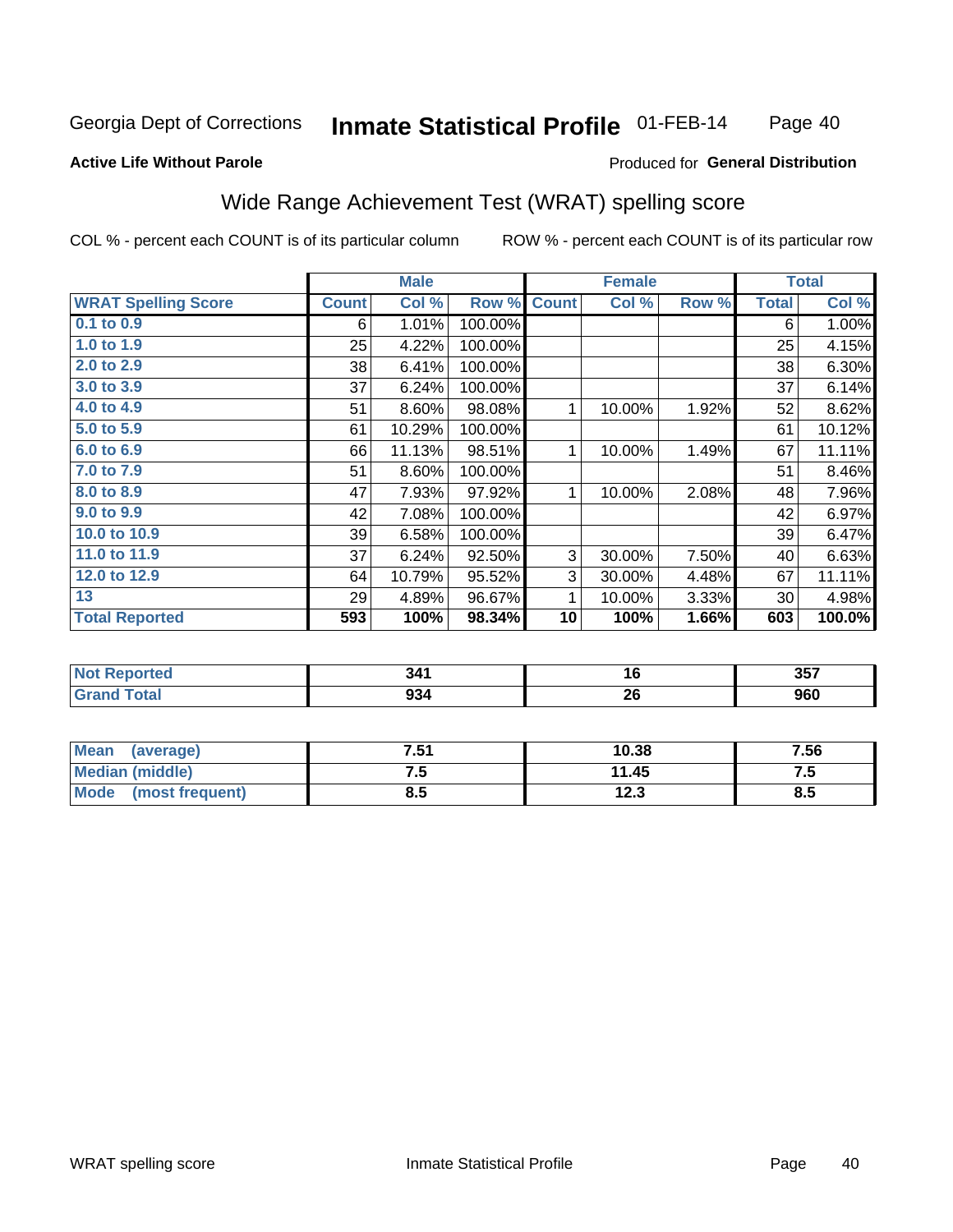## **Active Life Without Parole**

## Produced for General Distribution

## Scope of substance abuse - summary

COL % - percent each COUNT is of its particular column

|                        |              | <b>Male</b> |           |              | <b>Female</b> |       |              | Total  |
|------------------------|--------------|-------------|-----------|--------------|---------------|-------|--------------|--------|
| <b>Substance Abuse</b> | <b>Count</b> | Col %       | Row %     | <b>Count</b> | Col %         | Row % | <b>Total</b> | Col %  |
| <b>None</b>            | 550          | 58.89%      | 96.49%    | 20           | 76.92%        | 3.51% | 570          | 59.38% |
| <b>Drugs only</b>      | 211          | 22.59%      | $98.60\%$ |              | 11.54%        | 1.40% | 214          | 22.29% |
| <b>Alcohol only</b>    | 39           | 4.18%       | 100.00%   |              |               |       | 39           | 4.06%  |
| Drugs and alcohol      | 134          | 14.35%      | $97.81\%$ |              | 11.54%        | 2.19% | 137          | 14.27% |
| <b>Total Reported</b>  | 934          | 100%        | 97.29%    | 26           | 100%          | 2.71% | 960          | 100%   |

| ' Not<br>keportea |           |    |     |
|-------------------|-----------|----|-----|
| <b>Total</b>      | ົ         | ZU | nen |
| <b>Grand</b>      | <u>ூ.</u> |    | งงบ |

| <b>Moc</b><br>None<br><b>None</b><br><b>None</b><br>owenn |
|-----------------------------------------------------------|
|-----------------------------------------------------------|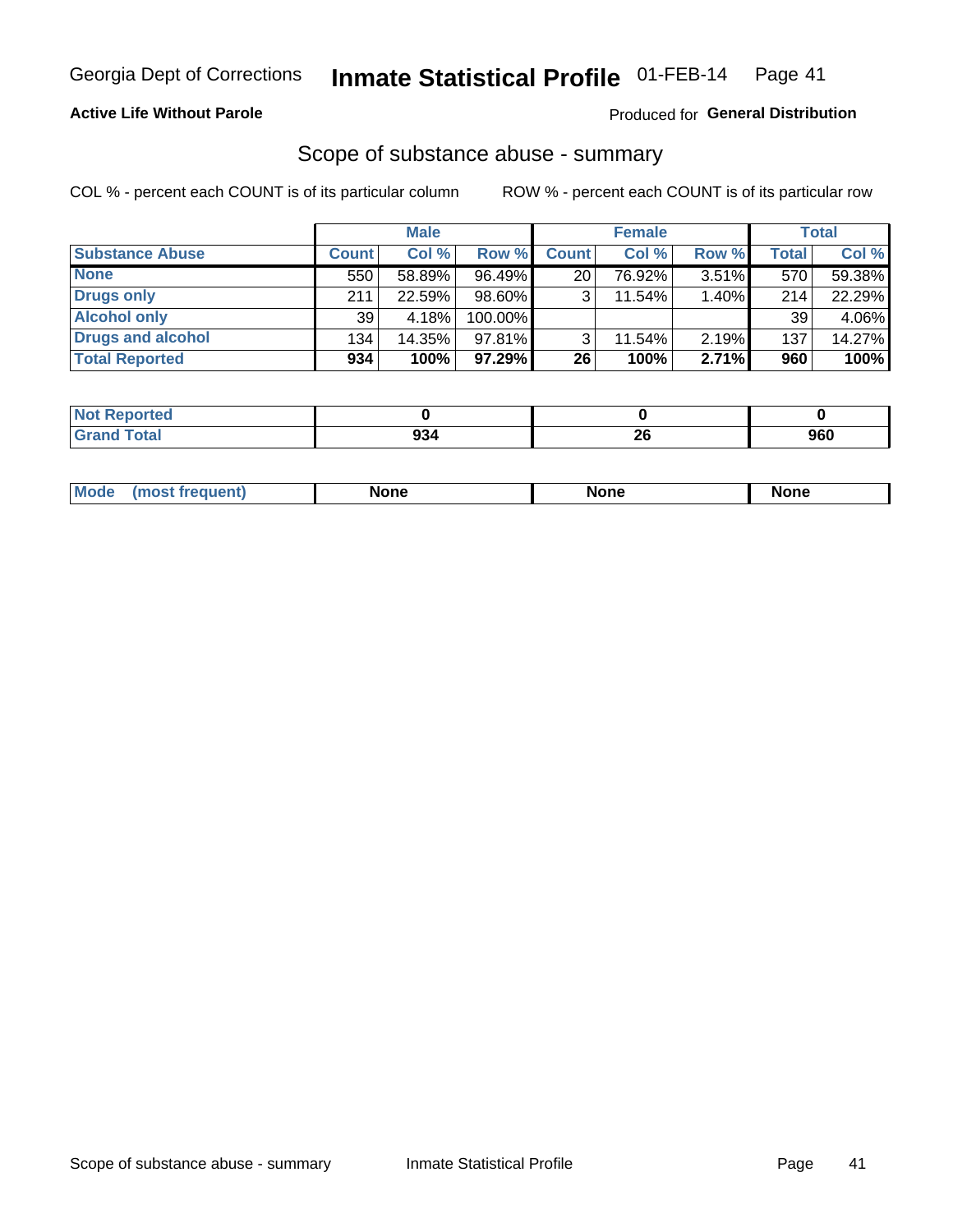## **Active Life Without Parole**

## Produced for General Distribution

## Scope of substance abuse - detail

COL % - percent each COUNT is of its particular column

|                                         |              | <b>Male</b> |         |              | <b>Female</b> |        |              | <b>Total</b> |
|-----------------------------------------|--------------|-------------|---------|--------------|---------------|--------|--------------|--------------|
| <b>Substance Abuse</b>                  | <b>Count</b> | Col %       | Row %   | <b>Count</b> | Col %         | Row %  | <b>Total</b> | Col %        |
| No drug or alcohol problems             | 550          | 58.89%      | 96.49%  | 20           | 76.92%        | 3.51%  | 570          | 59.38%       |
| Drug addiction but no alcohol           | 3            | 0.32%       | 100.00% |              |               |        | 3            | 0.31%        |
| <b>Drug addiction and alcohol</b>       | 3            | 0.32%       | 100.00% |              |               |        | 3            | 0.31%        |
| abuse                                   |              |             |         |              |               |        |              |              |
| <b>Drug addiction and alcoholism</b>    |              | 0.11%       | 100.00% |              |               |        |              | 0.10%        |
| No drug problem but alcohol             | 34           | 3.64%       | 100.00% |              |               |        | 34           | 3.54%        |
| abuse                                   |              |             |         |              |               |        |              |              |
| No drug problem but alcoholism          | 5            | 0.54%       | 100.00% |              |               |        | 5            | 0.52%        |
| Drug experiment but no alcohol          | 120          | 12.85%      | 99.17%  |              | 3.85%         | 0.83%  | 121          | 12.60%       |
| <b>Drug experiment &amp; alcohol</b>    | 18           | 1.93%       | 100.00% |              |               |        | 18           | 1.88%        |
| abuse                                   |              |             |         |              |               |        |              |              |
| <b>Drug experiment &amp; alcoholism</b> | 13           | 1.39%       | 100.00% |              |               |        | 13           | 1.35%        |
| Drug abuse but no alcohol               | 88           | 9.42%       | 97.78%  | 2            | 7.69%         | 2.22%  | 90           | 9.38%        |
| Drug abuse and alcohol abuse            | 85           | 9.10%       | 98.84%  |              | 3.85%         | 1.16%  | 86           | 8.96%        |
| <b>Drug abuse and alcoholism</b>        | 14           | 1.50%       | 87.50%  | 2            | 7.69%         | 12.50% | 16           | 1.67%        |
| <b>Total Reported</b>                   | 934          | 100%        | 97.29%  | 26           | 100%          | 2.71%  | 960          | 100%         |

| ported<br><b>NOT</b> |     |          |     |
|----------------------|-----|----------|-----|
| $\sim$<br>_____      | 934 | ኅር<br>ZO | 960 |

| Mode (most frequent) | No drug or alcohol problems No drug or alcohol problems No drug or alcohol |          |
|----------------------|----------------------------------------------------------------------------|----------|
|                      |                                                                            | problems |
|                      |                                                                            |          |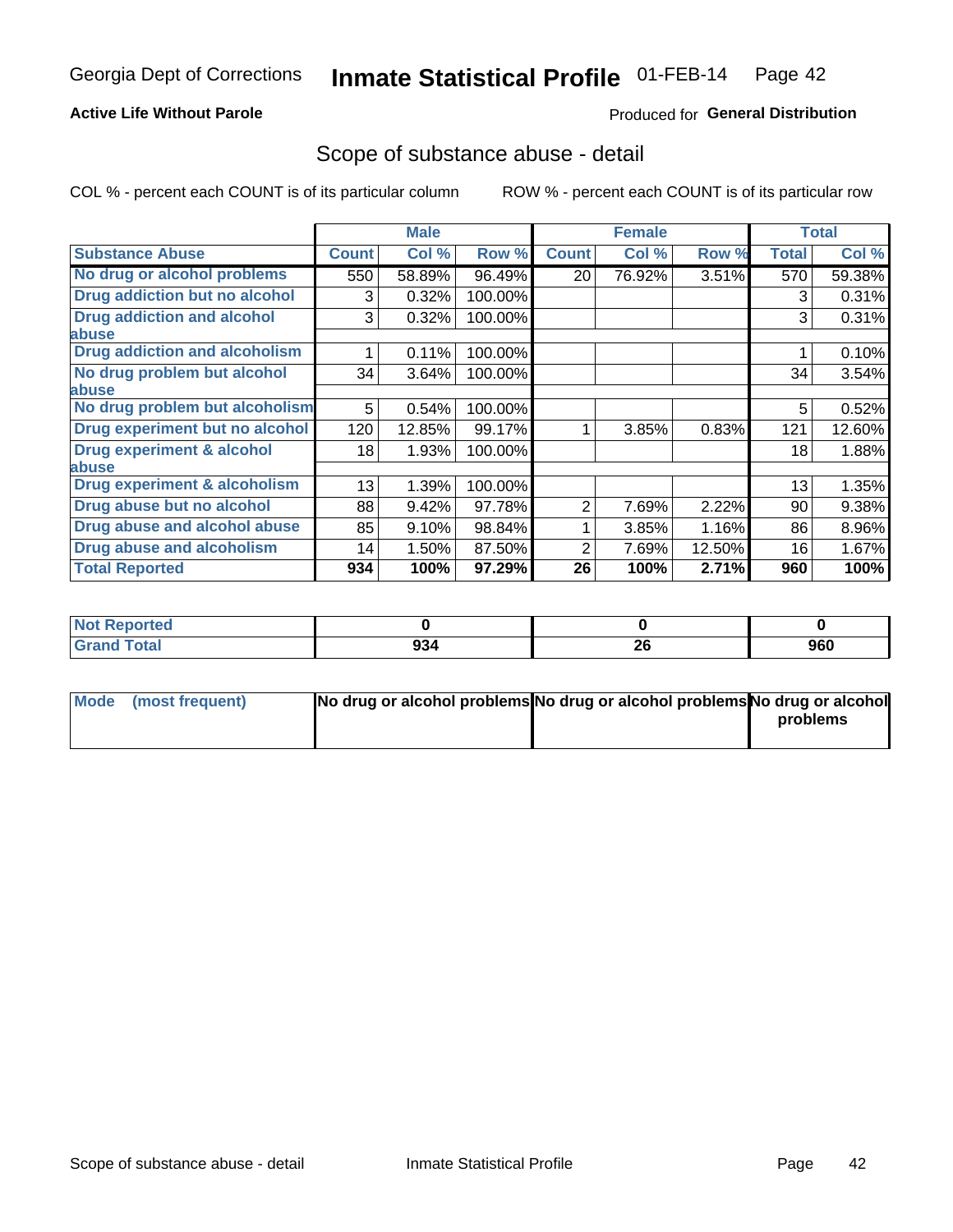### Inmate Statistical Profile 01-FEB-14 Page 43

### **Active Life Without Parole**

## **Produced for General Distribution**

# Current / last mental health treatment level

COL % - percent each COUNT is of its particular column

|                                    |              | <b>Male</b> |         |              | <b>Female</b> |       |              | <b>Total</b> |
|------------------------------------|--------------|-------------|---------|--------------|---------------|-------|--------------|--------------|
| <b>Mental Health Treatment Lev</b> | <b>Count</b> | Col %       | Row %   | <b>Count</b> | Col %         | Row % | <b>Total</b> | Col %        |
| 1 No problem at current time       | 179          | 44.53%      | 97.28%  | 5            | 23.81%        | 2.72% | 184          | 43.50%       |
| 2 Receiving outpatient             | 154          | 38.31%      | 91.12%  | 15           | 71.43%        | 8.88% | 169          | 39.95%       |
| <b>Treatment</b>                   |              |             |         |              |               |       |              |              |
| 3 Inpatient, moderate              | 57           | 14.18%      | 98.28%  |              | 4.76%         | 1.72% | 58           | 13.71%       |
| Treatment                          |              |             |         |              |               |       |              |              |
| 4 Inpatient, intensive             | 11           | 2.74%       | 100.00% |              |               |       | 11           | 2.60%        |
| Treatment                          |              |             |         |              |               |       |              |              |
| <b>5 Undergoing crisis</b>         |              | 0.25%       | 100.00% |              |               |       |              | 0.24%        |
| <b>stabilization</b>               |              |             |         |              |               |       |              |              |
| <b>Total Evaluated</b>             | 402          | 100%        | 95.04%  | 21           | 100%          | 4.96% | 423          | 100%         |

| evaluation<br>'м<br>Never I<br>nan | よつつ<br>ວວ∠ |                     | ヒヘラ<br>JJ. |
|------------------------------------|------------|---------------------|------------|
|                                    | 934        | ne.<br>ZU<br>$\sim$ | 960        |

| Median (middle)<br><b>Receiving outpatient</b><br>treatment |                            | <b>Receiving outpatient</b><br>treatment | <b>Receiving</b><br>outpatient<br>treatment |  |  |
|-------------------------------------------------------------|----------------------------|------------------------------------------|---------------------------------------------|--|--|
| Mode                                                        | No problem at current time | <b>Receiving outpatient</b>              | No problem at                               |  |  |
| (most frequent)                                             |                            | treatment                                | current time                                |  |  |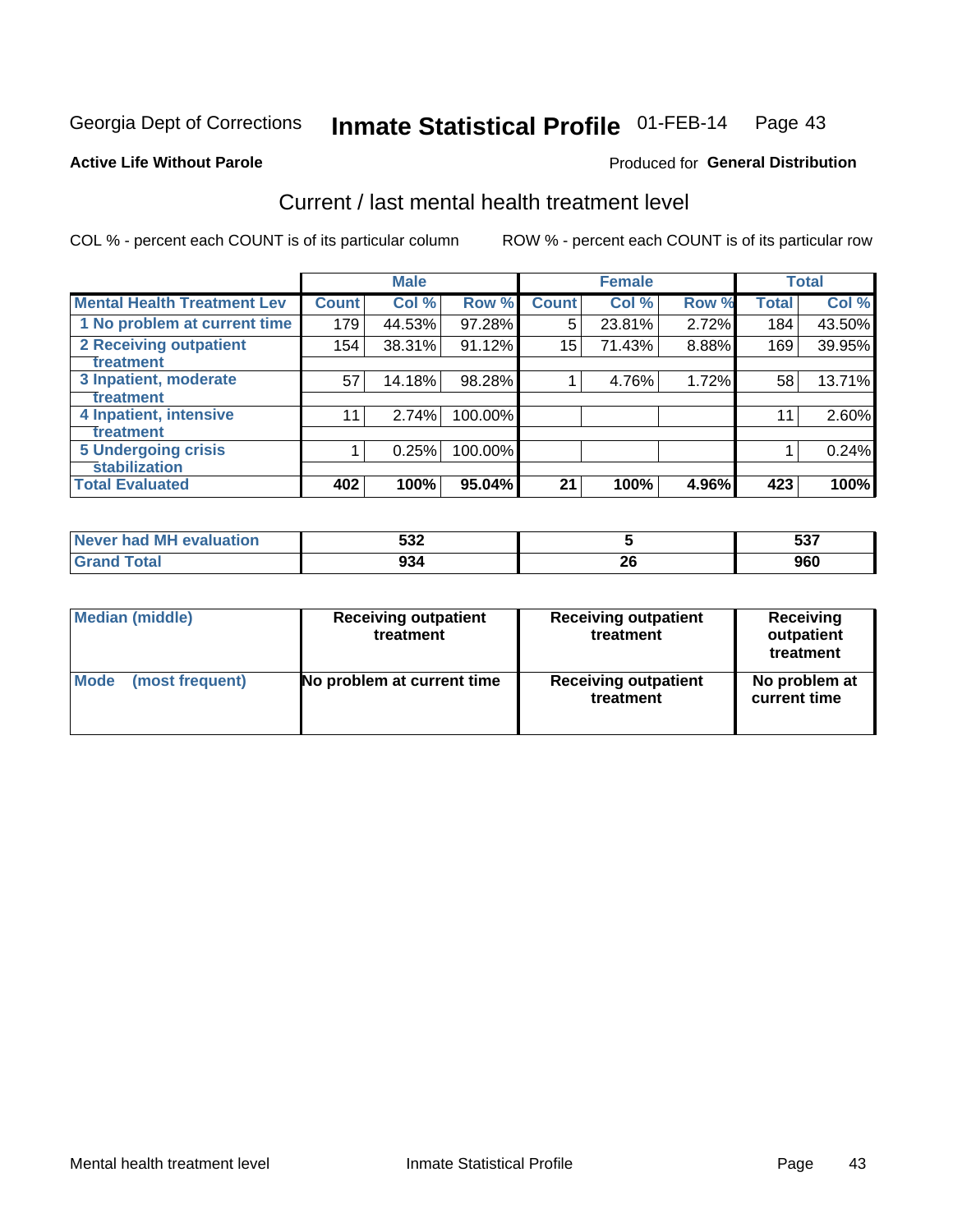#### Inmate Statistical Profile 01-FEB-14 Page 44

## **Active Life Without Parole**

## Produced for General Distribution

# PULHESDWIT medical scale - 'P' overall condition ('P'hysical)

COL % - percent each COUNT is of its particular column

|                                  |              | <b>Male</b> |         |             | <b>Female</b> |       |              | <b>Total</b> |
|----------------------------------|--------------|-------------|---------|-------------|---------------|-------|--------------|--------------|
| 'P' Overall Condition            | <b>Count</b> | Col %       |         | Row % Count | Col %         | Row % | <b>Total</b> | Col %        |
| 1 No medical illness             | 623          | 73.04%      | 98.26%  | 11          | 42.31%        | 1.74% | 634          | 72.13%       |
| 2 Well-controlled chronic        | 204          | 23.92%      | 93.15%  | 15          | 57.69%        | 6.85% | 219          | 24.91%       |
| <b>illness</b>                   |              |             |         |             |               |       |              |              |
| 3 Poorly-controlled chronic      | 22           | 2.58%       | 100.00% |             |               |       | 22           | 2.50%        |
| <b>illness</b>                   |              |             |         |             |               |       |              |              |
| 4 Significant problems requiring | 4            | $0.47\%$    | 100.00% |             |               |       | 4            | 0.46%        |
| special housing                  |              |             |         |             |               |       |              |              |
| <b>Total Reported</b>            | 853          | 100%        | 97.04%  | 26          | 100%          | 2.96% | 879          | 100%         |

|        |                          | о.<br>c |
|--------|--------------------------|---------|
| $\sim$ | - -                      | nen     |
| -994   | $\overline{\phantom{0}}$ | งงบ     |

| <b>Mode</b> | (most frequent) | 1 No medical illness | 2 Well-controlled chronic<br>illness | 1 No medical<br>illness |
|-------------|-----------------|----------------------|--------------------------------------|-------------------------|
|-------------|-----------------|----------------------|--------------------------------------|-------------------------|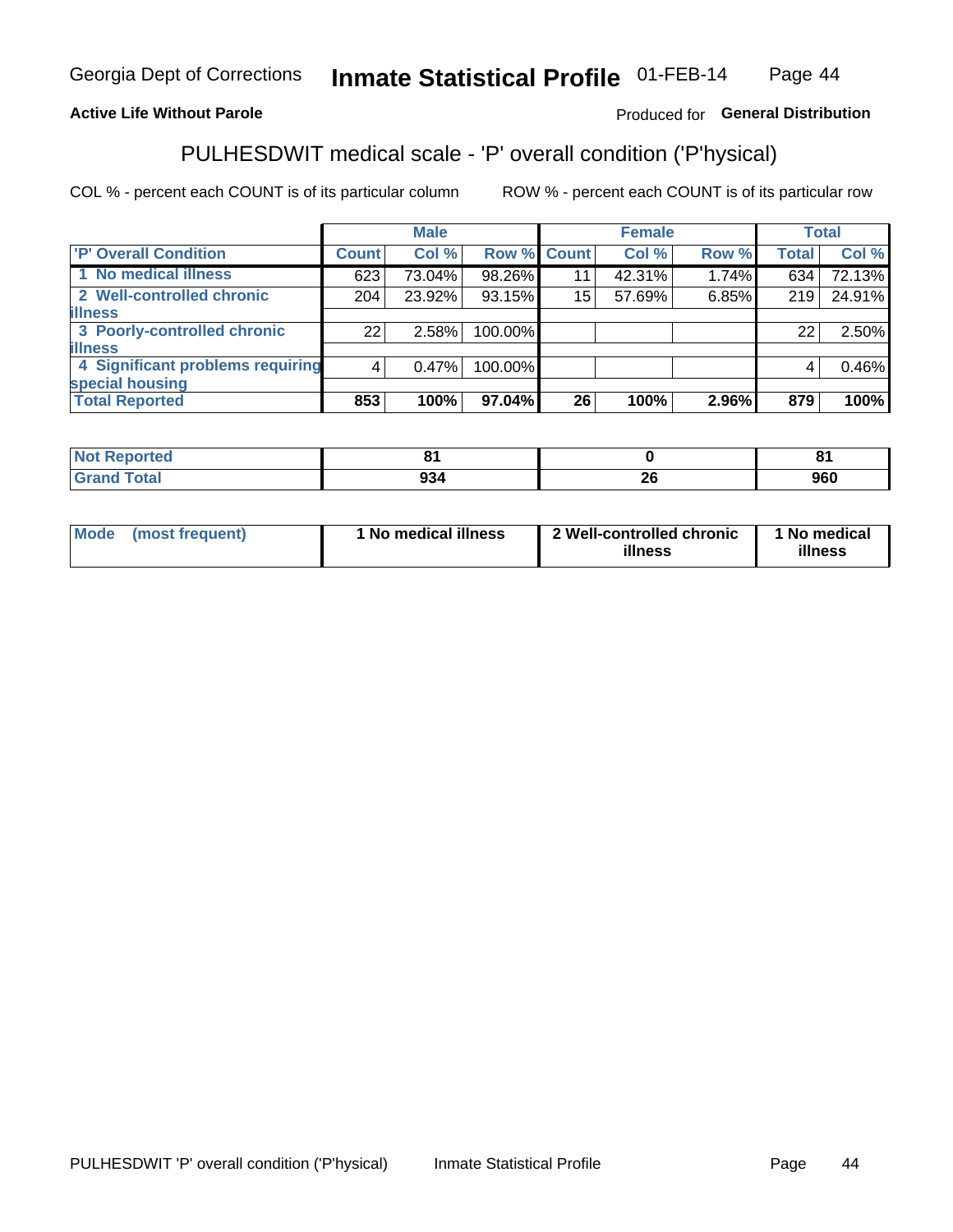## **Active Life Without Parole**

## Produced for General Distribution

# PULHESDWIT medical scale - 'U' upper body

COL % - percent each COUNT is of its particular column

|                              |              | <b>Male</b> |         |              | <b>Female</b> |       |              | <b>Total</b> |
|------------------------------|--------------|-------------|---------|--------------|---------------|-------|--------------|--------------|
| <b>U' Upper Body</b>         | <b>Count</b> | Col %       | Row %   | <b>Count</b> | Col %         | Row % | <b>Total</b> | Col %        |
| 1 Upper bones, joints,       | 807          | 94.83%      | 97.23%  | 23           | 88.46%        | 2.77% | 830          | 94.64%       |
| muscles all OK               |              |             |         |              |               |       |              |              |
| 2 One or both arms minimally | 36           | 4.23%       | 92.31%  | 3            | 11.54%        | 7.69% | 39           | 4.45%        |
| limited                      |              |             |         |              |               |       |              |              |
| 3 One or both arms           |              | 0.82%       | 100.00% |              |               |       |              | 0.80%        |
| moderately limited           |              |             |         |              |               |       |              |              |
| 4 One arm disabled,          |              | 0.12%       | 100.00% |              |               |       |              | 0.11%        |
| paralyzed, or amputated      |              |             |         |              |               |       |              |              |
| <b>Total Reported</b>        | 851          | 100%        | 97.04%  | 26           | 100%          | 2.96% | 877          | 100%         |

| <b>Not Reported</b>   | uu  |         | o.<br>o. |
|-----------------------|-----|---------|----------|
| <b>Total</b><br>Grand | 934 | ^^<br>£ | 960      |

| Mode | (most frequent) | 1 Upper bones, joints,<br>muscles all OK | 1 Upper bones, joints,<br>muscles all OK | 1 Upper bones,<br>ljoints, muscles all<br>OK |
|------|-----------------|------------------------------------------|------------------------------------------|----------------------------------------------|
|------|-----------------|------------------------------------------|------------------------------------------|----------------------------------------------|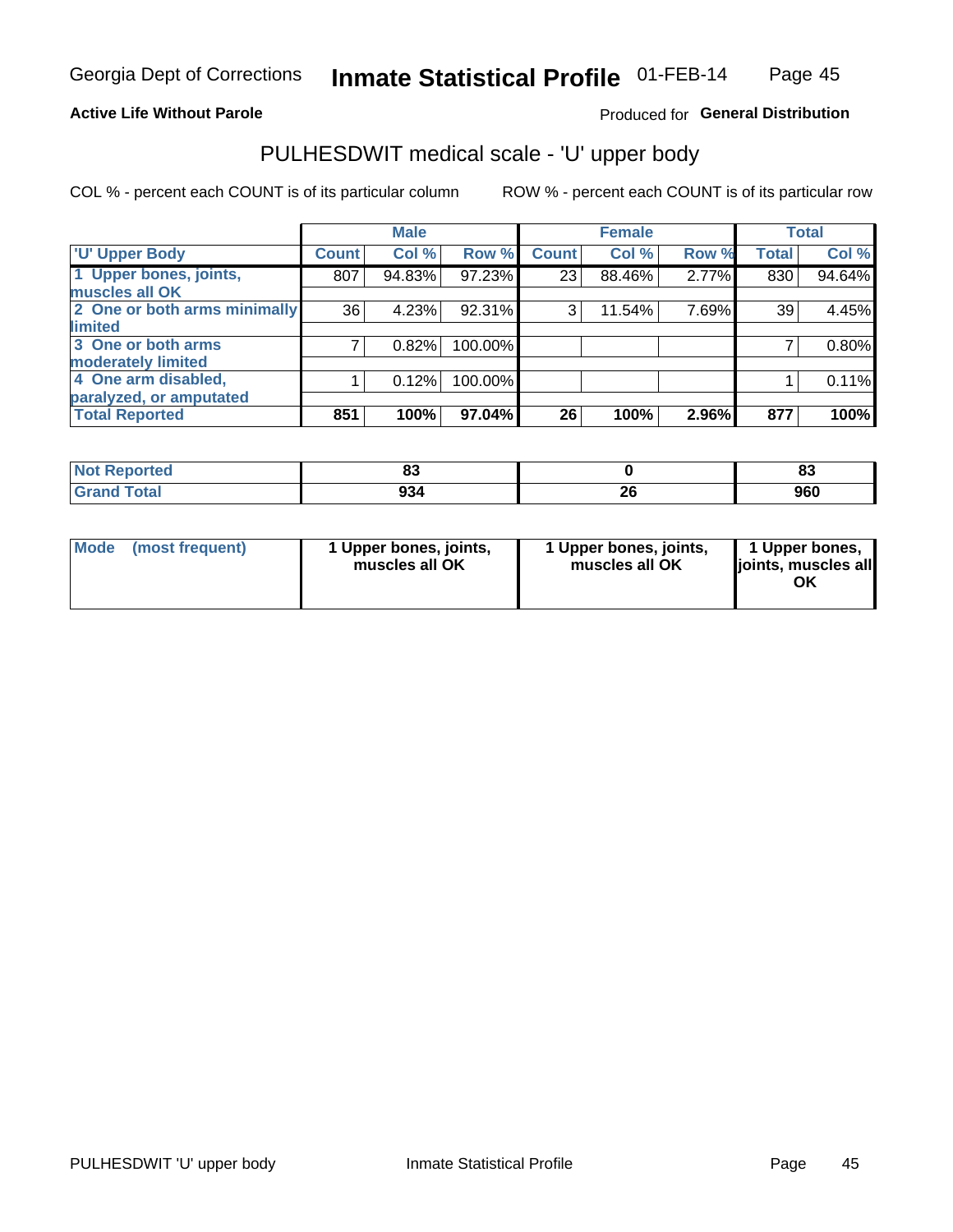## **Active Life Without Parole**

## Produced for General Distribution

# PULHESDWIT medical scale - 'L' lower body

COL % - percent each COUNT is of its particular column

|                                |              | <b>Male</b> |         |              | <b>Female</b> |       |              | <b>Total</b> |
|--------------------------------|--------------|-------------|---------|--------------|---------------|-------|--------------|--------------|
| 'L' Lower Body                 | <b>Count</b> | Col %       | Row %   | <b>Count</b> | Col %         | Row % | <b>Total</b> | Col %        |
| 1 Lower bones, joints,         | 734          | 86.35%      | 96.83%  | 24           | 92.31%        | 3.17% | 758          | 86.53%       |
| muscles all OK                 |              |             |         |              |               |       |              |              |
| 2 One or both legs minimally   | 99           | 11.65%      | 98.02%  | 2            | 7.69%         | 1.98% | 101          | 11.53%       |
| limited                        |              |             |         |              |               |       |              |              |
| 3 One or both legs             | 16           | 1.88%       | 100.00% |              |               |       | 16           | 1.83%        |
| moderately limited             |              |             |         |              |               |       |              |              |
| 4 One leg disabled, paralyzed, |              | 0.12%       | 100.00% |              |               |       |              | 0.11%        |
| or amputated                   |              |             |         |              |               |       |              |              |
| <b>Total Reported</b>          | 850          | 100%        | 97.03%  | 26           | 100%          | 2.97% | 876          | 100%         |

| <b>Not Reported</b>   | о.  |         | oυ  |
|-----------------------|-----|---------|-----|
| <b>Total</b><br>Grand | 934 | ^^<br>£ | 960 |

| Mode | (most frequent) | 1 Lower bones, joints,<br>muscles all OK | 1 Lower bones, joints,<br>muscles all OK | 1 Lower bones,<br>ljoints, muscles all<br>OK |
|------|-----------------|------------------------------------------|------------------------------------------|----------------------------------------------|
|------|-----------------|------------------------------------------|------------------------------------------|----------------------------------------------|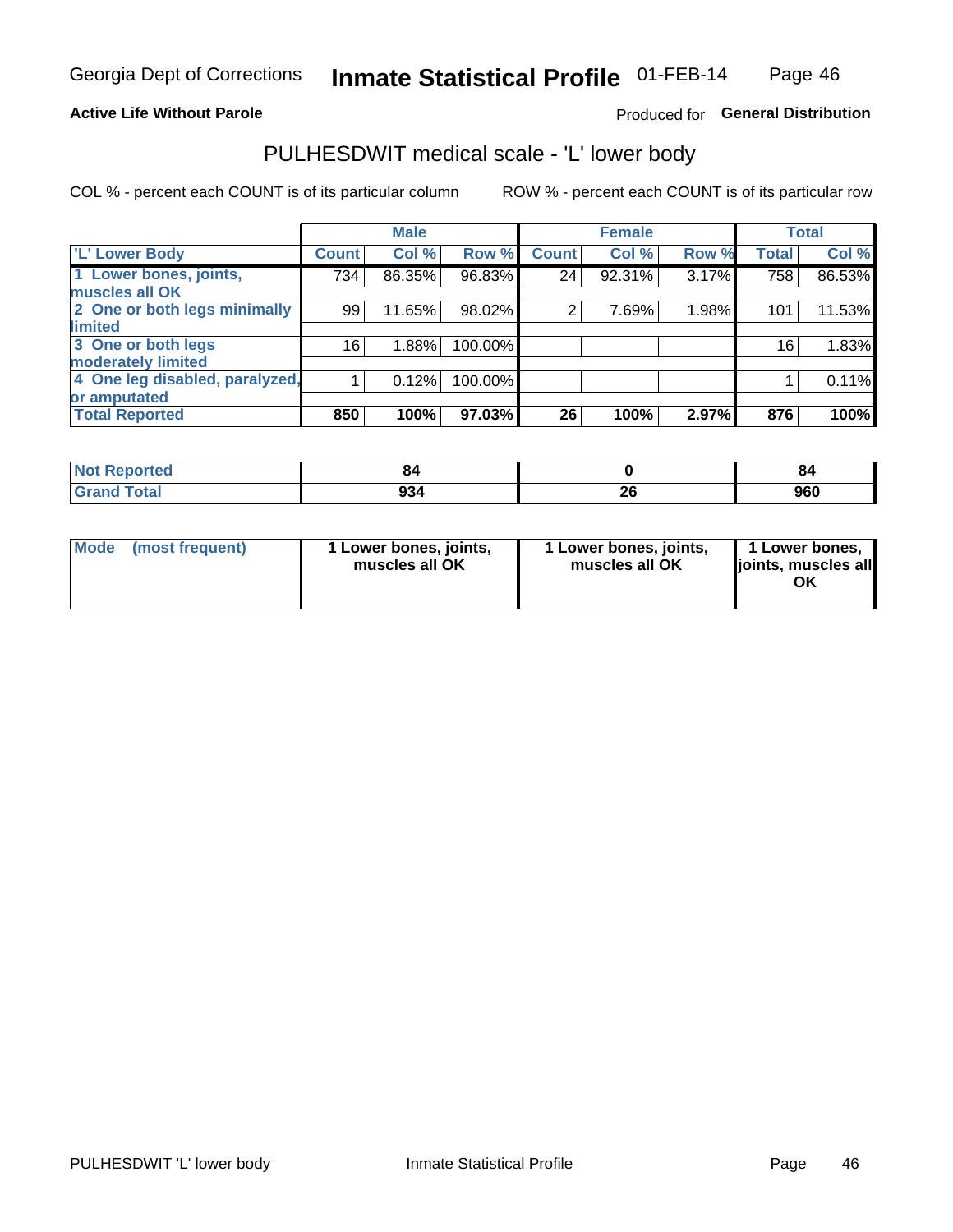## **Active Life Without Parole**

## Produced for General Distribution

## PULHESDWIT medical scale - 'H' hearing

COL % - percent each COUNT is of its particular column

|                                                               |              | <b>Male</b> |             |    | <b>Female</b> |       | <b>Total</b> |        |
|---------------------------------------------------------------|--------------|-------------|-------------|----|---------------|-------|--------------|--------|
| <b>H'</b> Hearing                                             | <b>Count</b> | Col %       | Row % Count |    | Col%          | Row % | <b>Total</b> | Col %  |
| 1 Normal hearing both ears                                    | 832          | 98.11%      | 96.97%      | 26 | 100.00%       | 3.03% | 858          | 98.17% |
| 2 Some loss in one ear with<br>other OK, or mild loss in both | 13           | 1.53%       | 100.00%     |    |               |       | 13           | 1.49%  |
| 3 Total loss in one ear with<br>mild loss in other            | 3            | 0.35%       | 100.00%     |    |               |       | 3            | 0.34%  |
| <b>Total Reported</b>                                         | 848          | 100%        | 97.03%      | 26 | 100%          | 2.97% | 874          | 100%   |

| ported<br><b>NOT</b> | DС          |         | 86  |
|----------------------|-------------|---------|-----|
| <b>c</b> otal        | 00 E<br>594 | …<br>ZЧ | 960 |

| Mode (most frequent) | 1 Normal hearing both ears 1 Normal hearing both ears 1 Normal hearing |           |
|----------------------|------------------------------------------------------------------------|-----------|
|                      |                                                                        | both ears |
|                      |                                                                        |           |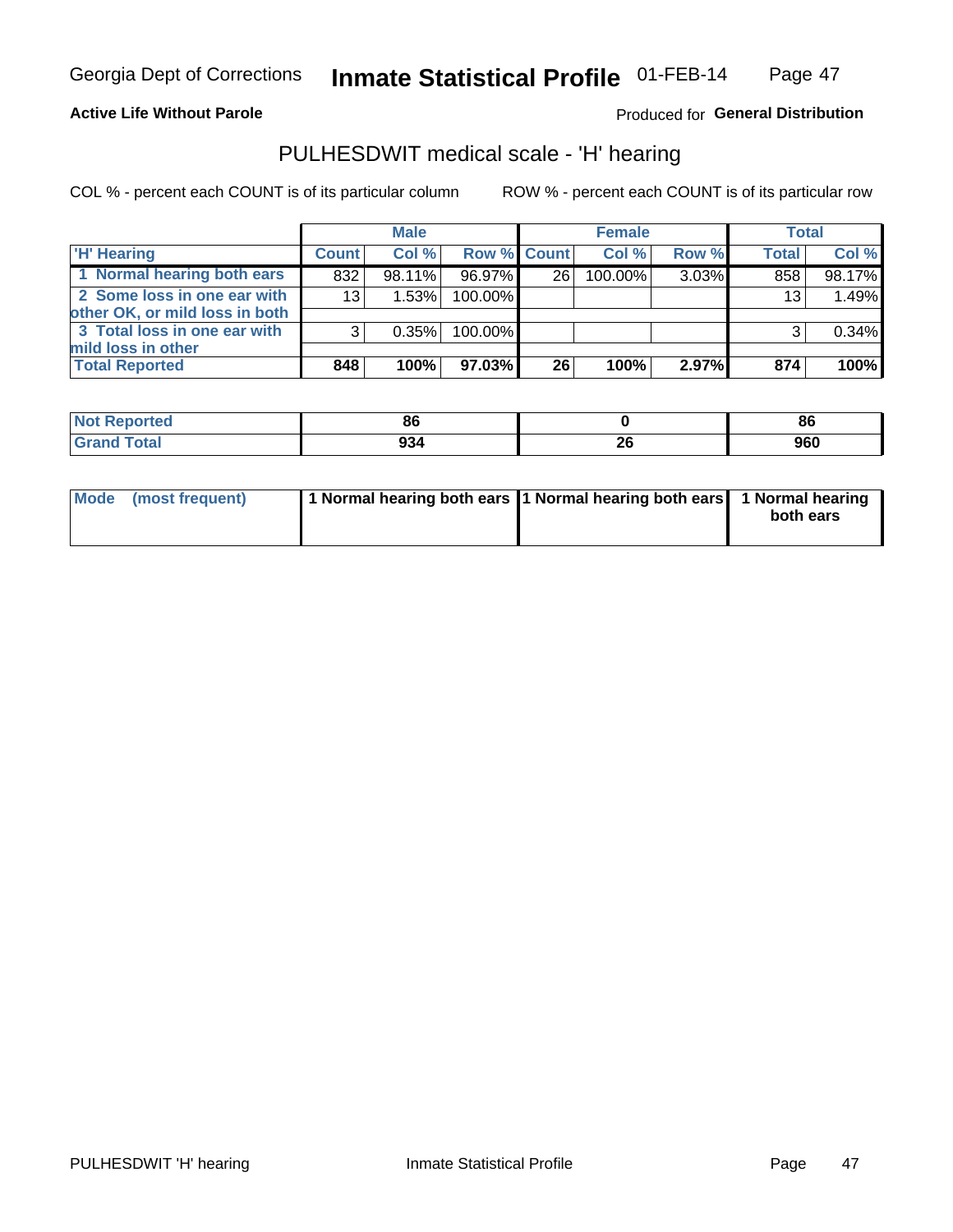### **Active Life Without Parole**

## Produced for General Distribution

## PULHESDWIT medical scale - 'E' vision

COL % - percent each COUNT is of its particular column

|                                |                 | <b>Male</b> |        |                 | <b>Female</b> |        |              | <b>Total</b> |
|--------------------------------|-----------------|-------------|--------|-----------------|---------------|--------|--------------|--------------|
| <b>E' Vision</b>               | <b>Count</b>    | Col %       | Row %  | <b>Count</b>    | Col %         | Row %  | <b>Total</b> | Col %        |
| 1 Correctable to 20/40 in both | 598             | 74.84%      | 98.19% | 11              | 42.31%        | 1.81%  | 609          | 73.82%       |
| eyes                           |                 |             |        |                 |               |        |              |              |
| 2 Correctable to 20/70 in one  | 171             | 21.40%      | 94.48% | 10 <sub>1</sub> | 38.46%        | 5.52%  | 181          | 21.94%       |
| eye, may be blind in other     |                 |             |        |                 |               |        |              |              |
| 3 Correctable to 20/200 in one | 24 <sub>1</sub> | $3.00\%$    | 85.71% |                 | 15.38%        | 14.29% | 28           | 3.39%        |
| eye, may be blind in other     |                 |             |        |                 |               |        |              |              |
| 4 One eye not correctable to   | 6               | 0.75%       | 85.71% |                 | 3.85%         | 14.29% |              | 0.85%        |
| 20/200, other may be blind     |                 |             |        |                 |               |        |              |              |
| <b>Total Reported</b>          | 799             | 100%        | 96.85% | 26              | 100%          | 3.15%  | 825          | 100%         |

| <b>Not Reported</b> | ィった<br>טטו |                                             | .<br>טטו |
|---------------------|------------|---------------------------------------------|----------|
| Total               | 934        | ኅሮ<br>ZV<br>the contract of the contract of | 960      |

| Mode (most frequent) | 1 Correctable to 20/40 in both<br>eves | 1 Correctable to 20/40 in   1 Correctable to<br>both eyes | 20/40 in both eyes |
|----------------------|----------------------------------------|-----------------------------------------------------------|--------------------|
|                      |                                        |                                                           |                    |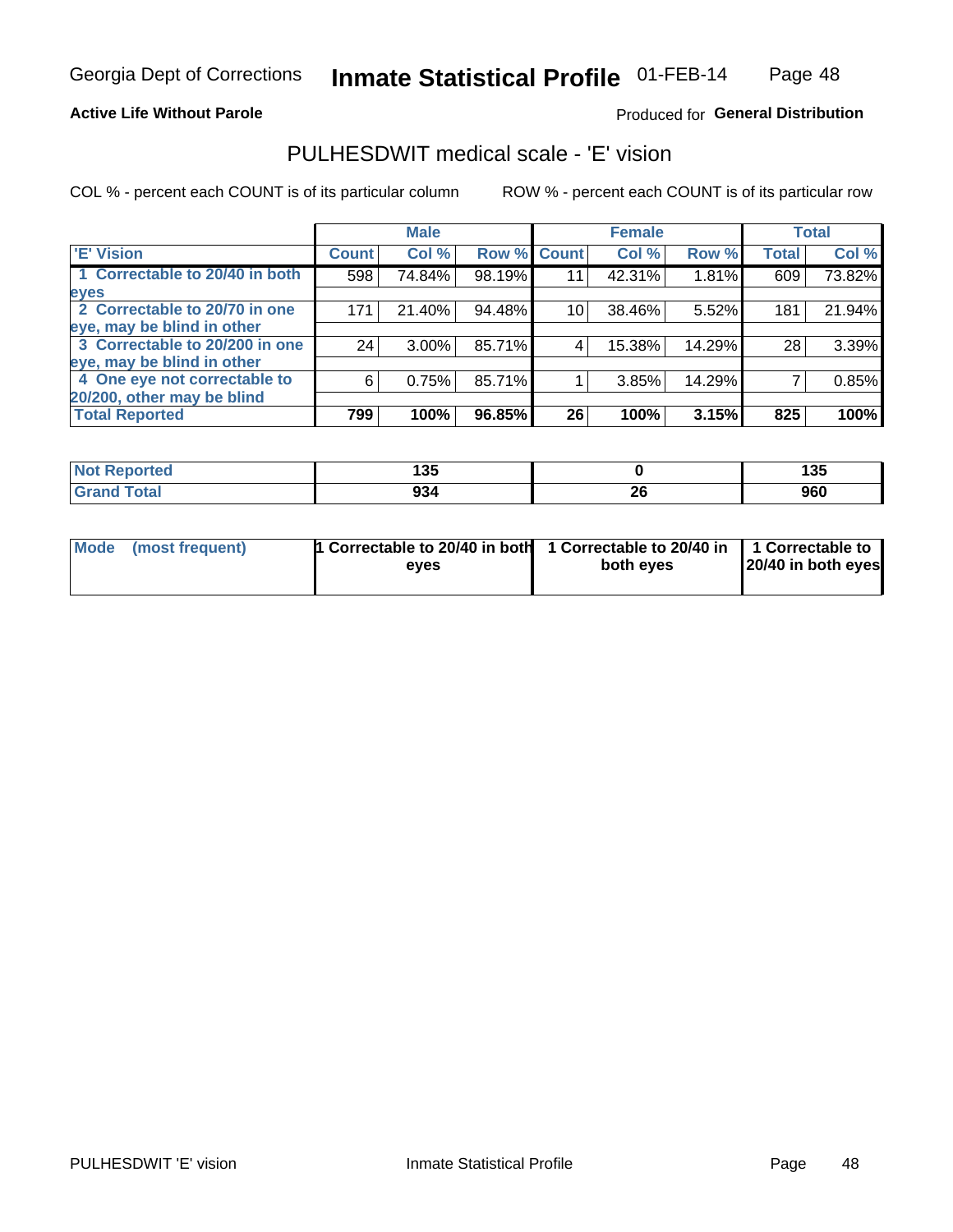## **Active Life Without Parole**

## Produced for General Distribution

# PULHESDWIT medical scale - 'S' pSychiatric

COL % - percent each COUNT is of its particular column

|                                |              | <b>Male</b> |             |    | <b>Female</b> |       |              | <b>Total</b> |
|--------------------------------|--------------|-------------|-------------|----|---------------|-------|--------------|--------------|
| 'S' pSychiatric                | <b>Count</b> | Col %       | Row % Count |    | Col %         | Row % | <b>Total</b> | Col %        |
| 1 No impairment or disorders   | 686          | 81.67%      | 98.56%      | 10 | 47.62%        | 1.44% | 696          | 80.84%       |
| 2 Stable, or in remission, or  | 110          | 13.10%      | 91.67%      | 10 | 47.62%        | 8.33% | 120          | 13.94%       |
| mild impairment or retardation |              |             |             |    |               |       |              |              |
| 3 Requires moderate inpatient  | 37           | 4.40%       | 97.37%      |    | 4.76%         | 2.63% | 38           | 4.41%        |
| <b>treatment</b>               |              |             |             |    |               |       |              |              |
| 4 Requires intensive inpatient |              | 0.83%       | 100.00%     |    |               |       |              | 0.81%        |
| <b>treatment</b>               |              |             |             |    |               |       |              |              |
| <b>Total Reported</b>          | 840          | 100%        | 97.56%      | 21 | 100%          | 2.44% | 861          | 100%         |

| тес | <br>- 34    |         | 99  |
|-----|-------------|---------|-----|
|     | ΩΩ.<br>J30. | n,<br>Ψ | 960 |

| Mode | (most frequent) | <b>1 No impairment or disorders</b> | 1 No impairment or<br>disorders | 11 No impairment or<br>disorders |
|------|-----------------|-------------------------------------|---------------------------------|----------------------------------|
|------|-----------------|-------------------------------------|---------------------------------|----------------------------------|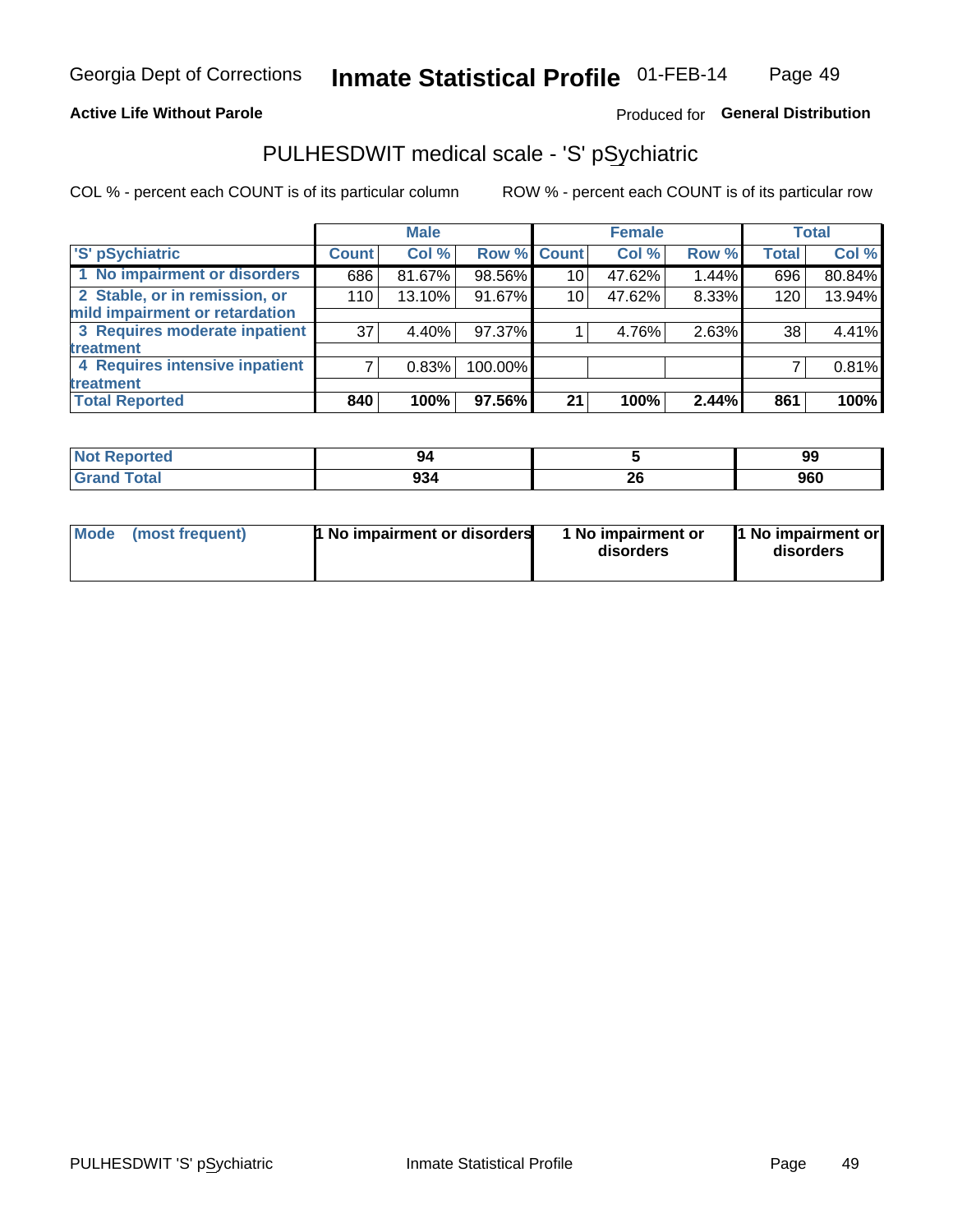## **Active Life Without Parole**

Produced for General Distribution

# PULHESDWIT medical scale - 'D' dental

COL % - percent each COUNT is of its particular column

|                                 |              | <b>Male</b> |           |                 | <b>Female</b> |          |              | <b>Total</b> |
|---------------------------------|--------------|-------------|-----------|-----------------|---------------|----------|--------------|--------------|
| 'D' Dental                      | <b>Count</b> | Col %       |           | Row % Count     | Col %         | Row %    | <b>Total</b> | Col %        |
| 1 Minimal routine dental health | 592          | 74.56%      | 96.89%    | 19 <sup>1</sup> | 86.36%        | $3.11\%$ | 611          | 74.88%       |
| <b>needs</b>                    |              |             |           |                 |               |          |              |              |
| 2 Moderate cavities and/or gum  | 174          | 21.91%      | 98.31%    | 3               | 13.64%        | 1.69%    | 177          | 21.69%       |
| disease                         |              |             |           |                 |               |          |              |              |
| 3 Extensive gum disease         | 28           | 3.53%       | 100.00%   |                 |               |          | 28           | 3.43%        |
| and/or widespread decay         |              |             |           |                 |               |          |              |              |
| <b>Total Reported</b>           | 794          | 100%        | $97.30\%$ | 22              | 100%          | 2.70%    | 816          | 100%         |

| <b>NOT REPORTED</b> | 140 |          | 144 |
|---------------------|-----|----------|-----|
| Tota                | 934 | ኅረ<br>ZQ | 960 |

| <b>Mode</b>     | Minimal routine dental | 1 Minimal routine dental 1 Minimal routine | dental health |
|-----------------|------------------------|--------------------------------------------|---------------|
| (most frequent) | health needs           | health needs                               | needs         |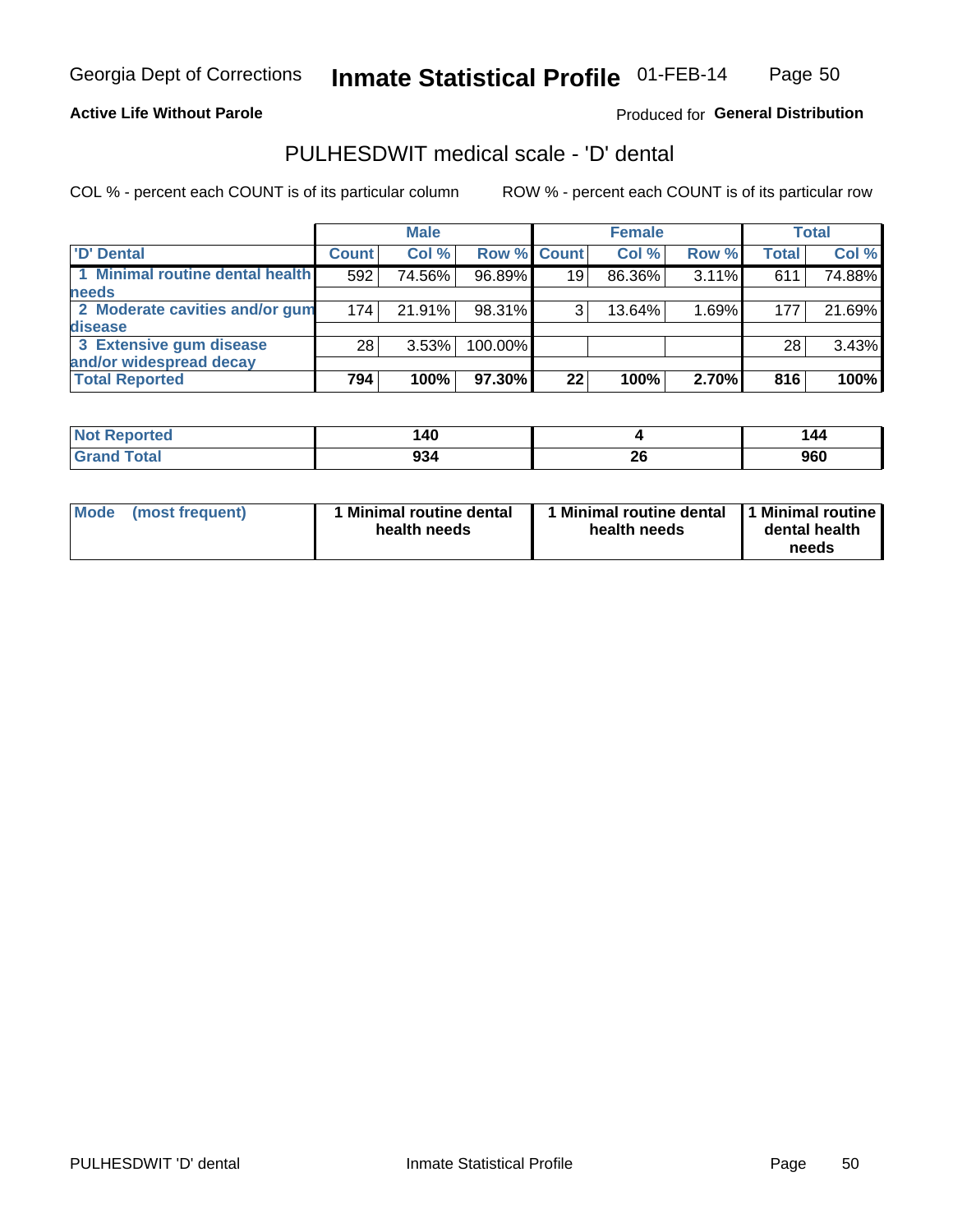## **Active Life Without Parole**

## Produced for General Distribution

# PULHESDWIT medical scale - 'W' work ability

COL % - percent each COUNT is of its particular column

|                                 |              | <b>Male</b> |         |             | <b>Female</b> |       |              | <b>Total</b> |
|---------------------------------|--------------|-------------|---------|-------------|---------------|-------|--------------|--------------|
| <b>W' work ability</b>          | <b>Count</b> | Col %       |         | Row % Count | Col %         | Row % | <b>Total</b> | Col %        |
| 1 Unrestricted work or activity | 688          | 80.94%      | 97.18%  | 20          | 76.92%        | 2.82% | 708          | 80.82%       |
| 2 Minor restrictions on type of | 125          | 14.71%      | 95.42%  | 6           | 23.08%        | 4.58% | 131          | 14.95%       |
| <b>work</b>                     |              |             |         |             |               |       |              |              |
| 3 Moderate restrictions on type | 24           | 2.82%       | 100.00% |             |               |       | 24           | 2.74%        |
| lof work                        |              |             |         |             |               |       |              |              |
| 4 Major restrictions on type of | 9            | $1.06\%$    | 100.00% |             |               |       | 9            | 1.03%        |
| <b>work</b>                     |              |             |         |             |               |       |              |              |
| 5 Cannot work under any         | 4            | 0.47%       | 100.00% |             |               |       | 4            | 0.46%        |
| <b>circumstances</b>            |              |             |         |             |               |       |              |              |
| <b>Total Reported</b>           | 850          | 100%        | 97.03%  | 26          | 100%          | 2.97% | 876          | 100%         |

| <b>Not Reported</b>  | οŕ<br>$\sim$ . |           | 04  |
|----------------------|----------------|-----------|-----|
| <b>Total</b><br>Cron | 934            | ne.<br>ZU | 960 |

| Mode            | 1 Unrestricted work or | 1 Unrestricted work or | 1 Unrestricted   |
|-----------------|------------------------|------------------------|------------------|
| (most frequent) | activity               | activity               | work or activity |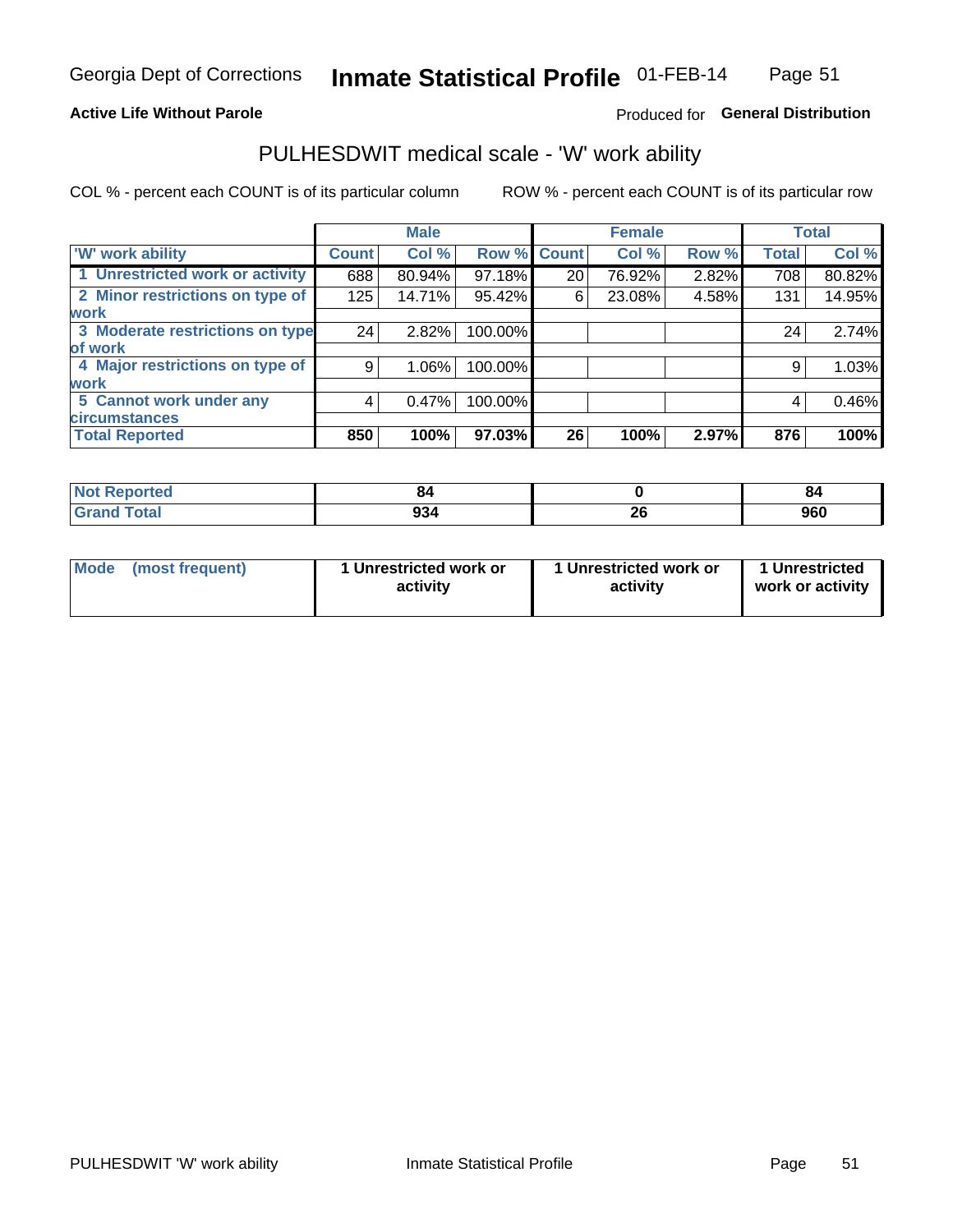## **Active Life Without Parole**

## Produced for General Distribution

# PULHESDWIT medical scale - 'I' impairment

|                                   |                | <b>Male</b> |             |    | <b>Female</b> |       |              | <b>Total</b> |
|-----------------------------------|----------------|-------------|-------------|----|---------------|-------|--------------|--------------|
| <b>T' Impairment</b>              | <b>Count</b>   | Col %       | Row % Count |    | Col %         | Row % | <b>Total</b> | Col %        |
| 1 No impairments or               | 842            | 99.06%      | 97.00%      | 26 | 100.00%       | 3.00% | 868          | 99.09%       |
| <b>disabilities</b>               |                |             |             |    |               |       |              |              |
| 2 Wheelchair-bound but            | 4              | 0.47%       | 100.00%     |    |               |       | 4            | 0.46%        |
| otherwise OK                      |                |             |             |    |               |       |              |              |
| <b>3 Needs low-level Assisted</b> | $\overline{2}$ | 0.24%       | 100.00%     |    |               |       | 2            | 0.23%        |
| Living (level I)                  |                |             |             |    |               |       |              |              |
| 4 Needs moderate Assisted         |                | 0.12%       | 100.00%     |    |               |       |              | 0.11%        |
| Living (level II)                 |                |             |             |    |               |       |              |              |
| <b>5 Needs maximal Assisted</b>   |                | 0.12%       | 100.00%     |    |               |       |              | 0.11%        |
| <b>Living (level III)</b>         |                |             |             |    |               |       |              |              |
| <b>Total Reported</b>             | 850            | 100%        | 97.03%      | 26 | 100%          | 2.97% | 876          | 100%         |

| Reported            | 84                    |          | 84  |
|---------------------|-----------------------|----------|-----|
| <b>ota</b><br>_____ | $\sim$<br>934<br>-- - | n,<br>ΔU | 960 |

| Mode | (most frequent) | 1 No impairments or<br>disabilities | 1 No impairments or<br>disabilities | 1 No impairments<br>or disabilities |
|------|-----------------|-------------------------------------|-------------------------------------|-------------------------------------|
|------|-----------------|-------------------------------------|-------------------------------------|-------------------------------------|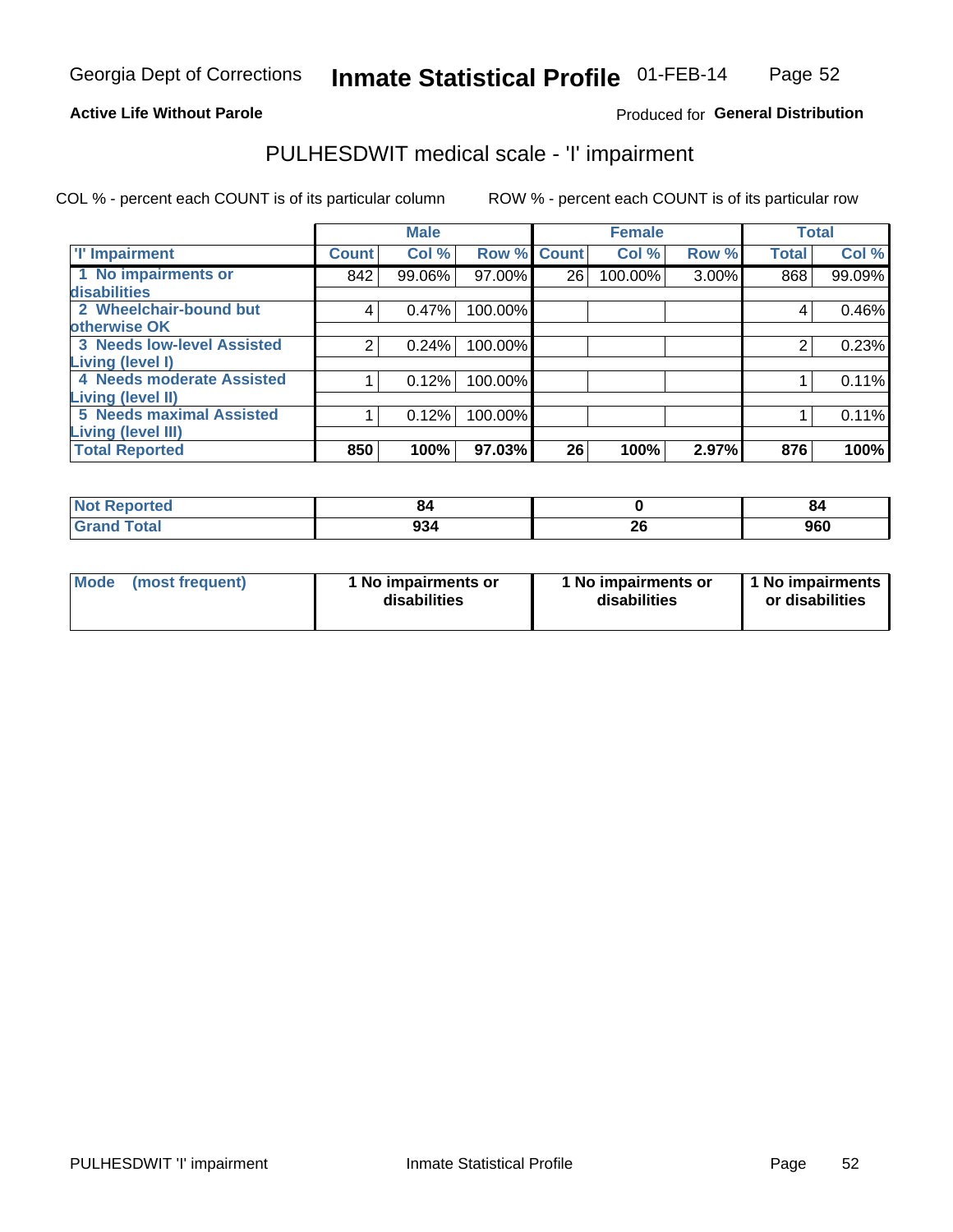## **Active Life Without Parole**

## Produced fo General Distribution

# PULHESDWIT medical scale - 'T' transportability

COL % - percent each COUNT is of its particular column

|                             |              | <b>Male</b> |             |    | <b>Female</b> |       |              | <b>Total</b> |
|-----------------------------|--------------|-------------|-------------|----|---------------|-------|--------------|--------------|
| <b>T' Transportability</b>  | <b>Count</b> | Col%        | Row % Count |    | Col %         | Row % | <b>Total</b> | Col %        |
| 1 Can be transported in any | 848          | 99.30%      | 97.03%      | 26 | 100.00%       | 2.97% | 874          | 99.32%       |
| ordinary approved vehicle   |              |             |             |    |               |       |              |              |
| 2 Wheelchair-bound, not     |              | 0.12%       | 100.00%     |    |               |       |              | 0.11%        |
| needing special vehicle     |              |             |             |    |               |       |              |              |
| 5 Requires ambulance        | 5            | 0.59%       | 100.00%     |    |               |       |              | 0.57%        |
| transport                   |              |             |             |    |               |       |              |              |
| <b>Total Reported</b>       | 854          | 100%        | 97.05%      | 26 | 100%          | 2.95% | 880          | 100%         |

| Reported | or<br>οι |           | 80  |
|----------|----------|-----------|-----|
| Total    | 934      | ZV<br>___ | 960 |

| Mode (most frequent) | 1 Can be transported in any 1 Can be transported in any | ordinary approved vehicle   ordinary approved vehicle   transported in any | 1 Can be<br>ordinary approved<br>vehicle |
|----------------------|---------------------------------------------------------|----------------------------------------------------------------------------|------------------------------------------|
|                      |                                                         |                                                                            |                                          |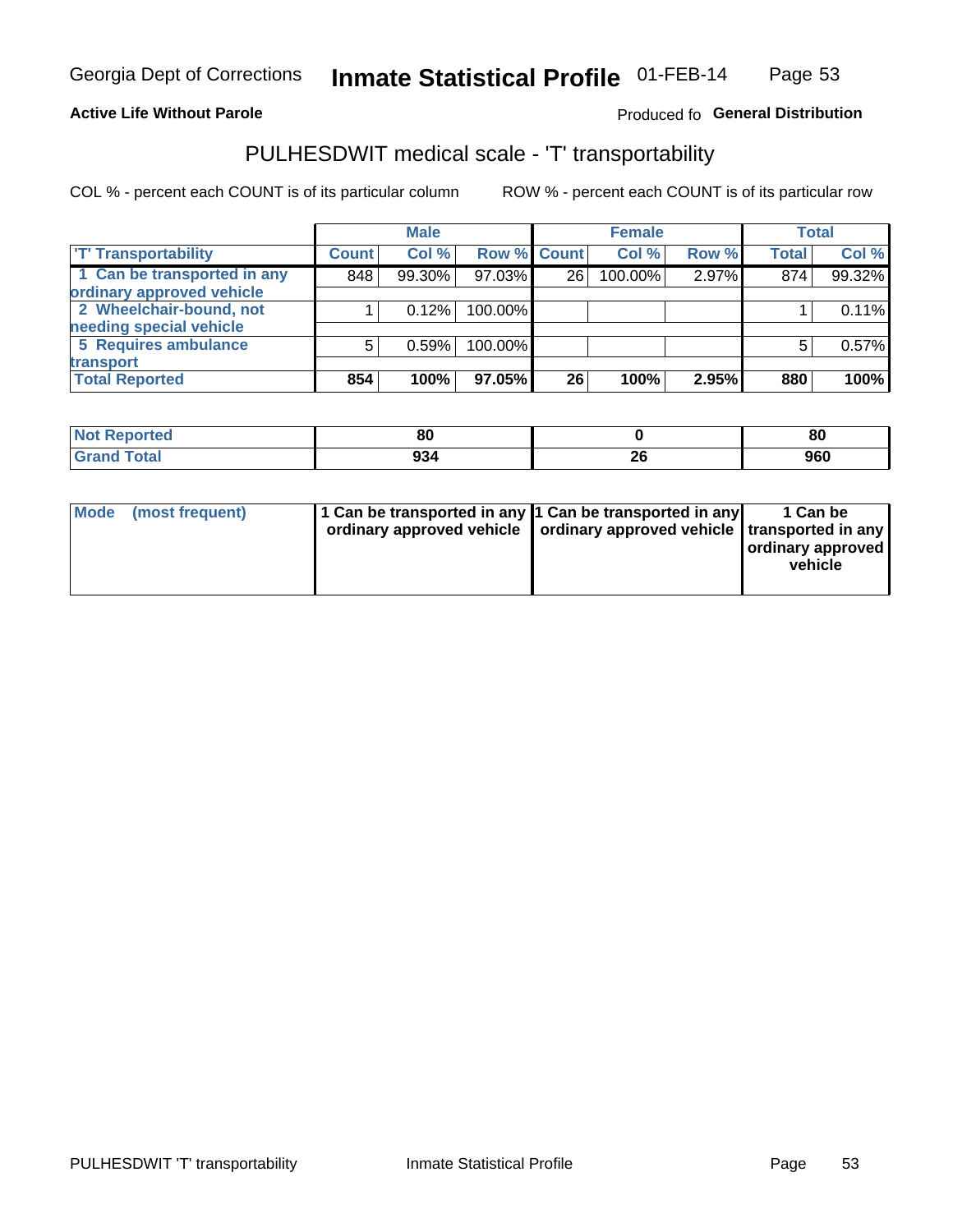## **Active Life Without Parole**

## Produced for General Distribution

## Criminality in family, self-reported

COL % - percent each COUNT is of its particular column

|                              |              | <b>Male</b> |           |                 | <b>Female</b> |          |       | Total  |
|------------------------------|--------------|-------------|-----------|-----------------|---------------|----------|-------|--------|
| <b>Criminality In Family</b> | <b>Count</b> | Col%        | Row %     | <b>Count</b>    | Col %         | Row %    | Total | Col %  |
| Yes, criminality in family   | 169          | 28.21%      | $97.13\%$ | 5               | 50.00%        | $2.87\%$ | 174   | 28.57% |
| No criminality in family     | 430'         | 71.79%      | 98.85%    | 5               | 50.00%        | 1.15%    | 435   | 71.43% |
| <b>Total Reported</b>        | 599          | 100%        | 98.36%    | 10 <sup>1</sup> | 100%          | $1.64\%$ | 609   | 100%   |

| <b>Not Reported</b> | 335 |          | 351 |
|---------------------|-----|----------|-----|
| <b>Total</b>        | 934 | ኅር<br>zu | 960 |

|  | Mode (most frequent) | No criminality in family | Yes, criminality in family | No criminality in<br>family |
|--|----------------------|--------------------------|----------------------------|-----------------------------|
|--|----------------------|--------------------------|----------------------------|-----------------------------|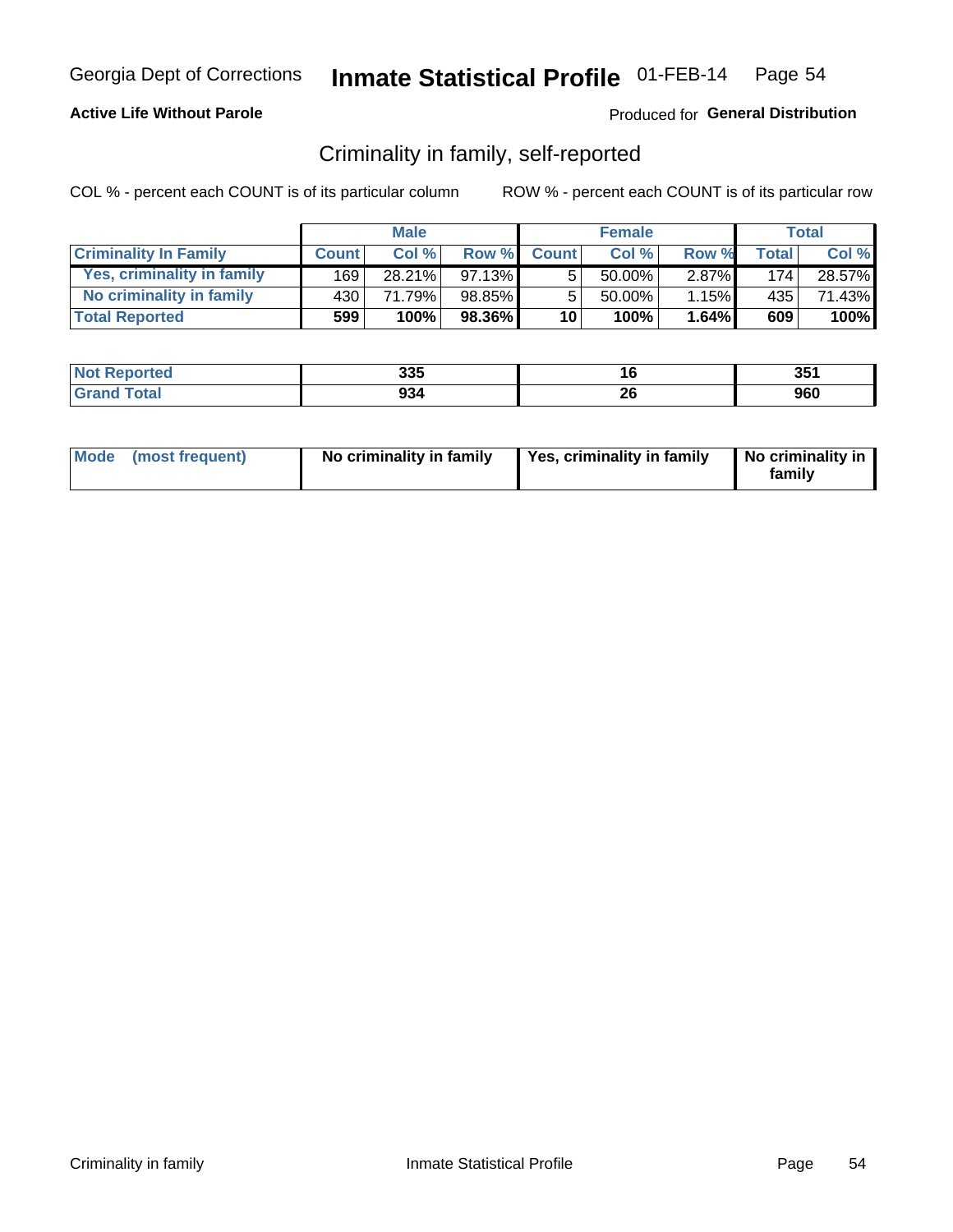## **Active Life Without Parole**

## Produced for General Distribution

## Alcoholism in family, self-reported

COL % - percent each COUNT is of its particular column

|                             |              | <b>Male</b> |           |                 | <b>Female</b> |          |              | Total   |
|-----------------------------|--------------|-------------|-----------|-----------------|---------------|----------|--------------|---------|
| <b>Alcoholism In Family</b> | <b>Count</b> | Col %       | Row %     | <b>Count</b>    | Col %         | Row %    | <b>Total</b> | Col %   |
| Yes, alcoholism in family   | 112          | 18.70%      | $97.39\%$ | 3 <sub>1</sub>  | $30.00\%$     | $2.61\%$ | 115          | 18.88%  |
| No alcoholism in family     | 487          | 81.30%      | 98.58%    |                 | 70.00%        | 1.42%    | 494          | 81.12%  |
| <b>Total Reported</b>       | 599          | 100%        | 98.36%    | 10 <sup>1</sup> | 100%          | 1.64%    | 609          | $100\%$ |

| <b>Reported</b><br>NO | 335 | . v             | つに・<br>v.  |
|-----------------------|-----|-----------------|------------|
| <b>otal</b>           | 934 | ^^<br>20<br>___ | ner<br>JUU |

|  | Mode (most frequent) | No alcoholism in family | No alcoholism in family | No alcoholism in<br>family |
|--|----------------------|-------------------------|-------------------------|----------------------------|
|--|----------------------|-------------------------|-------------------------|----------------------------|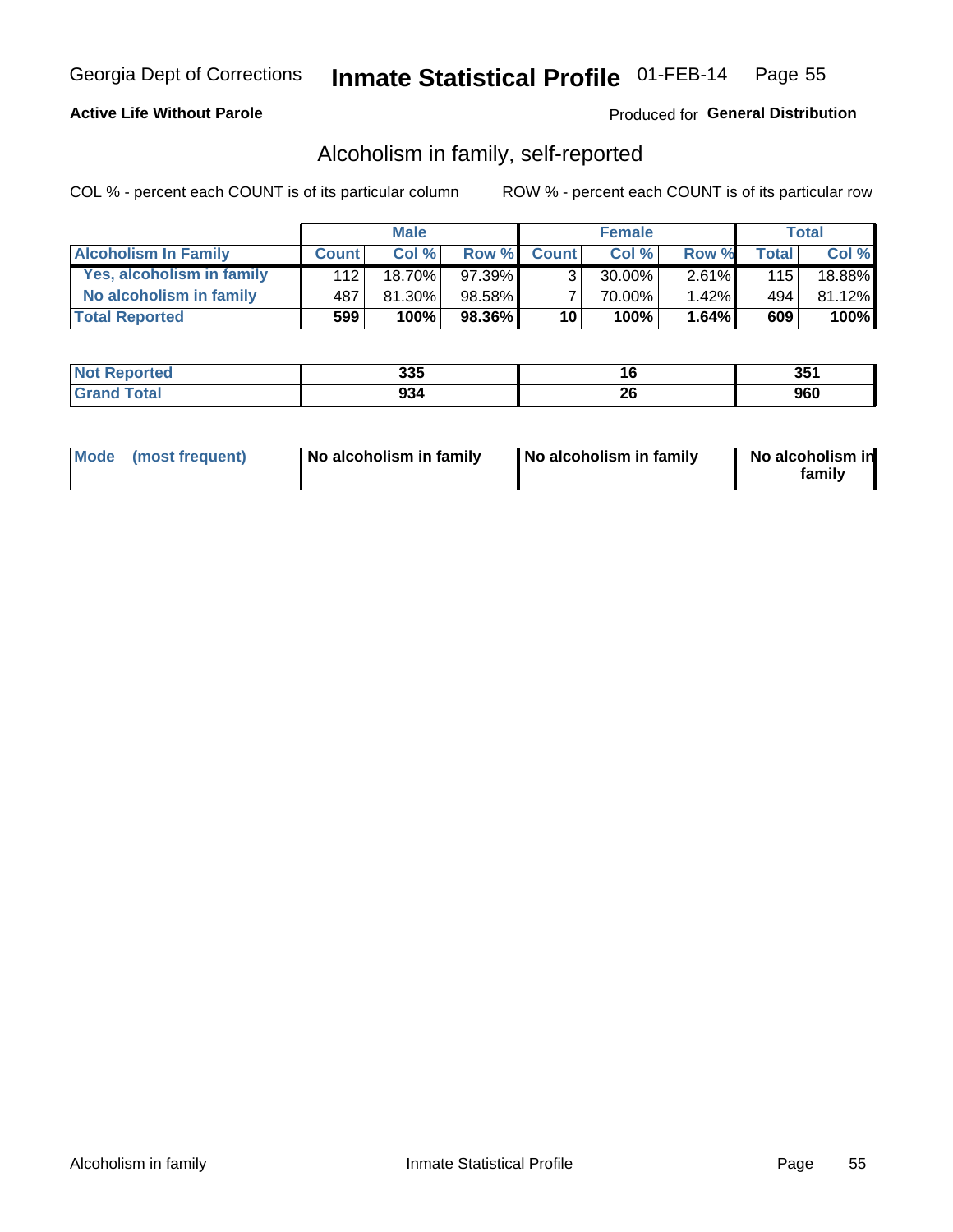## **Active Life Without Parole**

## Produced for General Distribution

## Drug abuse in family, self-reported

COL % - percent each COUNT is of its particular column

|                           |              | <b>Male</b> |           |                 | <b>Female</b> |          |        | <b>Total</b> |
|---------------------------|--------------|-------------|-----------|-----------------|---------------|----------|--------|--------------|
| Drug Abuse In Family      | <b>Count</b> | Col%        | Row %     | <b>Count</b>    | Col%          | Row %    | Total. | Col %        |
| Yes, drug abuse in family | 62           | 10.35%      | 95.38%    | 3 <sub>1</sub>  | $30.00\%$     | $4.62\%$ | 65     | 10.67%       |
| No drug abuse in family   | 537          | 89.65%      | 98.71%    |                 | 70.00%        | 1.29%    | 544    | 89.33%       |
| <b>Total Reported</b>     | 599          | 100%        | $98.36\%$ | 10 <sup>1</sup> | 100%          | 1.64%    | 609    | 100%         |

| <b>Not Reported</b> | 22E<br>ააა | w  | つにっ<br>ື   |
|---------------------|------------|----|------------|
| <b>Grand Total</b>  | 934        | ZV | محد<br>ฮบบ |

|  | Mode (most frequent) | No drug abuse in family | No drug abuse in family | No drug abuse in<br>family |
|--|----------------------|-------------------------|-------------------------|----------------------------|
|--|----------------------|-------------------------|-------------------------|----------------------------|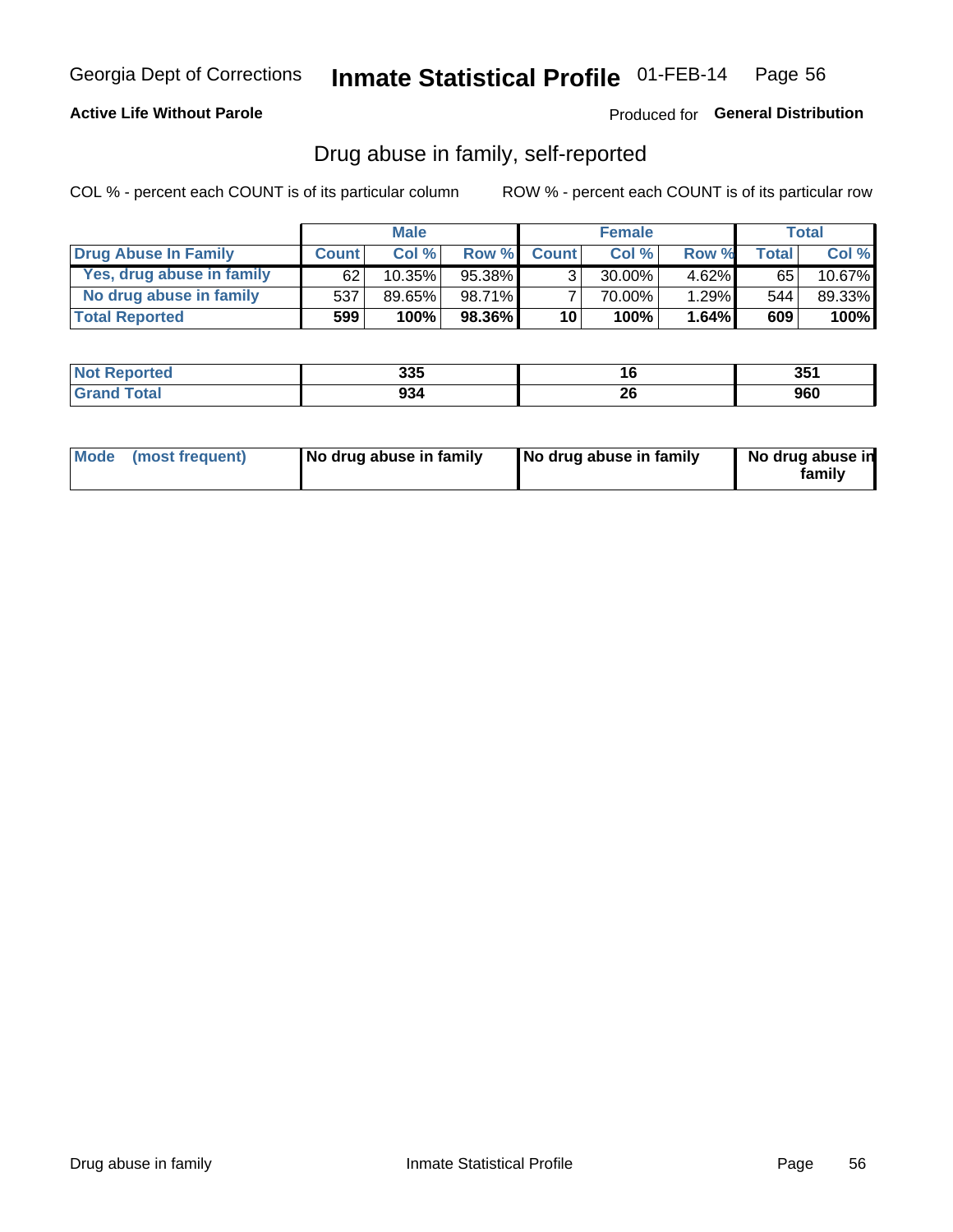## **Active Life Without Parole**

## Produced for General Distribution

## Subjected to frequent beatings, self-reported

COL % - percent each COUNT is of its particular column

|                                   |              | <b>Male</b> |        |              | <b>Female</b> |          |       | Total  |
|-----------------------------------|--------------|-------------|--------|--------------|---------------|----------|-------|--------|
| <b>Frequent beatings</b>          | <b>Count</b> | Col %       | Row %  | <b>Count</b> | Col %         | Row %    | Total | Col %  |
| <b>Yes, subjected to frequent</b> | 32           | 5.34%       | 96.97% |              | 10.00%        | $3.03\%$ | 33    | 5.42%  |
| <b>beatings</b>                   |              |             |        |              |               |          |       |        |
| Not subjected to frequent         | 567          | 94.66%      | 98.44% | 9            | 90.00%        | 1.56%    | 576   | 94.58% |
| <b>beatings</b>                   |              |             |        |              |               |          |       |        |
| <b>Total Reported</b>             | 599          | 100%        | 98.36% | 10           | 100%          | 1.64%    | 609   | 100%   |

| <b>Not Reported</b> | 335 | ιu       | 351 |
|---------------------|-----|----------|-----|
| <b>Total</b>        | 934 | ^^<br>26 | 960 |

| Mode | (most frequent) | Not subjected to frequent<br>beatings | Not subjected to frequent<br>beatings | Not subjected to<br><b>frequent beatings</b> |
|------|-----------------|---------------------------------------|---------------------------------------|----------------------------------------------|
|      |                 |                                       |                                       |                                              |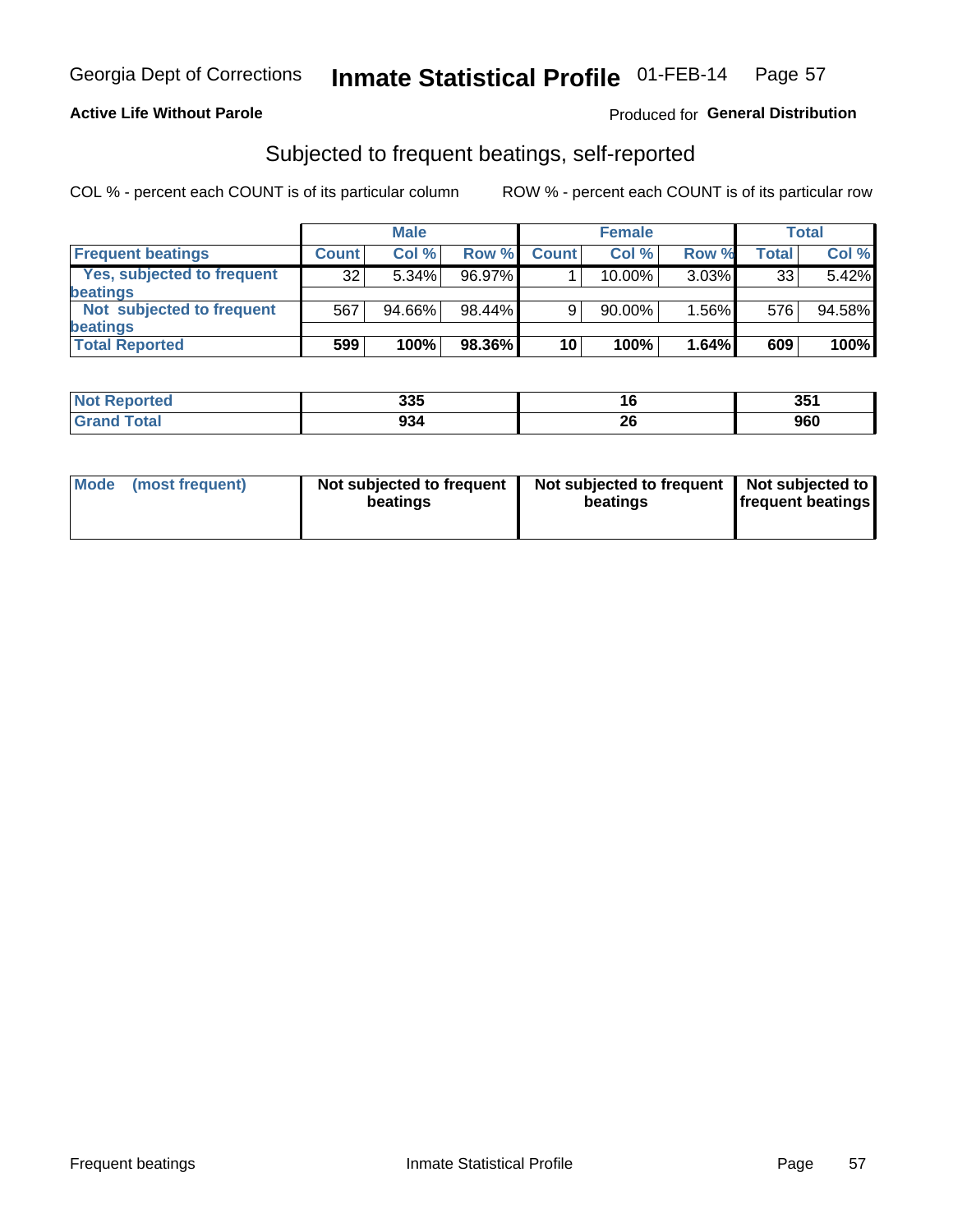## **Active Life Without Parole**

## **Produced for General Distribution**

## Father absent during inmate's childhood

COL % - percent each COUNT is of its particular column

|                           |                  | <b>Male</b> |         |                 | <b>Female</b> |          |              | Total  |
|---------------------------|------------------|-------------|---------|-----------------|---------------|----------|--------------|--------|
| <b>Father Absent</b>      | <b>Count</b>     | Col%        | Row %   | <b>Count</b>    | Col %         | Row %    | <b>Total</b> | Col %  |
| Yes, father was absent    | 294 <sub>1</sub> | 49.08%      | 98.99%  | 3 <sub>1</sub>  | $30.00\%$     | $1.01\%$ | 297          | 48.77% |
| No, father was not absent | 305              | $50.92\%$   | 97.76%  |                 | 70.00%        | 2.24%    | 312          | 51.23% |
| <b>Total Reported</b>     | 599              | 100%        | 98.36%I | 10 <sup>1</sup> | 100%          | 1.64%    | 609          | 100%   |

| <b>Not Reported</b>          | 335 | . .             | 351 |
|------------------------------|-----|-----------------|-----|
| <b>Total</b><br><b>Grand</b> | 934 | <b>DO</b><br>ZÇ | 960 |

|  | Mode (most frequent) | No, father was not absent No, father was not absent |  | No, father was not<br>absent |
|--|----------------------|-----------------------------------------------------|--|------------------------------|
|--|----------------------|-----------------------------------------------------|--|------------------------------|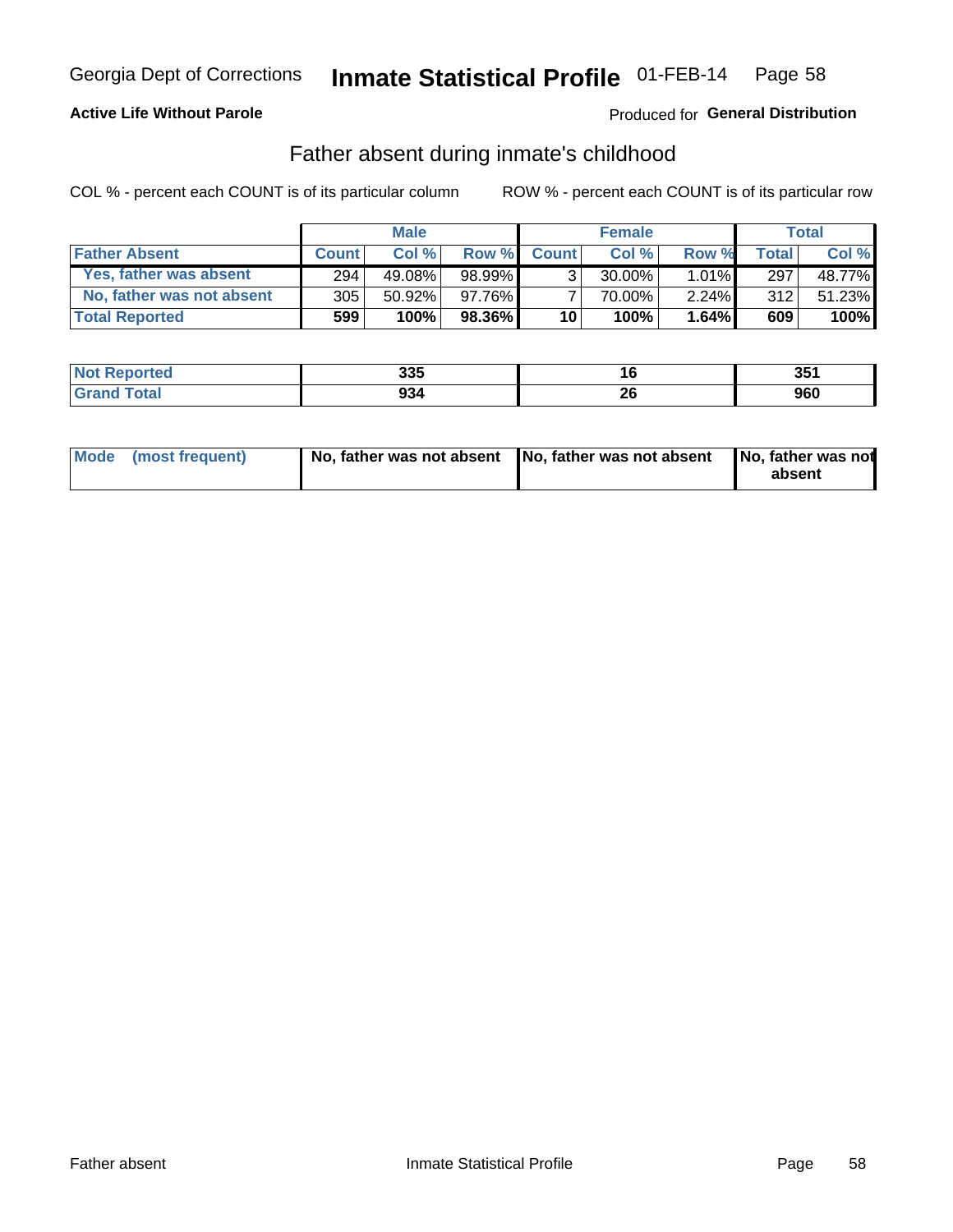## **Active Life Without Parole**

## **Produced for General Distribution**

## Mother absent during inmate's childhood

COL % - percent each COUNT is of its particular column

|                           |              | <b>Male</b> |           |              | <b>Female</b> |          |                | <b>Total</b> |
|---------------------------|--------------|-------------|-----------|--------------|---------------|----------|----------------|--------------|
| <b>Mother Absent</b>      | <b>Count</b> | Col%        | Row %     | <b>Count</b> | Col%          | Row %    | <b>Total</b> I | Col %        |
| Yes, mother was absent    | 781          | 13.02%      | $97.50\%$ | ⌒            | $20.00\%$     | $2.50\%$ | 80             | 13.14%       |
| No, mother was not absent | 521          | 86.98%      | 98.49%    |              | 80.00%        | $1.51\%$ | 529            | 86.86%       |
| <b>Total Reported</b>     | 599          | 100%        | $98.36\%$ | 10           | 100%          | 1.64%    | 609            | 100%         |

| <b>Not Reported</b> | 335 |          | 351 |
|---------------------|-----|----------|-----|
| <b>Total</b>        | 934 | ኅር<br>zu | 960 |

| Mode (most frequent) | No, mother was not absent   No, mother was not absent   No, mother was | not absent |
|----------------------|------------------------------------------------------------------------|------------|
|                      |                                                                        |            |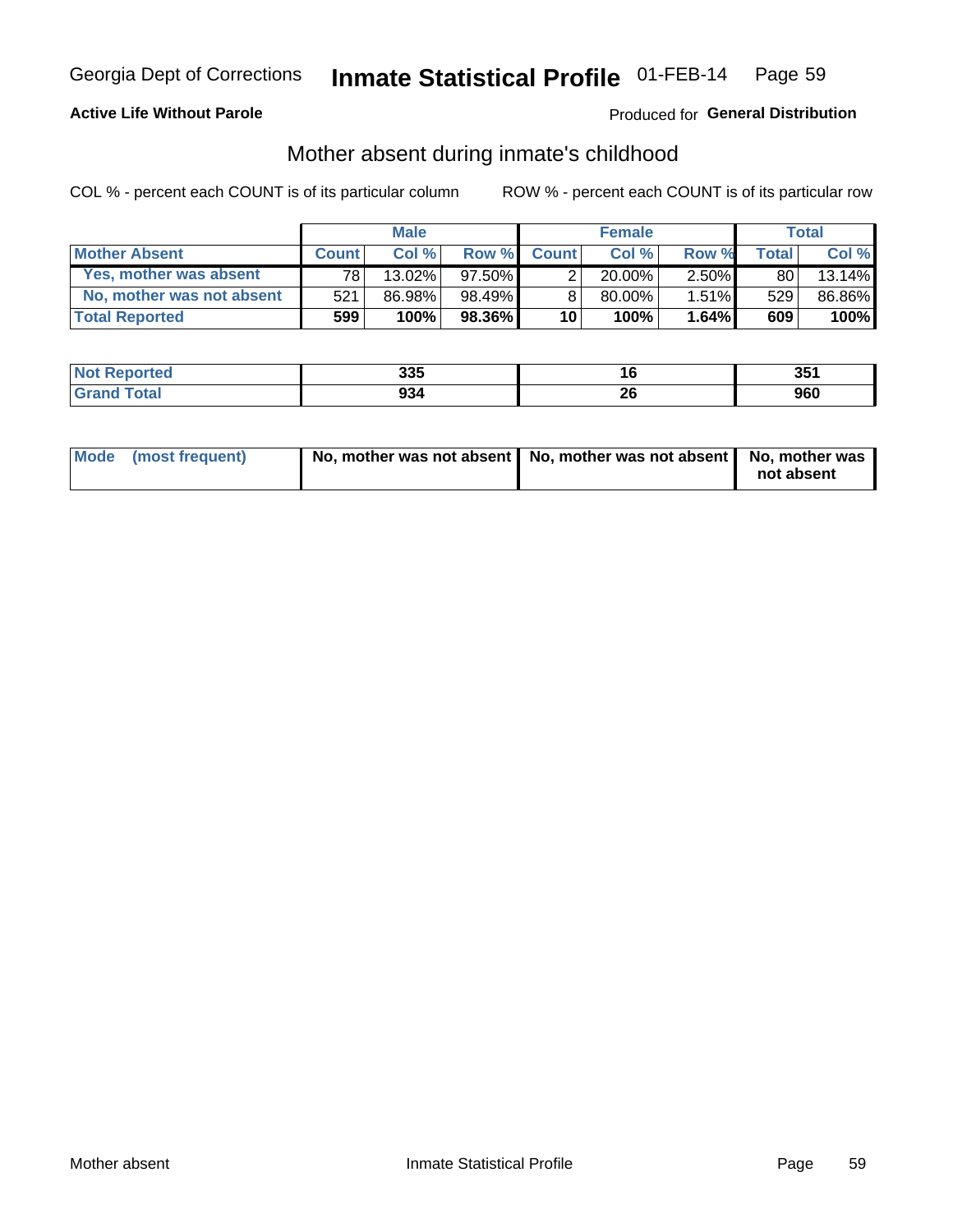## **Active Life Without Parole**

## Produced for General Distribution

## Inmate diagnosed as manipulative

COL % - percent each COUNT is of its particular column

|                          |              | <b>Male</b> |           |              | <b>Female</b> |          |       | Total  |
|--------------------------|--------------|-------------|-----------|--------------|---------------|----------|-------|--------|
| <b>Manipulative</b>      | <b>Count</b> | Col %       | Row %     | <b>Count</b> | Col %         | Row %    | Total | Col %  |
| <b>Yes, manipulative</b> | 140          | 23.69%      | $99.29\%$ |              | $10.00\%$ .   | $0.71\%$ | 141   | 23.46% |
| No, not manipulative     | 451          | 76.31%      | 98.04%    | 9            | 90.00%        | 1.96%    | 460   | 76.54% |
| <b>Total Reported</b>    | 591          | 100%        | $98.34\%$ | 10           | 100%          | 1.66%    | 601   | 100%   |

| <b>Not Reported</b>    | 343 | ۱o       | 359 |
|------------------------|-----|----------|-----|
| <b>Total</b><br>'Grand | 934 | ኅረ<br>__ | 960 |

|  | Mode (most frequent) | No, not manipulative | No, not manipulative | No. not<br><b>I</b> manipulative |
|--|----------------------|----------------------|----------------------|----------------------------------|
|--|----------------------|----------------------|----------------------|----------------------------------|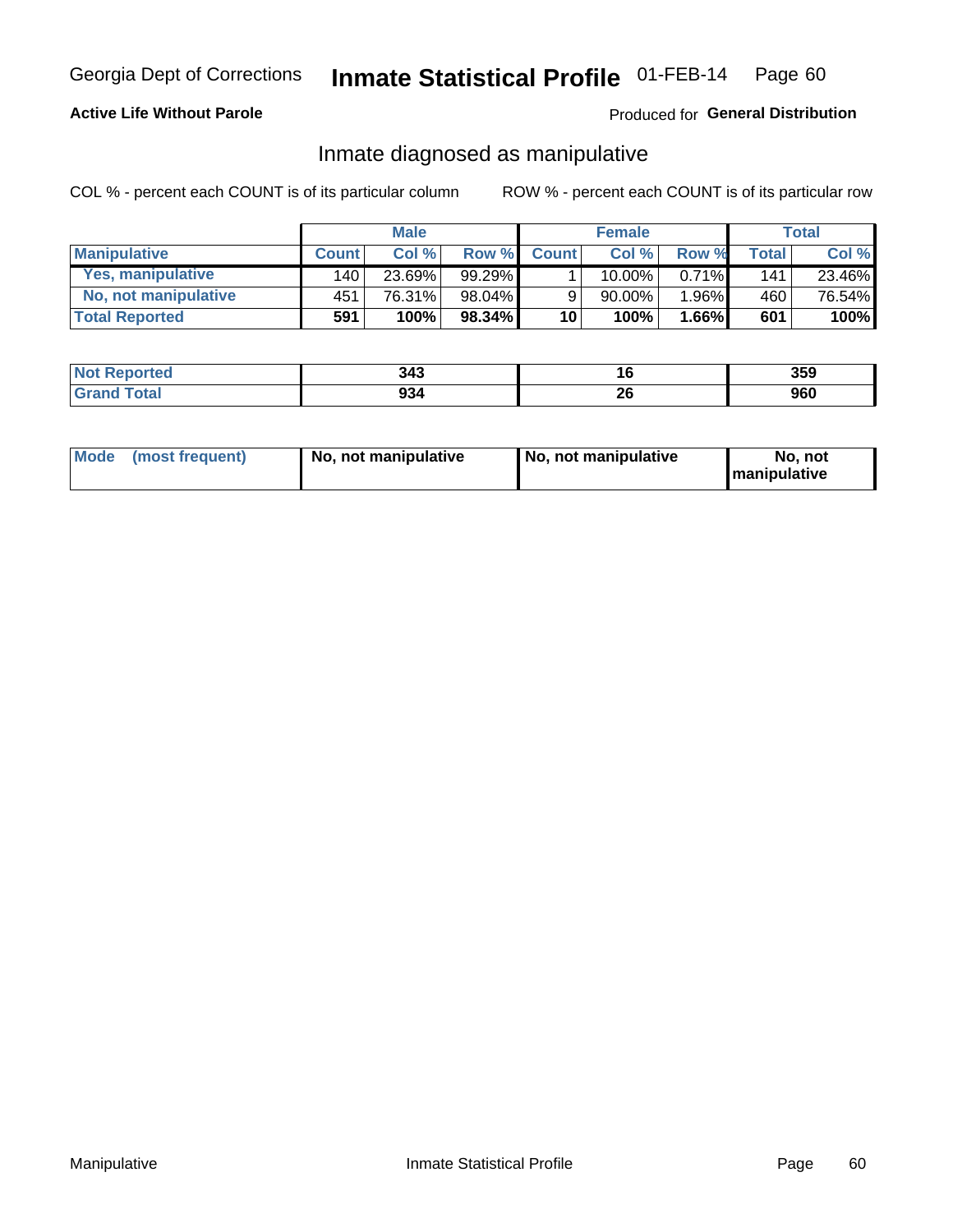### Inmate Statistical Profile 01-FEB-14 Page 61

## **Active Life Without Parole**

Produced for General Distribution

## Inmate diagnosed as assaultive

COL % - percent each COUNT is of its particular column

|                       |              | <b>Male</b> |           |              | <b>Female</b> |          |              | Total  |
|-----------------------|--------------|-------------|-----------|--------------|---------------|----------|--------------|--------|
| <b>Assaultive</b>     | <b>Count</b> | Col%        | Row %     | <b>Count</b> | Col %         | Row %    | <b>Total</b> | Col %  |
| Yes, assaultive       | 455          | 76.99%      | 98.06%    | 9            | $90.00\%$     | $1.94\%$ | 464          | 77.20% |
| No, not assaultive    | 1361         | 23.01%      | 99.27%    |              | $10.00\%$ ,   | 0.73%    | 137          | 22.80% |
| <b>Total Reported</b> | 591          | 100%        | $98.34\%$ | 10           | $100\%$ .     | 1.66%    | 601          | 100%   |

| <b>Not Reported</b> | 343 | I.O      | 359        |
|---------------------|-----|----------|------------|
| <b>Total</b>        | 934 | ^^<br>ZV | ner<br>ฮบบ |

| <b>Mode</b><br>(most frequent) | <b>Yes, assaultive</b> | Yes, assaultive | <b>Yes, assaultive</b> |
|--------------------------------|------------------------|-----------------|------------------------|
|--------------------------------|------------------------|-----------------|------------------------|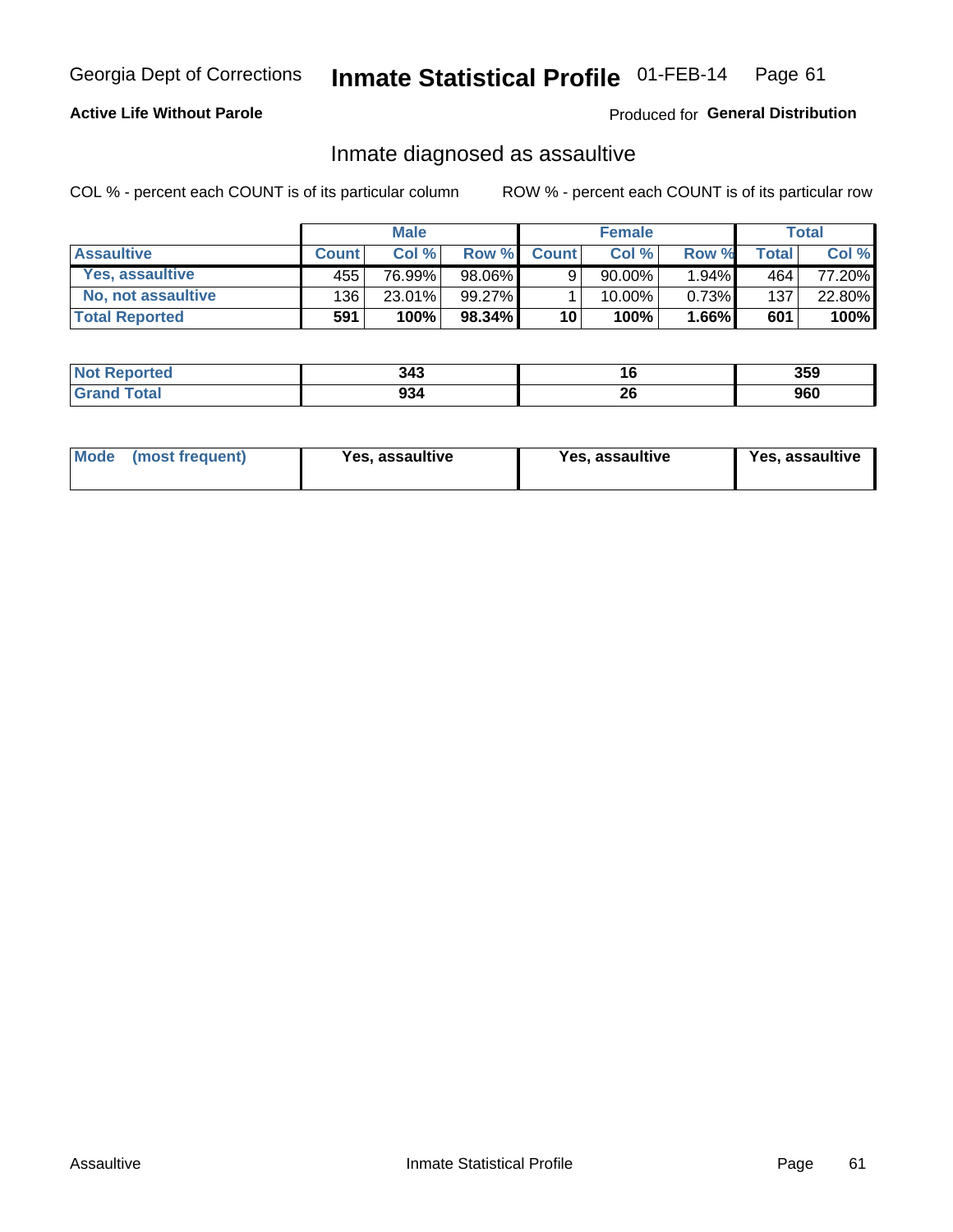### Inmate Statistical Profile 01-FEB-14 Page 62

### **Active Life Without Parole**

### Produced for General Distribution

## Number of prior Georgia incarcerations

COL % - percent each COUNT is of its particular column

|                                       | <b>Male</b>  |        |           |                 | <b>Female</b> | <b>Total</b> |       |        |
|---------------------------------------|--------------|--------|-----------|-----------------|---------------|--------------|-------|--------|
| <b>Num of Prior GA Incarcerations</b> | <b>Count</b> | Col %  | Row %     | <b>Count</b>    | Col %         | Row %        | Total | Col %  |
|                                       | 472          | 50.54% | 95.93%    | 20 <sub>1</sub> | 76.92%        | 4.07%        | 492   | 51.25% |
|                                       | 177          | 18.95% | 99.44%    |                 | 3.85%         | 0.56%        | 178   | 18.54% |
|                                       | 111          | 11.88% | 98.23%    | 2               | 7.69%         | 1.77%        | 113   | 11.77% |
| 3                                     | 81           | 8.67%  | $97.59\%$ | 2               | 7.69%         | 2.41%        | 83    | 8.65%  |
|                                       | 45           | 4.82%  | 100.00%   |                 |               |              | 45    | 4.69%  |
| 5                                     | 27           | 2.89%  | 100.00%   |                 |               |              | 27    | 2.81%  |
| <b>More Than 5</b>                    | 21           | 2.25%  | 95.45%    |                 | 3.85%         | 4.55%        | 22    | 2.29%  |
| <b>Total Reported</b>                 | 934          | 100%   | 97.29%    | 26              | 100%          | 2.71%        | 960   | 100%   |

| <b>orteo</b>                    |        |          |     |
|---------------------------------|--------|----------|-----|
| <b>otal</b><br>$\mathbf{v}$ and | . JJ 1 | ^^<br>-- | 960 |

| Mean (average)       | .69 | 1.16 |
|----------------------|-----|------|
| Median (middle)      |     |      |
| Mode (most frequent) |     |      |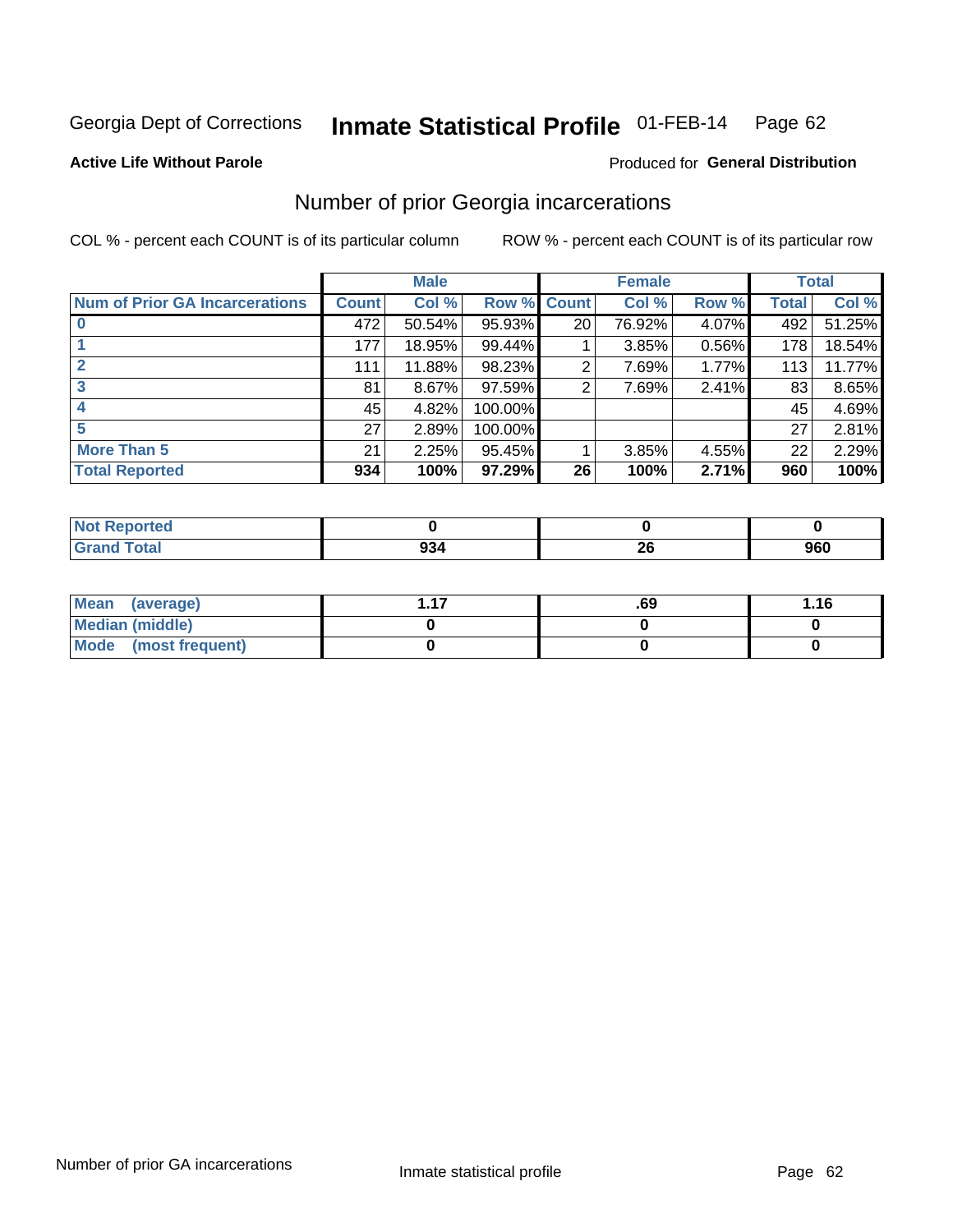### Inmate Statistical Profile 01-FEB-14 Page 63

**Active Life Without Parole** 

Produced for General Distribution

## Prison sentence in years

COL % - percent each COUNT is of its particular column

ROW % - percent each COUNT is of its particular row

|                                 | <b>Male</b> |        |                    | <b>Female</b> |         |       | Total       |        |
|---------------------------------|-------------|--------|--------------------|---------------|---------|-------|-------------|--------|
| <b>Prison Sentence In Years</b> | Count l     | Col %  | <b>Row % Count</b> |               | Col %   | Row % | $\tau$ otal | Col %  |
| <b>Life Without Parole</b>      | 930         | 99.57% | $97.28\%$          | 26            | 100.00% | 2.72% | 956         | 99.58% |
| <b>Death</b>                    | 4           | 0.43%  | 100.00%            |               |         |       |             | 0.42%  |
| <b>Total Reported</b>           | 934         | 100%   | $97.29\%$          | 26            | 100%    | 2.71% | 960         | 100%   |

| Reported<br>NOT |               |    |     |
|-----------------|---------------|----|-----|
| <b>Total</b>    | $\sim$<br>YJ4 | -- | 960 |

### **Determinate (numeric) sentences only**

| ' Mea<br><b>Service</b> A<br>ЯМА. |  |  |  |
|-----------------------------------|--|--|--|
|                                   |  |  |  |

All sentences (including determinate), with life, life without parole, and death sentences figured at 45 years

| Mear<br>erane.<br> | . .<br>$\sim$ | $\sim$ | −~<br>$\sim$ |
|--------------------|---------------|--------|--------------|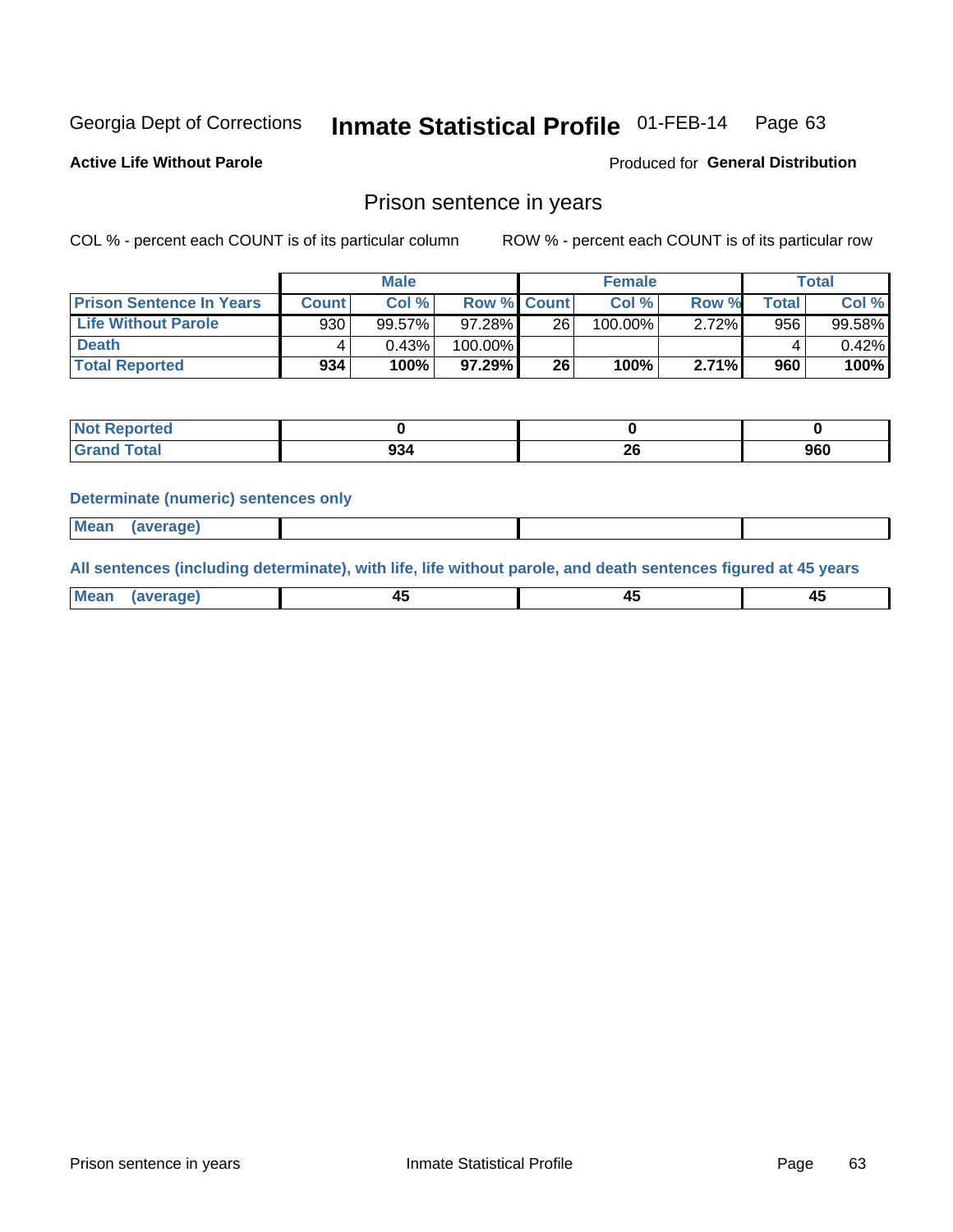#### Inmate Statistical Profile 01-FEB-14 Georgia Dept of Corrections Page 64

### **Active Life Without Parole**

## **Produced for General Distribution**

# Primary offense, broken out into felonies vs misdemeanors

COL % - percent each COUNT is of its particular column

|                                  | <b>Male</b>  |         |                    | <b>Female</b> |            |       | Total              |         |
|----------------------------------|--------------|---------|--------------------|---------------|------------|-------|--------------------|---------|
| <b>Felonies and Misdemeanors</b> | <b>Count</b> | Col%    | <b>Row % Count</b> |               | Col%       | Row % | Total <sub>1</sub> | Col %   |
| <b>Felonies</b>                  | 934          | 100.00% | 97.29%             | 26 l          | $100.00\%$ | 2.71% | 960                | 100.00% |
| <b>Total Reported</b>            | 934          | 100%    | 97.29%             | 26            | 100%       | 2.71% | 960                | 100%    |

| <b>Not Reported</b>          |     |     |
|------------------------------|-----|-----|
| <b>Total</b><br>Grand<br>uuu | 994 | 960 |

| $Mc$<br>equent)<br>нез<br>$\sim$<br>. | onies<br>. | <b>onies</b><br>. |
|---------------------------------------|------------|-------------------|
|---------------------------------------|------------|-------------------|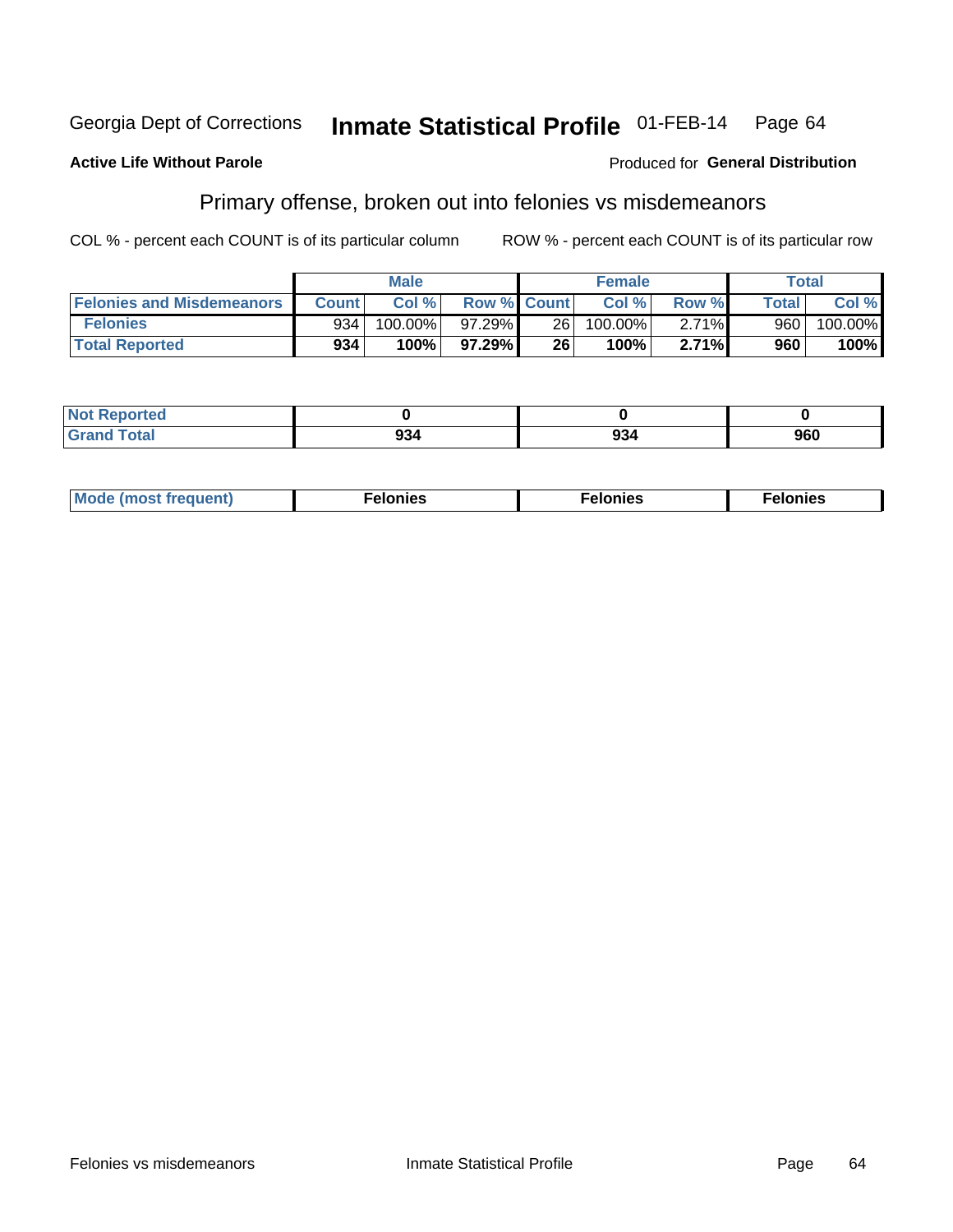#### Inmate Statistical Profile 01-FEB-14 Page 65

## **Active Life Without Parole**

### Produced for General Distribution

## Primary offense, broken out into six broad crime categories

COL % - percent each COUNT is of its particular column

|                         |              | <b>Male</b> |           |                 | <b>Female</b> |          |              | <b>Total</b> |
|-------------------------|--------------|-------------|-----------|-----------------|---------------|----------|--------------|--------------|
| <b>Crime Categories</b> | <b>Count</b> | Col %       |           | Row % Count     | Col %         | Row %    | <b>Total</b> | Col %        |
| <b>Violent</b>          | 793          | 84.90%      | 96.83%    | 26 <sub>1</sub> | 100.00%       | $3.17\%$ | 819          | 85.31%       |
| <b>Sex Crime</b>        | 122          | 13.06%      | 100.00%   |                 | .00%          |          | 122          | 12.71%       |
| 3<br><b>Property</b>    | 3            | $.32\%$     | 100.00%   |                 | .00%          |          | 3            | .31%         |
| <b>Drug</b><br>4        | 14           | $.50\%$     | 100.00%   |                 | .00%          |          | 14           | 1.46%        |
| <b>Other</b><br>6       | 2            | $.21\%$     | 100.00%   |                 | $.00\%$       |          | ົ            | .21%         |
| <b>Total Reported</b>   | 934          | 100%        | $97.29\%$ | 26              | 100%          | 2.71%    | 960          | 100%         |

| <b>Not Reported</b> |     |         |     |
|---------------------|-----|---------|-----|
| <b>Total</b>        | 934 | o<br>∠∪ | 960 |

| M | . | 40 O |
|---|---|------|
|   |   |      |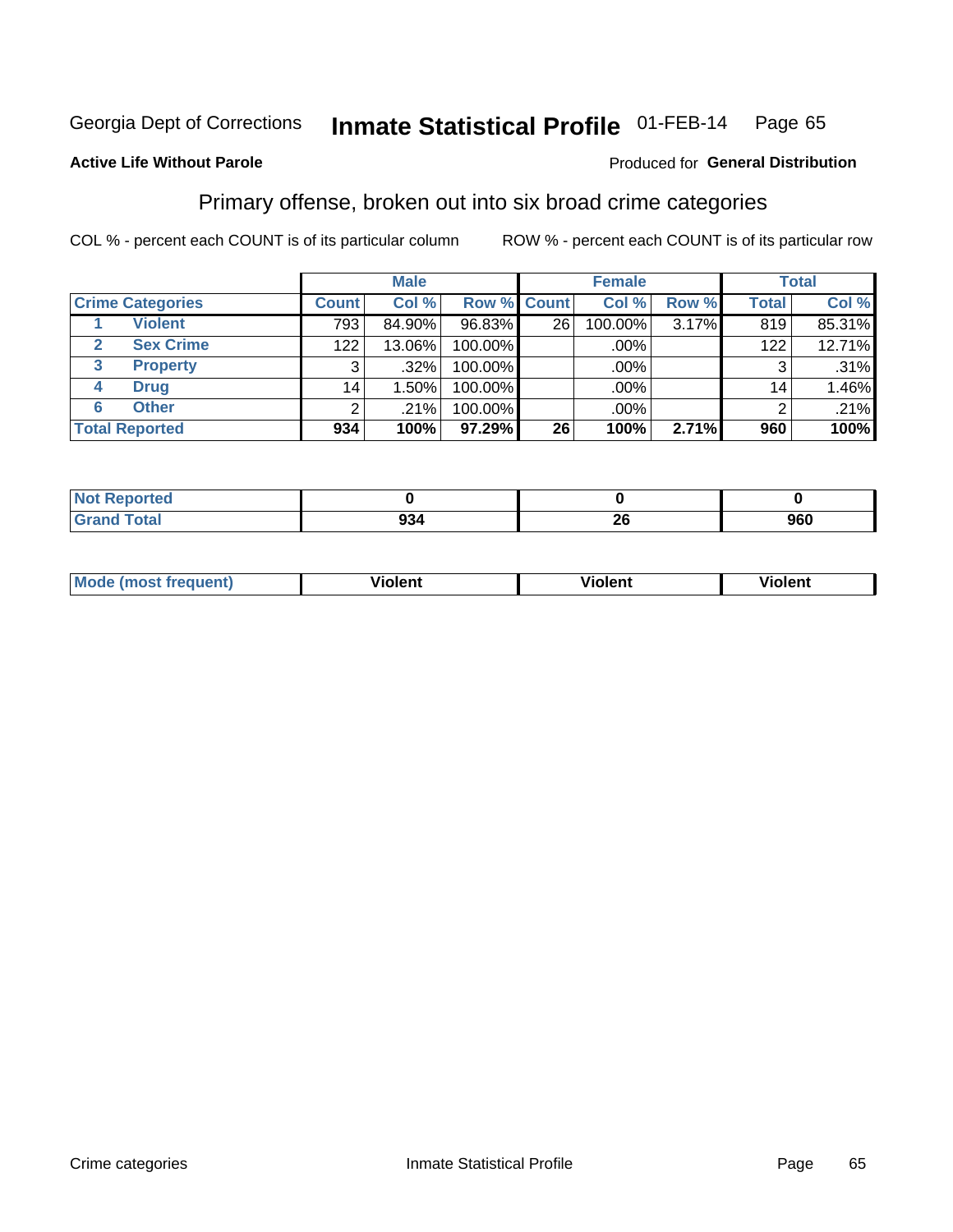### Inmate Statistical Profile 01-FEB-14 Page 66

## **Active Life Without Parole**

### Produced for General Distribution

# Primary offense, detailed offense code

COL % - percent each COUNT is of its particular column

|                      |                                            |                 | <b>Male</b> |         |                 | <b>Female</b> |         |                 | <b>Total</b> |
|----------------------|--------------------------------------------|-----------------|-------------|---------|-----------------|---------------|---------|-----------------|--------------|
|                      | <b>Primary Offense</b>                     | <b>Count</b>    | Col %       | Row %   | <b>Count</b>    | Col %         | Row %   | <b>Total</b>    | Col %        |
| F                    | <b>Aggrav Child Molestation</b>            | 16              | 1.71%       | 100.00% |                 |               |         | $\overline{16}$ | 1.67%        |
| F                    | <b>Aggrav Sexual Battery</b>               | 4               | .43%        | 100.00% |                 |               |         | 4               | .42%         |
| F                    | <b>Aggrav Sodomy</b>                       | 11              | 1.18%       | 100.00% |                 |               |         | 11              | 1.15%        |
| F                    | <b>Armed Robbery</b>                       | 141             | 15.10%      | 98.60%  | $\overline{2}$  | 7.69%         | 1.40%   | 143             | 14.90%       |
| F                    | <b>Att/Consprcy Commt</b><br>C/S/Of        | 1               | .11%        | 100.00% |                 |               |         | 1               | .10%         |
| F                    | <b>Burg Bef 7/1/12</b>                     | 3               | .32%        | 100.00% |                 |               |         | 3               | .31%         |
| F                    | <b>Child Molestation</b>                   | 4               | .43%        | 100.00% |                 |               |         | 4               | .42%         |
| F                    | <b>Cruelty To Children</b>                 | 1               | .11%        | 100.00% |                 |               |         | 1               | .10%         |
| F                    | <b>Feticide</b>                            |                 |             |         | 1               | 3.85%         | 100.00% | 1               | .10%         |
| F                    | <b>Hijacking Motor Vehicle</b>             | 1               | .11%        | 100.00% |                 |               |         | 1               | .10%         |
| F                    | <b>Kidnapping</b>                          | 68              | 7.28%       | 100.00% |                 |               |         | 68              | 7.08%        |
| F                    | <b>Murder</b>                              | 582             | 62.31%      | 96.20%  | 23              | 88.46%        | 3.80%   | 605             | 63.02%       |
| F                    | <b>Poss Firearm Convct</b><br><b>Felon</b> | 1               | .11%        | 100.00% |                 |               |         | 1               | .10%         |
| F                    | <b>Poss Of Certain</b><br><b>Weapons</b>   | 1               | .11%        | 100.00% |                 |               |         | 1               | .10%         |
| F                    | <b>Poss Of Cocaine</b>                     | 3               | .32%        | 100.00% |                 |               |         | 3               | .31%         |
| F                    | <b>Poss W Int Dist Cocaine</b>             | 1               | .11%        | 100.00% |                 |               |         | 1               | .10%         |
| F                    | <b>Rape</b>                                | $\overline{87}$ | 9.31%       | 100.00% |                 |               |         | 87              | 9.06%        |
| F                    | <b>S/D Cocaine</b>                         | 5               | .54%        | 100.00% |                 |               |         | 5               | .52%         |
| F                    | <b>Traf Cocaine 401+ Gm</b>                | 1               | .11%        | 100.00% |                 |               |         | 1               | .10%         |
| F                    | <b>Traf Cocaine Less 200</b><br>Gm         | $\overline{2}$  | .21%        | 100.00% |                 |               |         | $\overline{2}$  | .21%         |
| F                    | <b>Traf Methamph 28-199</b><br>Gm          | 1               | .11%        | 100.00% |                 |               |         | 1               | .10%         |
| <b>Total Rported</b> |                                            | 934             | 100%        | 97.29%  | $\overline{26}$ | 100%          | 2.71%   | 960             | 100%         |

| oorted<br>N   |     |    |     |
|---------------|-----|----|-----|
| <b>c</b> otal | 934 | 26 | 960 |

| <b>Mode (most frequent)</b> | 1101 Murder | 1101 Murder | 1101 Murder |
|-----------------------------|-------------|-------------|-------------|
|                             |             |             |             |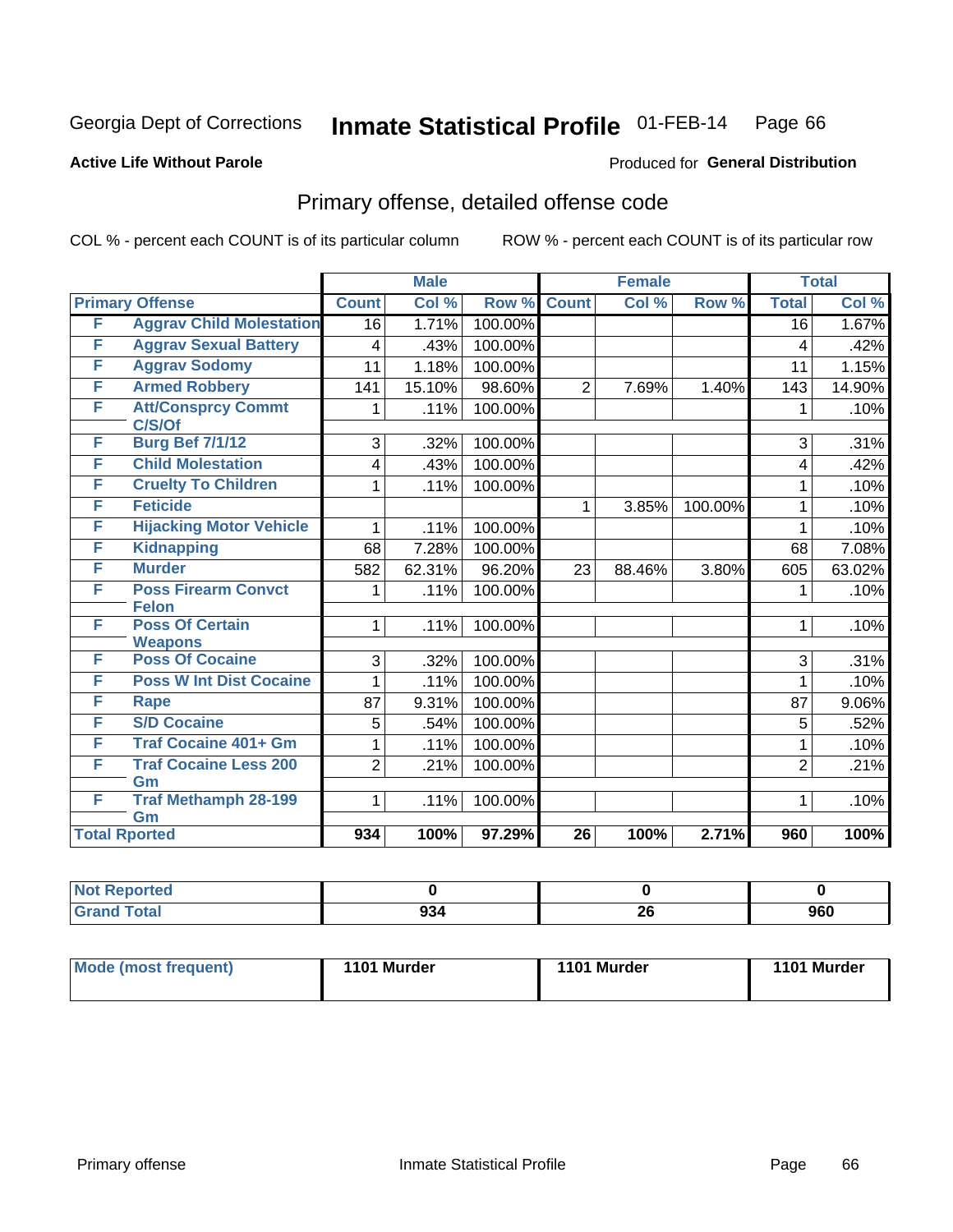## **Active Life Without Parole**

### Produced for **General Distribution**

# County of conviction of primary offense

|                                |                | <b>Male</b> |                  |                | <b>Female</b> |        |                | <b>Total</b> |
|--------------------------------|----------------|-------------|------------------|----------------|---------------|--------|----------------|--------------|
| <b>County of Conviction</b>    | <b>Count</b>   | Col %       | Row <sup>%</sup> | <b>Count</b>   | Col %         | Row %  | <b>Total</b>   | Col%         |
| <b>Appling County</b><br>001   | 3              | .32%        | 100.00%          |                |               |        | 3              | .31%         |
| <b>Atkinson County</b><br>002  | $\overline{2}$ | .21%        | 100.00%          |                |               |        | $\overline{2}$ | .21%         |
| <b>Bacon County</b><br>003     | 2              | .21%        | 100.00%          |                |               |        | 2              | .21%         |
| <b>Baldwin County</b><br>005   | $\overline{5}$ | .54%        | 100.00%          |                |               |        | $\overline{5}$ | .52%         |
| <b>Banks County</b><br>006     | 1              | .11%        | 100.00%          |                |               |        | $\mathbf{1}$   | .10%         |
| <b>Barrow County</b><br>007    | 7              | .75%        | 100.00%          |                |               |        | $\overline{7}$ | .73%         |
| <b>Bartow County</b><br>008    | 5              | .54%        | 100.00%          |                |               |        | 5              | .52%         |
| <b>Ben Hill County</b><br>009  | 4              | .43%        | 100.00%          |                |               |        | 4              | .42%         |
| <b>Berrien County</b><br>010   | $\overline{2}$ | .21%        | 100.00%          |                |               |        | $\overline{2}$ | .21%         |
| <b>Bibb County</b><br>011      | 28             | 3.00%       | 96.55%           | 1              | 3.85%         | 3.45%  | 29             | 3.02%        |
| <b>Bleckley County</b><br>012  | 1              | .11%        | 100.00%          |                |               |        | 1              | .10%         |
| <b>Brantley County</b><br>013  | 1              | .11%        | 100.00%          |                |               |        | 1              | .10%         |
| <b>Brooks County</b><br>014    | $\overline{2}$ | .21%        | 100.00%          |                |               |        | $\overline{2}$ | .21%         |
| <b>Bulloch County</b><br>016   | 4              | .43%        | 80.00%           | 1              | 3.85%         | 20.00% | 5              | .52%         |
| <b>Burke County</b><br>017     | 8              | .86%        | 100.00%          |                |               |        | 8              | .83%         |
| <b>Butts County</b><br>018     | 5              | .54%        | 100.00%          |                |               |        | $\overline{5}$ | .52%         |
| <b>Camden County</b><br>020    | 6              | .64%        | 100.00%          |                |               |        | 6              | .63%         |
| <b>Candler County</b><br>021   | 1              | .11%        | 100.00%          |                |               |        | 1              | .10%         |
| <b>Carroll County</b><br>022   | 4              | .43%        | 100.00%          |                |               |        | 4              | .42%         |
| <b>Catoosa County</b><br>023   | 3              | .32%        | 100.00%          |                |               |        | 3              | .31%         |
| <b>Charlton County</b><br>024  | 1              | .11%        | 100.00%          |                |               |        | 1              | .10%         |
| <b>Chatham County</b><br>025   | 32             | 3.43%       | 100.00%          |                |               |        | 32             | 3.33%        |
| <b>Chattooga County</b><br>027 | 1              | .11%        | 100.00%          |                |               |        | 1              | .10%         |
| <b>Cherokee County</b><br>028  | 3              | .32%        | 100.00%          |                |               |        | 3              | .31%         |
| <b>Clarke County</b><br>029    | 17             | 1.82%       | 100.00%          |                |               |        | 17             | 1.77%        |
| <b>Clay County</b><br>030      | 1              | .11%        | 100.00%          |                |               |        | 1              | .10%         |
| <b>Clayton County</b><br>031   | 46             | 4.93%       | 95.83%           | $\overline{2}$ | 7.69%         | 4.17%  | 48             | 5.00%        |
| <b>Clinch County</b><br>032    | 1              | .11%        | 100.00%          |                |               |        | 1              | .10%         |
| <b>Cobb County</b><br>033      | 36             | 3.85%       | 97.30%           | 1              | 3.85%         | 2.70%  | 37             | 3.85%        |
| <b>Coffee County</b><br>034    | 5              | .54%        | 100.00%          |                |               |        | 5              | .52%         |
| <b>Colquitt County</b><br>035  | 4              | .43%        | 100.00%          |                |               |        | 4              | .42%         |
| 036 Columbia County            | 7              | .75%        | 70.00%           | З              | 11.54%        | 30.00% | 10             | 1.04%        |
| <b>Cook County</b><br>037      | 4              | .43%        | 100.00%          |                |               |        | 4              | .42%         |
| 038<br><b>Coweta County</b>    | 7              | .75%        | 100.00%          |                |               |        | $\overline{7}$ | .73%         |
| <b>Crisp County</b><br>040     | 3              | .32%        | 100.00%          |                |               |        | 3              | .31%         |
| <b>Dade County</b><br>041      | 1              | .11%        | 100.00%          |                |               |        | $\mathbf{1}$   | .10%         |
| <b>Dawson County</b><br>042    | 1              | .11%        | 100.00%          |                |               |        | 1              | .10%         |
| <b>Decatur County</b><br>043   | $\overline{2}$ | .21%        | 100.00%          |                |               |        | $\overline{2}$ | .21%         |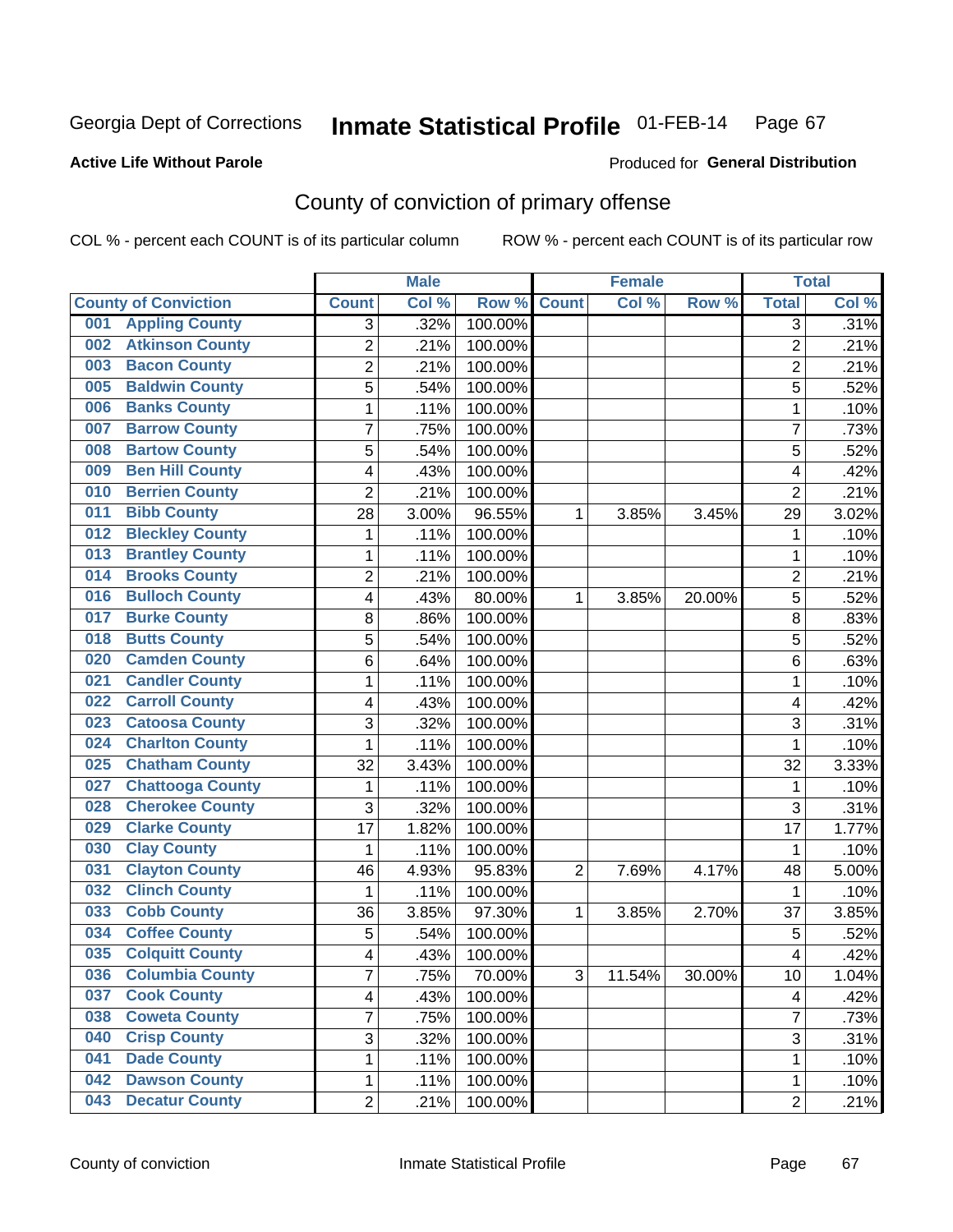## **Active Life Without Parole**

### Produced for **General Distribution**

# County of conviction of primary offense

|                             |                          |                 | <b>Male</b> |         |                | <b>Female</b> |        |                         | <b>Total</b> |
|-----------------------------|--------------------------|-----------------|-------------|---------|----------------|---------------|--------|-------------------------|--------------|
| <b>County of Conviction</b> |                          | <b>Count</b>    | Col %       | Row %   | <b>Count</b>   | Col %         | Row %  | <b>Total</b>            | Col %        |
| 044                         | <b>Dekalb County</b>     | $\overline{77}$ | 8.24%       | 98.72%  | 1              | 3.85%         | 1.28%  | $\overline{78}$         | 8.13%        |
| 045                         | <b>Dodge County</b>      | 1               | .11%        | 100.00% |                |               |        | 1                       | .10%         |
| 046                         | <b>Dooly County</b>      | $\overline{c}$  | .21%        | 100.00% |                |               |        | $\overline{2}$          | .21%         |
| 047                         | <b>Dougherty County</b>  | 28              | 3.00%       | 96.55%  | 1              | 3.85%         | 3.45%  | 29                      | 3.02%        |
| 048                         | <b>Douglas County</b>    | 27              | 2.89%       | 96.43%  | $\mathbf{1}$   | 3.85%         | 3.57%  | 28                      | 2.92%        |
| 049                         | <b>Early County</b>      | 1               | .11%        | 100.00% |                |               |        | 1                       | .10%         |
| 051                         | <b>Effingham County</b>  | 4               | .43%        | 100.00% |                |               |        | 4                       | .42%         |
| 052                         | <b>Elbert County</b>     | 4               | .43%        | 100.00% |                |               |        | 4                       | .42%         |
| 053                         | <b>Emanuel County</b>    | 8               | .86%        | 100.00% |                |               |        | $\,8\,$                 | .83%         |
| 056                         | <b>Fayette County</b>    | 5               | .54%        | 100.00% |                |               |        | 5                       | .52%         |
| 057                         | <b>Floyd County</b>      | 11              | 1.18%       | 100.00% |                |               |        | 11                      | 1.15%        |
| 058                         | <b>Forsyth County</b>    | 4               | .43%        | 100.00% |                |               |        | $\overline{\mathbf{4}}$ | .42%         |
| 059                         | <b>Franklin County</b>   | 3               | .32%        | 75.00%  | 1              | 3.85%         | 25.00% | $\overline{\mathbf{4}}$ | .42%         |
| 060                         | <b>Fulton County</b>     | 126             | 13.49%      | 99.21%  | 1              | 3.85%         | .79%   | 127                     | 13.23%       |
| 061                         | <b>Gilmer County</b>     | $\overline{2}$  | .21%        | 100.00% |                |               |        | $\overline{2}$          | .21%         |
| 063                         | <b>Glynn County</b>      | 14              | 1.50%       | 93.33%  | 1              | 3.85%         | 6.67%  | 15                      | 1.56%        |
| 064                         | <b>Gordon County</b>     | 3               | .32%        | 100.00% |                |               |        | 3                       | .31%         |
| 066                         | <b>Greene County</b>     | 1               | .11%        | 100.00% |                |               |        | 1                       | .10%         |
| 067                         | <b>Gwinnett County</b>   | 12              | 1.28%       | 92.31%  | 1              | 3.85%         | 7.69%  | 13                      | 1.35%        |
| 068                         | <b>Habersham County</b>  | 5               | .54%        | 100.00% |                |               |        | $\sqrt{5}$              | .52%         |
| 069                         | <b>Hall County</b>       | 15              | 1.61%       | 88.24%  | $\overline{2}$ | 7.69%         | 11.76% | 17                      | 1.77%        |
| 070                         | <b>Hancock County</b>    | 1               | .11%        | 100.00% |                |               |        | $\mathbf{1}$            | .10%         |
| 071                         | <b>Haralson County</b>   | 3               | .32%        | 100.00% |                |               |        | 3                       | .31%         |
| 072                         | <b>Harris County</b>     | $\overline{2}$  | .21%        | 100.00% |                |               |        | $\overline{2}$          | .21%         |
| 073                         | <b>Hart County</b>       | 3               | .32%        | 100.00% |                |               |        | 3                       | .31%         |
| 075                         | <b>Henry County</b>      | 11              | 1.18%       | 100.00% |                |               |        | 11                      | 1.15%        |
| 076                         | <b>Houston County</b>    | 16              | 1.71%       | 100.00% |                |               |        | 16                      | 1.67%        |
| 077                         | <b>Irwin County</b>      | 1               | .11%        | 100.00% |                |               |        | $\mathbf{1}$            | .10%         |
| 078                         | <b>Jackson County</b>    | 11              | 1.18%       | 100.00% |                |               |        | 11                      | 1.15%        |
| 079                         | <b>Jasper County</b>     | 1               | .11%        | 100.00% |                |               |        | $\mathbf{1}$            | .10%         |
| 080                         | <b>Jeff Davis County</b> | 1               | .11%        | 100.00% |                |               |        | 1                       | .10%         |
| 081                         | <b>Jefferson County</b>  | 3               | .32%        | 100.00% |                |               |        | 3                       | .31%         |
| 082                         | <b>Jenkins County</b>    | $\overline{2}$  | .21%        | 100.00% |                |               |        | $\overline{2}$          | .21%         |
| 083                         | <b>Johnson County</b>    | 1               | .11%        | 100.00% |                |               |        | 1                       | .10%         |
| 084                         | <b>Jones County</b>      | $\overline{c}$  | .21%        | 66.67%  | 1              | 3.85%         | 33.33% | $\overline{3}$          | .31%         |
| 086                         | <b>Lanier County</b>     | 1               | .11%        | 100.00% |                |               |        | 1                       | .10%         |
| 087                         | <b>Laurens County</b>    | 3               | .32%        | 100.00% |                |               |        | 3                       | .31%         |
| 880                         | <b>Lee County</b>        | $\overline{2}$  | .21%        | 100.00% |                |               |        | $\overline{2}$          | .21%         |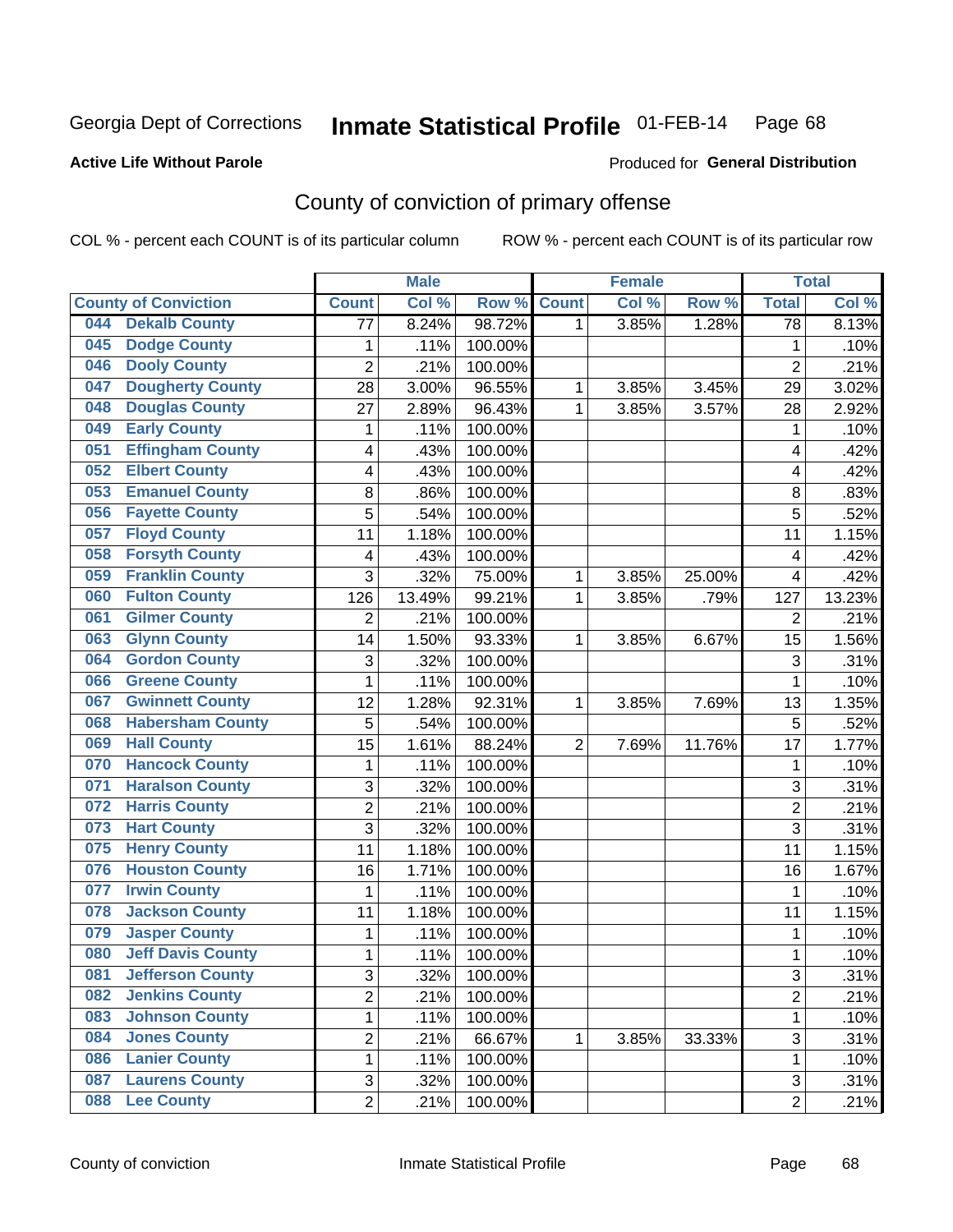## **Active Life Without Parole**

## Produced for **General Distribution**

# County of conviction of primary offense

|                  |                             |                | <b>Male</b> |         |                | <b>Female</b> |        |                | <b>Total</b> |
|------------------|-----------------------------|----------------|-------------|---------|----------------|---------------|--------|----------------|--------------|
|                  | <b>County of Conviction</b> | <b>Count</b>   | Col %       | Row %   | <b>Count</b>   | Col %         | Row %  | <b>Total</b>   | Col %        |
| 089              | <b>Liberty County</b>       | 6              | .64%        | 85.71%  | 1              | 3.85%         | 14.29% | 7              | .73%         |
| 091              | <b>Long County</b>          | 5              | .54%        | 100.00% |                |               |        | 5              | .52%         |
| 092              | <b>Lowndes County</b>       | 5              | .54%        | 100.00% |                |               |        | 5              | .52%         |
| 095              | <b>Madison County</b>       | $\overline{c}$ | .21%        | 100.00% |                |               |        | $\overline{c}$ | .21%         |
| 096              | <b>Marion County</b>        | 1              | .11%        | 100.00% |                |               |        | 1              | .10%         |
| 097              | <b>Mcduffie County</b>      | $\overline{2}$ | .21%        | 100.00% |                |               |        | $\overline{2}$ | .21%         |
| 098              | <b>Mcintosh County</b>      | $\mathbf 1$    | .11%        | 100.00% |                |               |        | 1              | .10%         |
| 100              | <b>Miller County</b>        | $\mathbf{1}$   | .11%        | 100.00% |                |               |        | $\mathbf{1}$   | .10%         |
| 102              | <b>Monroe County</b>        | 5              | .54%        | 100.00% |                |               |        | 5              | .52%         |
| 104              | <b>Morgan County</b>        | $\mathbf{1}$   | .11%        | 100.00% |                |               |        | $\mathbf{1}$   | .10%         |
| 105              | <b>Murray County</b>        | $\mathbf 1$    | .11%        | 100.00% |                |               |        | 1              | .10%         |
| 106              | <b>Muscogee County</b>      | 32             | 3.43%       | 100.00% |                |               |        | 32             | 3.33%        |
| 107              | <b>Newton County</b>        | $\overline{7}$ | .75%        | 87.50%  | 1              | 3.85%         | 12.50% | 8              | .83%         |
| 109              | <b>Oglethorpe County</b>    | $\mathbf{1}$   | .11%        | 100.00% |                |               |        | $\mathbf{1}$   | .10%         |
| 110              | <b>Paulding County</b>      | $\overline{c}$ | .21%        | 100.00% |                |               |        | $\overline{2}$ | .21%         |
| 113              | <b>Pierce County</b>        | $\overline{c}$ | .21%        | 100.00% |                |               |        | $\overline{2}$ | .21%         |
| 114              | <b>Pike County</b>          | 4              | .43%        | 66.67%  | $\overline{2}$ | 7.69%         | 33.33% | 6              | .63%         |
| $\overline{115}$ | <b>Polk County</b>          | $\overline{2}$ | .21%        | 100.00% |                |               |        | $\overline{2}$ | .21%         |
| 116              | <b>Pulaski County</b>       | $\mathbf 1$    | .11%        | 100.00% |                |               |        | $\mathbf{1}$   | .10%         |
| 117              | <b>Putnam County</b>        | $\overline{7}$ | .75%        | 100.00% |                |               |        | $\overline{7}$ | .73%         |
| 119              | <b>Rabun County</b>         | $\mathbf{1}$   | .11%        | 100.00% |                |               |        | $\mathbf{1}$   | .10%         |
| 120              | <b>Randolph County</b>      | 3              | .32%        | 100.00% |                |               |        | 3              | .31%         |
| 121              | <b>Richmond County</b>      | 46             | 4.93%       | 97.87%  | 1              | 3.85%         | 2.13%  | 47             | 4.90%        |
| 122              | <b>Rockdale County</b>      | 10             | 1.07%       | 90.91%  | 1              | 3.85%         | 9.09%  | 11             | 1.15%        |
| 125              | <b>Seminole County</b>      | $\mathbf{1}$   | .11%        | 100.00% |                |               |        | 1              | .10%         |
| 126              | <b>Spalding County</b>      | 12             | 1.28%       | 100.00% |                |               |        | 12             | 1.25%        |
| 127              | <b>Stephens County</b>      | 3              | .32%        | 100.00% |                |               |        | 3              | .31%         |
| 129              | <b>Sumter County</b>        | 1              | .11%        | 100.00% |                |               |        | $\mathbf{1}$   | .10%         |
| 131              | <b>Taliaferro County</b>    | $\mathbf{1}$   | .11%        | 100.00% |                |               |        | 1              | .10%         |
| 132              | <b>Tattnall County</b>      | $\mathbf{1}$   | .11%        | 100.00% |                |               |        | $\mathbf{1}$   | .10%         |
| 135              | <b>Terrell County</b>       | $\mathbf{1}$   | .11%        | 100.00% |                |               |        | 1              | .10%         |
| 136              | <b>Thomas County</b>        | 5              | .54%        | 100.00% |                |               |        | 5              | .52%         |
| 137              | <b>Tift County</b>          | $\overline{7}$ | .75%        | 100.00% |                |               |        | $\overline{7}$ | .73%         |
| 138              | <b>Toombs County</b>        | 8              | .86%        | 100.00% |                |               |        | 8              | .83%         |
| 139              | <b>Towns County</b>         | 1              | .11%        | 100.00% |                |               |        | $\mathbf{1}$   | .10%         |
| 140              | <b>Treutlen County</b>      | 3              | .32%        | 100.00% |                |               |        | 3              | .31%         |
| $\overline{141}$ | <b>Troup County</b>         | $\overline{2}$ | .21%        | 66.67%  | $\mathbf{1}$   | 3.85%         | 33.33% | 3              | .31%         |
|                  | 142 Turner County           | $\overline{2}$ | .21%        | 100.00% |                |               |        | $\overline{2}$ | .21%         |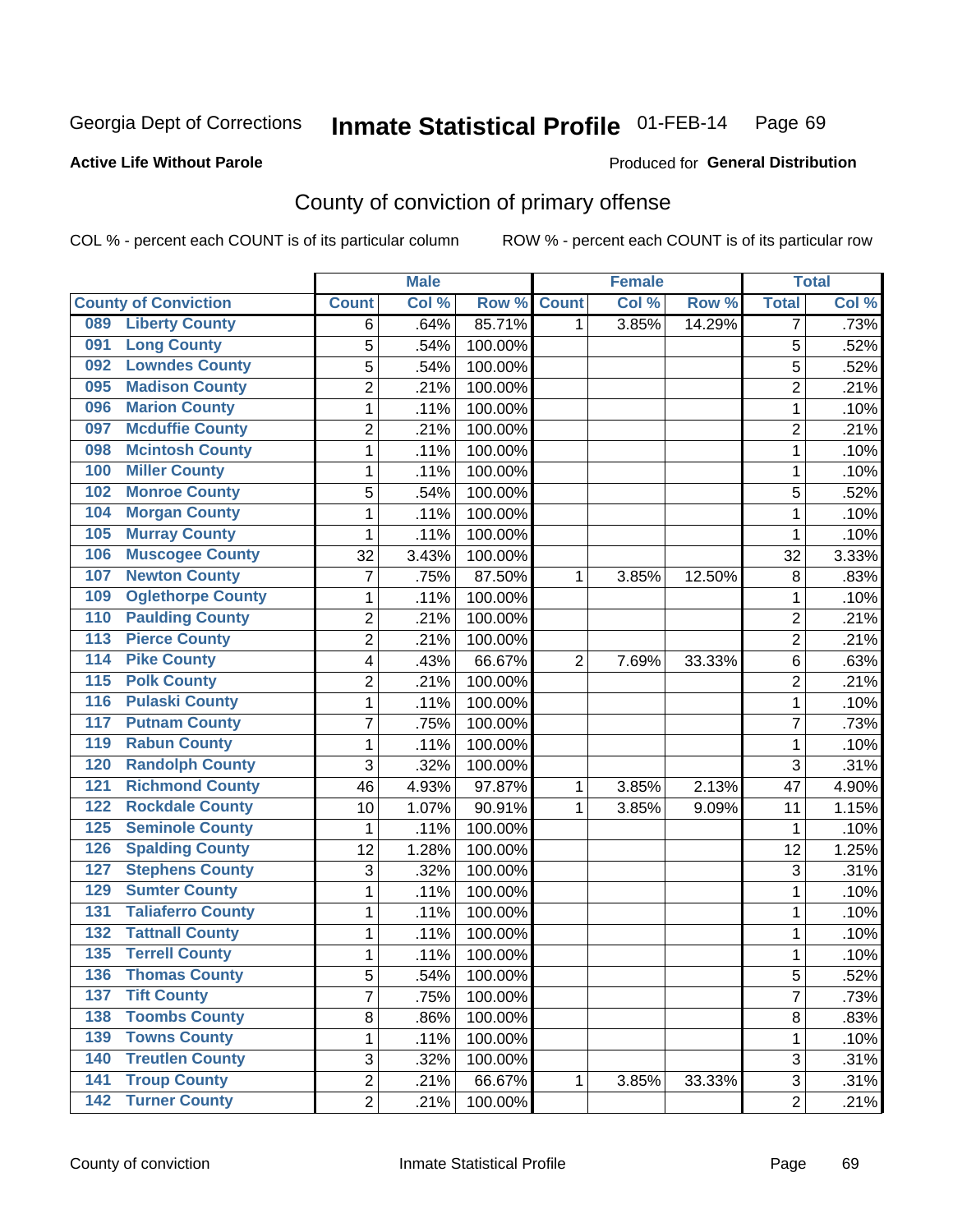Produced for **General Distribution**

## **Active Life Without Parole**

# County of conviction of primary offense

|                                 |              | <b>Male</b> |         |              | <b>Female</b> |        |              | <b>Total</b> |
|---------------------------------|--------------|-------------|---------|--------------|---------------|--------|--------------|--------------|
| <b>County of Conviction</b>     | <b>Count</b> | Col %       | Row %   | <b>Count</b> | Col %         | Row %  | <b>Total</b> | Col %        |
| <b>Twiggs County</b><br>143     |              | .11%        | 100.00% |              |               |        |              | .10%         |
| <b>Upson County</b><br>145      | 4            | .43%        | 100.00% |              |               |        | 4            | .42%         |
| <b>Walker County</b><br>146     | 5            | .54%        | 83.33%  |              | 3.85%         | 16.67% | 6            | .63%         |
| <b>Walton County</b><br>147     | 10           | 1.07%       | 100.00% |              |               |        | 10           | 1.04%        |
| <b>Ware County</b><br>148       | 12           | 1.28%       | 100.00% |              |               |        | 12           | 1.25%        |
| <b>Warren County</b><br>149     |              | .11%        | 100.00% |              |               |        |              | .10%         |
| <b>Washington County</b><br>150 | 4            | .43%        | 100.00% |              |               |        | 4            | .42%         |
| <b>Wayne County</b><br>151      |              | .75%        | 100.00% |              |               |        | 7            | .73%         |
| <b>Whitfield County</b><br>155  | 9            | .96%        | 100.00% |              |               |        | 9            | .94%         |
| <b>Wilkes County</b><br>157     |              | .11%        | 100.00% |              |               |        |              | .10%         |
| <b>Worth County</b><br>159      |              | .11%        | 100.00% |              |               |        |              | .10%         |
| <b>Total Rported</b>            | 934          | 100%        | 97.29%  | 26           | 100%          | 2.71%  | 960          | 100%         |

| <b>eported</b><br>- IN 4 |     |          |     |
|--------------------------|-----|----------|-----|
| <b>Total</b>             | 934 | ^^<br>ZU | 960 |

|  | Mode (most frequent) | ' Fulton Countv | <b>Columbia County</b> | <b>Fulton County</b> |
|--|----------------------|-----------------|------------------------|----------------------|
|--|----------------------|-----------------|------------------------|----------------------|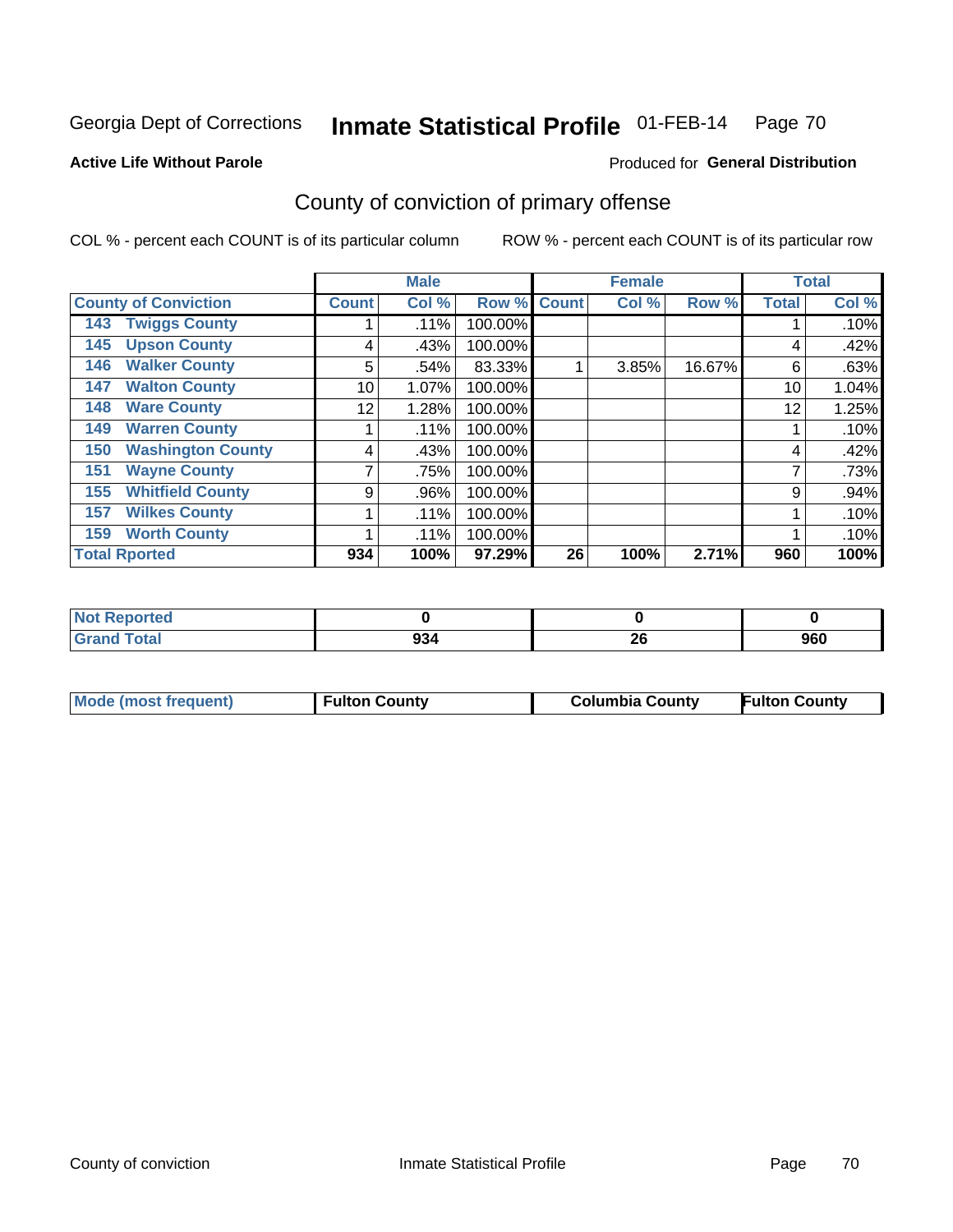## **Active Life Without Parole**

### Produced for **General Distribution**

# Circuit of conviction of primary offense

|                         |                                 |                | <b>Male</b> |         |                  | <b>Female</b> |        |                  | <b>Total</b> |
|-------------------------|---------------------------------|----------------|-------------|---------|------------------|---------------|--------|------------------|--------------|
|                         | <b>Circuit of Conviction</b>    | <b>Count</b>   | Col %       | Row %   | <b>Count</b>     | Col %         | Row %  | <b>Total</b>     | Col%         |
| $\overline{1}$          | <b>Alapaha Circuit</b>          | 10             | 1.07%       | 100.00% |                  |               |        | 10               | 1.04%        |
| $\overline{2}$          | <b>Alcovy Circuit</b>           | 17             | 1.82%       | 94.44%  | 1                | 3.85%         | 5.56%  | 18               | 1.88%        |
| $\overline{\mathbf{3}}$ | <b>Atlanta Circuit</b>          | 126            | 13.49%      | 99.21%  | $\mathbf{1}$     | 3.85%         | .79%   | 127              | 13.23%       |
| 4                       | <b>Atlantic Circuit</b>         | 13             | 1.39%       | 92.86%  | 1                | 3.85%         | 7.14%  | 14               | 1.46%        |
| 5                       | <b>Augusta Circuit</b>          | 61             | 6.53%       | 93.85%  | $\overline{4}$   | 15.38%        | 6.15%  | 65               | 6.77%        |
| $6\phantom{a}$          | <b>Blue Ridge Circuit</b>       | 3              | .32%        | 100.00% |                  |               |        | 3                | .31%         |
| 7                       | <b>Brunswick Circuit</b>        | 31             | 3.32%       | 96.88%  | 1                | 3.85%         | 3.13%  | 32               | 3.33%        |
| 8                       | <b>Chattahoochee Circuit</b>    | 35             | 3.75%       | 100.00% |                  |               |        | 35               | 3.65%        |
| $\overline{9}$          | <b>Cherokee Circuit</b>         | 8              | .86%        | 100.00% |                  |               |        | 8                | .83%         |
| 10                      | <b>Clayton Circuit</b>          | 46             | 4.93%       | 95.83%  | $\overline{2}$   | 7.69%         | 4.17%  | 48               | 5.00%        |
| $\overline{11}$         | <b>Cobb Circuit</b>             | 36             | 3.85%       | 97.30%  | $\mathbf{1}$     | 3.85%         | 2.70%  | 37               | 3.85%        |
| $\overline{12}$         | <b>Conasauga Circuit</b>        | 10             | 1.07%       | 100.00% |                  |               |        | 10               | 1.04%        |
| $\overline{13}$         | <b>Cordele Circuit</b>          | 9              | .96%        | 100.00% |                  |               |        | $9\,$            | .94%         |
| 14                      | <b>Coweta Circuit</b>           | 13             | 1.39%       | 92.86%  | $\mathbf{1}$     | 3.85%         | 7.14%  | 14               | 1.46%        |
| 15                      | <b>Dougherty Circuit</b>        | 28             | 3.00%       | 96.55%  | 1                | 3.85%         | 3.45%  | 29               | 3.02%        |
| 16                      | <b>Dublin Circuit</b>           | 8              | .86%        | 100.00% |                  |               |        | 8                | .83%         |
| 17                      | <b>Eastern Circuit</b>          | 32             | 3.43%       | 100.00% |                  |               |        | 32               | 3.33%        |
| 18                      | <b>Flint Circuit</b>            | 11             | 1.18%       | 100.00% |                  |               |        | 11               | 1.15%        |
| 19                      | <b>Griffin Circuit</b>          | 25             | 2.68%       | 92.59%  | $\overline{2}$   | 7.69%         | 7.41%  | 27               | 2.81%        |
| 20                      | <b>Gwinnett Circuit</b>         | 12             | 1.28%       | 92.31%  | $\mathbf{1}$     | 3.85%         | 7.69%  | 13               | 1.35%        |
| $\overline{21}$         | <b>Houston Circuit</b>          | 16             | 1.71%       | 100.00% |                  |               |        | 16               | 1.67%        |
| $\overline{22}$         | <b>Lookout Mountain Circuit</b> | 10             | 1.07%       | 90.91%  | $\mathbf{1}$     | 3.85%         | 9.09%  | 11               | 1.15%        |
| 23                      | <b>Macon Circuit</b>            | 28             | 3.00%       | 96.55%  | 1                | 3.85%         | 3.45%  | 29               | 3.02%        |
| $\overline{24}$         | <b>Middle Circuit</b>           | 24             | 2.57%       | 100.00% |                  |               |        | 24               | 2.50%        |
| $\overline{25}$         | <b>Mountain Circuit</b>         | 9              | .96%        | 100.00% |                  |               |        | $\boldsymbol{9}$ | .94%         |
| 26                      | <b>Northeastern Circuit</b>     | 16             | 1.71%       | 88.89%  | $\boldsymbol{2}$ | 7.69%         | 11.11% | 18               | 1.88%        |
| $\overline{27}$         | <b>Northern Circuit</b>         | 13             | 1.39%       | 92.86%  | $\mathbf{1}$     | 3.85%         | 7.14%  | 14               | 1.46%        |
| 28                      | <b>Ocmulgee Circuit</b>         | 18             | 1.93%       | 94.74%  | $\mathbf 1$      | 3.85%         | 5.26%  | 19               | 1.98%        |
| 29                      | <b>Oconee Circuit</b>           | 3              | .32%        | 100.00% |                  |               |        | 3                | .31%         |
| 30                      | <b>Ogeechee Circuit</b>         | 10             | 1.07%       | 90.91%  | $\mathbf 1$      | 3.85%         | 9.09%  | 11               | 1.15%        |
| $\overline{31}$         | <b>Pataula Circuit</b>          | 8              | .86%        | 100.00% |                  |               |        | 8                | .83%         |
| 32                      | <b>Piedmont Circuit</b>         | 19             | 2.03%       | 100.00% |                  |               |        | 19               | 1.98%        |
| 33                      | <b>Rome Circuit</b>             | 11             | 1.18%       | 100.00% |                  |               |        | 11               | 1.15%        |
| 34                      | <b>South Georgia Circuit</b>    | $\overline{2}$ | .21%        | 100.00% |                  |               |        | $\overline{2}$   | .21%         |
| 35                      | <b>Southern Circuit</b>         | 16             | 1.71%       | 100.00% |                  |               |        | 16               | 1.67%        |
| 36                      | <b>Southwestern Circuit</b>     | 3              | .32%        | 100.00% |                  |               |        | 3                | .31%         |
| 37                      | <b>Stone Mountain Circuit</b>   | 77             | 8.24%       | 98.72%  | 1                | 3.85%         | 1.28%  | 78               | 8.13%        |
| 38                      | <b>Tallapoosa Circuit</b>       | 5              | .54%        | 100.00% |                  |               |        | 5                | .52%         |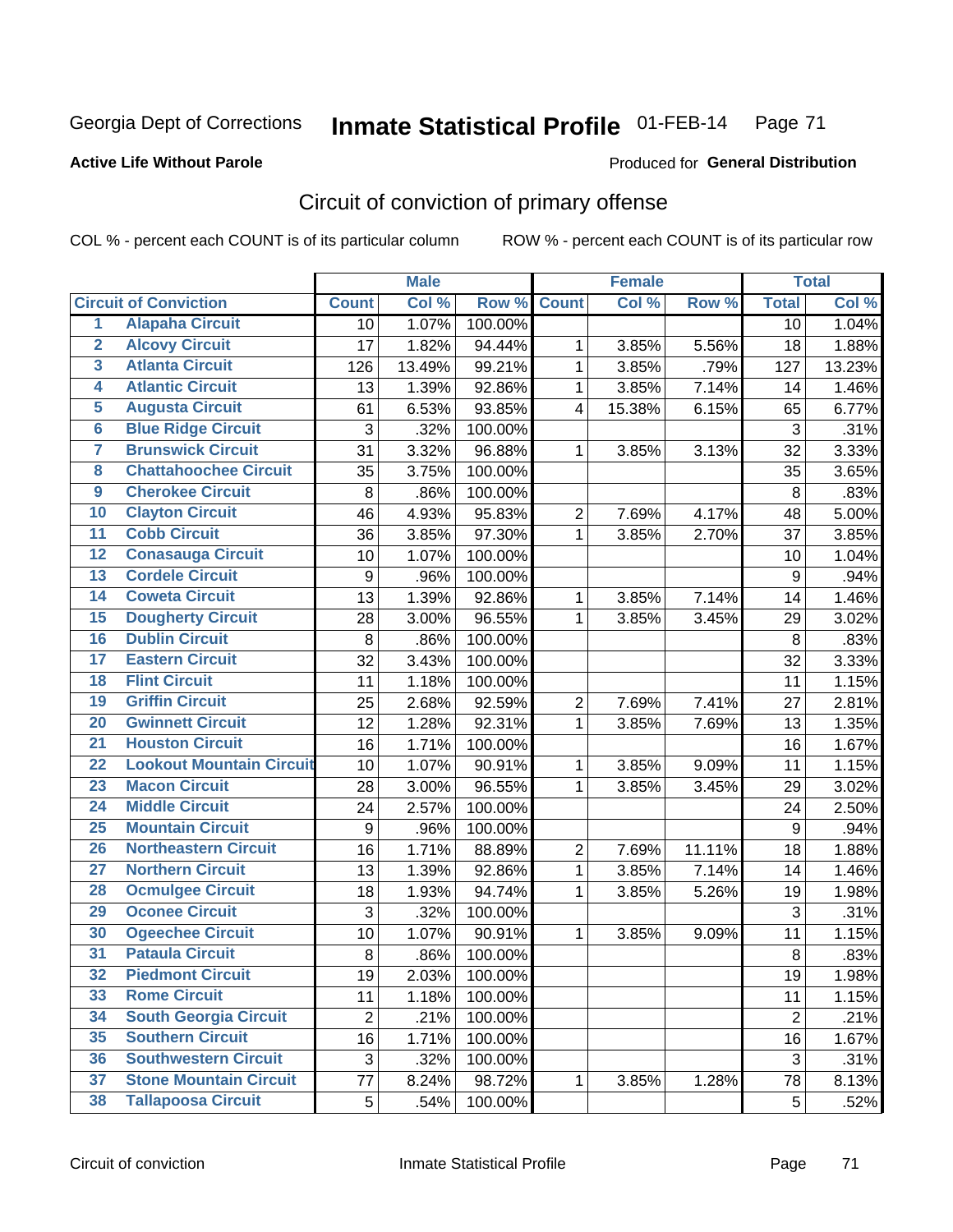**Active Life Without Parole** 

## Produced for **General Distribution**

# Circuit of conviction of primary offense

|    |                              |              | <b>Male</b> |         |              | <b>Female</b> |       |              | <b>Total</b> |
|----|------------------------------|--------------|-------------|---------|--------------|---------------|-------|--------------|--------------|
|    | <b>Circuit of Conviction</b> | <b>Count</b> | Col %       | Row %   | <b>Count</b> | Col %         | Row % | <b>Total</b> | Col %        |
| 39 | <b>Tifton Circuit</b>        | 11           | 1.18%       | 100.00% |              |               |       | 11           | 1.15%        |
| 40 | <b>Toombs Circuit</b>        | 5            | .54%        | 100.00% |              |               |       | 5            | .52%         |
| 41 | <b>Waycross Circuit</b>      | 23           | 2.46%       | 100.00% |              |               |       | 23           | 2.40%        |
| 42 | <b>Western Circuit</b>       | 17           | 1.82%       | 100.00% |              |               |       | 17           | 1.77%        |
| 43 | <b>Rockdale Circuit</b>      | 10           | 1.07%       | 90.91%  |              | 3.85%         | 9.09% | 11           | 1.15%        |
| 44 | <b>Douglas Circuit</b>       | 27           | 2.89%       | 96.43%  |              | 3.85%         | 3.57% | 28           | 2.92%        |
| 45 | <b>Appalachian Circuit</b>   | 2            | .21%        | 100.00% |              |               |       | 2            | .21%         |
| 46 | <b>Enotah Circuit</b>        |              | .11%        | 100.00% |              |               |       |              | .10%         |
| 47 | <b>Bell-Forsyth Circuit</b>  | 4            | .43%        | 100.00% |              |               |       | 4            | .42%         |
| 48 | <b>Towaliga Circuit</b>      | 10           | 1.07%       | 100.00% |              |               |       | 10           | 1.04%        |
| 49 | <b>Paulding Circuit</b>      | 2            | .21%        | 100.00% |              |               |       | 2            | .21%         |
|    | <b>Total Rported</b>         | 934          | 100%        | 97.29%  | 26           | 100%          | 2.71% | 960          | 100%         |

| eported               |     |          |     |
|-----------------------|-----|----------|-----|
| <b>otal</b><br>$\sim$ | 934 | ሳሪ<br>ZU | 960 |

| М<br>. Innás<br>.<br>.<br>wanta<br>Πū<br>31.<br>$\sim$ $\sim$ $\sim$ |
|----------------------------------------------------------------------|
|----------------------------------------------------------------------|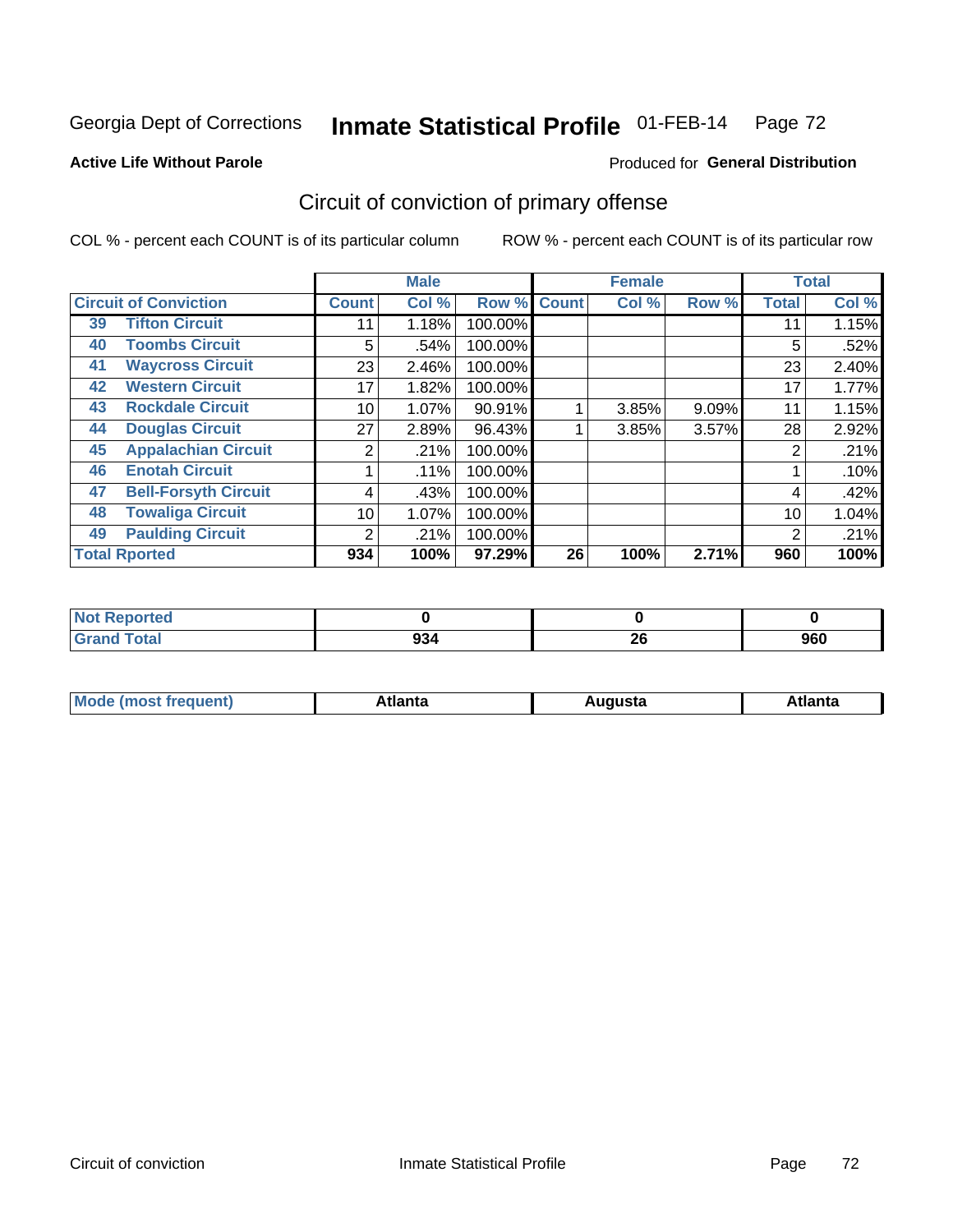### **Active Life Without Parole**

### Produced for **General Distribution**

## Years served (jail + prison) in this incarceration

|                       | <b>Male</b>    |       | <b>Female</b>    |                 |        | <b>Total</b> |                 |       |
|-----------------------|----------------|-------|------------------|-----------------|--------|--------------|-----------------|-------|
| <b>Years Served</b>   | <b>Count</b>   | Col % | Row <sup>%</sup> | <b>Count</b>    | Col %  | Row %        | <b>Total</b>    | Col % |
| Less than one year    | 29             | 3.10% | 100.00%          |                 |        |              | $\overline{29}$ | 3.02% |
| 1 to 1.99 years       | 55             | 5.89% | 90.16%           | 6               | 23.08% | 9.84%        | 61              | 6.35% |
| 2 to 2.99 years       | 77             | 8.24% | 97.47%           | $\overline{c}$  | 7.69%  | 2.53%        | 79              | 8.23% |
| 3 to 3.99 years       | 68             | 7.28% | 93.15%           | 5               | 19.23% | 6.85%        | 73              | 7.60% |
| 4 to 4.99 years       | 56             | 6.00% | 96.55%           | $\overline{2}$  | 7.69%  | 3.45%        | 58              | 6.04% |
| 5 to 5.99 years       | 41             | 4.39% | 100.00%          |                 |        |              | 41              | 4.27% |
| 6 to 6.99 years       | 52             | 5.57% | 100.00%          |                 |        |              | 52              | 5.42% |
| 7 to 7.99 years       | 30             | 3.21% | 90.91%           | 3               | 11.54% | 9.09%        | 33              | 3.44% |
| 8 to 8.99 years       | 32             | 3.43% | 96.97%           | 1               | 3.85%  | 3.03%        | 33              | 3.44% |
| 9 to 9.99 years       | 41             | 4.39% | 100.00%          |                 |        |              | 41              | 4.27% |
| 10 to 10.99 years     | 25             | 2.68% | 92.59%           | $\overline{c}$  | 7.69%  | 7.41%        | 27              | 2.81% |
| 11 to 11.99 years     | 47             | 5.03% | 94.00%           | 3               | 11.54% | 6.00%        | 50              | 5.21% |
| 12 to 12.99 years     | 42             | 4.50% | 100.00%          |                 |        |              | 42              | 4.38% |
| 13 to 13.99 years     | 45             | 4.82% | 100.00%          |                 |        |              | 45              | 4.69% |
| 14 to 14.99 years     | 38             | 4.07% | 100.00%          |                 |        |              | 38              | 3.96% |
| 15 to 15.99 years     | 40             | 4.28% | 97.56%           | 1               | 3.85%  | 2.44%        | 41              | 4.27% |
| 16 to 16.99 years     | 50             | 5.35% | 98.04%           | 1               | 3.85%  | 1.96%        | 51              | 5.31% |
| 17 to 17.99 years     | 41             | 4.39% | 100.00%          |                 |        |              | 41              | 4.27% |
| 18 to 18.99 years     | 31             | 3.32% | 100.00%          |                 |        |              | 31              | 3.23% |
| 19 to 19.99 years     | 27             | 2.89% | 100.00%          |                 |        |              | 27              | 2.81% |
| 20 to 20.99 years     | 20             | 2.14% | 100.00%          |                 |        |              | 20              | 2.08% |
| 21 to 21.99 years     | 8              | 0.86% | 100.00%          |                 |        |              | 8               | 0.83% |
| 22 to 22.99 years     | 7              | 0.75% | 100.00%          |                 |        |              | $\overline{7}$  | 0.73% |
| 23 to 23.99 years     | $\mathbf 1$    | 0.11% | 100.00%          |                 |        |              | $\mathbf 1$     | 0.10% |
| 24 to 24.99 years     | $\overline{2}$ | 0.21% | 100.00%          |                 |        |              | $\overline{2}$  | 0.21% |
| 25 to 25.99 years     | $\overline{7}$ | 0.75% | 100.00%          |                 |        |              | $\overline{7}$  | 0.73% |
| 26 to 26.99 years     | $\overline{2}$ | 0.21% | 100.00%          |                 |        |              | 2               | 0.21% |
| 27 to 27.99 years     | 4              | 0.43% | 100.00%          |                 |        |              | 4               | 0.42% |
| 29 to 29.99 years     | $\overline{2}$ | 0.21% | 100.00%          |                 |        |              | $\overline{2}$  | 0.21% |
| Thirty + years        | 14             | 1.50% | 100.00%          |                 |        |              | 14              | 1.46% |
| <b>Total Reported</b> | 934            | 100%  | 97.29%           | $\overline{26}$ | 100%   | 2.71%        | 960             | 100%  |

| <b>Not Reported</b>      |                 |                 |                 |
|--------------------------|-----------------|-----------------|-----------------|
| <b>Grand Total</b>       | 934             | 26              | 960             |
|                          |                 |                 |                 |
| <b>Mean</b><br>(average) | 10.39           | 6.16            | 10.28           |
| <b>Median (middle)</b>   | 9.765           | 4.22            | 9.61            |
| Mode<br>(most frequent)  | 2 to 2.99 years | 3 to 3.99 years | 1 to 1.99 years |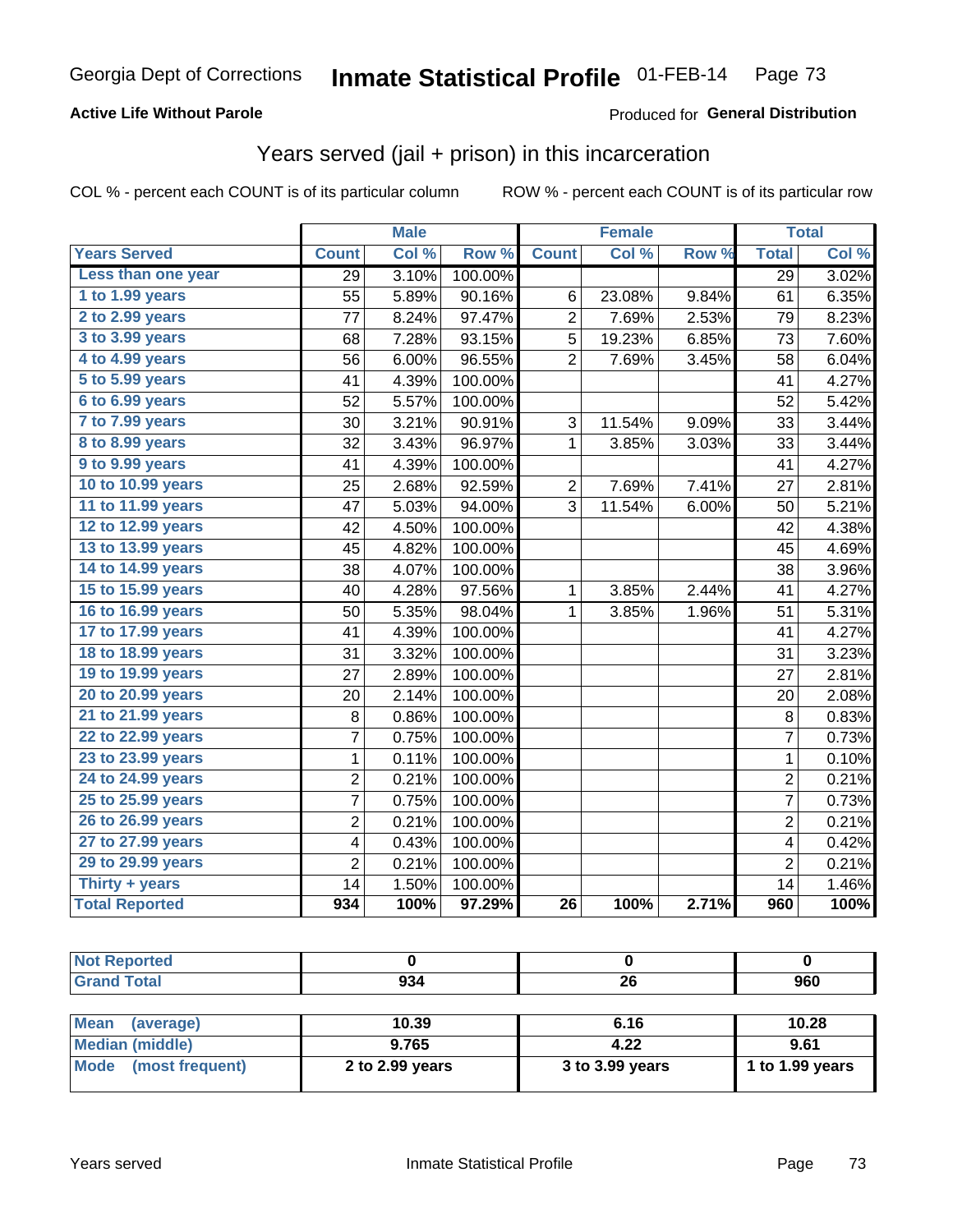### **Active Life Without Parole**

Produced for **General Distribution**

## Results of most recent HIV tests

|                         | <b>Male</b>  |           |        | <b>Female</b> |        |          | Total |        |
|-------------------------|--------------|-----------|--------|---------------|--------|----------|-------|--------|
| <b>HIV Test Results</b> | <b>Count</b> | Col%      | Row %  | <b>Count</b>  | Col %  | Row %I   | Total | Col %  |
| <b>Positive</b>         |              | 0.76%     | 87.50% |               | 3.85%  | 12.50%   |       | 0.85%  |
| <b>Negative</b>         | 913          | $99.24\%$ | 97.33% | 25            | 96.15% | $2.67\%$ | 938   | 99.15% |
| <b>Total Reported</b>   | 920          | 100%      | 97.25% | 26            | 100%   | 2.75%    | 946   | 100%   |

| <b>Not Reported</b> |     |          |     |
|---------------------|-----|----------|-----|
| Total               | 934 | ^^<br>ZU | 960 |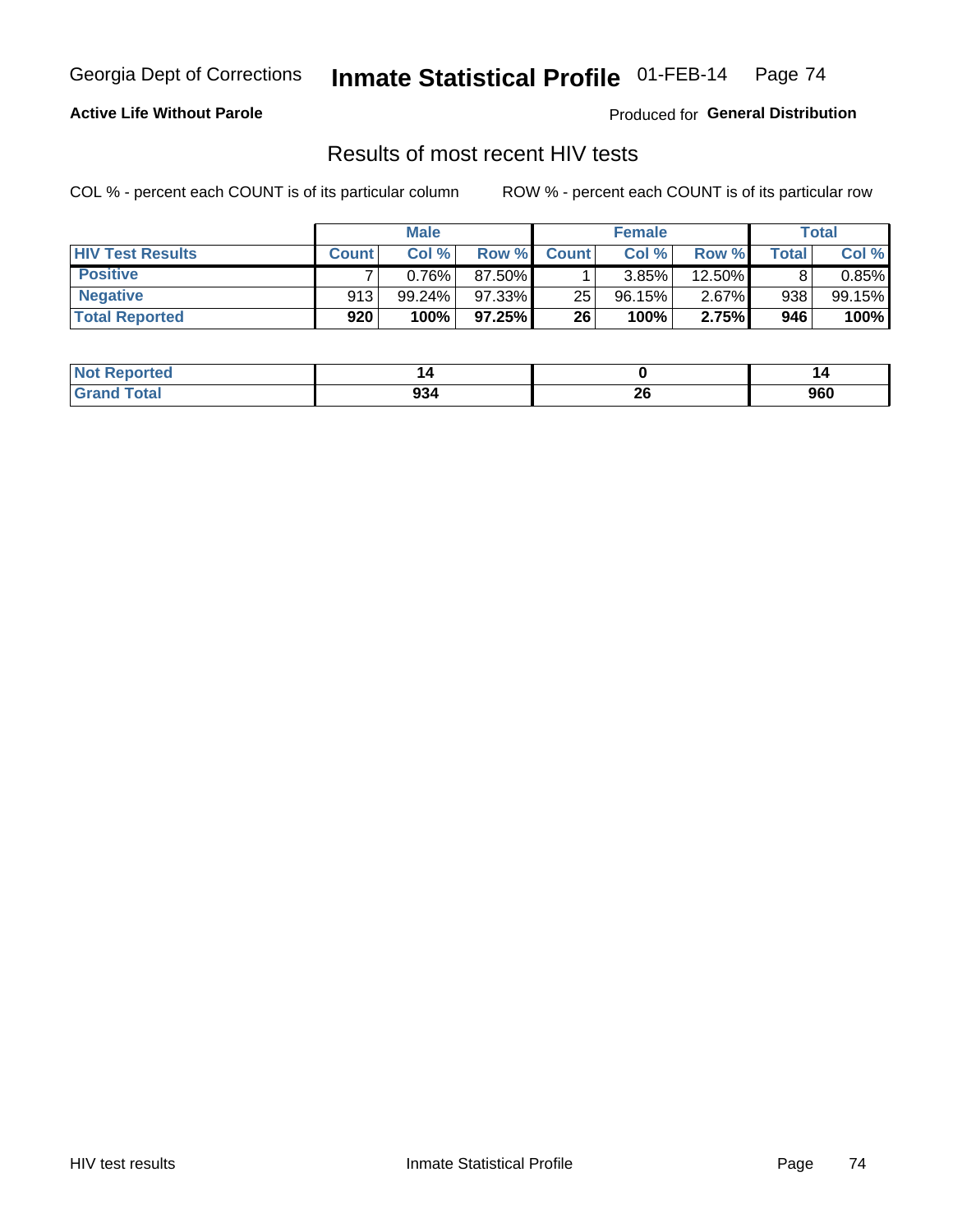### **Active Life Without Parole**

Produced for **General Distribution**

## Results of most recent tuberculosis test

|                                  | <b>Male</b>  |        |           | <b>Female</b> |        |          | Total        |        |
|----------------------------------|--------------|--------|-----------|---------------|--------|----------|--------------|--------|
| <b>Tuberculosis Test Results</b> | <b>Count</b> | Col%   | Row %I    | <b>Count</b>  | Col %  | Row %I   | <b>Total</b> | Col %  |
| <b>Positive on current test</b>  | 228          | 24.84% | 98.70%    |               | 11.54% | $1.30\%$ | 231          | 24.47% |
| <b>Negative</b>                  | 690          | 75.16% | 96.77%    | 23            | 88.46% | 3.23%    | 713          | 75.53% |
| <b>Total Reported</b>            | 918          | 100%   | $97.25\%$ | 26            | 100%   | 2.75%    | 944          | 100%   |

| : Reported<br><b>NOT</b> | יי  |          | 4 C<br>ю |
|--------------------------|-----|----------|----------|
| <b>Total</b>             | 934 | ^^<br>ZU | 960      |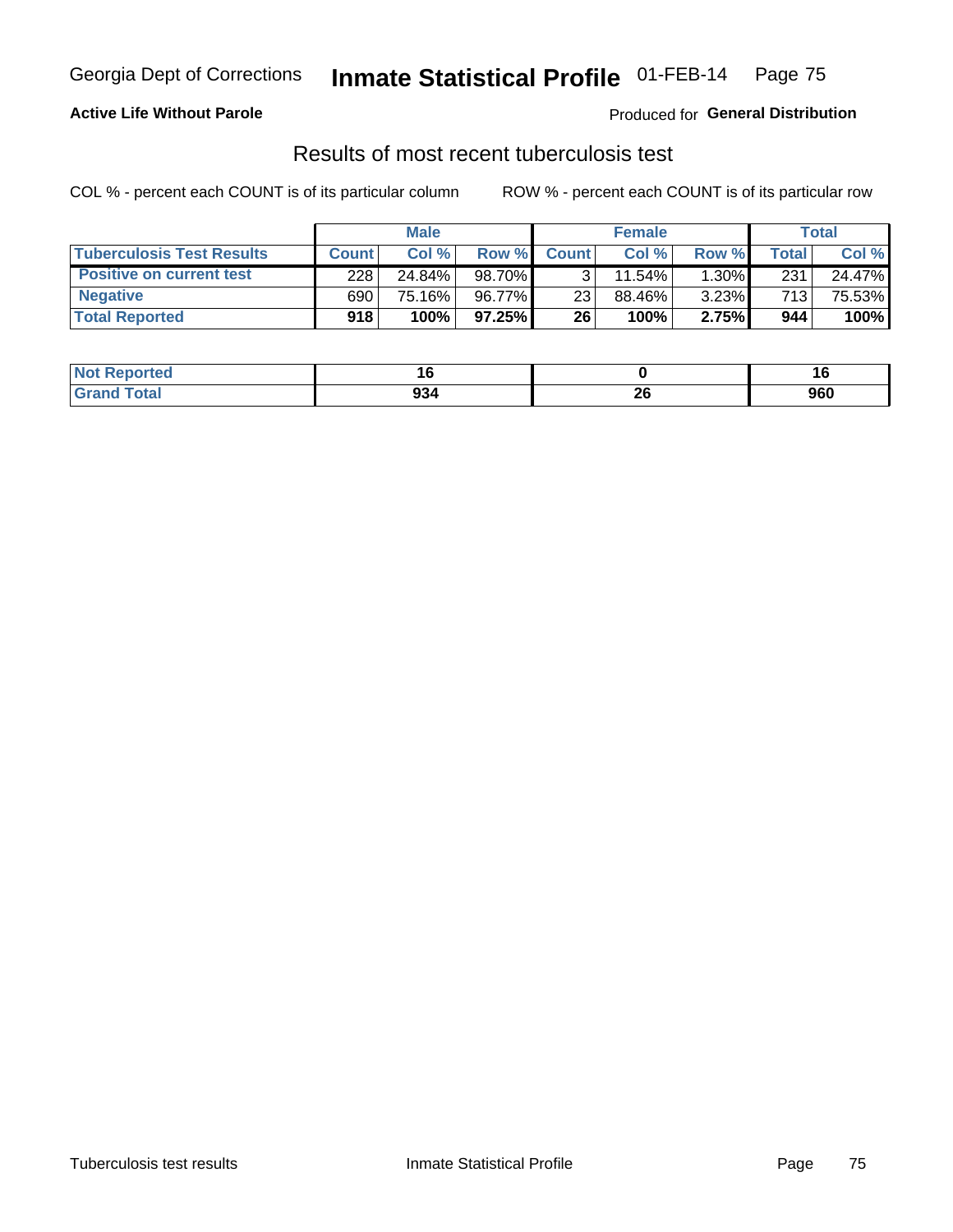#### **Active Life Without Parole**

Produced for **General Distribution**

## Results of most recent syphilis test

|                                 | <b>Male</b>  |          |           | <b>Female</b> |           |         | Total        |        |
|---------------------------------|--------------|----------|-----------|---------------|-----------|---------|--------------|--------|
| <b>Syphilis Test Results</b>    | <b>Count</b> | Col%     | Row %I    | <b>Count</b>  | Col %     | Row %   | <b>Total</b> | Col %  |
| <b>Positive on current test</b> |              | $2.64\%$ | $94.44\%$ |               | 9.09%     | 5.56%   | 18           | 2.75%  |
| <b>Negative</b>                 | 626          | 97.36%   | 98.43%    | 10            | $90.91\%$ | 1.57%   | 636          | 97.25% |
| <b>Total Reported</b>           | 643          | 100%     | 98.32%    | 11            | 100%      | $.68\%$ | 654          | 100%   |

| <b>Not Reported</b>          | 291 |           | 306 |
|------------------------------|-----|-----------|-----|
| <b>Total</b><br><b>Grand</b> | 934 | nr.<br>ZU | 960 |